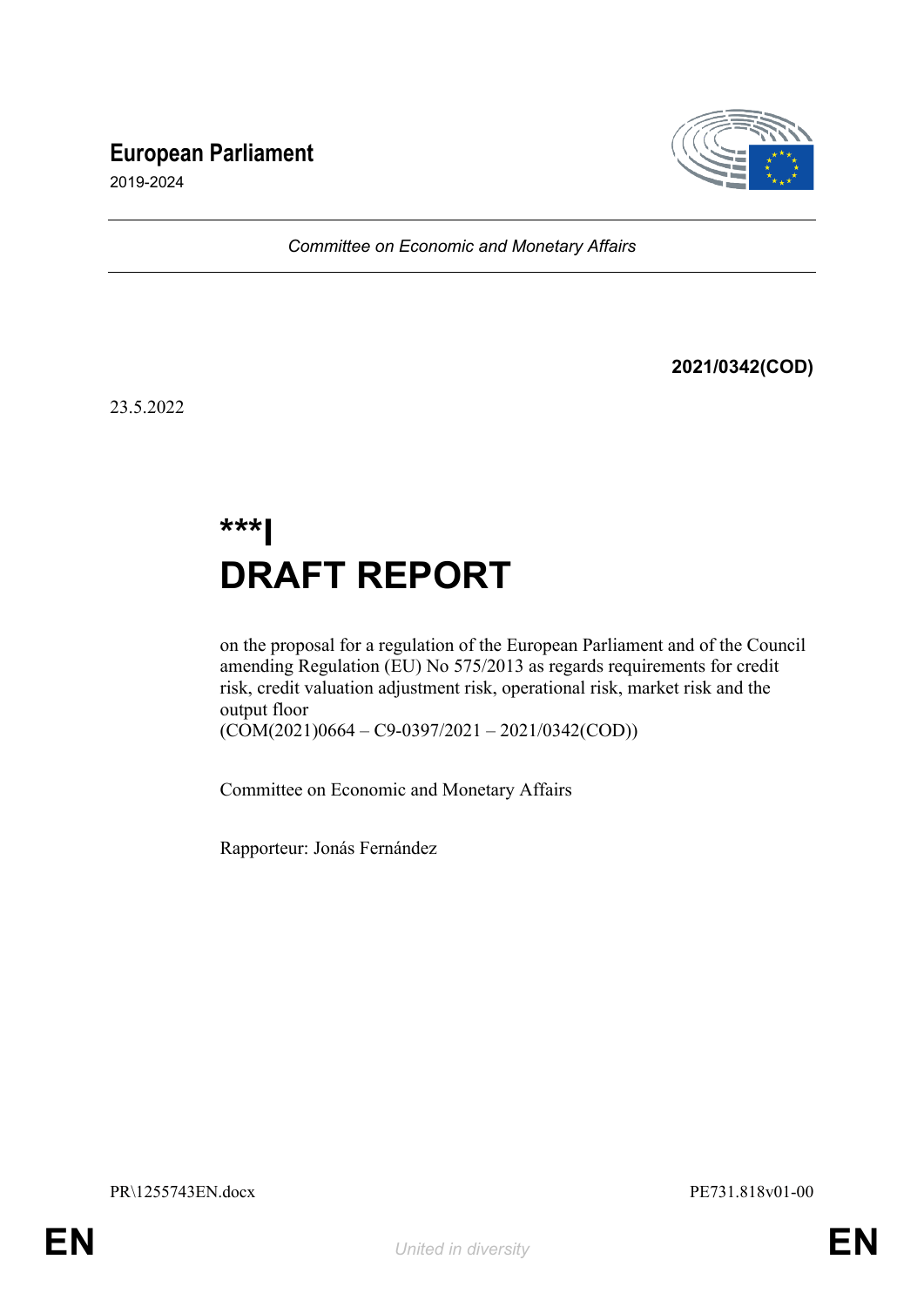# *Symbols for procedures*

- \* Consultation procedure
- Consent procedure
- \*\*\*I Ordinary legislative procedure (first reading)<br>\*\*\*II Ordinary legislative procedure (second reading)
- \*\*\*II Ordinary legislative procedure (second reading)<br>\*\*\*III Ordinary legislative procedure (third reading)
- Ordinary legislative procedure (third reading)

(The type of procedure depends on the legal basis proposed by the draft act.)

### *Amendments to a draft act*

#### **Amendments by Parliament set out in two columns**

Deletions are indicated in *bold italics* in the left-hand column. Replacements are indicated in *bold italics* in both columns. New text is indicated in *bold italics* in the right-hand column.

The first and second lines of the header of each amendment identify the relevant part of the draft act under consideration. If an amendment pertains to an existing act that the draft act is seeking to amend, the amendment heading includes a third line identifying the existing act and a fourth line identifying the provision in that act that Parliament wishes to amend.

#### **Amendments by Parliament in the form of a consolidated text**

New text is highlighted in *bold italics*. Deletions are indicated using either the symbol or strikeout. Replacements are indicated by highlighting the new text in *bold italics* and by deleting or striking out the text that has been replaced.

By way of exception, purely technical changes made by the drafting departments in preparing the final text are not highlighted.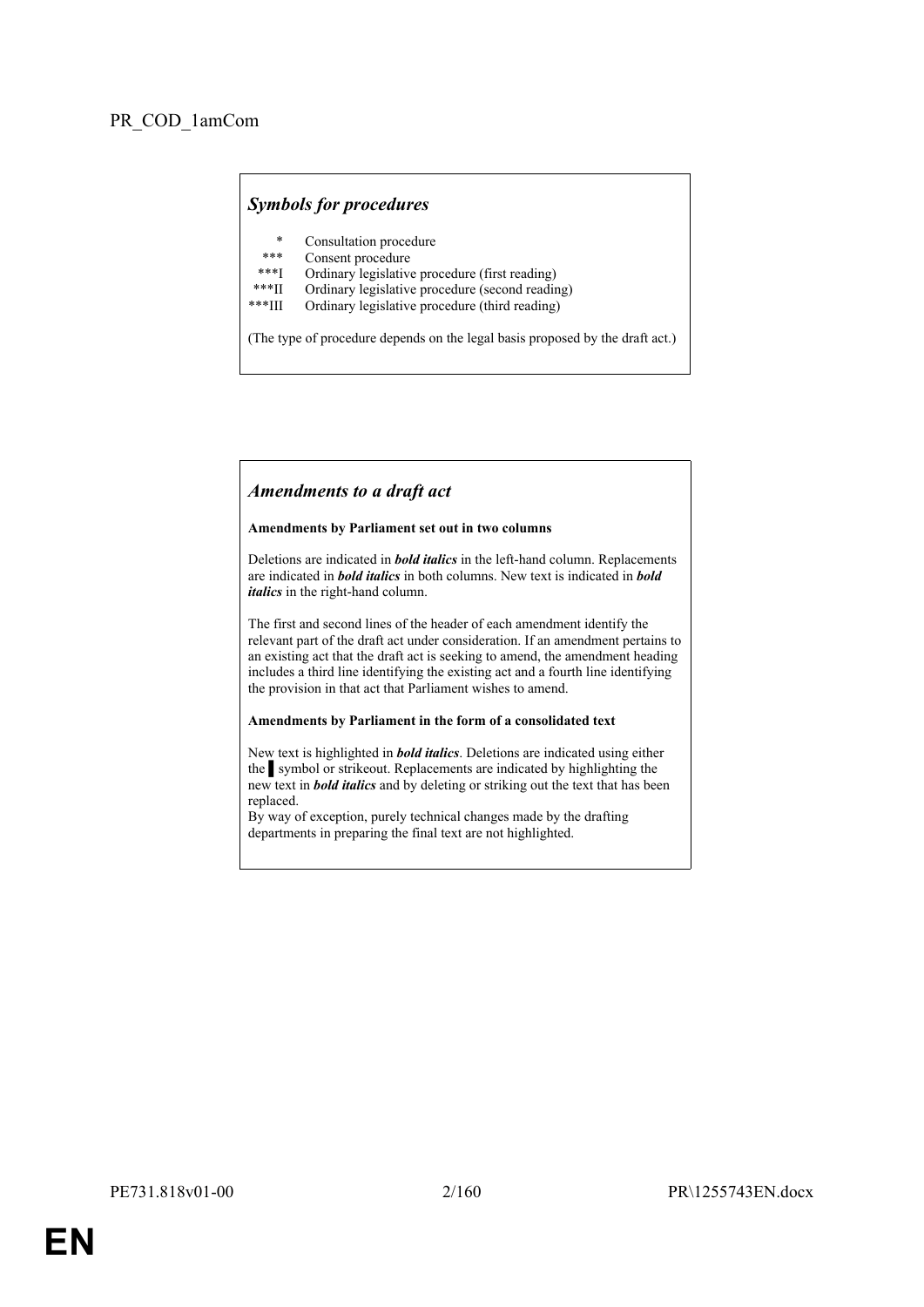# **CONTENTS**

| Page |
|------|
|      |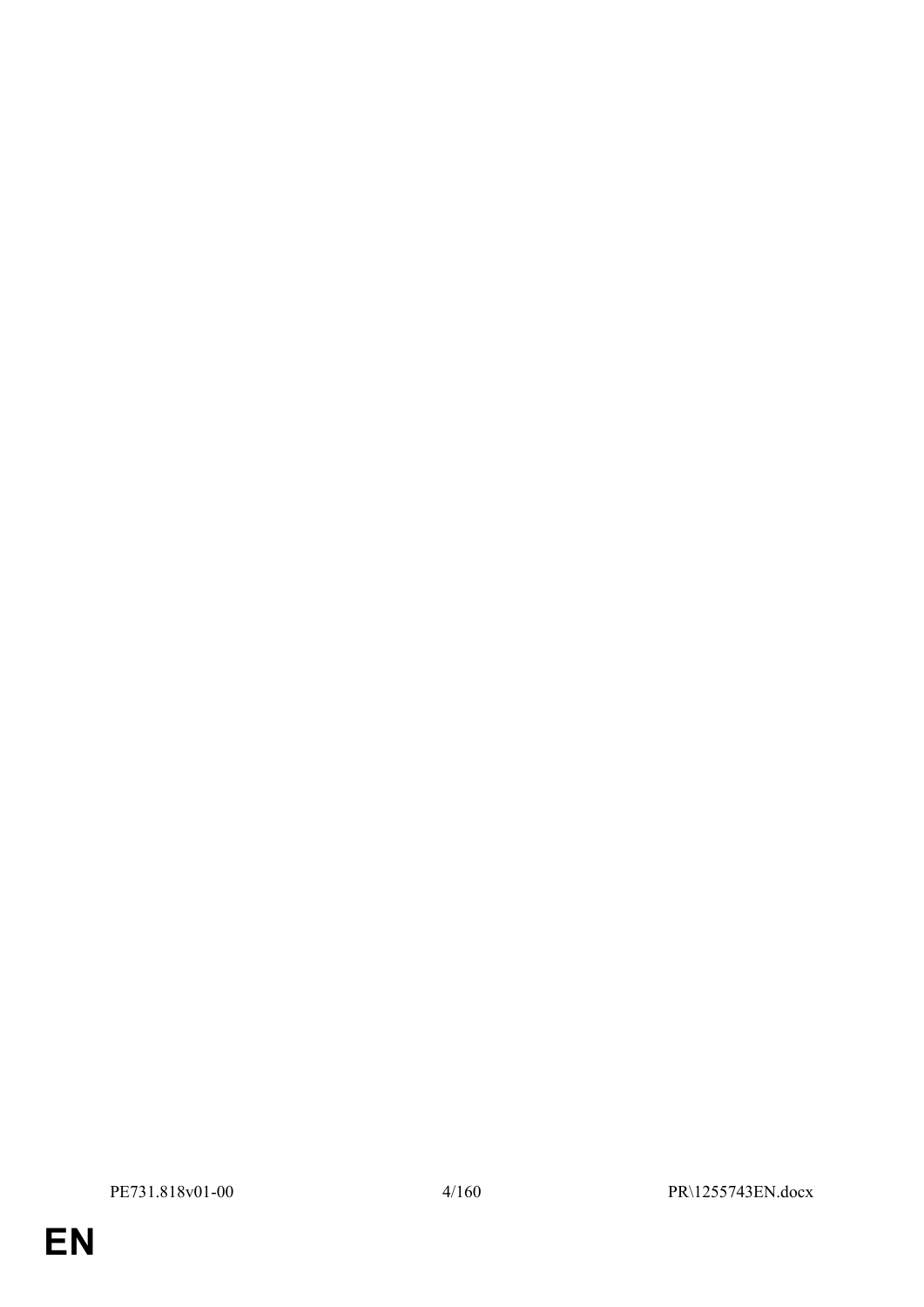# <span id="page-4-0"></span>**DRAFT EUROPEAN PARLIAMENT LEGISLATIVE RESOLUTION**

**on the proposal for a regulation of the European Parliament and of the Council amending Regulation (EU) No 575/2013 as regards requirements for credit risk, credit valuation adjustment risk, operational risk, market risk and the output floor (COM(2021)0664 – C9-0397/2021 – 2021/0342(COD))**

# **(Ordinary legislative procedure: first reading)**

*The European Parliament*,

- having regard to the Commission proposal to Parliament and the Council (COM(2021)0664),
- having regard to Article 294(2) and Article 114 of the Treaty on the Functioning of the European Union, pursuant to which the Commission submitted the proposal to Parliament (C9-0397/2021),
- having regard to Article 294(3) of the Treaty on the Functioning of the European Union,
- having regard to the opinion of the European Central Bank of 24 March 2022,<sup>1</sup>
- having regard to the opinion of the European Economic and Social Committee of 23 March 2021,<sup>2</sup>
- having regard to Rule 59 of its Rules of Procedure,
- having regard to the report of the Committee on Economic and Monetary Affairs (A9-0000/2022),
- 1. Adopts its position at first reading hereinafter set out;
- 2. Instructs its President to forward its position to the Council, the Commission and the national parliaments.

### **Amendment 1**

# **Proposal for a regulation Recital 11**

*Text proposed by the Commission Amendment*

(11) Most EU corporates, however, do not seek external credit ratings, in

(11) Most EU corporates, however, do not seek external credit ratings, in

<sup>1</sup> Not yet published in the Official Journal.

 $\overline{2}$ Not yet published in the Official Journal.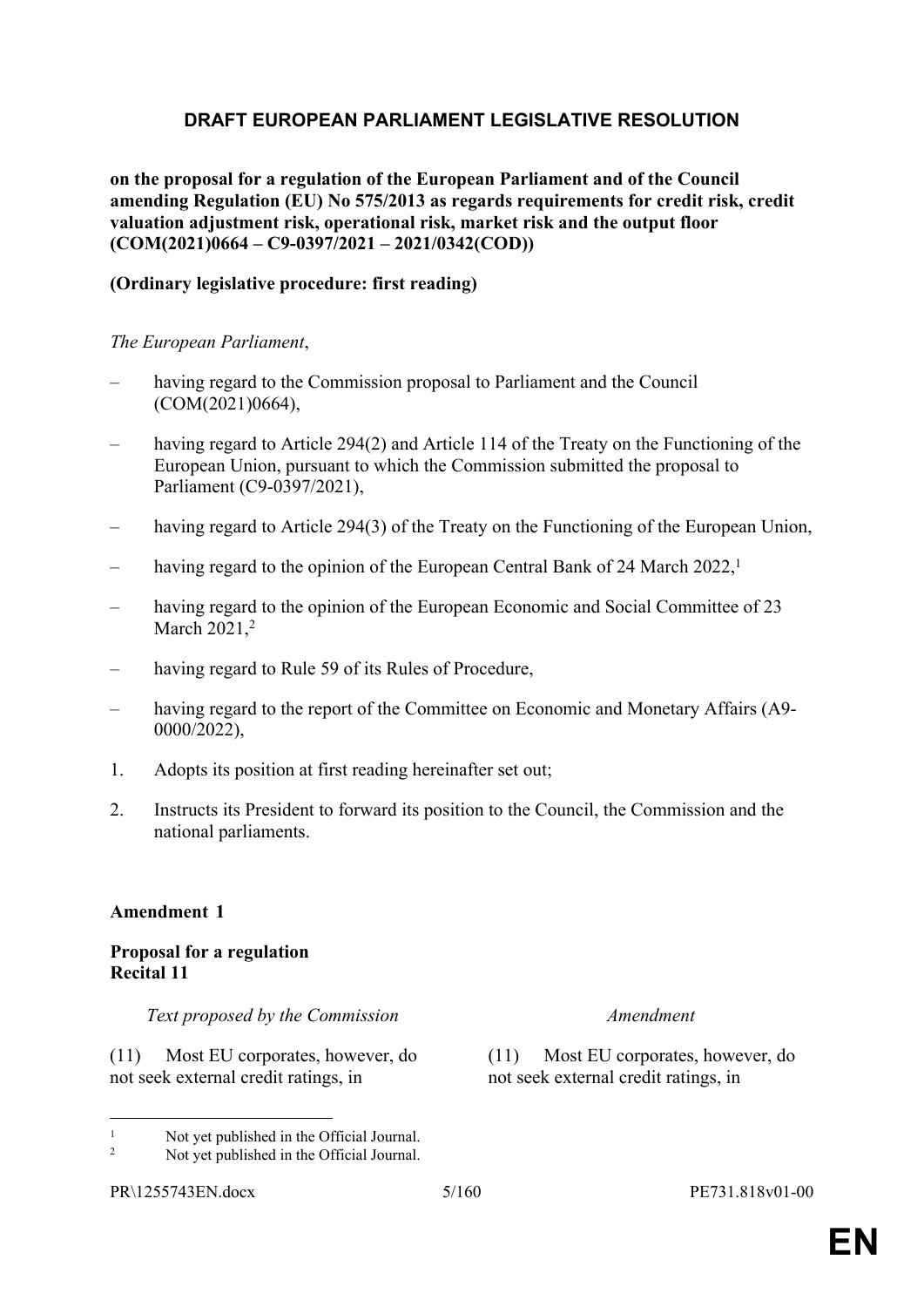particular due to cost considerations. To avoid disruptive impacts on bank lending to unrated corporates and to provide enough time to establish public or private initiatives aimed at increasing the coverage of external credit ratings, it is necessary to provide for a transitional period for such increase in the coverage. During that transitional period, institutions using IRB approaches should be able to apply a favourable treatment when calculating their output floor for investment grade exposures to unrated corporates, whilst initiatives to foster widespread use of credit ratings should be established. *That transitional arrangement should be coupled with a report prepared by the European Banking Authority ('EBA').* After the transition period, institutions should be able to refer to credit assessments by ECAIs to calculate the capital requirements for most of their corporate exposures. *To inform any future initiative on the set-up of public or private rating schemes, the European Supervisory Authorities (ESAs) should be requested to prepare a report on the impediments to the availability of external credit ratings by ECAIs, in particular for corporates, and on possible measures to address those impediments. In the meanwhile, the European Commission stands ready to provide technical support to Member States via its Technical Support Instrument in this area, e.g. to formulate strategies on increasing the ratingpenetration of their unlisted corporates or to explore best practices on setting up entities capable of providing ratings or providing related guidance to corporates.*

particular due to cost considerations. To avoid disruptive impacts on bank lending to unrated corporates and to provide enough time to establish public or private initiatives aimed at increasing the coverage of external credit ratings, it is necessary to provide for a transitional period for such increase in the coverage. During that transitional period, institutions using IRB approaches should be able to apply a favourable treatment when calculating their output floor for investment grade exposures to unrated corporates, whilst initiatives to foster widespread use of credit ratings should be established. After the transition period, institutions should be able to refer to credit assessments by ECAIs to calculate the capital requirements for most of their corporate exposures.

Or. en

**Amendment 2**

**Proposal for a regulation Recital 11 a (new)**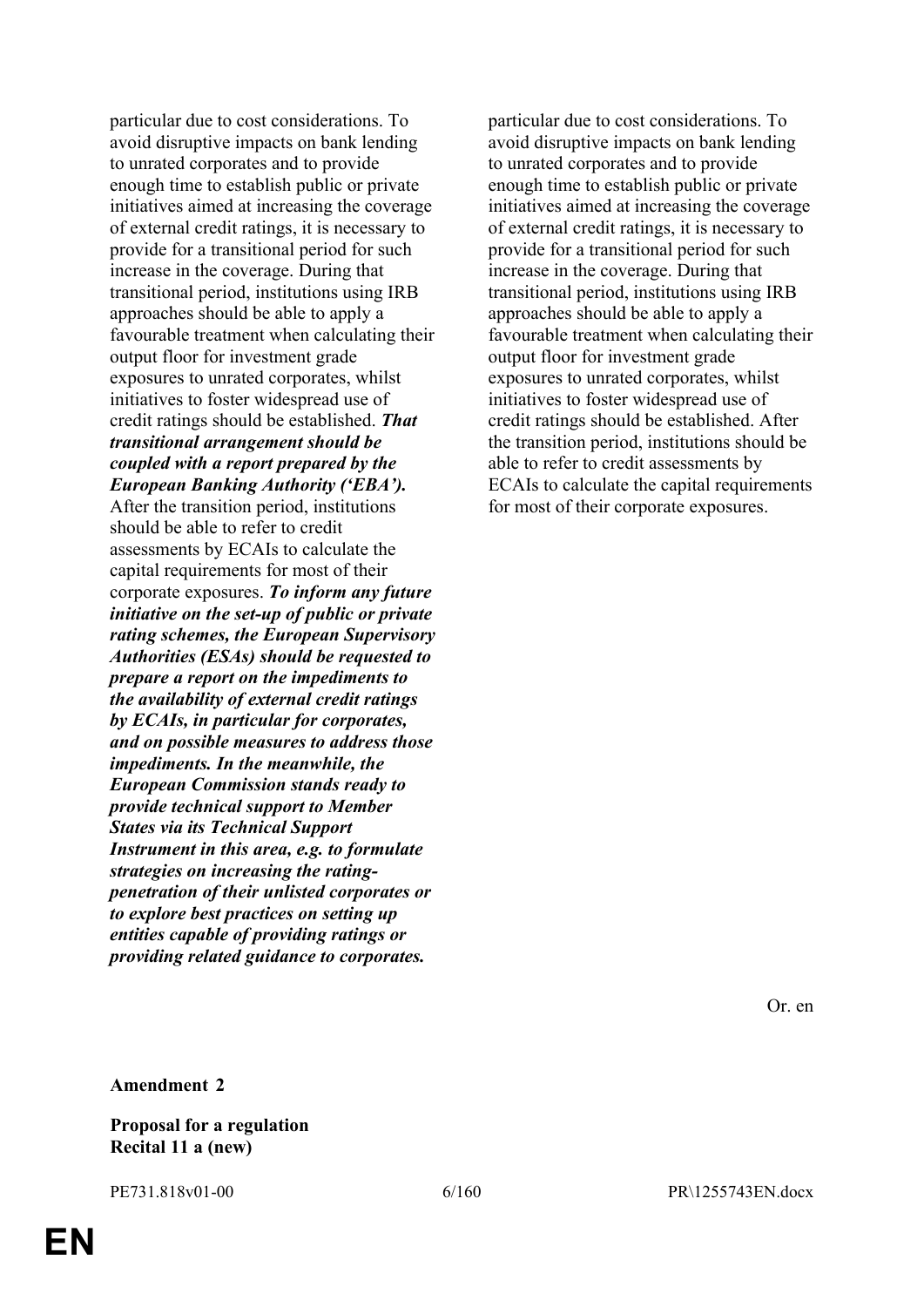*(11 a) The transitional regime should not apply to large corporates. Large corporates are in a good position to get a private credit rating, or they might choose to remain unrated where a rating would not lead to a lower risk weight, in which case the institution should hold more capital for the loan, in line with its risk profile.*

Or. en

#### **Amendment 3**

### **Proposal for a regulation Recital 15**

#### *Text proposed by the Commission Amendment*

(15) To ensure that the impacts of the output floor on low-risk residential mortgage lending by institutions using IRB approaches are spread over a sufficiently long period and thus avoid disruptions to that type of lending that could be caused by sudden increases in own funds requirements, it is necessary to provide for a specific transitional arrangement. For the duration of the arrangement, when calculating the output floor, IRB institutions should be able to apply a lower risk weight to the part of their residential mortgage exposures that is considered secured by residential property under the revised SA-CR. To ensure that the transitional arrangement is available only to low-risk mortgage exposures, appropriate eligibility criteria, based on established concepts used under the SA-CR, should be set. The compliance with those criteria should be verified by competent authorities. *Because residential real estate markets may differ from one Member States to another, the decision on* 

(15) To ensure that the impacts of the output floor on low-risk residential mortgage lending by institutions using IRB approaches are spread over a sufficiently long period and thus avoid disruptions to that type of lending that could be caused by sudden increases in own funds requirements, it is necessary to provide for a specific transitional arrangement. For the duration of the arrangement, when calculating the output floor, IRB institutions should be able to apply a lower risk weight to the part of their residential mortgage exposures that is considered secured by residential property under the revised SA-CR. To ensure that the transitional arrangement is available only to low-risk mortgage exposures, appropriate eligibility criteria, based on established concepts used under the SA-CR, should be set. The compliance with those criteria should be verified by competent authorities. The use of the transitional arrangement should be monitored by EBA.

PR\1255743EN.docx 7/160 PE731.818v01-00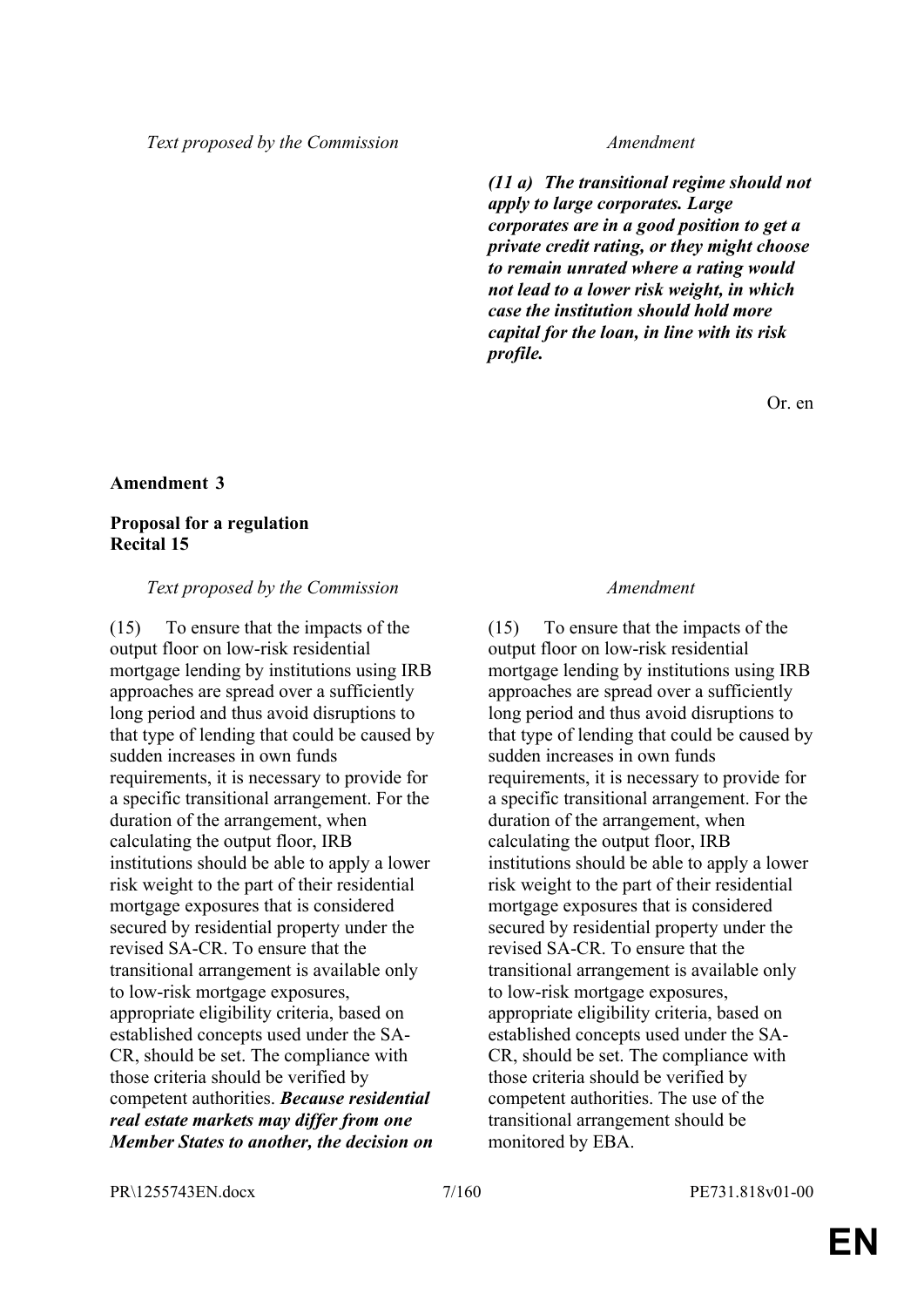# *whether to activate the transitional arrangement should be left to individual Member States.* The use of the transitional arrangement should be monitored by EBA.

**Amendment 4**

### **Proposal for a regulation Recital 36 a (new)**

*Text proposed by the Commission Amendment*

*(36 a) The severe, double economic shock caused by the COVID-19 pandemic and the Russian-Ukrainian war might have far-reaching impacts on the European economy and disrupt businesses. Institutions will have a key role in contributing to the recovery by extending concessions towards worthy debtors facing or about to face difficulties in meeting their financial commitments. In that regard, institutions should be encouraged, where appropriate, to extend concessions to obligors, without necessarily considering that a default has occurred. In that respect, EBA should adopt guidelines to specify what constitutes a material diminished financial obligation in the case of distressed restructuring, providing adequate flexibility to institutions. In particular, due consideration should be given to the kind of concession granted, the residual maturity of the exposure and the length of the postponement.*

Or. en

**Amendment 5**

**Proposal for a regulation Recital 40**

Or. en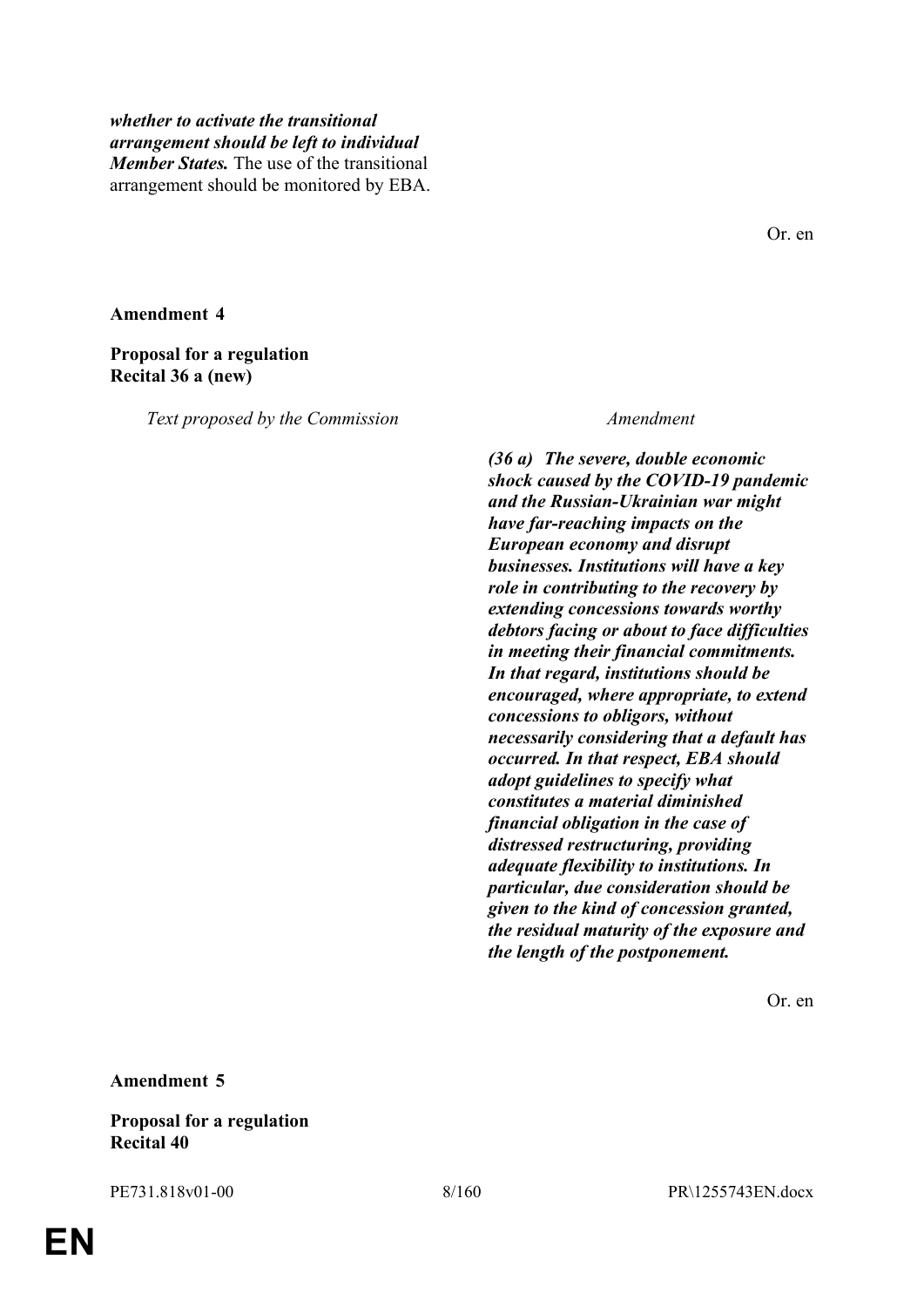### *Text proposed by the Commission Amendment*

(40) To ensure convergence across the Union and a uniform understanding of the environmental, social and governance (ESG) factors and risks, general definitions should be laid down. The exposure to ESG risks is not necessarily proportional to an institution's size and complexity. *Level of exposures across the Union are also quite heterogeneous, with some countries showing potential mild transitional impacts and others showing potential high transitional impacts on exposures related to activities that* have a *significant* negative impact on the environment*. The transparency requirements that institutions are subject and the sustainability reporting requirements laid down in other pieces of existing legislation* in the *Union will provide more granular data in a few years. However, to properly assess the ESG risks that institutions may face, it is imperative that markets and supervisors obtain adequate data from all entities exposed to those risks, independently of their size*. *In order to ensure that competent authorities have at their disposal data that are granular, comprehensive and comparable for an effective supervision, information on exposures to ESG risks should be included in the supervisory reporting of institutions. The scope and granularity of that information should be consistent with the principle of proportionality, having regard to the size and complexity of the institutions.*

(40) To ensure convergence across the Union and a uniform understanding of the environmental, social and governance (ESG) factors and risks, general definitions should be laid down. The exposure to ESG risks is not necessarily proportional to an institution's size and complexity. *ESG factors refer to environmental, social or governance factors that can* have a *positive or* negative impact on the *financial performance or solvency of an entity, sovereign or individual. Common examples of ESG factors include environmental factors such as greenhouse gas emissions, biodiversity and water use and consumption; social factors such as human rights, and labour and workforce considerations; and governance factors such as the rights and responsibilities of senior staff members and remuneration*.

Or. en

**Amendment 6**

**Proposal for a regulation Recital 40 a (new)**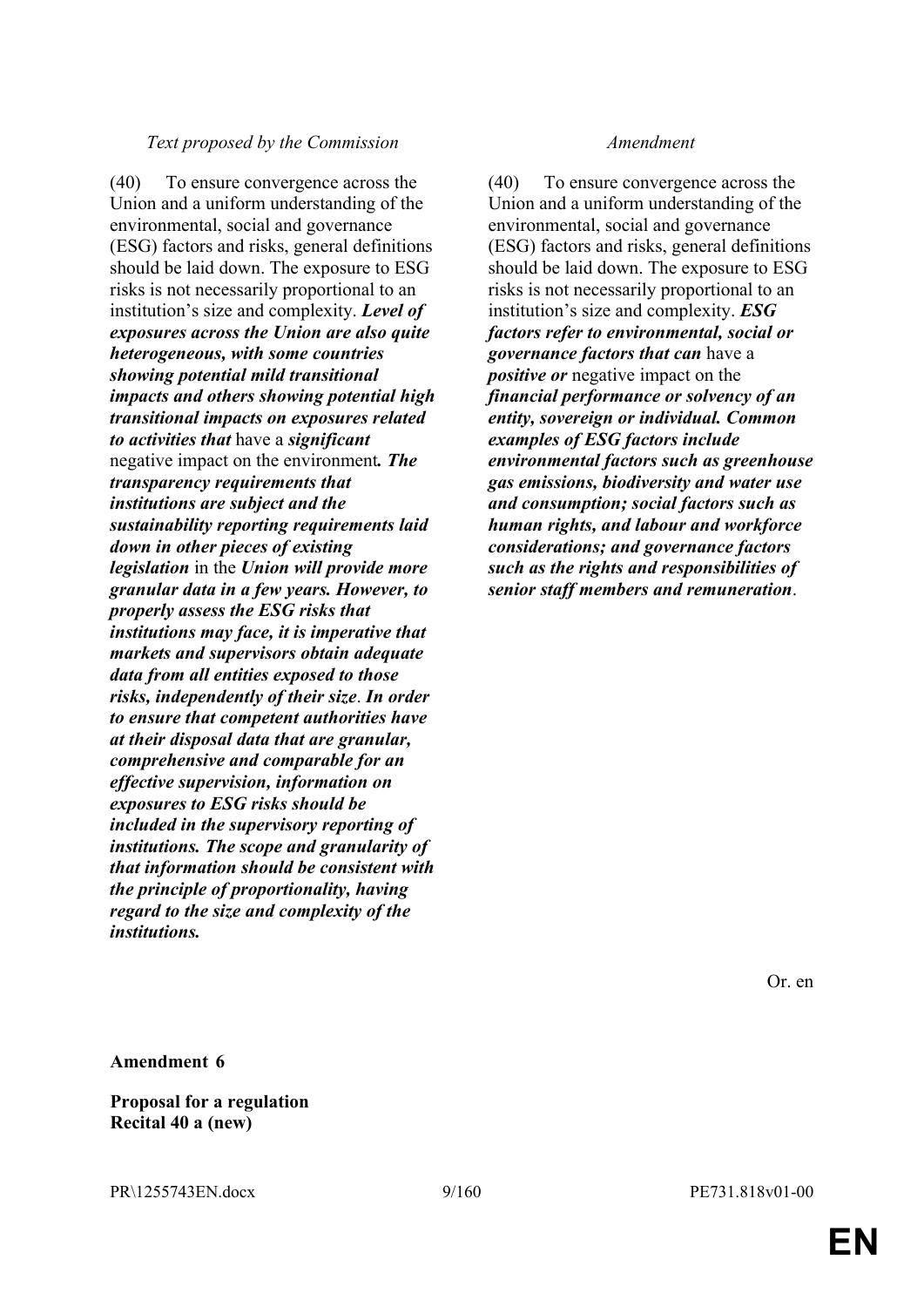*(40 a) Level of exposures across the Union are also quite heterogeneous, with some countries showing potential mild transitional impacts and others showing potential high transitional impacts on exposures related to activities that have a significant negative impact on the environment. The transparency requirements that institutions are subject to and the sustainability reporting requirements laid down in other pieces of Union legislation will provide more granular data in a few years. However, to properly assess the ESG risks that institutions might face, it is essential that markets and supervisors obtain adequate data from all entities exposed to those risks, irrespective of their size. In order to ensure that competent authorities have at their disposal data that are granular, comprehensive and comparable for an effective supervision, information on exposures to ESG risks should be included in the supervisory reporting of institutions. The scope and granularity of that information should be consistent with the principle of proportionality, and should have regard to the size and complexity of the institutions.*

Or. en

#### **Amendment 7**

**Proposal for a regulation Recital 42 a (new)**

*Text proposed by the Commission Amendment*

*(42 a) There has been a rapid growth in cryptoassets in recent years, and growing exposures by banks to cryptoasset exposures could lead to financial stability risks, in particular as certain types of*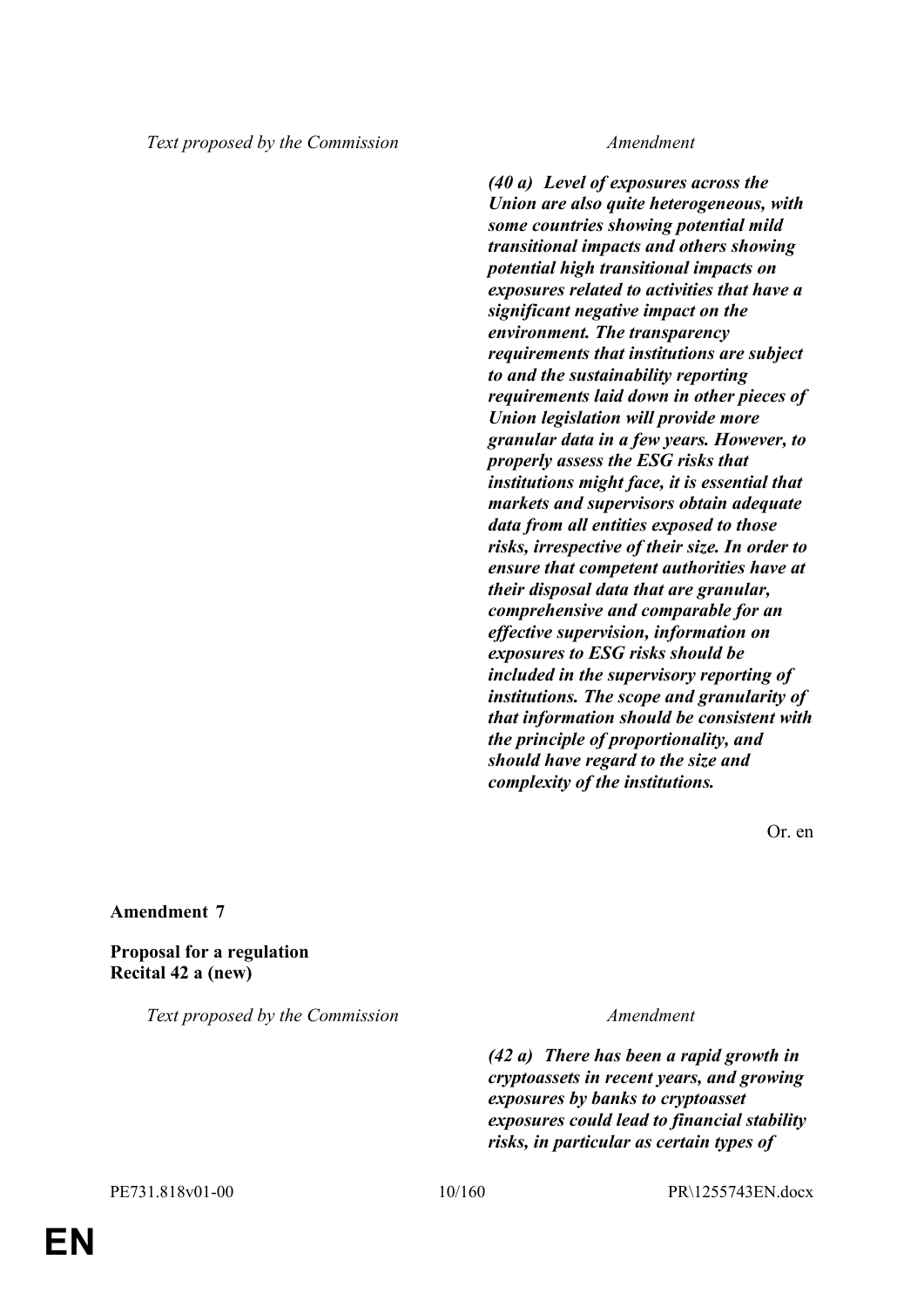*cryptoassets exhibit a high degree of volatility. The existing prudential rules are not designed to adequately capture the risks inherent to cryptoassets. According to the consultative document entitled "Prudential treatment of cryptoasset exposures" issued by the Bank for International Settlements on 10 September 2021, those risks could include liquidity risk, credit risk, market risk, operational risk (including fraud and cyber risks), money laundering and terrorist financing risk and legal and reputation risks. BCBS is currently working on how to reliably capture the risks deriving from exposures to cryptoassets in banks' balance sheets. The Commission should follow up on those developments and, if appropriate, and after consulting EBA, report to the European Parliament and the Council on whether a dedicated prudential treatment should be developed for exposures to cryptoassets.*

Or. en

### **Amendment 8**

**Proposal for a regulation Article 1 – paragraph 1 – point 1 – point -a (new)** Regulation (EU) No 575/2013 Article 4 – paragraph 1 – point 12

*Text proposed by the Commission Amendment*

*(-a) point (12) is deleted*

Or. en

### **Amendment 9**

**Proposal for a regulation Article 1 – paragraph 1 – point 1 – point h**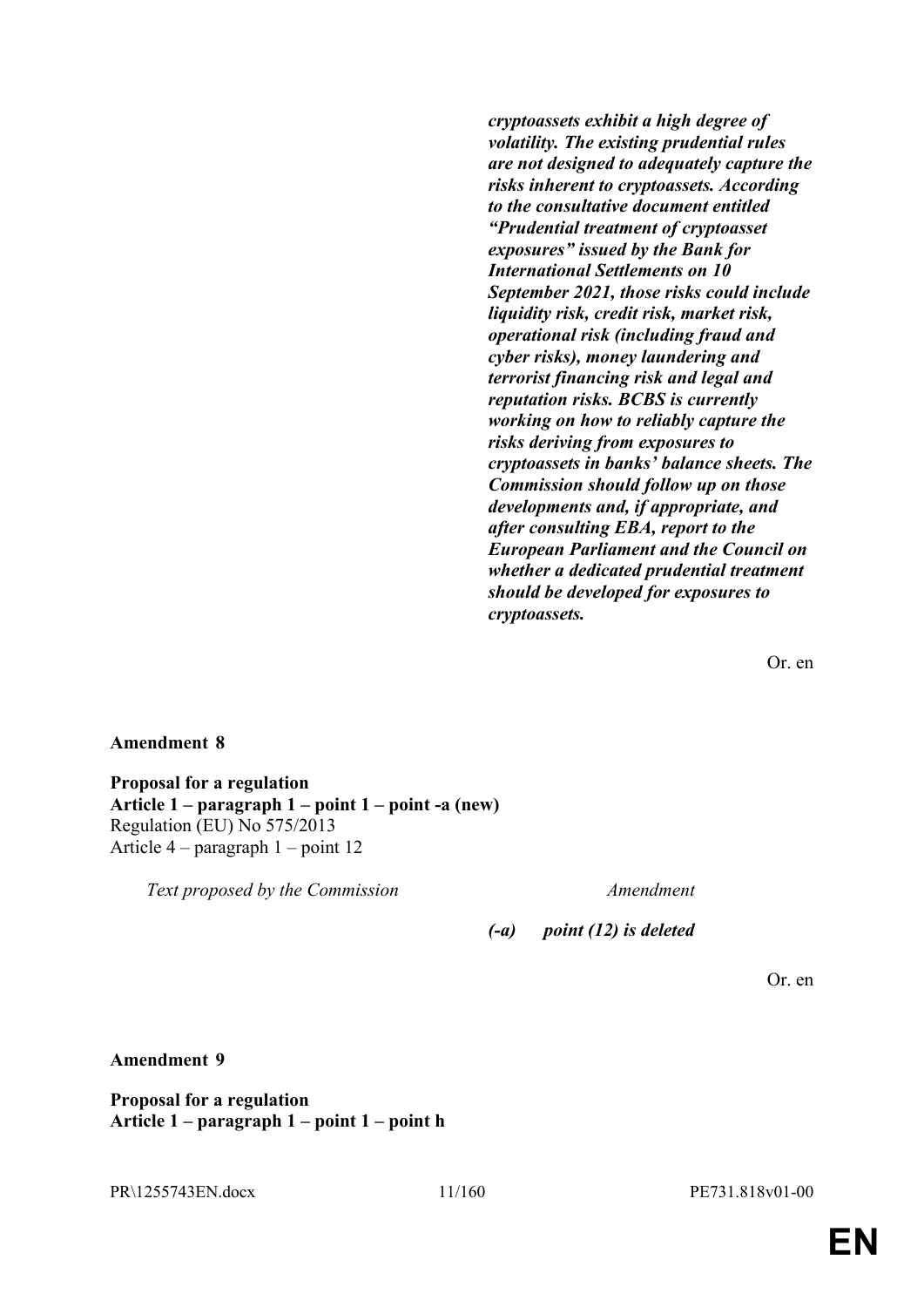# Regulation (EU) No 575/2013 Article 4 – paragraph 1 – point 28

# *Text proposed by the Commission Amendment*

(28) 'parent institution in a Member State' means an institution in a Member State which has an institution or a financial institution as a subsidiary, or which holds a participation in an institution*,* financial institution *or ancillary services undertaking*, and which is not itself a subsidiary of another institution authorised in the same Member State, or of a financial holding company or mixed financial holding company set up in the same Member State;;

(28) 'parent institution in a Member State' means an institution in a Member State which has an institution or a financial institution as a subsidiary, or which holds a participation in an institution *or* financial institution, and which is not itself a subsidiary of another institution authorised in the same Member State, or of a financial holding company or mixed financial holding company set up in the same Member State;;

Or. en

### **Amendment 10**

**Proposal for a regulation Article 1 – paragraph 1 – point 1 – point k** Regulation (EU) No 575/2013 Article 4 – paragraph 1 – point 52

### *Text proposed by the Commission Amendment*

(52) 'operational risk' means the risk of loss resulting from inadequate or failed internal processes, people and systems or from external events, including legal risk, model risk and ICT risk, but not strategic and reputational risk;;

(52) 'operational risk' means the risk of loss resulting from inadequate or failed internal processes, people and systems or from external events, including*, but not limited to,* legal risk, model risk and ICT risk, but not strategic and reputational risk;

Or. en

### **Amendment 11**

**Proposal for a regulation Article 1 – paragraph 1 – point 1 – point l** Regulation (EU) No 575/2013 Article 4 – paragraph 1 – point 52a – introductory part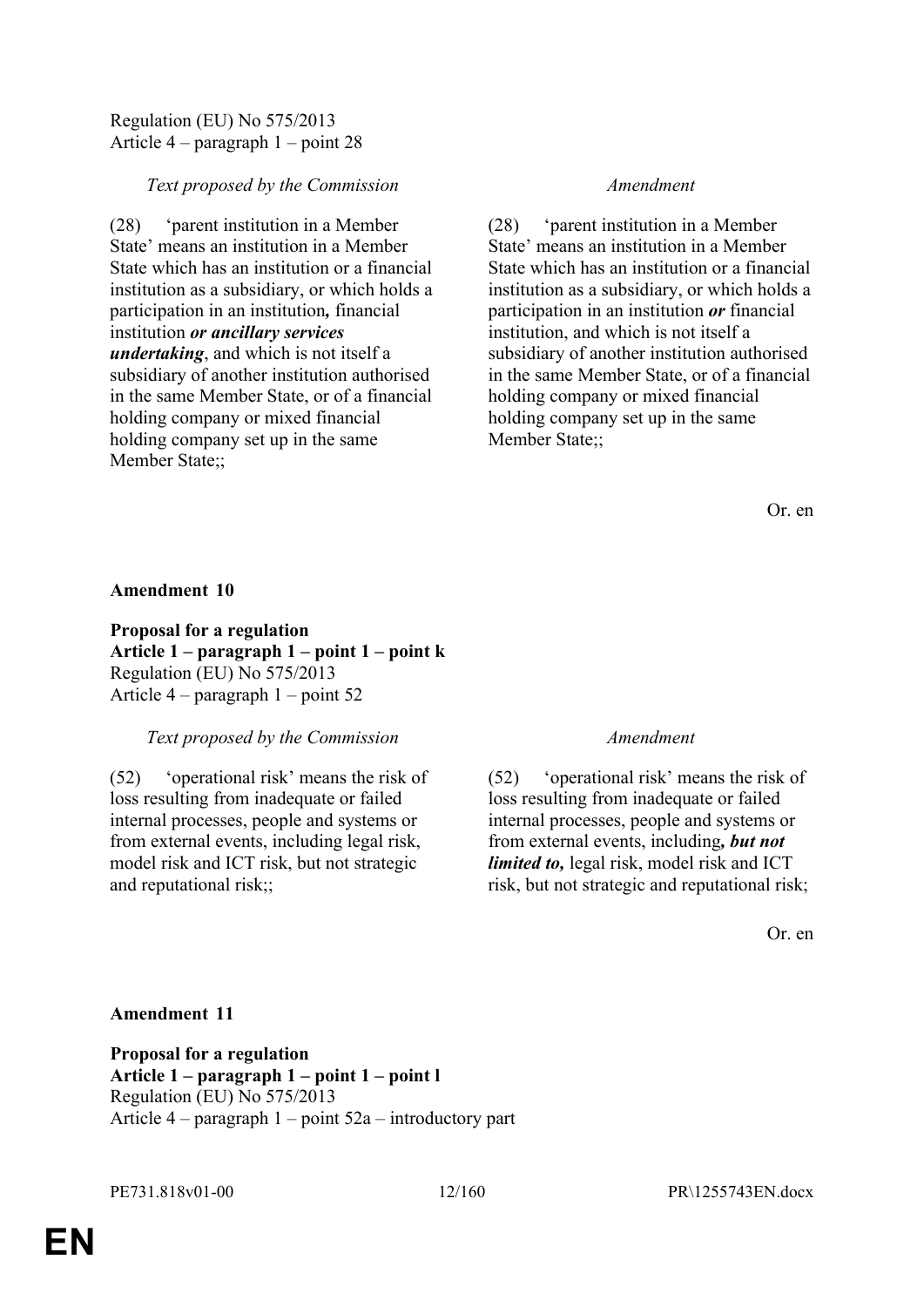# *Text proposed by the Commission Amendment*

(52a) 'legal risk' means losses, including expenses, fines, penalties or punitive damages, *caused by* events that result in legal proceedings, including the following:

(52a) 'legal risk' means the *risk of* losses, including*, but not limited to,* expenses, fines, penalties or punitive damages, *which an institution may incur as a consequence of* events that result in legal proceedings, including the following:

Or. en

### **Amendment 12**

**Proposal for a regulation Article 1 – paragraph 1 – point 1 – point l** Regulation (EU) No 575/2013 Article 4 – paragraph 1 – point 52b – introductory part

#### *Text proposed by the Commission Amendment*

(52b) 'model risk' means the loss an institution may incur as a consequence of decisions that could be principally based on the output of internal models, due to errors in the development, implementation or use of such models, including the following:

(52b) 'model risk' means the *risk of* loss an institution may incur as a consequence of decisions that could be principally based on the output of internal models, due to errors in the development, implementation or use of such models, including the following:

Or. en

#### **Amendment 13**

**Proposal for a regulation Article 1 – paragraph 1 – point 1 – point l** Regulation (EU) No 575/2013 Article 4 – paragraph 1 – point 52c

*Text proposed by the Commission Amendment*

(52c) 'ICT risk' means the risk of losses or potential losses related to the use of *network* information *systems or* communication *technology*, including breach of confidentiality, failure *of* 

(52c) 'ICT risk' means the risk of losses or potential losses related to the use of information *technology and* communication *systems*, including*, but not limited to,* breach of confidentiality, failure

#### PR\1255743EN.docx 13/160 PE731.818v01-00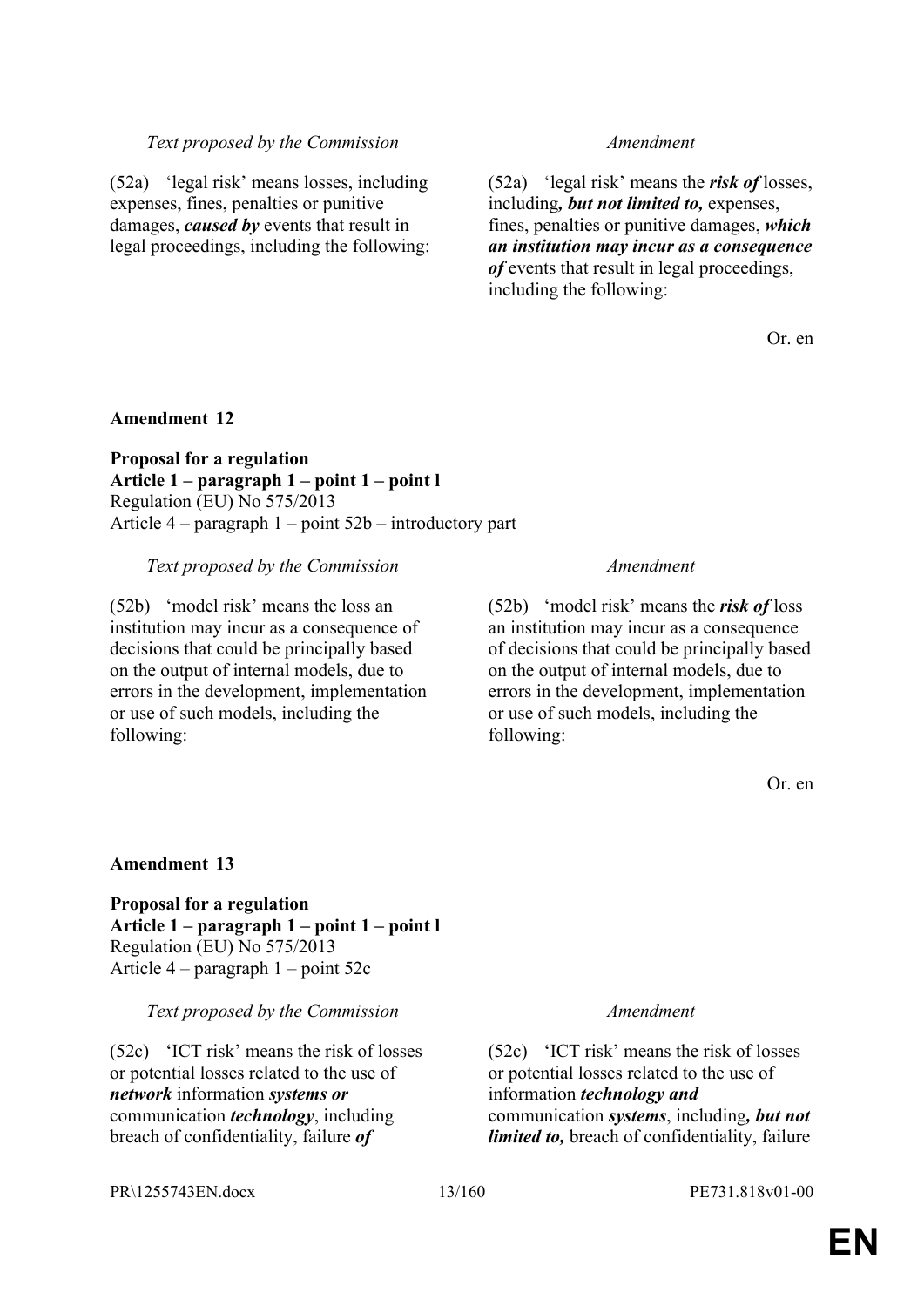*systems,* unavailability *or* lack of integrity of data and systems, and *cyber risk*;

*or* unavailability *of systems, inability to change the information technology within a reasonable time and cost frame,* lack of integrity of data and systems, and *cyberattacks*;

Or. en

# **Amendment 14**

**Proposal for a regulation Article 1 – paragraph 1 – point 1 – point l** Regulation (EU) No 575/2013 Article 4 – paragraph 1 – point 52d

### *Text proposed by the Commission Amendment*

(52d) 'environmental, social or governance *(ESG)* risk' means the risk of *losses arising from* any negative financial impact on the institution stemming from the current or prospective impacts of environmental, social or governance (ESG) factors on the institution's counterparties or invested assets;

(52d) 'environmental, social or governance risk' *or 'ESG risk'* means the risk of any negative financial impact on the institution stemming from the current or prospective impacts of environmental, social or governance (ESG) factors on the institution's counterparties or invested assets;

Or. en

# **Amendment 15**

**Proposal for a regulation Article 1 – paragraph 1 – point 1 – point l** Regulation (EU) No 575/2013 Article 4 – paragraph 1 – point 52e – introductory part

*Text proposed by the Commission Amendment*

(52e) 'environmental risk' means the risk of *losses arising from* any negative financial impact on the institution stemming from the current or prospective impacts of environmental factors on the institution's counterparties or invested assets, including factors related to the transition towards the following

(52e) 'environmental risk' means the risk of any negative financial impact on the institution stemming from the current or prospective impacts of environmental factors on the institution's counterparties or invested assets, including factors related to the transition towards the following environmental objectives: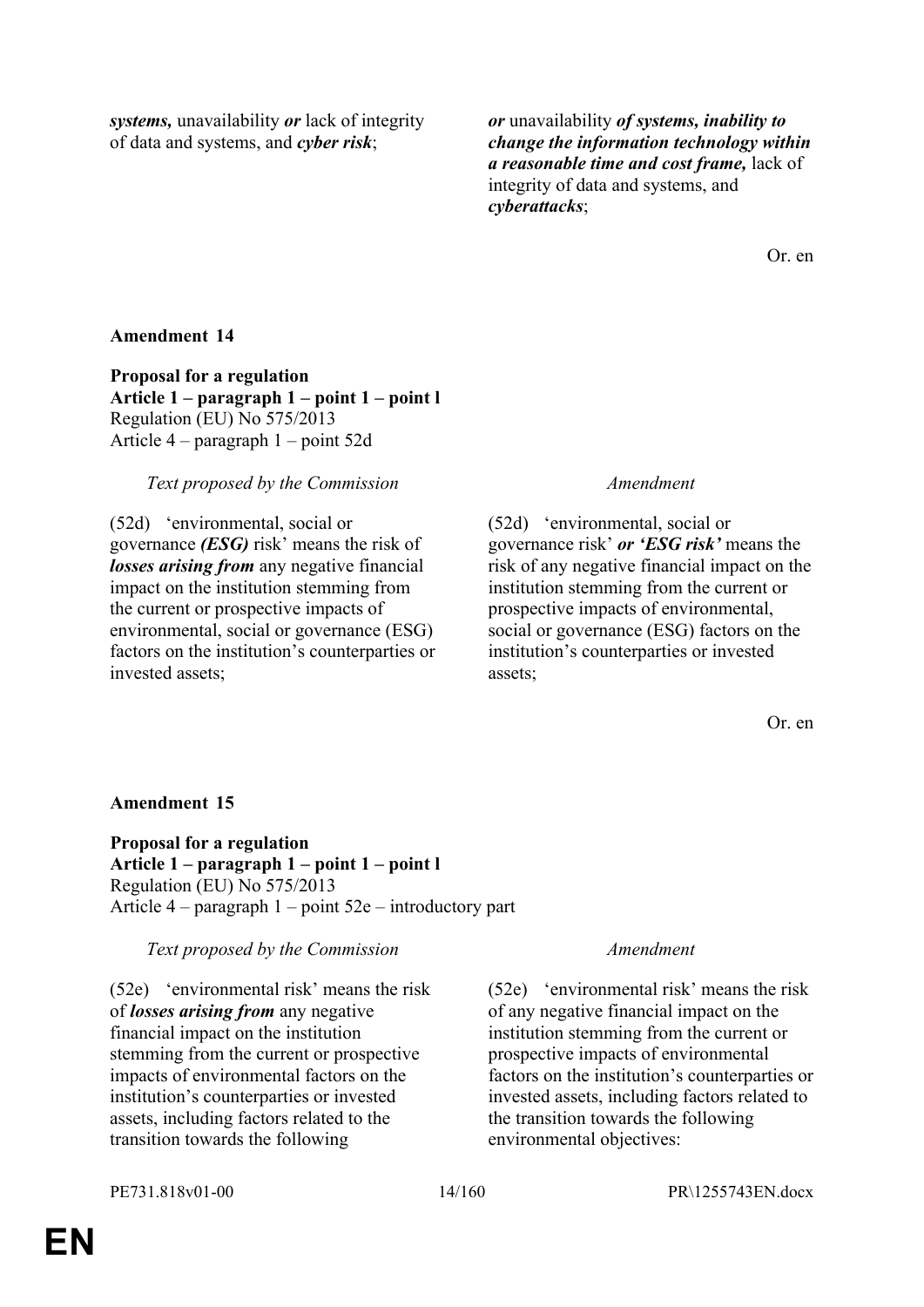**Proposal for a regulation Article 1 – paragraph 1 – point 1 – point l** Regulation (EU) No 575/2013 Article 4 – paragraph 1 – point 52f

*Text proposed by the Commission Amendment*

(52f) 'physical risk', as part of the overall environmental risk, means the risk of *losses arising from* any negative financial impact on the institution stemming from the current or prospective impacts of the physical effects of environmental factors on the institution's counterparties or invested assets;

(52f) 'physical risk', as part of the overall environmental risk, means the risk of any negative financial impact on the institution stemming from the current or prospective impacts of the physical effects of environmental factors on the institution's counterparties or invested assets;

Or. en

# **Amendment 17**

**Proposal for a regulation Article 1 – paragraph 1 – point 1 – point l** Regulation (EU) No 575/2013 Article 4 – paragraph 1 – point 52g

# *Text proposed by the Commission Amendment*

(52g) 'transition risk', as part of the overall environmental risk, means the risk of *losses arising from* any negative financial impact on the institution stemming from the current or prospective impacts of the transition *of business activities and sectors* to an environmentally sustainable economy on the institution's counterparties or invested assets;

(52g) 'transition risk', as part of the overall environmental risk, means the risk of any negative financial impact on the institution stemming from the current or prospective impacts of the transition to an environmentally sustainable economy on the institution's counterparties or invested assets;

Or. en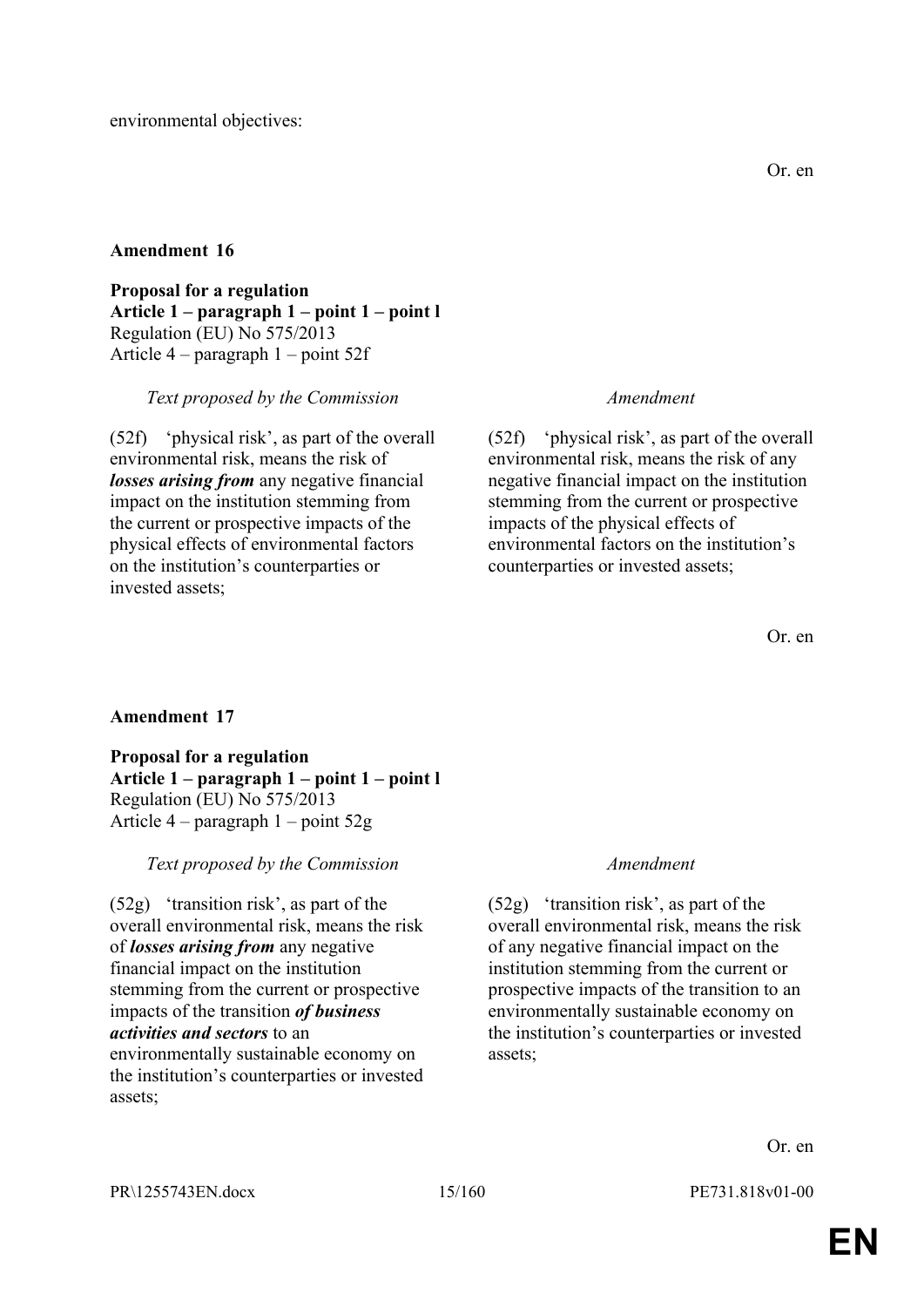**Proposal for a regulation Article 1 – paragraph 1 – point 1 – point l** Regulation (EU) No 575/2013 Article 4 – paragraph 1 – point 52h

# *Text proposed by the Commission Amendment*

(52h) 'social risk' means the risk of *losses arising from* any negative financial impact on the institution stemming from the current or prospective impacts of social factors on its counterparties or invested assets;

(52h) 'social risk' means the risk of any negative financial impact on the institution stemming from the current or prospective impacts of social factors on its counterparties or invested assets;

Or. en

**Amendment 19**

**Proposal for a regulation Article 1 – paragraph 1 – point 1 – point l** Regulation (EU) No 575/2013 Article 4 – paragraph 1 – point 52i

### *Text proposed by the Commission Amendment*

(52i) 'governance risk' means the risk of *losses arising from* any negative financial impact on the institution stemming from the current or prospective impacts of governance factors on the institution's counterparties or invested assets;

(52i) 'governance risk' means the risk of any negative financial impact on the institution stemming from the current or prospective impacts of governance factors on the institution's counterparties or invested assets;

Or. en

### **Amendment 20**

**Proposal for a regulation Article 1 – paragraph 1 – point 1 – point m** Regulation (EU) No 575/2013 Article 4 – paragraph 1 – point 54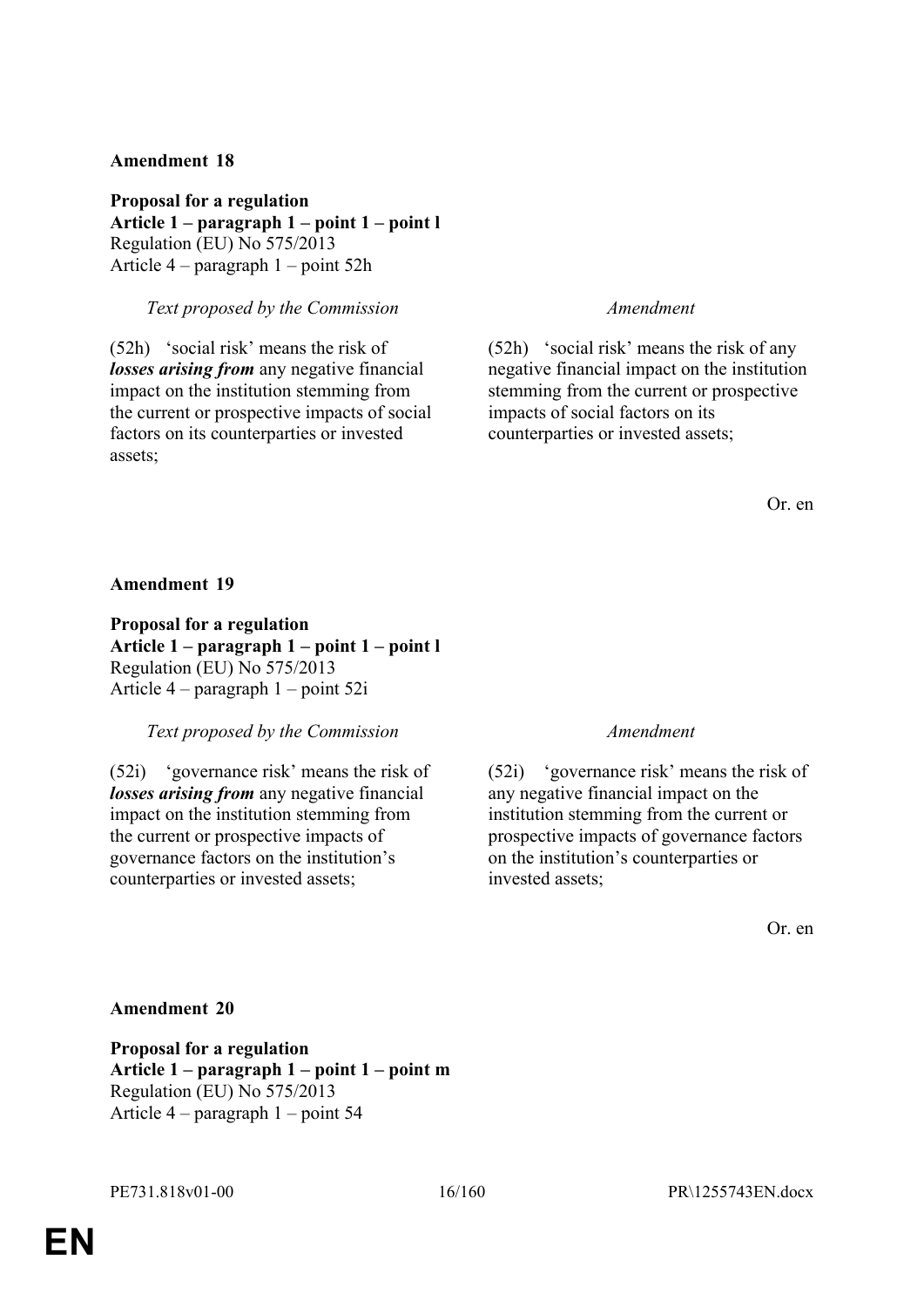#### *Text proposed by the Commission Amendment*

(54) 'probability of default' or 'PD' means the probability of default of an obligor over a one-year period, and, in the context of dilution risk, the probability of dilution over *that* one-year period;

(54) 'probability of default' or 'PD' means the probability of default of an obligor over a one-year period, and, in the context of dilution risk, the probability of dilution over *a* one-year period;

Or. en

#### **Amendment 21**

**Proposal for a regulation Article 1 – paragraph 1 – point 1 – point m** Regulation (EU) No 575/2013 Article 4 – paragraph 1 – point 55

#### *Text proposed by the Commission Amendment*

(55) 'loss given default' or 'LGD' means the *expected* ratio of the loss on an exposure related to a single facility due to the default of an obligor or facility to the amount outstanding at default, and, in the context of dilution risk, the loss given dilution meaning the *expected* ratio of the loss on an exposure due to dilution, to the amount outstanding *according to the pledged or* purchased receivable;

(55) 'loss given default' or 'LGD' means the ratio of the loss on an exposure related to a single facility due to the default of an obligor or facility to the amount outstanding at default, and, in the context of dilution risk, the loss given dilution meaning the ratio of the loss on an exposure *related to a purchased receivable* due to dilution, to the amount outstanding *of the* purchased receivable;

Or. en

#### **Amendment 22**

**Proposal for a regulation Article 1 – paragraph 1 – point 1 – point m** Regulation (EU) No 575/2013 Article 4 – paragraph 1 – point 56

#### *Text proposed by the Commission Amendment*

(56) 'conversion factor' or 'credit conversion factor' or 'CCF' means the *expected* ratio of the currently undrawn

(56) 'conversion factor' or 'credit conversion factor' or 'CCF' means the ratio of the currently undrawn amount of a

PR\1255743EN.docx 17/160 PE731.818v01-00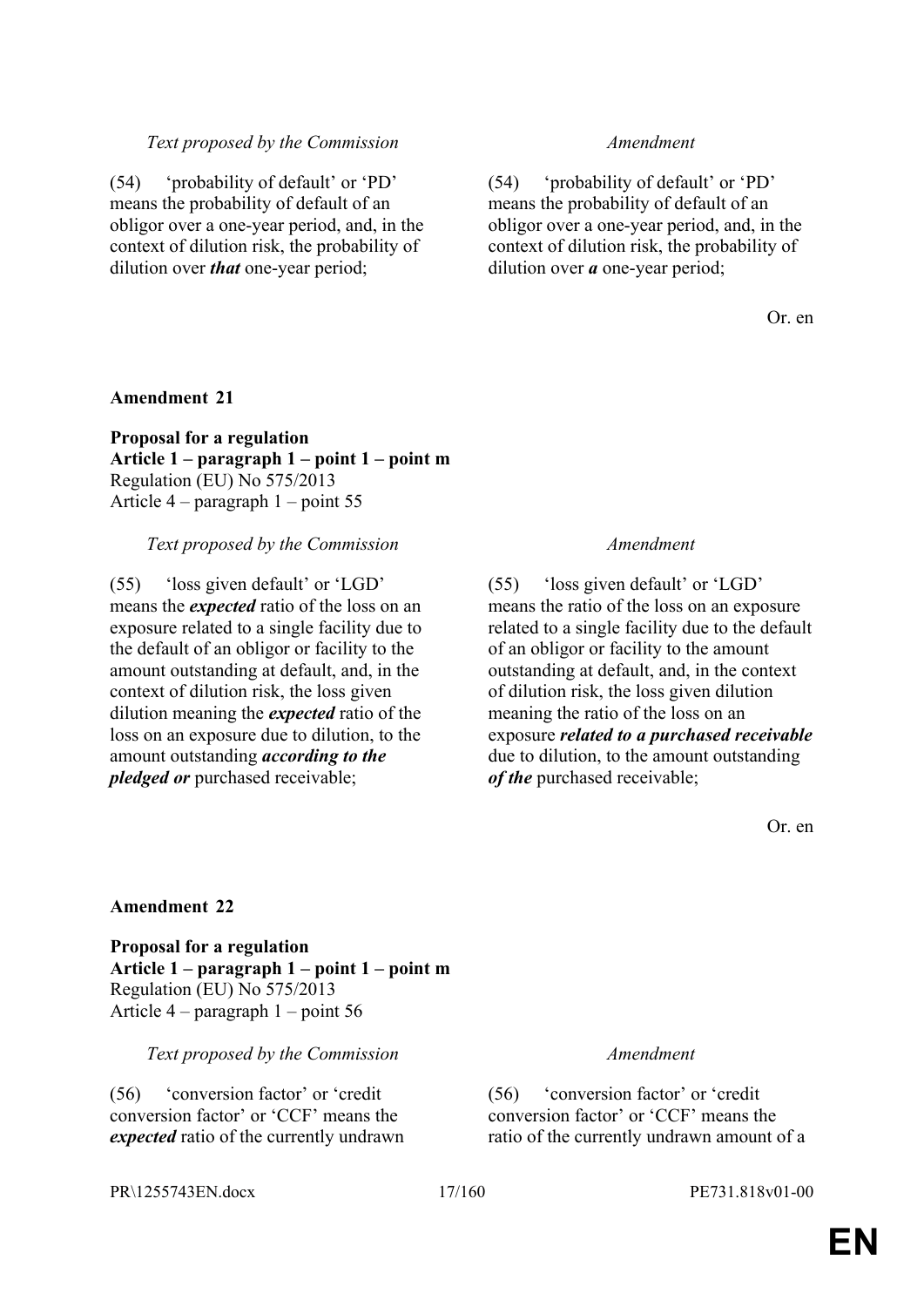amount of a commitment from a single facility that could be drawn from a single facility before default and that would therefore be outstanding at default to the currently undrawn amount of the commitment from that facility, the extent of the commitment being determined by the advised limit, unless the unadvised limit is higher;;

commitment from a single facility that could be drawn from a single facility before default and that would therefore be outstanding at default to the currently undrawn amount of the commitment from that facility, the extent of the commitment being determined by the advised limit, unless the unadvised limit is higher;;

Or. en

### **Amendment 23**

**Proposal for a regulation Article 1 – paragraph 1 – point 1 – point s** Regulation (EU) No 575/2013 Article 4 – paragraph 1 – point 75a

*Text proposed by the Commission Amendment*

(75a) 'commercial immovable property' means any immovable property that is not residential property*, including lands other than those referred to in points (75)(d) and (79)*;

(75a) 'commercial immovable property' means any immovable property that is not residential property;

Or. en

#### **Amendment 24**

**Proposal for a regulation Article 1 – paragraph 1 – point 1 – point s** Regulation (EU) No 575/2013 Article 4 – paragraph 1 – point 75b

#### *Text proposed by the Commission Amendment*

(75b) 'income producing real estate exposure' (IPRE exposure) means an exposure secured by one or more residential or commercial immovable properties where the fulfilment of the credit obligations related to the exposure materially depends on the cash flows

(75b) 'income-producing real estate exposure' *or '*IPRE exposure*'* means an exposure secured by one or more residential or commercial immovable properties where the fulfilment of the credit obligations related to the exposure materially depends on the cash flows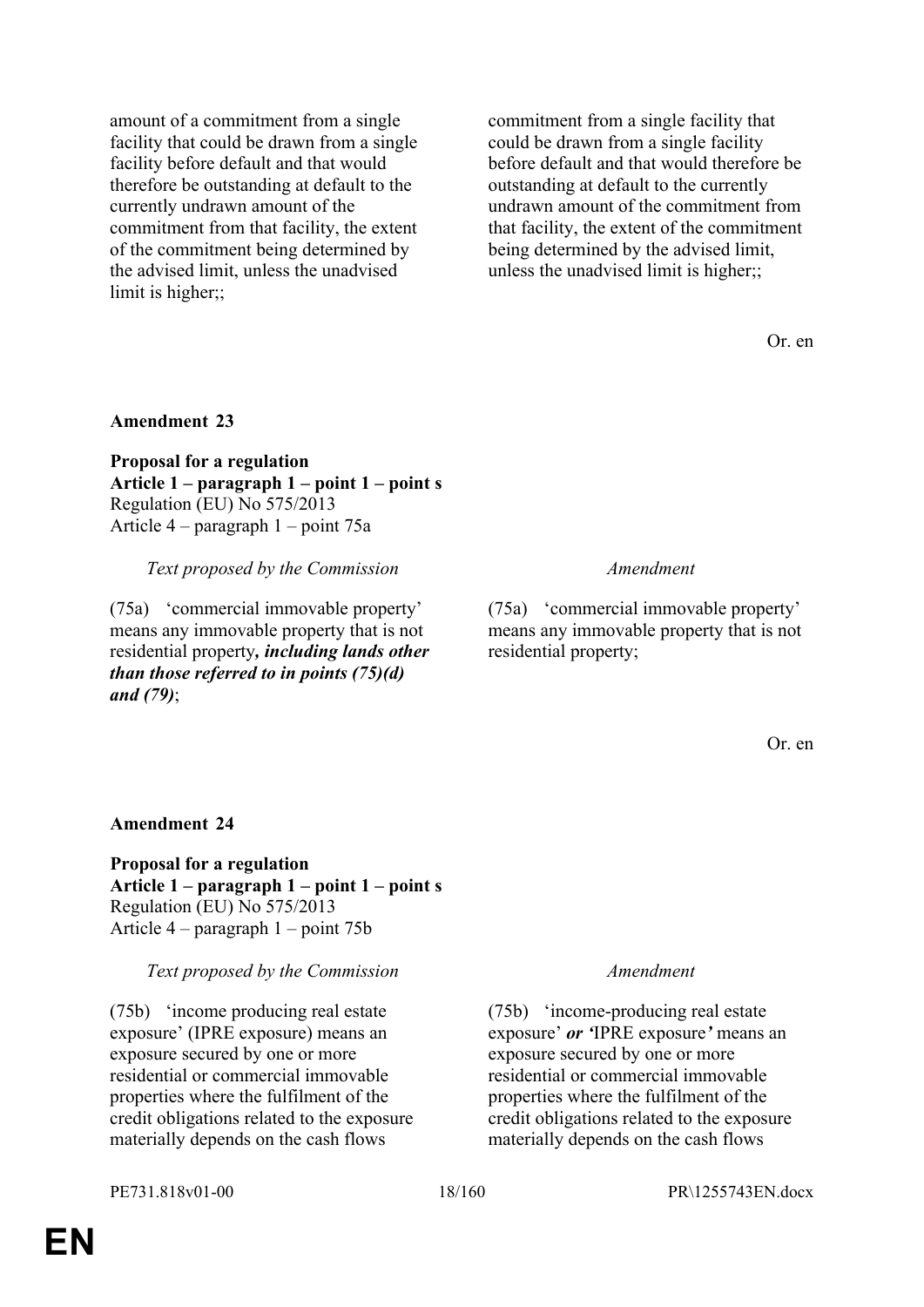generated by those immovable properties securing that exposure, rather than on the capacity of the obligor to fulfil the credit obligations from other sources;

generated by those immovable properties securing that exposure, rather than on the capacity of the obligor to fulfil the credit obligations from other sources*; the primary source of such cash flows would be lease or rental payments, or proceeds from the sale of the residential property*;

Or. en

#### **Amendment 25**

**Proposal for a regulation Article 1 – paragraph 1 – point 1 – point s** Regulation (EU) No 575/2013 Article 4 – paragraph 1 – point 75e

#### *Text proposed by the Commission Amendment*

(75e) 'exposure secured by residential property', or 'exposure secured by a mortgage on residential property', or 'exposure secured by residential property collateral', or 'exposure secured by residential immovable property', means an exposure secured by *a mortgage on* residential *property or secured by any other mechanisms other than mortgages but which are economically equivalent to mortgages and recognised as collateral on residential* property *under the applicable national law setting out the conditions for the establishment of those mechanisms*;

(75e) 'exposure secured by residential property', or 'exposure secured by a mortgage on residential property', or 'exposure secured by residential property collateral', or 'exposure secured by residential immovable property', means an exposure secured by residential *immovable* property;

Or. en

#### **Amendment 26**

**Proposal for a regulation Article 1 – paragraph 1 – point 1 – point s** Regulation (EU) No 575/2013 Article 4 – paragraph 1 – point 75f

PR\1255743EN.docx 19/160 PE731.818v01-00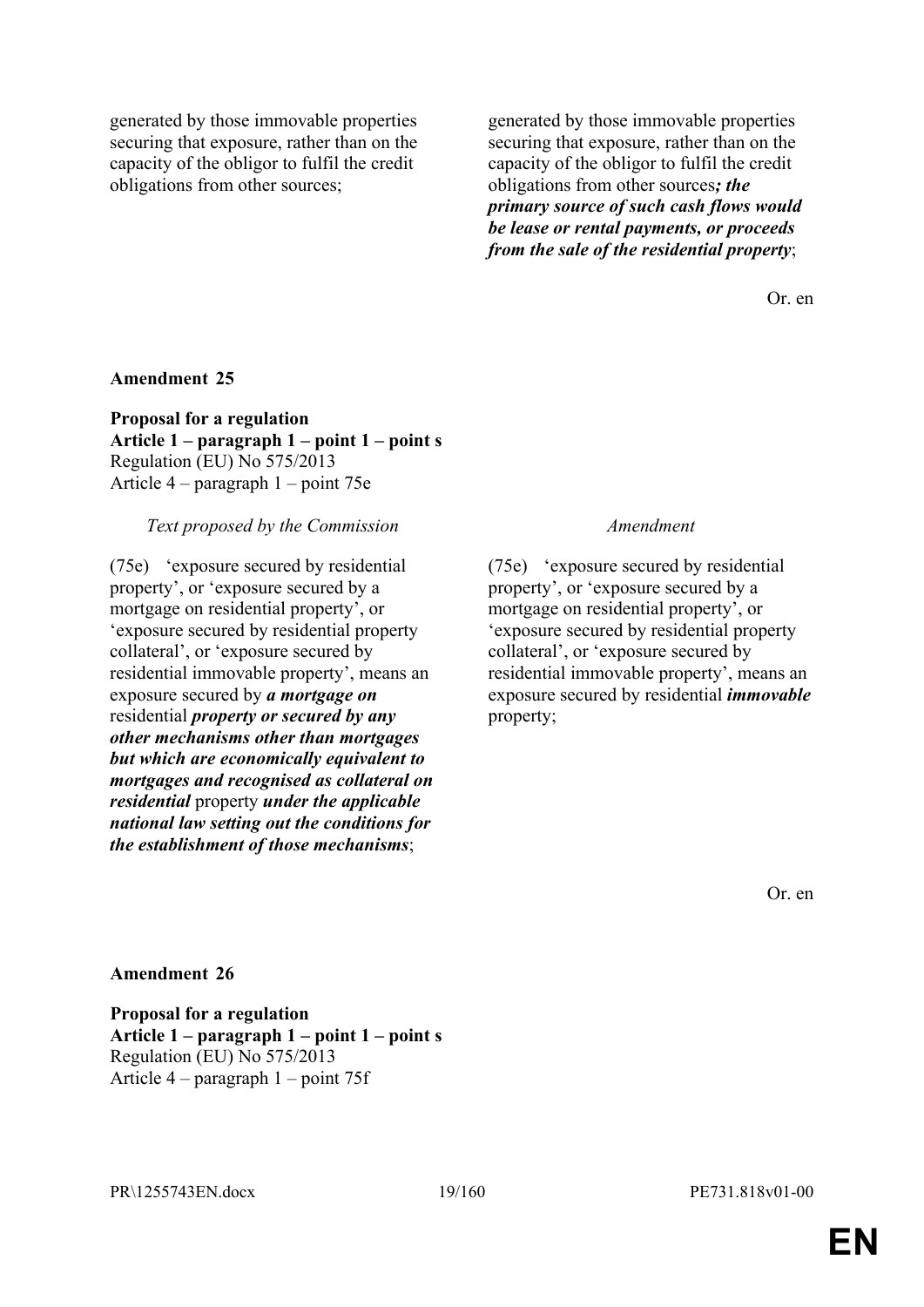# *Text proposed by the Commission Amendment*

(75f) 'exposure secured by commercial immovable property', or 'exposure secured by a mortgage on commercial immovable property', or 'exposure secured by commercial immovable property collateral' means an exposure secured by *a mortgage on* commercial immovable property *or secured by any other mechanisms other than mortgages but which are economically equivalent to mortgages and recognised as collateral on commercial immovable property under the applicable national law setting out the conditions for the establishment of those mechanisms*;

(75f) 'exposure secured by commercial immovable property', or 'exposure secured by a mortgage on commercial immovable property', or 'exposure secured by commercial immovable property collateral' means an exposure secured by commercial immovable property;

Or. en

### **Amendment 27**

# **Proposal for a regulation**

**Article 1 – paragraph 1 – point 1 – point s** Regulation (EU) No 575/2013 Article 4 – paragraph 1 – point 75g

### *Text proposed by the Commission Amendment*

(75g) 'exposure secured by immovable property', or 'exposure secured by a mortgage on immovable property', or 'exposure secured by immovable property collateral' means an exposure secured by *a mortgage on* residential or commercial immovable property *or secured by any other mechanisms other than mortgages but which are economically equivalent to mortgages and recognised as collateral on immovable property under the applicable national law setting out the conditions for the establishment of those mechanisms*;*;*

(75g) 'exposure secured by immovable property', or 'exposure secured by a mortgage on immovable property', or 'exposure secured by immovable property collateral' means an exposure secured by residential or commercial immovable property;

Or. en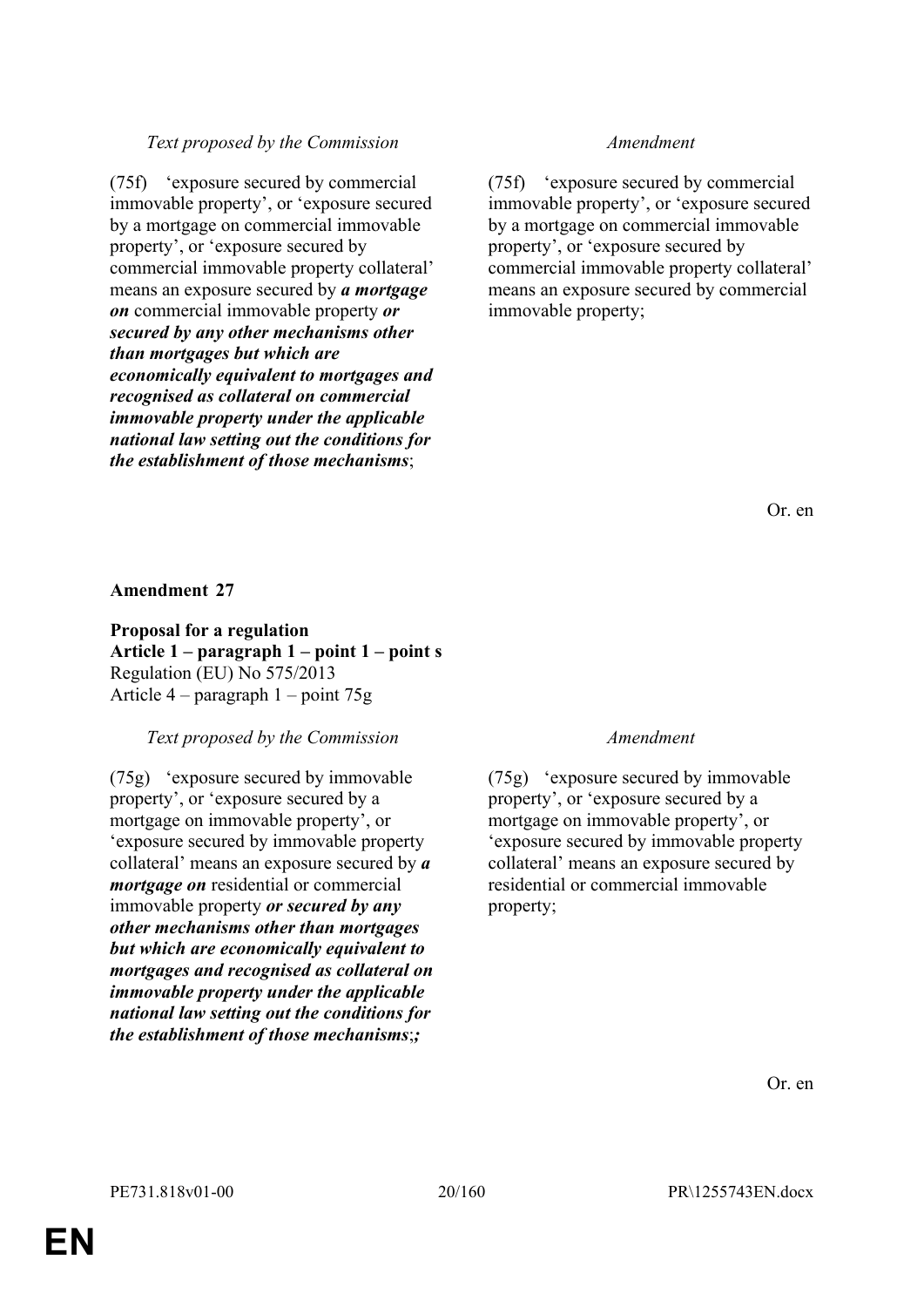**Proposal for a regulation Article 1 – paragraph 1 – point 1 – point t** Regulation (EU) No 575/2013 Article 4 – paragraph 1 – point 78

# *Text proposed by the Commission Amendment*

(78) 'one-year default rate' means the ratio between the number of *defaults occurred* during a period that starts from one year prior to a date of observation T, and the number of obligors, or the number of facilities where the classification as defaulted is applied at facility level pursuant to Article *178*, assigned to this grade or pool one year prior to that date of observation T;

(78) 'one-year default rate' means the ratio between the number of *obligors or facilities that have defaulted* during a period that starts from one year prior to a date of observation T, and the number of obligors, or the number of facilities where the classification as defaulted is applied at facility level pursuant to *the second subparagraph of* Article *178(1)*, assigned to this grade or pool one year prior to that date of observation T;

Or. en

### **Amendment 29**

**Proposal for a regulation Article 1 – paragraph 1 – point 1 – point v a (new)** Regulation (EU) No 575/2013 Article 4 – paragraph 1 – point 139

*Present text Amendment*

(139) 'securities financing transaction' means a *repurchase transaction, a securities or commodities lending or borrowing transaction, or a margin lending transaction*;

# *(va) point (139) is replaced by the following:*

(139) 'securities financing transaction' means a *transaction such as repurchase agreement, reverse repurchase agreement, security lending and borrowing, or margin lending transaction, where the value of the transition depends on market valuations and the transaction may be subject to margin agreements;* 

Or. en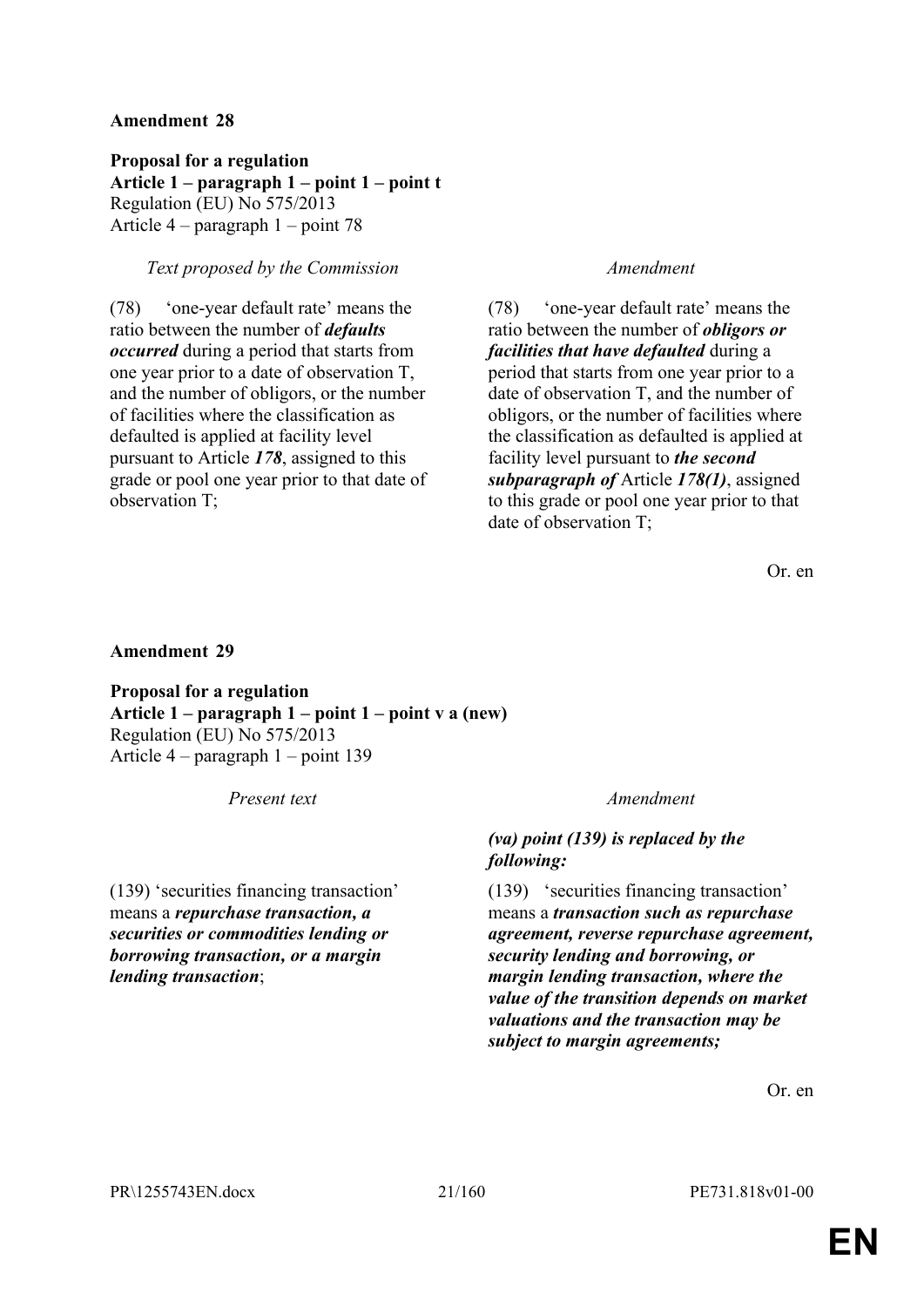**Proposal for a regulation Article 1 – paragraph 1 – point 1 – point w a (new)** Regulation (EU) No 575/2013 Article 4 – paragraph 1 – point 145 – point c

*Present text Amendment*

(c) it is *not subject to any obligations, or is* subject to simplified obligations, in relation to recovery and resolution planning in

accordance with Article 4 of

Directive 2014/59/EU;

# *(wa) in point 145, point c is replaced by the following:*

(c) it is subject to simplified obligations, in relation to recovery and resolution planning in accordance with Article 4 of Directive 2014/59/EU;

Or. en

**Amendment 31**

**Proposal for a regulation Article 1 – paragraph 1 – point 1 – point w b (new)** Regulation (EU) No 575/2013 Article 4 – paragraph 1 – point 145 – point f

*Present text Amendment*

(f) *more than* 75 % of both the institution's consolidated total assets and liabilities, excluding in both cases the intragroup exposures, *relate to activities with* 

*counterparties located in the European* 

*(wb) in point (145), point (f) is replaced by the following:*

(f) *the institution's consolidated assets or liabilities relating to activities with counterparties located in the European Economic Area, excluding intragroup exposures in the European Economic Area, exceed* 75% of both the institution's consolidated total assets and liabilities, excluding in both cases the intragroup exposures.

Or. en

*Economic Area;*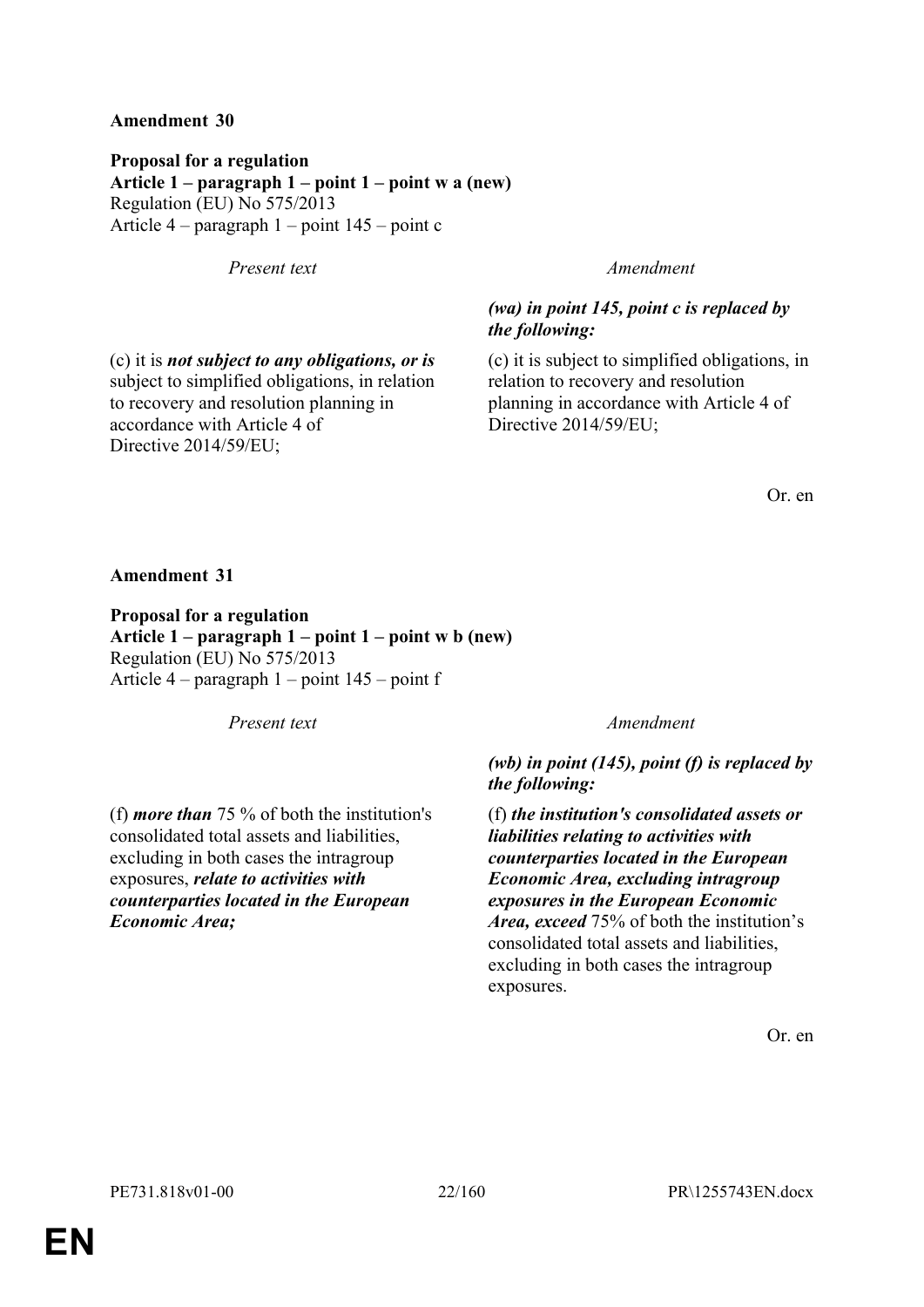**Proposal for a regulation Article 1 – paragraph 1 – point 2 – point b** Regulation (EU) No 575/2013 Article 5 – point 5

### *Text proposed by the Commission Amendment*

(5) 'credit exposure' means any onbalance sheet item*, including any amount of principal, accrued interest and fees owed by the obligor to the institution,* and any off-balance sheet item that results, or may result, in a credit obligation;

(5) 'credit exposure' means any onbalance sheet item and any off-balance sheet item that results, or may result, in a credit obligation;

Or. en

### **Amendment 33**

**Proposal for a regulation Article 1 – paragraph 1 – point 2 – point b** Regulation (EU) No 575/2013 Article 5 – point 6

*Text proposed by the Commission Amendment*

(6) 'facility' means a credit exposure arising from contract *or a set of contracts* between an obligor and an institution;

(6) 'facility' means a credit exposure arising from contract between an obligor and an institution;

Or. en

### **Amendment 34**

**Proposal for a regulation Article 1 – paragraph 1 – point 2 – point b** Regulation (EU) No 575/2013 Article 5 – point 7

*Text proposed by the Commission Amendment*

(7) 'margin of conservatism' means an *additive or multiplicative* add-on incorporated in risk estimates, *sufficiently* 

(7) 'margin of conservatism' means an add-on incorporated in risk estimates, to account for the expected range of

PR\1255743EN.docx 23/160 PE731.818v01-00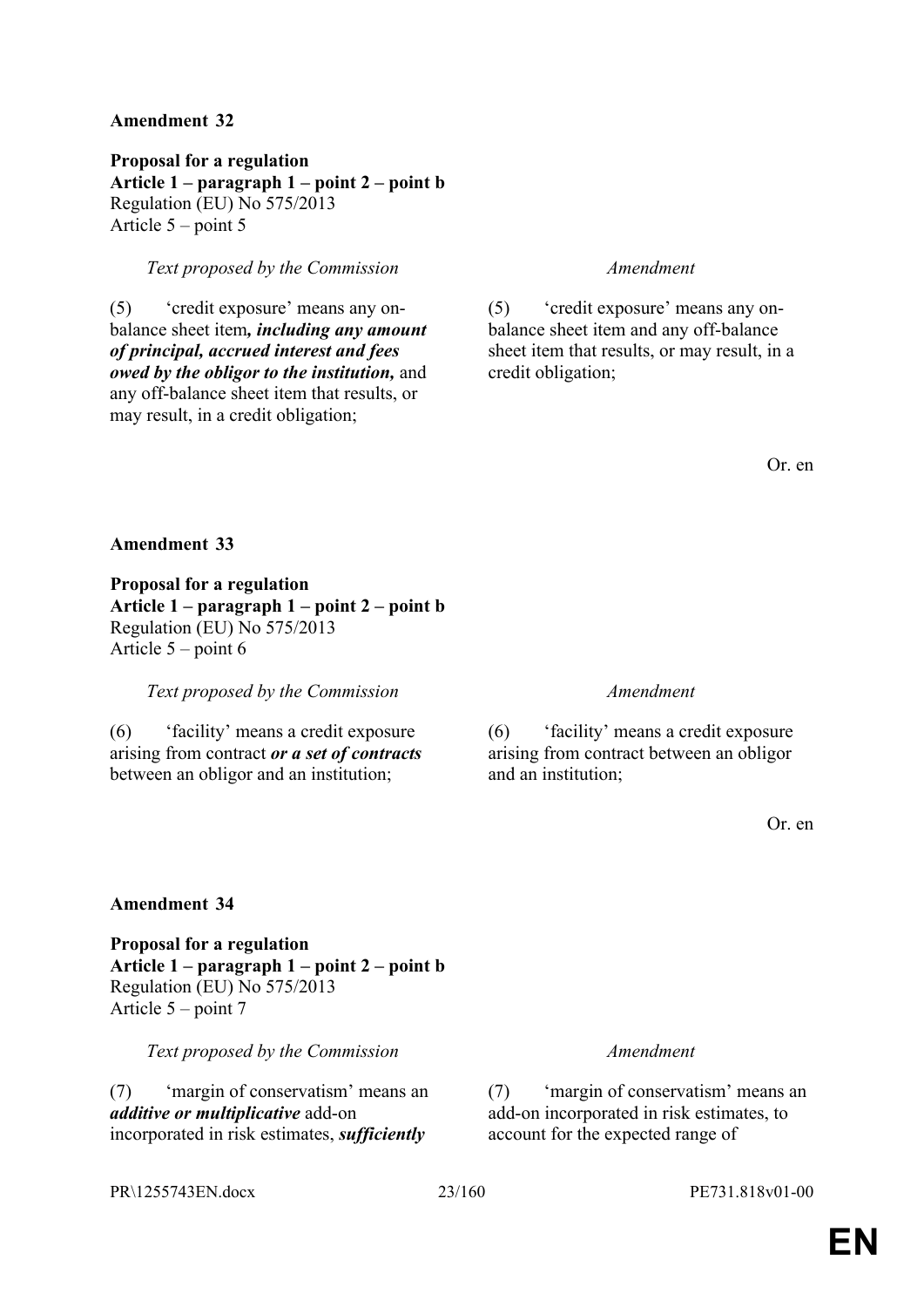*prudent* to account for the expected range of estimation errors stemming from identified deficiencies in data, methods, models, and changes to underwriting standards, risk appetite, collection and recovery policies and any other source of additional uncertainty, as well as from general estimation error;

estimation errors stemming from identified deficiencies in data, methods, models, and changes to underwriting standards, risk appetite, collection and recovery policies and any other source of additional uncertainty, as well as from general estimation error;

Or. en

### **Amendment 35**

**Proposal for a regulation Article 1 – paragraph 1 – point 2 – point b** Regulation (EU) No 575/2013 Article 5 – point 10

#### *Text proposed by the Commission Amendment*

(10) 'unconditionally cancellable commitment' means any commitment the terms of which permit the institution to cancel that commitment to the full extent allowable under consumer protection and related legislation at any time without prior notice to the obligor or that effectively provide for automatic cancellation due to deterioration in a borrower's creditworthiness.';

(10) 'unconditionally cancellable commitment' means any commitment the terms of which permit the institution to cancel that commitment*,* to the full extent allowable under consumer protection and related legislation *where applicable,* at any time without prior notice to the obligor or that effectively provide for automatic cancellation due to deterioration in a borrower's creditworthiness.';

Or. en

#### **Amendment 36**

**Proposal for a regulation Article 1 – paragraph 1 – point 5 a (new)** Regulation (EU) No 575/2013 Article 13 – paragraph 1 – subparagraph 2

*Present text Amendment*

### *(5 a) in Article 13(1), subparagraph 2 is replaced by the following:*

Large subsidiaries of EU parent institutions "Large subsidiaries of EU parent

PE731.818v01-00 24/160 PR\1255743EN.docx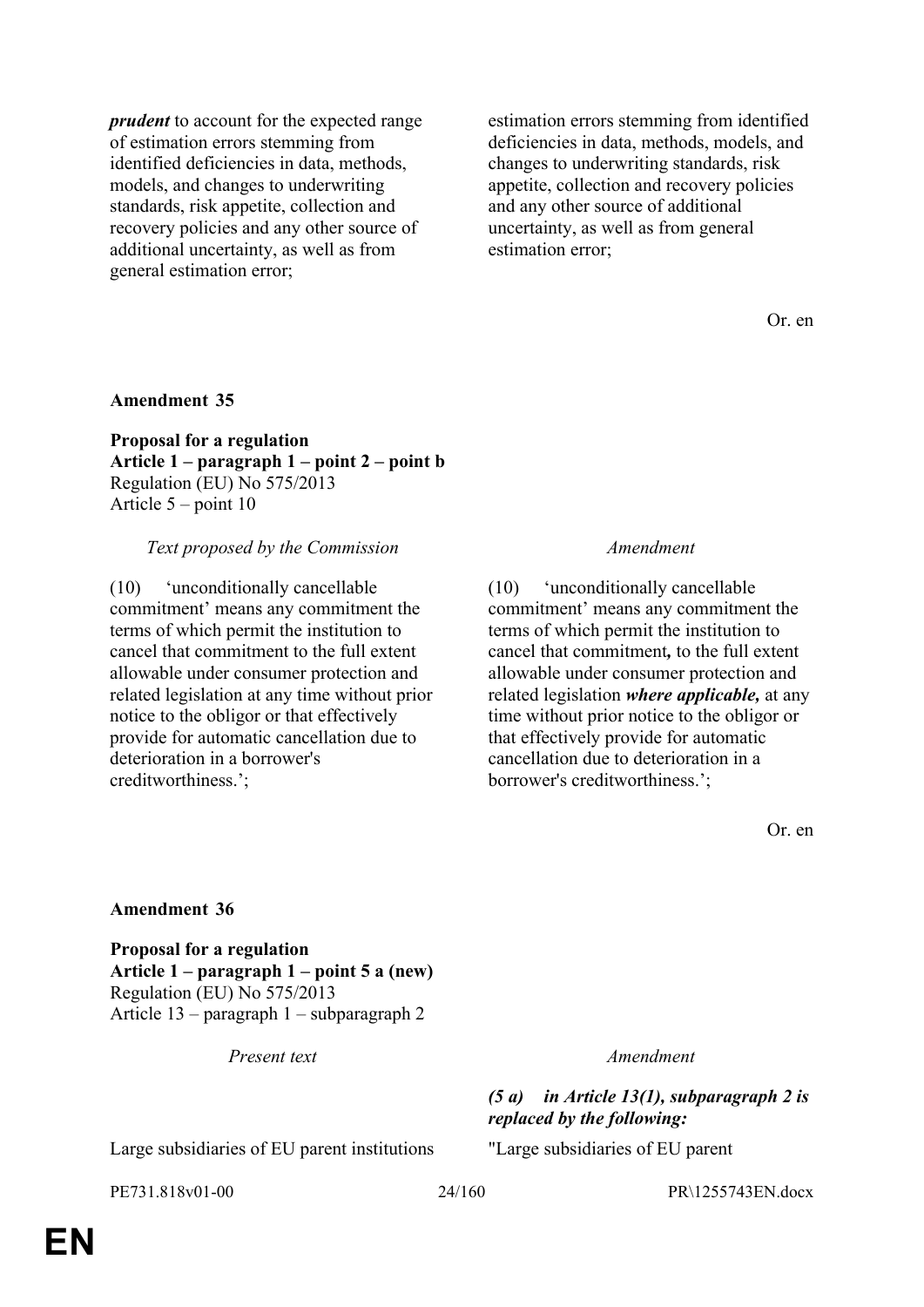shall disclose the information specified in Articles 437, 438, 440, 442, 450, 451, 451a and 453 on an individual basis or, where applicable in accordance with this Regulation and Directive 2013/36/EU, on a sub-consolidated basis.

institutions shall disclose the information specified in Articles 437, 438, 440, 442*, 449a*, 450, 451, 451a and 453 on an individual basis or, where applicable in accordance with this Regulation and Directive 2013/36/EU, on a subconsolidated basis."

Or. en

*(https://eur-lex.europa.eu/legal-content/EN/TXT/PDF/?uri=CELEX:32013R0575&from=EN)*

**Amendment 37**

**Proposal for a regulation Article 1 – paragraph 1 – point 6 a (new)** Regulation (EU) No 575/2013 Article 19 – paragraph 1 – introductory part

*Present text Amendment*

1. An institution*,* a financial institution *or an ancillary services undertaking* which is a subsidiary or an undertaking in which a participation is held, need not to be included in the consolidation where the total amount of assets and off-balance sheet items of the undertaking concerned is less than the smaller of the following two amounts:

### *(6 a) Article 19(1), introductory part, is replaced by the following:*

1. An institution *or* a financial institution which is a subsidiary or an undertaking in which a participation is held, need not to be included in the consolidation where the total amount of assets and off-balance sheet items of the undertaking concerned is less than the smaller of the following two amounts:

Or. en

#### **Amendment 38**

**Proposal for a regulation Article 1 – paragraph 1 – point 13** Regulation (EU) No 575/2013 Article 49 – paragraph 4

*Text proposed by the Commission Amendment*

4. The holdings in respect of which deduction is not made in accordance with

PR\1255743EN.docx 25/160 PE731.818v01-00

4. The holdings in respect of which deduction is not made in accordance with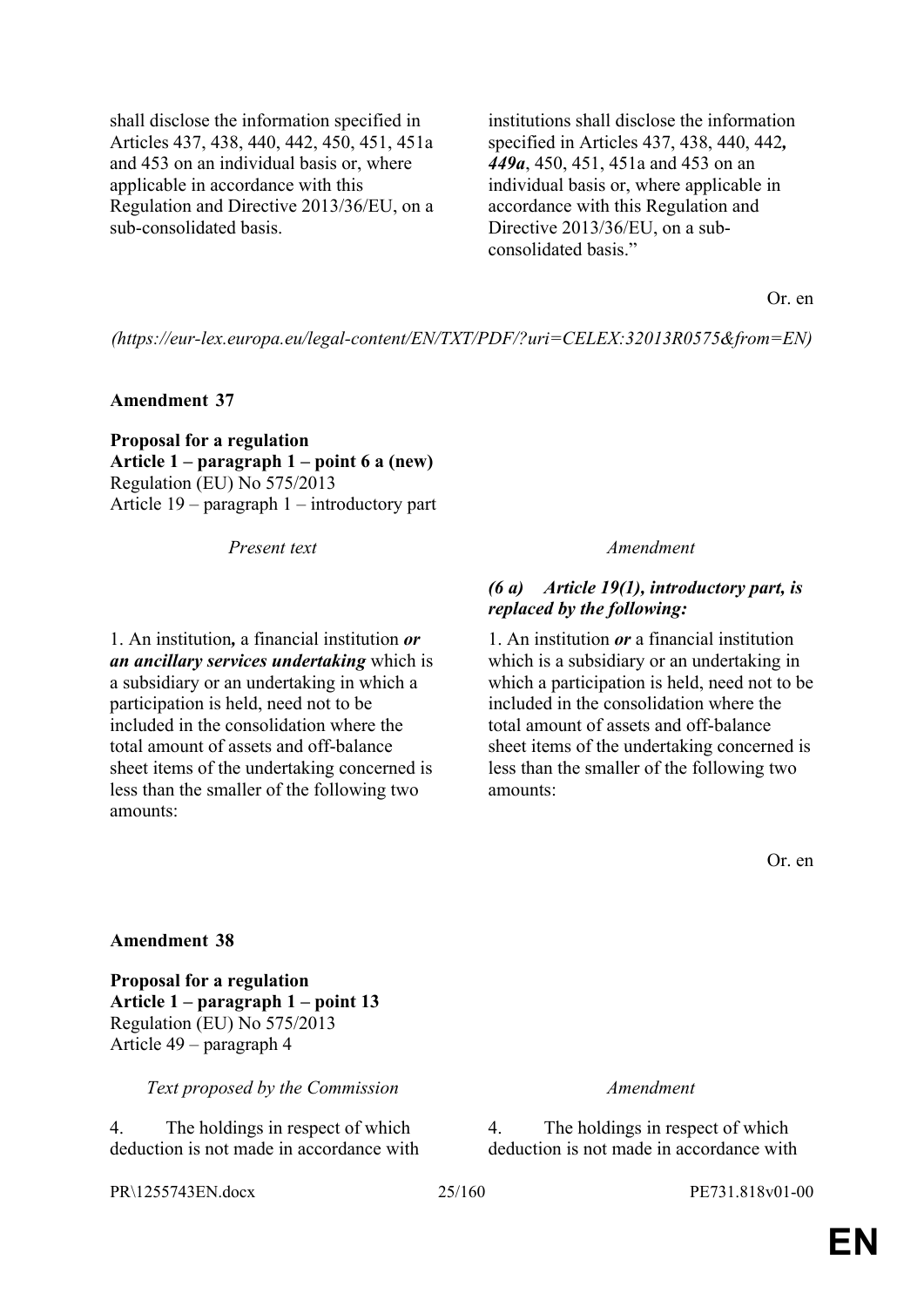paragraph 1 shall qualify as exposures and shall be risk weighted in accordance with Part Three, Title II, Chapter 2.

*The holdings in respect of which deduction is not made in accordance with paragraphs 2 or 3 shall qualify as exposures and shall be risk weighted at 100 %.;*

paragraph 1*, 2 or 3* shall qualify as exposures and shall be risk weighted in accordance with Part Three, Title II, Chapter 2.

Or. en

#### **Amendment 39**

**Proposal for a regulation Article 1 – paragraph 1 – point 19** Regulation (EU) No 575/2013 Article 84 – paragraph 1 – point a – point i – indent 1

*Text proposed by the Commission Amendment*

where the subsidiary is an *institution*, the sum of the requirement laid down in Article 92(1), point (a), the requirements referred to in Articles 458 and 459 , the specific own funds requirements referred to in Article 104 of Directive 2013/36/EU, the combined buffer requirement defined in Article 128, point (6), of that Directive, or any local supervisory regulations in third countries insofar as those requirements are to be met by Common Equity Tier 1 capital, as applicable;

where the subsidiary is an *undertaking referred to in Article 81(1), points (a)(i) to (a)(iii) and point (a)(v) of this Regulation*, the sum of the requirement laid down in Article 92(1), point (a) of this Regulation, the requirements referred to in Articles 458 and 459 of this Regulation, the specific own funds requirements referred to in Article 104 of Directive 2013/36/EU, the combined buffer requirement defined in Article 128, point (6), of that Directive, or any local supervisory regulations in third countries insofar as those requirements are to be met by Common Equity Tier 1 capital, as applicable;

Or. en

**Amendment 40**

**Proposal for a regulation Article 1 – paragraph 1 – point 19**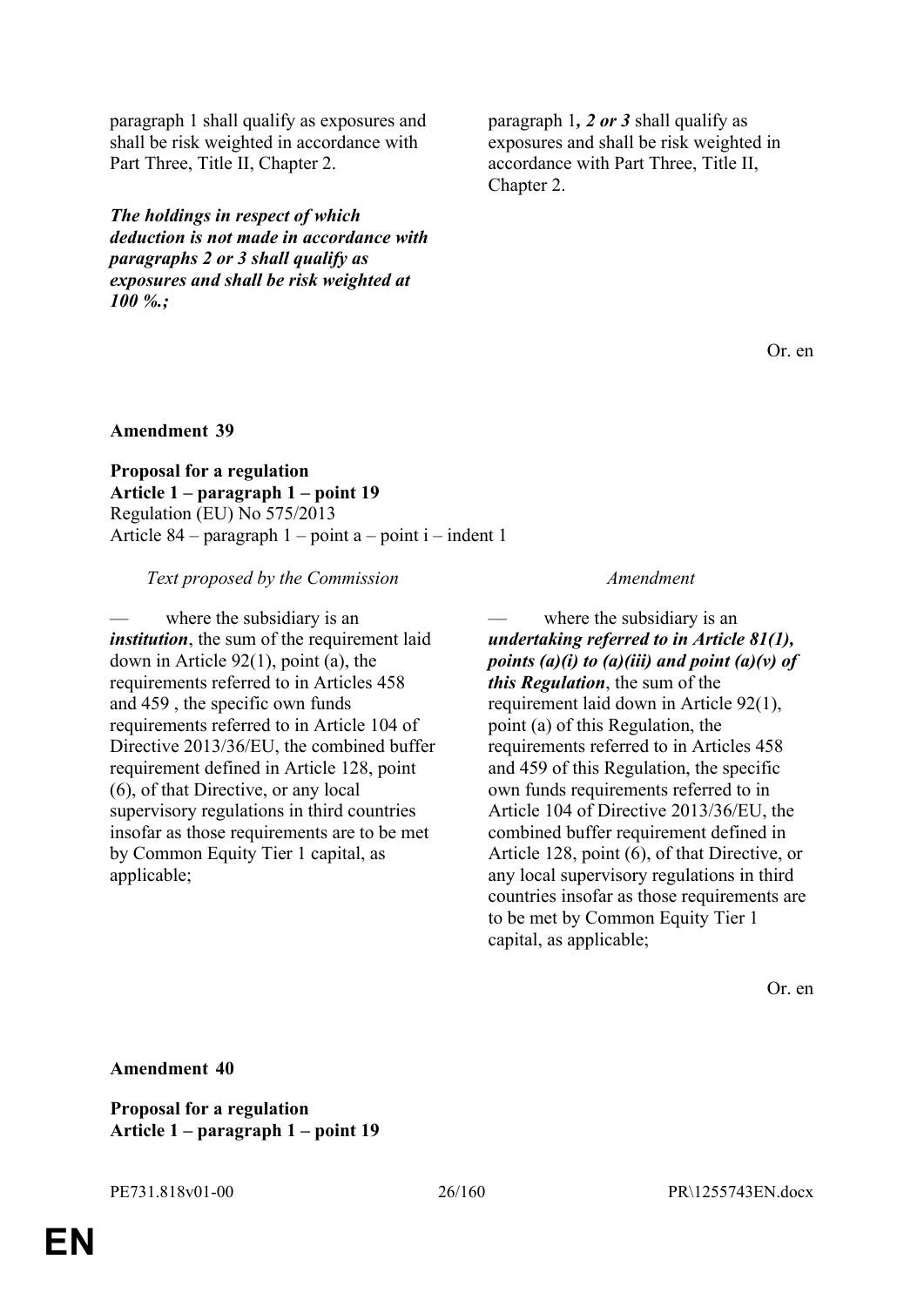# Regulation (EU) No 575/2013 Article 84 – paragraph  $1$  – point a – point i – indent 2

# *Text proposed by the Commission Amendment*

where the subsidiary is an investment firm, the sum of the requirement laid down in Article 11 of Regulation (EU) 2019/2033, the specific own funds requirements referred to in Article 39(2), point (a), of Directive (EU) 2019/2034, or any local supervisory regulations in third countries, insofar as those requirements are to be met by Common Equity Tier 1 capital, as applicable;

where the subsidiary is an investment firm *or an intermediate investment holding company*, the sum of the requirement laid down in Article 11 of Regulation (EU) 2019/2033, the specific own funds requirements referred to in Article 39(2), point (a), of Directive (EU) 2019/2034, or any local supervisory regulations in third countries, insofar as those requirements are to be met by Common Equity Tier 1 capital, as applicable;

Or. en

### **Amendment 41**

**Proposal for a regulation Article 1 – paragraph 1 – point 20** Regulation (EU) No 575/2013 Article 85 – paragraph 1 – point a – point i – indent 1

### *Text proposed by the Commission Amendment*

where the subsidiary is an *institution*, the sum of the requirement laid down in Article 92(1), point (b), the requirements referred to in Articles 458 and 459, the specific own funds requirements referred to in Article 104 of Directive 2013/36/EU, the combined buffer requirement defined in Article 128, point (6), of that Directive, or any local supervisory regulations in third countries insofar as those requirements are to be met by Tier 1 Capital, as applicable;

where the subsidiary is an *undertaking referred to in Article 81(1), points (a)(i) to (a)(iii) and point (a)(v) of this Regulation*, the sum of the requirement laid down in Article 92(1), point (b), of this Regulation the requirements referred to in Articles 458 and 459 of this Regulation, the specific own funds requirements referred to in Article 104 of Directive 2013/36/EU, the combined buffer requirement defined in Article 128, point (6), of that Directive, or any local supervisory regulations in third countries insofar as those requirements are to be met by Tier 1 Capital, as applicable;

Or. en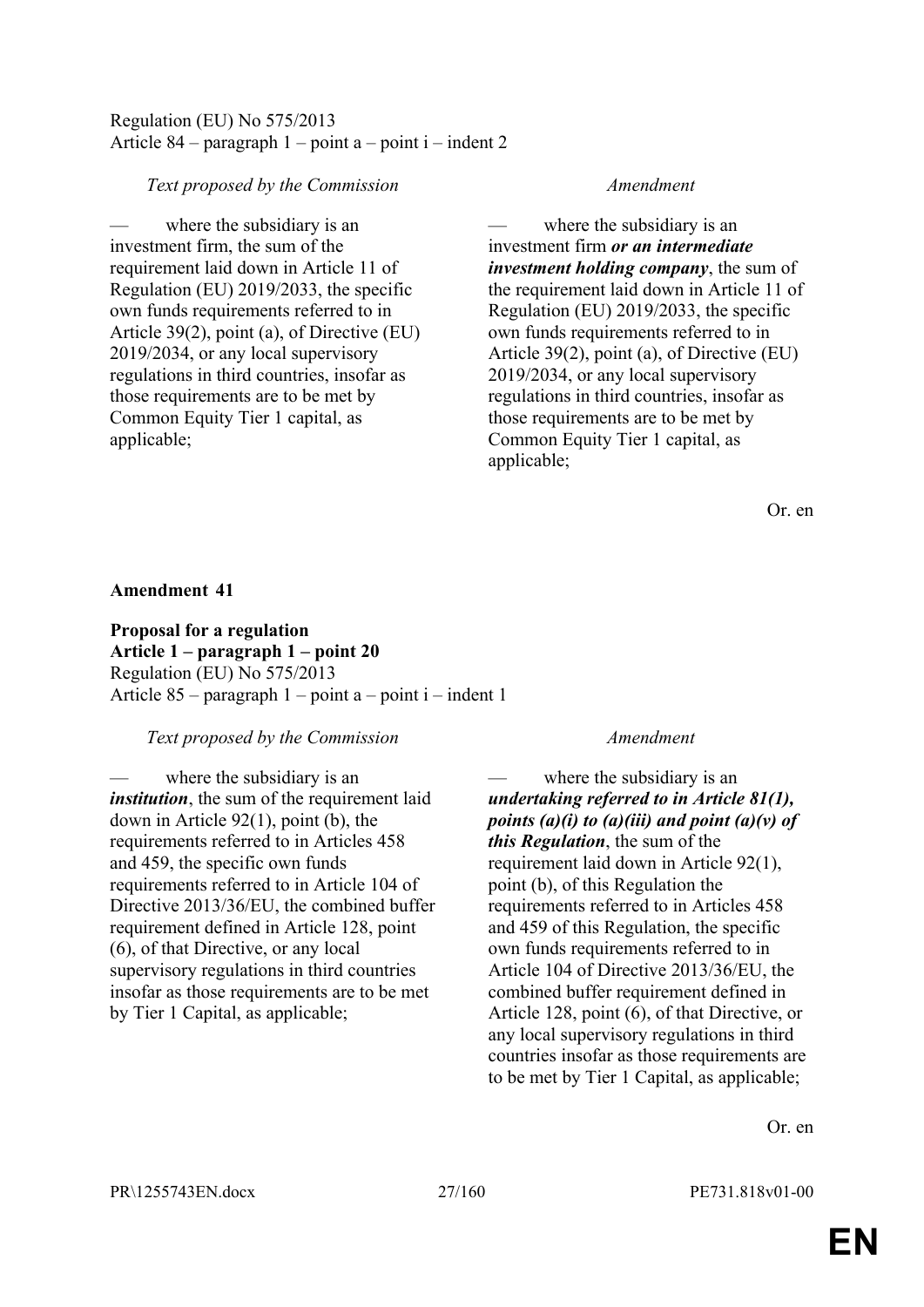**Proposal for a regulation Article 1 – paragraph 1 – point 20** Regulation (EU) No 575/2013 Article 85 – paragraph 1 – point a – indent 2

# *Text proposed by the Commission Amendment*

where the subsidiary is an investment firm, the sum of the requirement laid down in Article 11 of Regulation (EU) 2019/2033, the specific own funds requirements referred to in Article 39(2), point (a), of Directive (EU) 2019/2034, or any local supervisory regulations in third countries insofar as those requirements are to be met by Tier 1 capital, as applicable;

where the subsidiary is an investment firm *or an intermediate investment holding company*, the sum of the requirement laid down in Article 11 of Regulation (EU) 2019/2033, the specific own funds requirements referred to in Article 39(2), point (a), of Directive (EU) 2019/2034, or any local supervisory regulations in third countries insofar as those requirements are to be met by Tier 1 capital, as applicable;

Or. en

### **Amendment 43**

**Proposal for a regulation Article 1 – paragraph 1 – point 20 a (new)** Regulation (EU) No 575/2013 Article 87 – paragraph 1 – point a

*Present text Amendment*

(a) the own funds of the subsidiary minus the lower of the following:

(i) the amount of own funds of the subsidiary required to meet the following:

*—* the sum of the requirement laid down in *point (c) of* Article 92(1) *of this Regulation*, the requirements referred to in Articles 458 and 459 *of this Regulation*, the specific own funds requirements referred to in Article 104 of Directive

# *(20 a) Article 87(1), point (a) is replaced by the following:*

"(a) the own funds of the subsidiary minus the lower of the following:

(i) the amount of own funds of the subsidiary required to meet the following:

*– where the subsidiary is an undertaking referred to in Article 81(1), points (a)(i) to (a)(iii) and point (a)(v),* of this Regulation, the sum of the requirement laid down in Article 92(1)*, point (c)*, of this Regulation, the requirements referred to in Articles 458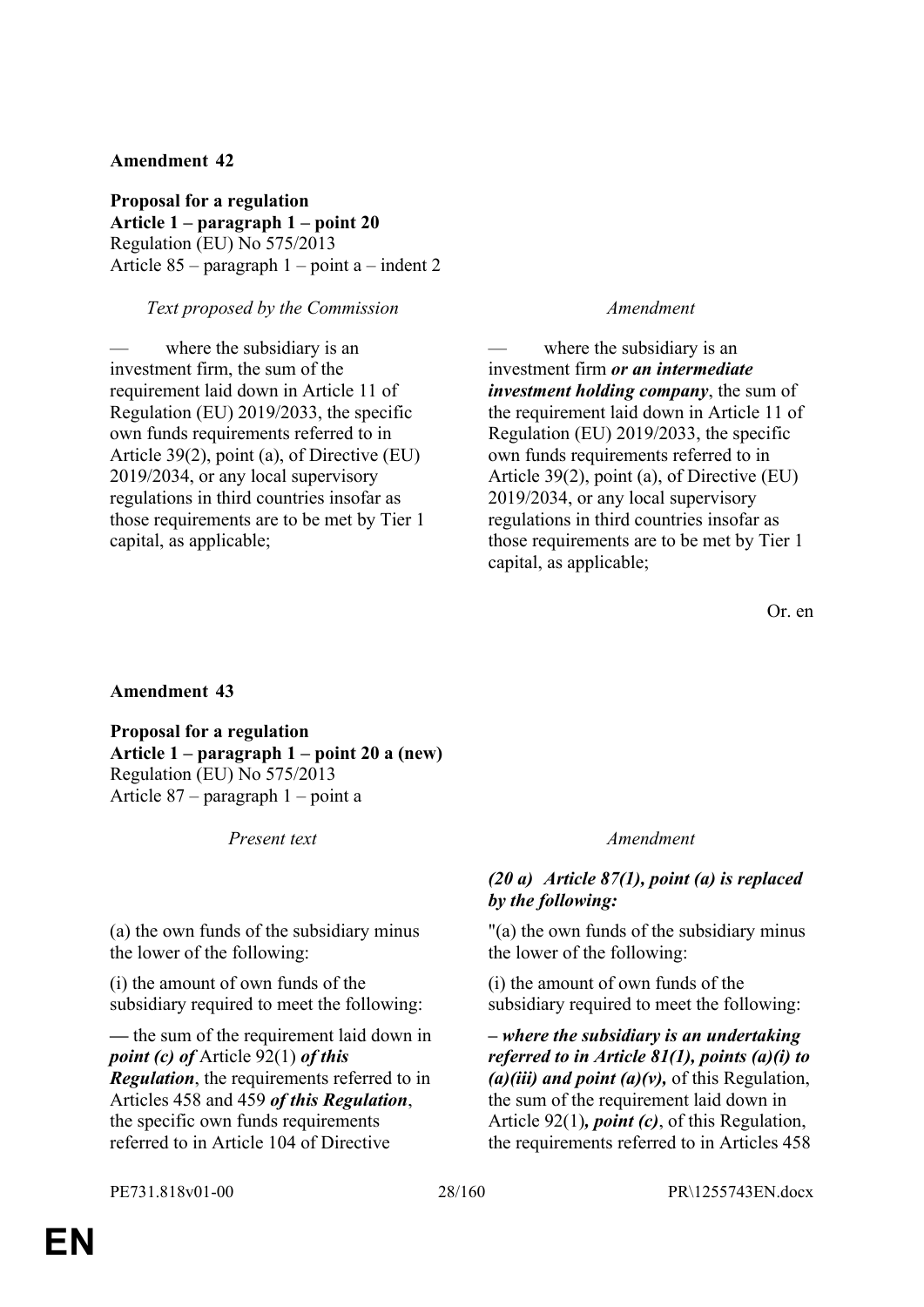2013/36/EU, the combined buffer requirement defined in *point (6) of* Article 128 of that Directive, *and any additional* local supervisory regulations in third countries*,*

*—* where the subsidiary is an investment firm, the sum of the requirement laid down in Article 11 of Regulation (EU) 2019/2033, the specific own funds requirements referred to in *point (a) of* Article 39(2) of Directive (EU) 2019/2034, *and any additional* local supervisory regulations in third countries;

(ii) the amount of own funds that relates to the subsidiary that is required on a consolidated basis to meet the sum of the requirement laid down in point (c) of Article 92(1) *of this Regulation,* the requirements referred to in Articles 458 and 459 *of this Regulation,* the specific own funds requirements referred to in Article 104 of Directive 2013/36/EU*,* the combined buffer requirement defined in point (6) of Article 128 of that Directive, *and any additional local supervisory own funds requirement in third countries;*

and 459 of this Regulation, the specific own funds requirements referred to in Article 104 of Directive 2013/36/EU, the combined buffer requirement defined in Article 128*, point (6),* of that Directive, *or any* local supervisory regulations in third countries *insofar as those requirements are to be met by own funds , as applicable;;*

*–*where the subsidiary is an investment firm *or an intermediate investment holding company*, the sum of the requirement laid down in Article 11 of Regulation (EU) 2019/2033, the specific own funds requirements referred to in Article 39(2)*, point (a),* of Directive (EU) 2019/2034, *or any* local supervisory regulations in third countries *insofar as those requirements are to be met by own funds, as applicable*;

(ii) the amount of own funds that relates to the subsidiary that is required on a consolidated basis to meet the sum of the requirement laid down in Article 92(1), point (c), of this Regulation, the requirements referred to in Articles 458 and 459 of this Regulation, the specific own funds requirements referred to in Article 104 of Directive 2013/36/EU *and*  the combined buffer requirement defined in Article 128, point (6), of that Directive;

Or. en

*(https://eur-lex.europa.eu/legal-content/EN/TXT/PDF/?uri=CELEX:02013R0575- 20230628&from=EN)*

### **Amendment 44**

**Proposal for a regulation Article 1 – paragraph 1 – point 26** Regulation (EU) No 575/2013 Article 104 – paragraph 2 – subparagraph 1– point d

PR\1255743EN.docx 29/160 PE731.818v01-00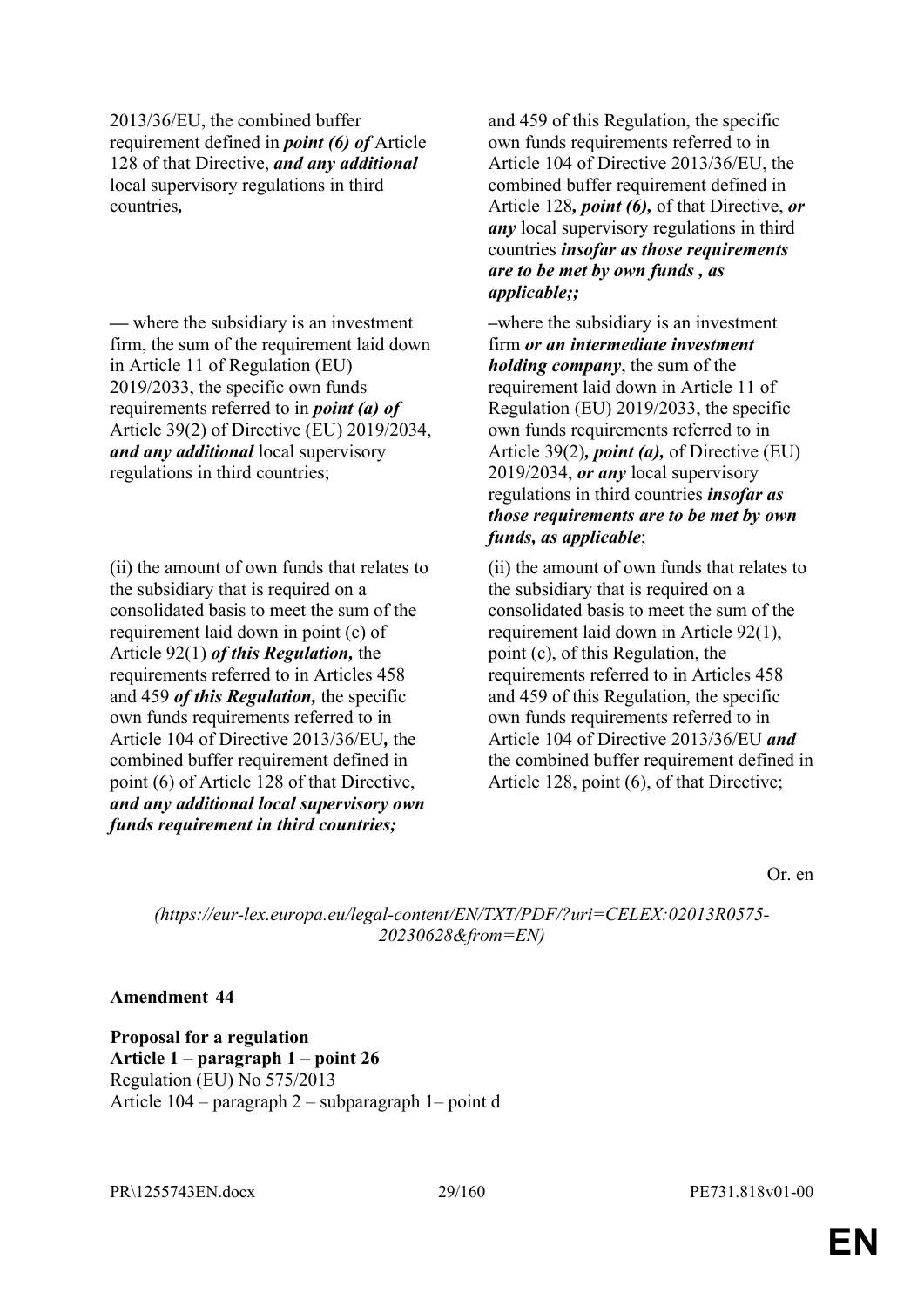# *Text proposed by the Commission Amendment*

(d) *financial assets or liabilities* classified unambiguously as having a trading purpose under the accounting framework applicable to the institution;

(d) *instruments* classified unambiguously as having a trading purpose under the accounting framework applicable to the institution;

Or. en

# **Amendment 45**

**Proposal for a regulation Article 1 – paragraph 1 – point 26** Regulation (EU) No 575/2013 Article 104 – paragraph 2 – subparagraph 1 – point i

### *Text proposed by the Commission Amendment*

(i) options, or other derivatives, embedded in the own liabilities of the institution *or from other instruments* in the non-trading book that relate to credit or equity risk.

(i) options, or other derivatives, embedded in the own liabilities of the institution in the non-trading book that relate to credit or equity risk.

Or. en

# **Amendment 46**

**Proposal for a regulation Article 1 – paragraph 1 – point 26** Regulation (EU) No 575/2013 Article 104 – paragraph 2 – subparagraph 3

*Text proposed by the Commission Amendment*

For the purposes of point (i), an institution shall split the embedded option from its own liability or from the other instrument in the non-trading book that relate to credit or equity risk *and* shall assign*,* the own liability or the other instrument *to the trading or to* the non-trading book*, as appropriate, in accordance with this Article*.

For the purposes of point (i), an institution shall split the embedded option from its own liability in the non-trading book that relate to credit or equity risk*. It* shall assign *the embedded option to the trading book and shall leave* the own liability *in* the non-trading book.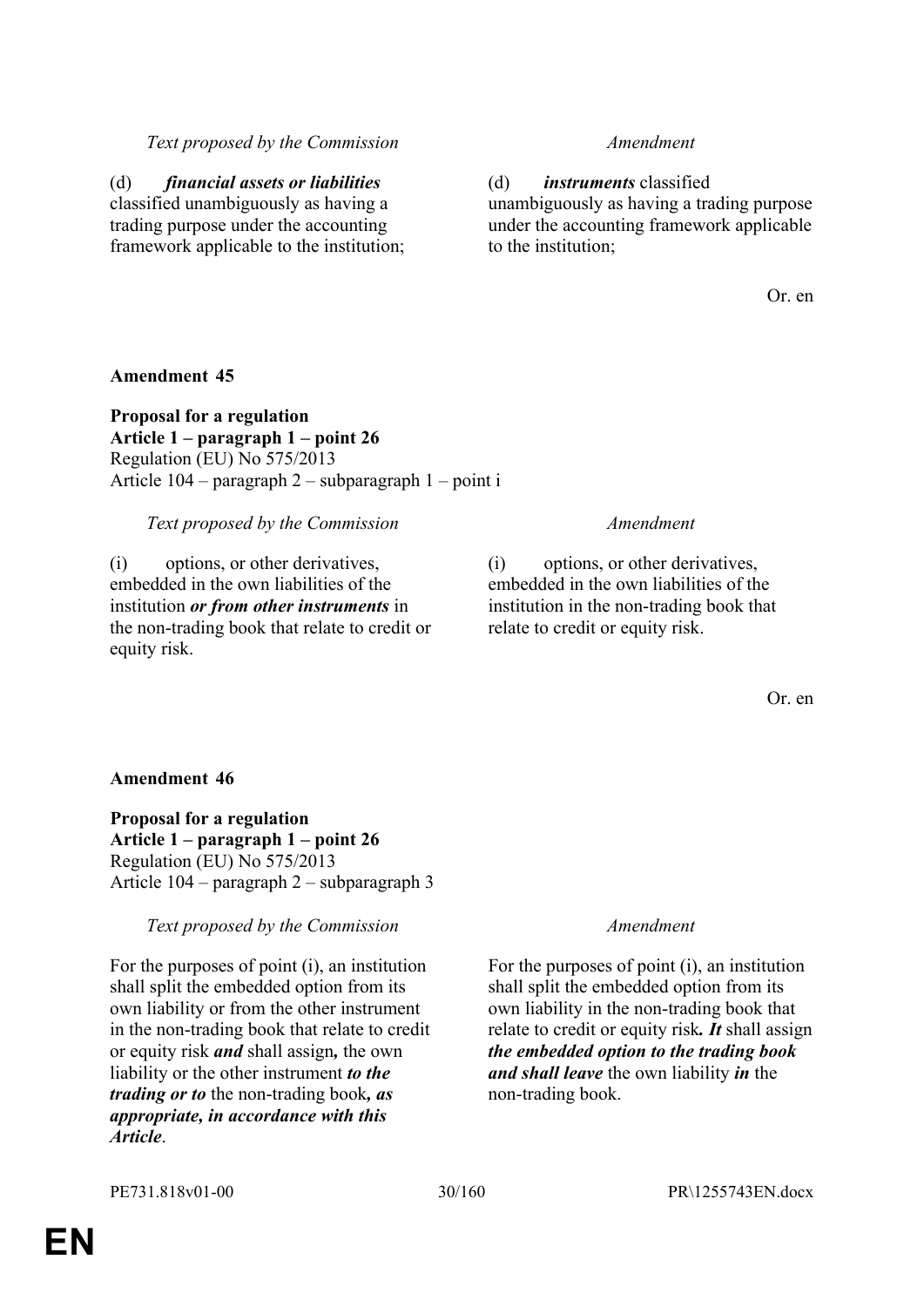**Proposal for a regulation Article 1 – paragraph 1 – point 26** Regulation (EU) No 575/2013 Article 104 – paragraph 7– introductory part

#### *Text proposed by the Commission Amendment*

7. An institution shall assign to the trading book a position in a collective investment undertaking that is held with trading intent and where the institution meets one of the following conditions:

7. An institution shall assign to the trading book a position in a collective investment undertaking that is *not referred to in point (f) of paragraph 3 of this Article, that is* held with trading intent and where the institution meets one of the following conditions:

Or. en

### **Amendment 48**

**Proposal for a regulation Article 1 – paragraph 1 – point 30 – point c** Regulation (EU) No 575/2013 Article 106 – paragraph 5 – point a

#### *Text proposed by the Commission Amendment*

(a) to calculate the own funds requirements for market risk using the approaches referred to in Article 325(1), points (a), (b) and (c), the interest rate risk position has been assigned to a separate portfolio from the other trading book positions, the business strategy of which is solely dedicated to manage and mitigate the market risk of internal hedges of interest rate risk exposure; *for that purpose;*

(a) to calculate the own funds requirements for market risk using the approaches referred to in Article 325(1), points (a), (b) and (c), the interest rate risk position has been assigned to a separate portfolio from the other trading book positions, the business strategy of which is solely dedicated to manage and mitigate the market risk of internal hedges of interest rate risk exposure;

Or. en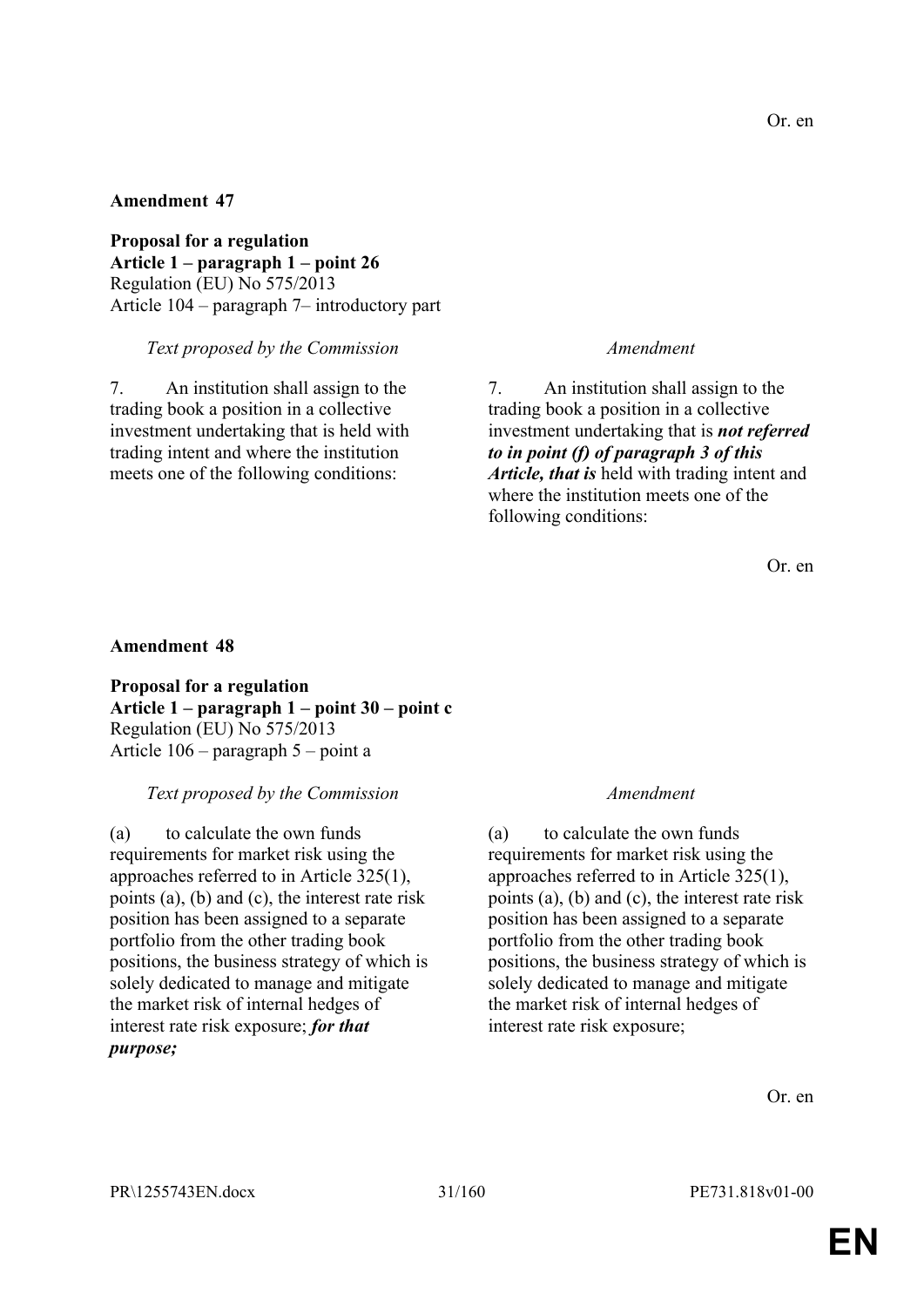**Proposal for a regulation Article 1 – paragraph 1 – point 30 – point c** Regulation (EU) No 575/2013 Article 106 – paragraph 5 – point b

# *Text proposed by the Commission Amendment*

(b) *for the purposes of calculating* the own funds requirements for market risk using the approaches referred to in Article 325(1), point (b), the position has been assigned to a trading desk established in accordance with Article 104b the business strategy of which is solely dedicated to manage and mitigate the market risk of internal hedges of interest rate risk exposure;

(b) *to calculate* the own funds requirements for market risk using the approaches referred to in Article 325(1), point (b), the position has been assigned to a trading desk established in accordance with Article 104b the business strategy of which is solely dedicated to manage and mitigate the market risk of internal hedges of interest rate risk exposure;

Or. en

### **Amendment 50**

**Proposal for a regulation Article 1 – paragraph 1 – point 32** Regulation (EU) No 575/2013 Article 108 – paragraph 1

# *Text proposed by the Commission Amendment*

1. For an exposure to which an institution applies the Standardised Approach under Chapter 2 or applies the IRB Approach under Chapter 3 but without using its own estimates of loss given default (LGD) under Article 143, the institution may take into account the effect of FCP in accordance with Chapter 4 in the calculation of risk-weighted exposure amounts for the purposes of Article 92(4) points (a) and (f) or, where relevant, expected loss (EL) amounts for the purposes of the calculation referred to in Article 36(1) point (d) and Article 62 point *(c)*.

1. For an exposure to which an institution applies the Standardised Approach under Chapter 2 or applies the IRB Approach under Chapter 3 but without using its own estimates of loss given default (LGD) under Article 143, the institution may take into account the effect of FCP in accordance with Chapter 4 in the calculation of risk-weighted exposure amounts for the purposes of Article 92(4), points (a) and (f), or, where relevant, expected loss (EL) amounts for the purposes of the calculation referred to in Article 36(1), point (d), and Article 62 point *(d)*.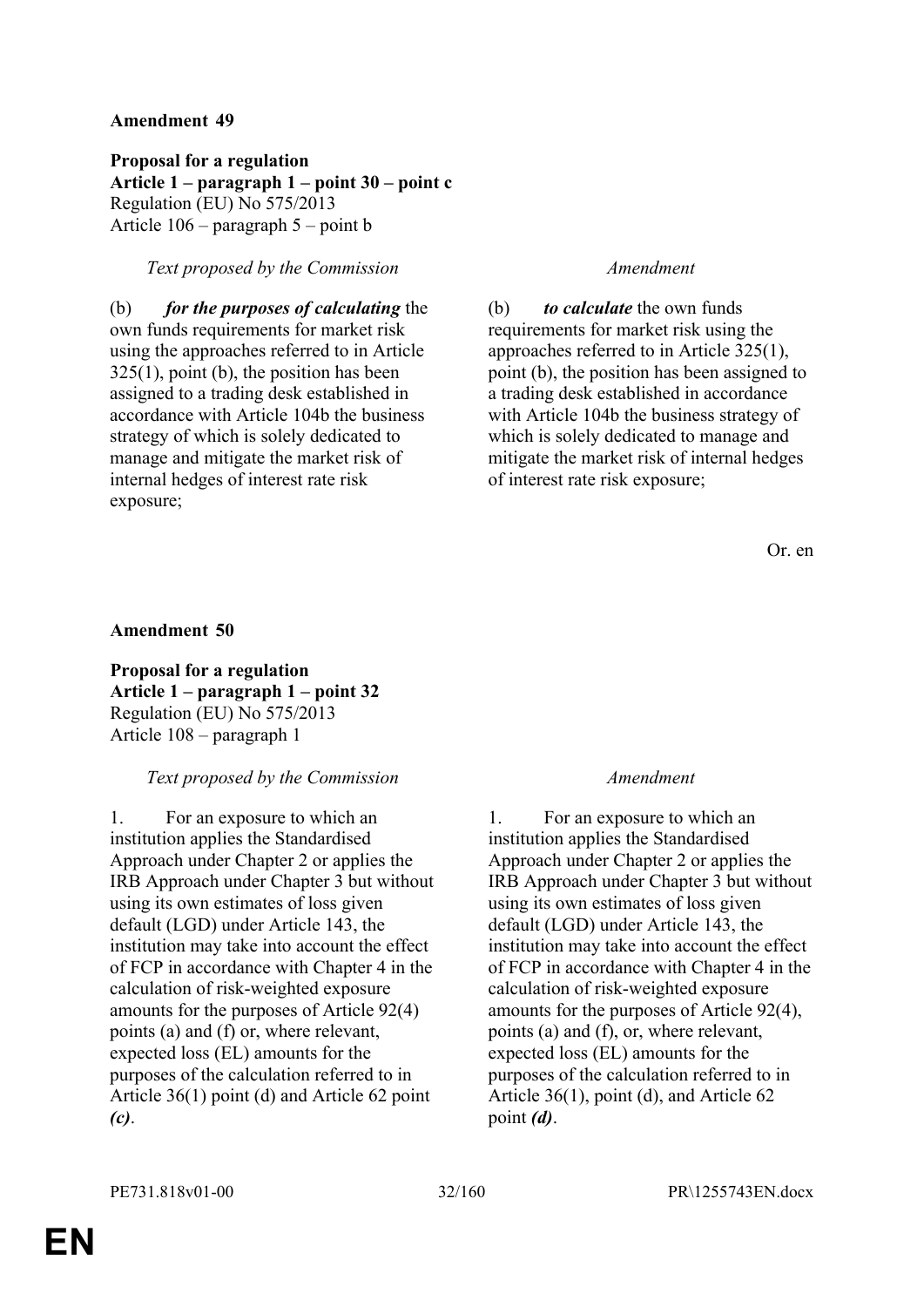**Proposal for a regulation Article 1 – paragraph 1 – point 32** Regulation (EU) No 575/2013 Article 108 – paragraph 2

#### *Text proposed by the Commission Amendment*

2. For an exposure to which an institution applies the IRB Approach by using its own estimates of LGD under Article 143, the institution may take into account the effect of FCP in risk-weighted exposure amounts and expected loss amounts *in accordance with Chapter 3*.

2. For an exposure to which an institution applies the IRB Approach by using its own estimates of LGD under Article 143, the institution may take into account the effect of FCP in *accordance with Chapter 3 in the calculation of* riskweighted exposure amounts *for the purposes of Article 92(4), points (a) and (f),* and expected loss *(EL)* amounts *for the purposes of the calculation referred to in Article 36(1), point (d), and Article 62, point (d)*.

Or. en

### **Amendment 52**

**Proposal for a regulation Article 1 – paragraph 1 – point 32** Regulation (EU) No 575/2013 Article 108 – paragraph 2a

### *Text proposed by the Commission Amendment*

2a. Where an institution applies the IRB Approach by using its own estimates of LGD under Article 143 for both the original exposure and for comparable direct exposures to the *protection provider*, the institution may take into account the effect of UFCP in risk-weighted exposure amounts and expected loss amounts *in accordance with Chapter 3*. In all other cases, the institution may take into account

2a. Where an institution applies the IRB Approach by using its own estimates of LGD under Article 143 for both the original exposure and for comparable direct exposures to the *guarantor*, the institution may take into account the effect of UFCP in *accordance with Chapter 3 in the calculation of* risk-weighted exposure amounts *for the purposes of Article 92(4), points (a) and (f),* and expected loss *(EL)*

PR\1255743EN.docx 33/160 PE731.818v01-00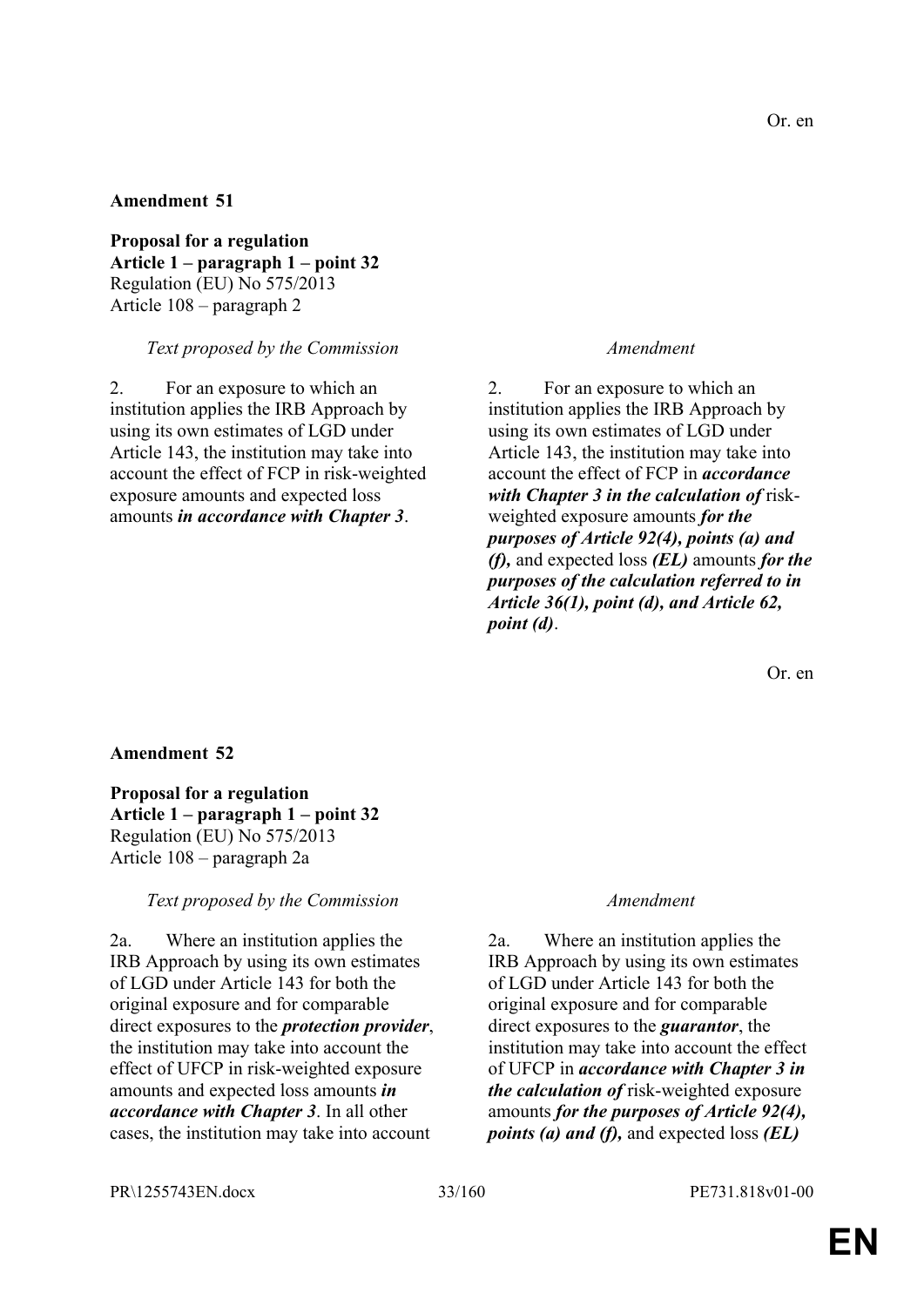the effect of UFCP in risk-weighted exposure amounts and *expected loss* amounts in accordance with Chapter 4. amounts *for the purposes of the calculation referred to in Article 36(1), point (d), and Article 62, point (d)*. In all other cases, the institution may take into account the effect of UFCP in riskweighted exposure amounts *EL* amounts *for those purposes* in accordance with Chapter 4.

Or. en

**Amendment 53**

**Proposal for a regulation Article 1 – paragraph 1 – point 32** Regulation (EU) No 575/2013 Article 108 – paragraph 3 – subparagraph 1 – introductory part

# *Text proposed by the Commission Amendment*

3. Subject to the conditions set out in paragraph 4, *retail* loans may be regarded as exposures secured by a mortgage on residential property, instead of being treated as guaranteed exposures, for the purposes of Part three, Title II, Chapters 2, 3 and 4 as applicable, where in a Member State the following conditions for those *retail* loans have been fulfilled:

3. Subject to the conditions set out in paragraph 4, loans *to natural persons* may be regarded as exposures secured by a mortgage on residential property, instead of being treated as guaranteed exposures, for the purposes of Part three, Title II, Chapters 2, 3 and 4 as applicable, where in a Member State the following conditions for those loans have been fulfilled:

Or. en

# **Amendment 54**

**Proposal for a regulation Article 1 – paragraph 1 – point 32** Regulation (EU) No 575/2013 Article 108 – paragraph 3 – subparagraph 1 – point c

### *Text proposed by the Commission Amendment*

(c) the institution has the legal right to take a mortgage on the residential property in the event that the guarantor referred to in point (b) *fails*.

(c) the institution has the legal right to take a mortgage on the residential property in the event that the guarantor referred to in point (b) *does not meet its obligations*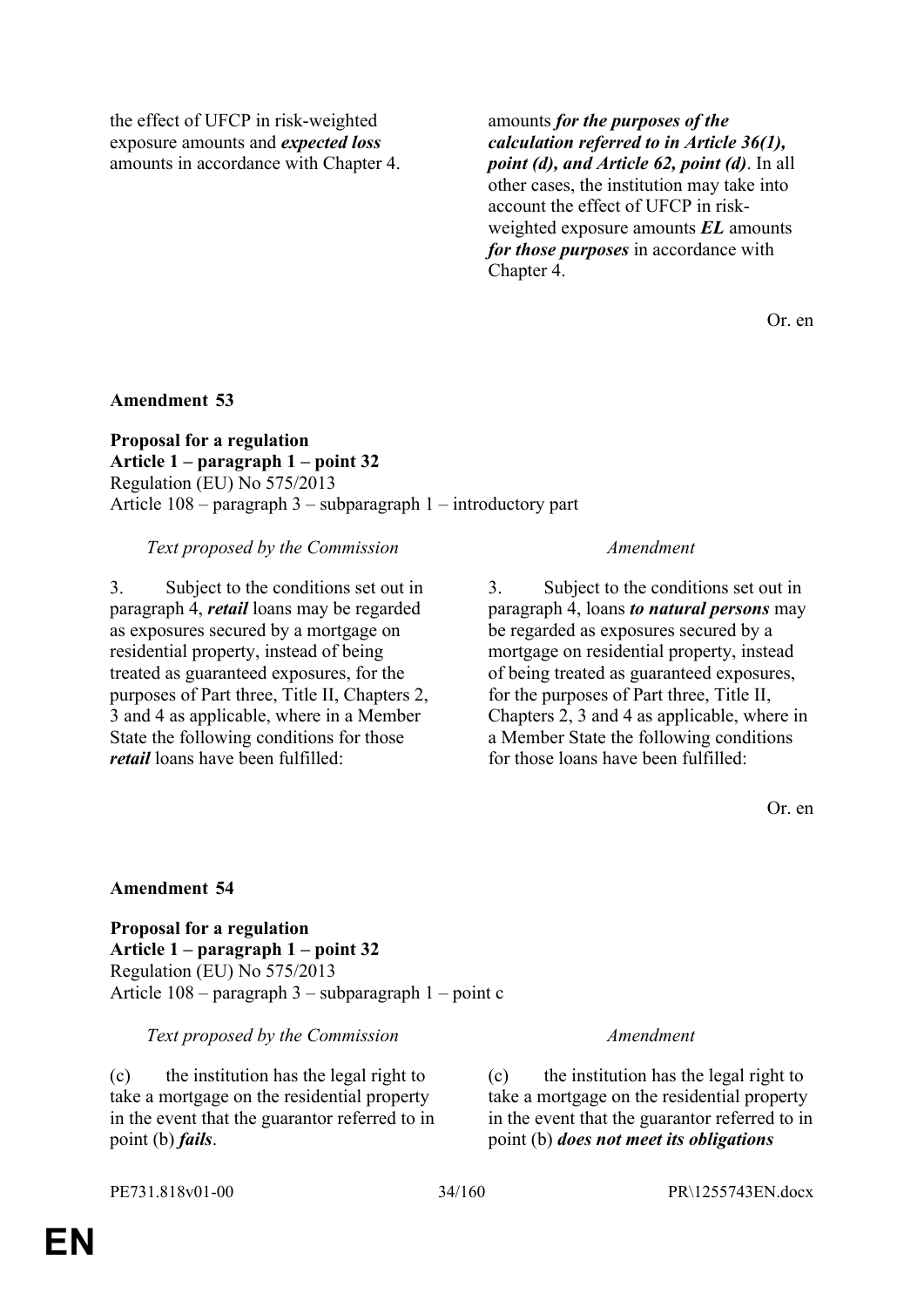Or. en

### **Amendment 55**

**Proposal for a regulation Article 1 – paragraph 1 – point 32** Regulation (EU) No 575/2013 Article 108 – paragraph 4 – point e

### *Text proposed by the Commission Amendment*

(e) the guarantor is an institution or a financial sector entity subject to capital requirements at least *equivalent* to those applicable to institutions or insurance undertakings;

(e) the guarantor is an institution or a financial sector entity subject to capital requirements at least *comparable* to those applicable to institutions or insurance undertakings;

Or. en

### **Amendment 56**

**Proposal for a regulation Article 1 – paragraph 1 – point 32** Regulation (EU) No 575/2013 Article 108 – paragraph 4 – point g

### *Text proposed by the Commission Amendment*

(g) the institution is contractually and legally allowed to take a mortgage on the residential property in the event that the guarantor *fails*;

(g) the institution is contractually and legally allowed to take a mortgage on the residential property in the event that the guarantor *does not meet its obligations under the guarantee provided*;

Or. en

**Amendment 57**

**Proposal for a regulation Article 1 – paragraph 1 – point 32**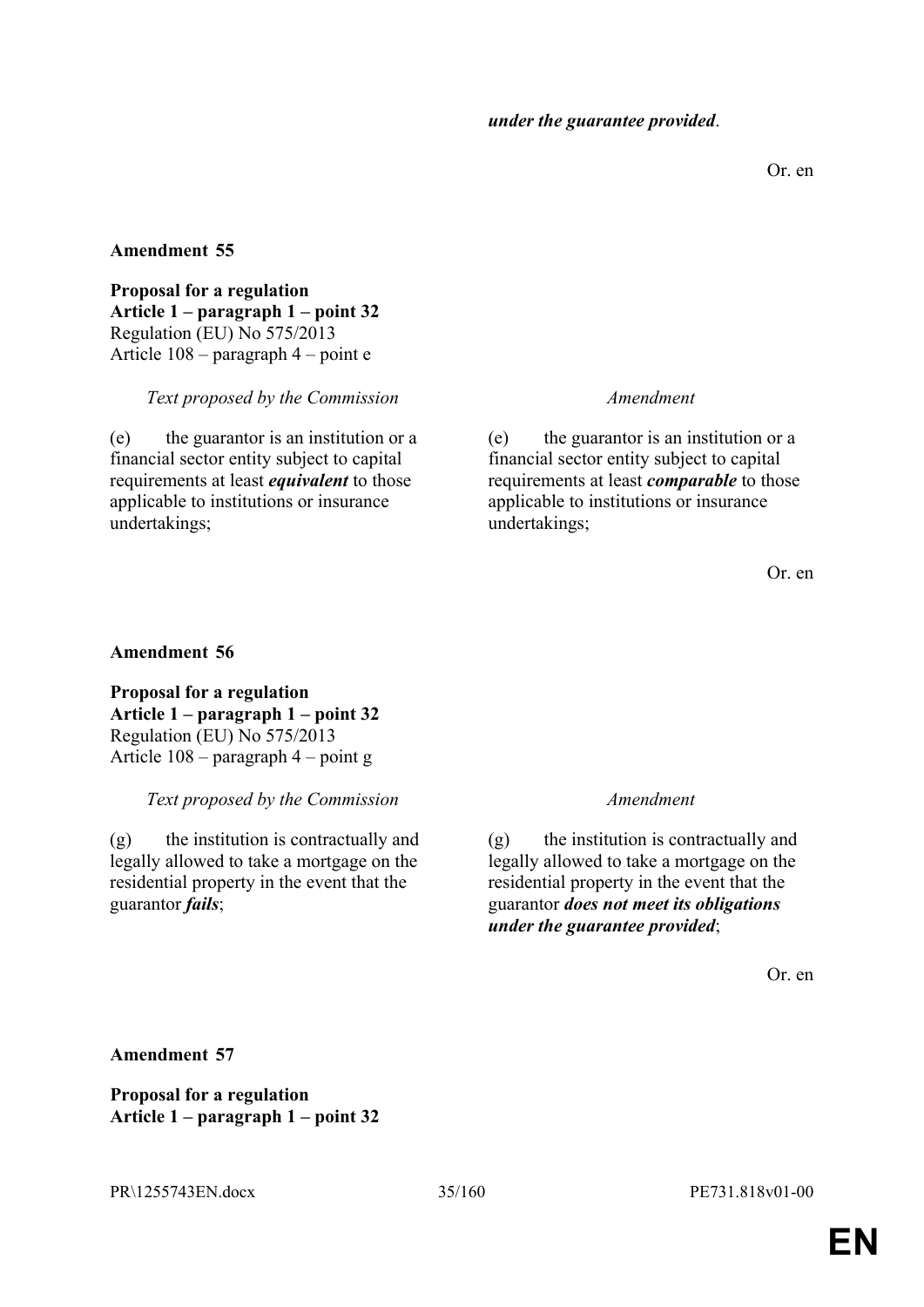Regulation (EU) No 575/2013 Article 108 – paragraph 4 – point h

*Text proposed by the Commission Amendment*

*deleted*

*(h) the institution that decides to exercise the option provided for in paragraph 3 for a given eligible guarantor under the mechanism referred to in paragraph 3, shall do so for all its retail exposures guaranteed by that guarantor under that mechanism.;*

Or. en

#### **Amendment 58**

**Proposal for a regulation Article 1 – paragraph 1 – point 32** Regulation (EU) No 575/2013 Article 108 – paragraph 4 a (new)

*Text proposed by the Commission Amendment*

*4 a. Institutions that exercise the option provided for in paragraph 3 for a given eligible guarantor under the mechanism referred to in that paragraph, shall do so for all its retail exposures guaranteed by that guarantor under that mechanism.';*

Or. en

#### **Amendment 59**

**Proposal for a regulation Article 1 – paragraph 1 – point 34** Regulation (EU) No 575/2013 Article 111 – paragraph 4

*Text proposed by the Commission Amendment*

4. For contractual arrangements offered by an institution, but not yet

4. For contractual arrangements offered by an institution, but not yet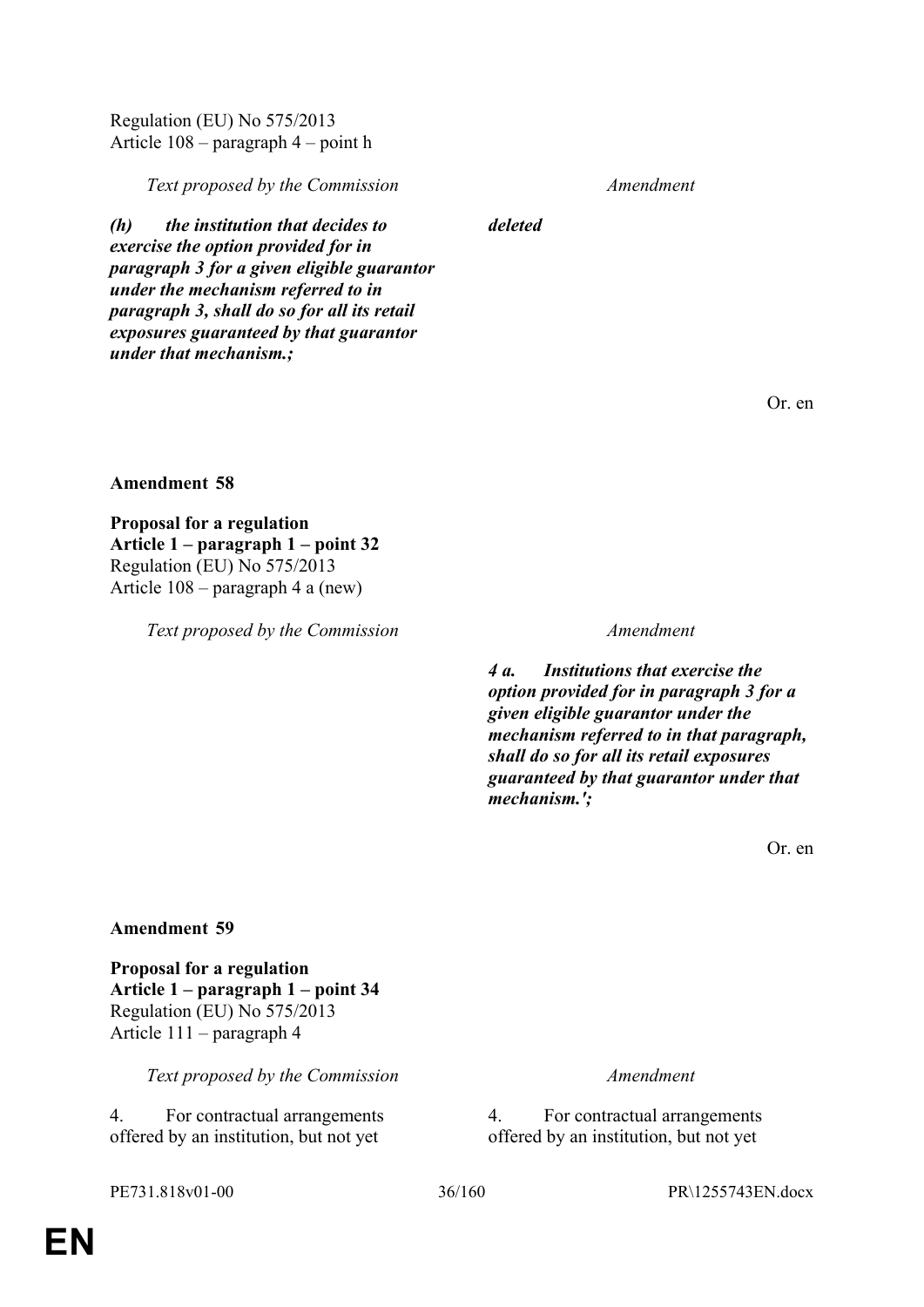accepted by the client, that would become commitments if accepted by the client, *and contractual arrangements that would qualify as commitments but meet the conditions for not being treated as commitments,* the percentage applicable to that type of contractual arrangement shall be that provided for in accordance with paragraph 2.

accepted by the client, that would become commitments if accepted by the client, the percentage applicable to that type of contractual arrangement shall be that provided for in accordance with paragraph 2.

Or. en

# **Amendment 60**

**Proposal for a regulation Article 1 – paragraph 1 – point 35 – introductory part**Regulation (EU) No 575/2013 Article 112 – point k

*Text proposed by the Commission Amendment*

(35) in Article 112, *point (k) is* replaced by the following:

(35) in Article 112, *points (i) and (k) are* replaced by the following:

Or. en

## **Amendment 61**

**Proposal for a regulation Article 1 – paragraph 1 – point 35** Regulation (EU) No 575/2013 Article 112 – point i

(i) exposures secured by mortgages on immovable property;

*Present text Amendment*

'(i) exposures secured by mortgages on immovable property *and ADC exposures*;'

Or. en

*(https://eur-lex.europa.eu/legal-content/EN/TXT/PDF/?uri=CELEX:32013R0575&from=EN)*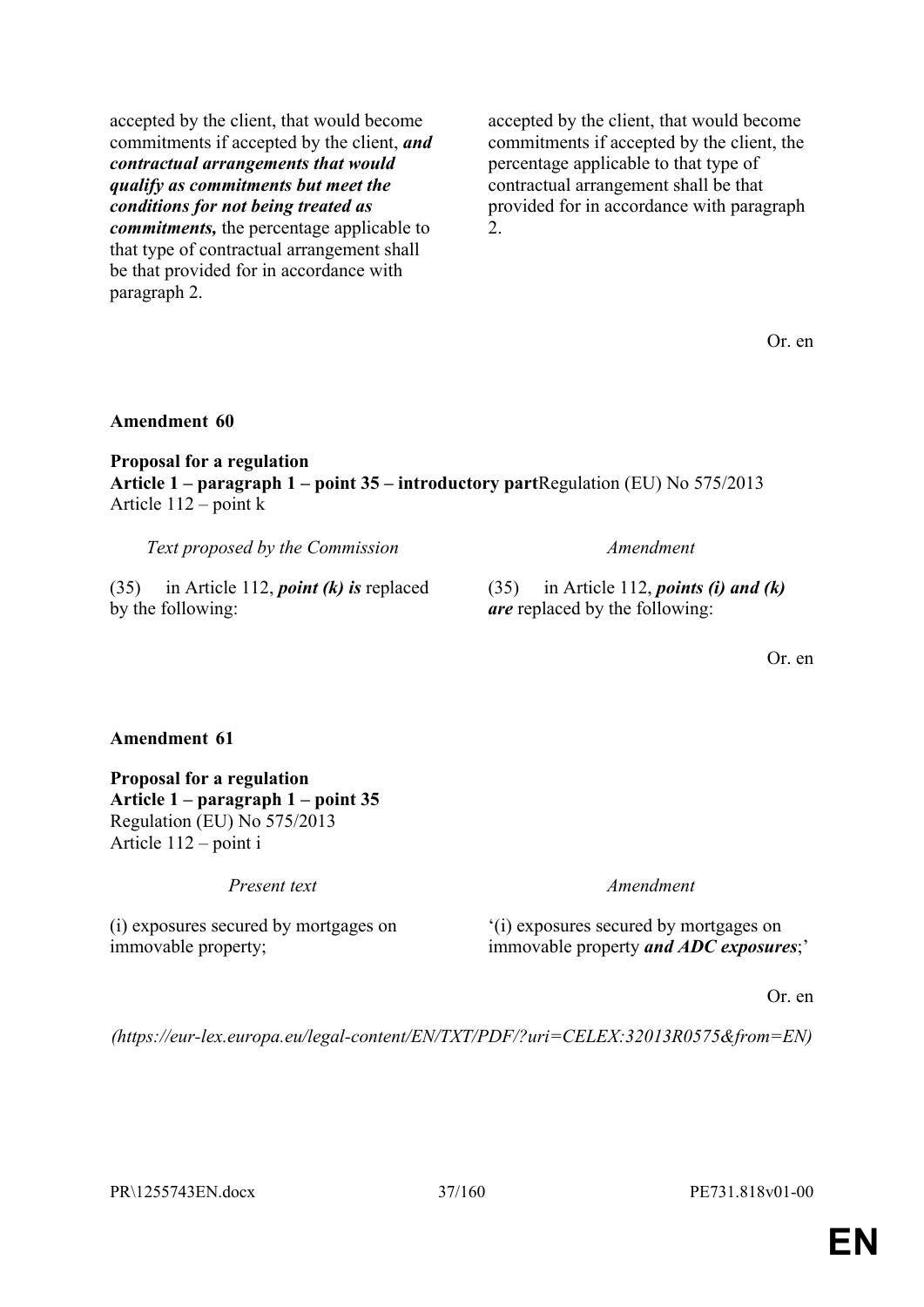**Proposal for a regulation Article 1 – paragraph 1 – point 36 a (new)** Regulation (EU) No 575/2013 Article 115 – paragraph 3

*Present text Amendment*

*(36 a) Article 115(3) is replaced by the following*

"*3. Where an exposure is subject to credit protection, the exposure value or the applicable risk weight to that exposure, as appropriate, may be amended in accordance with this Chapter and Chapter 4.*

Exposures to churches or religious communities constituted in the form of a legal person under public law shall, in so far as they raise taxes in accordance with legislation conferring on them the right to do so, be treated as exposures to regional governments and local authorities. In this case, paragraph 2 shall not apply."

*3.* Exposures to churches or religious communities constituted in the form of a legal person under public law shall, in so far as they raise taxes in accordance with legislation conferring on them the right to do so, be treated as exposures to regional governments and local authorities. In this case, paragraph 2 shall not apply *and, for the purposes of Article 150(1)(a), permission to apply the Standardised Approach shall not be excluded*.

Or. en

*(https://eur-lex.europa.eu/legal-content/EN/TXT/PDF/?uri=CELEX:32013R0575&from=EN)*

**Amendment 63**

**Proposal for a regulation Article 1 – paragraph 1 – point 36 b (new)** Regulation (EU) No 575/2013 Article 116 – paragraph 4 – subparagraph 1 a (new)

*Text proposed by the Commission Amendment*

*(36 b) in Article 116(4), the following subparagraph is added:*

*'EBA shall maintain a publicly available database of all public-sector entities within the Union which relevant*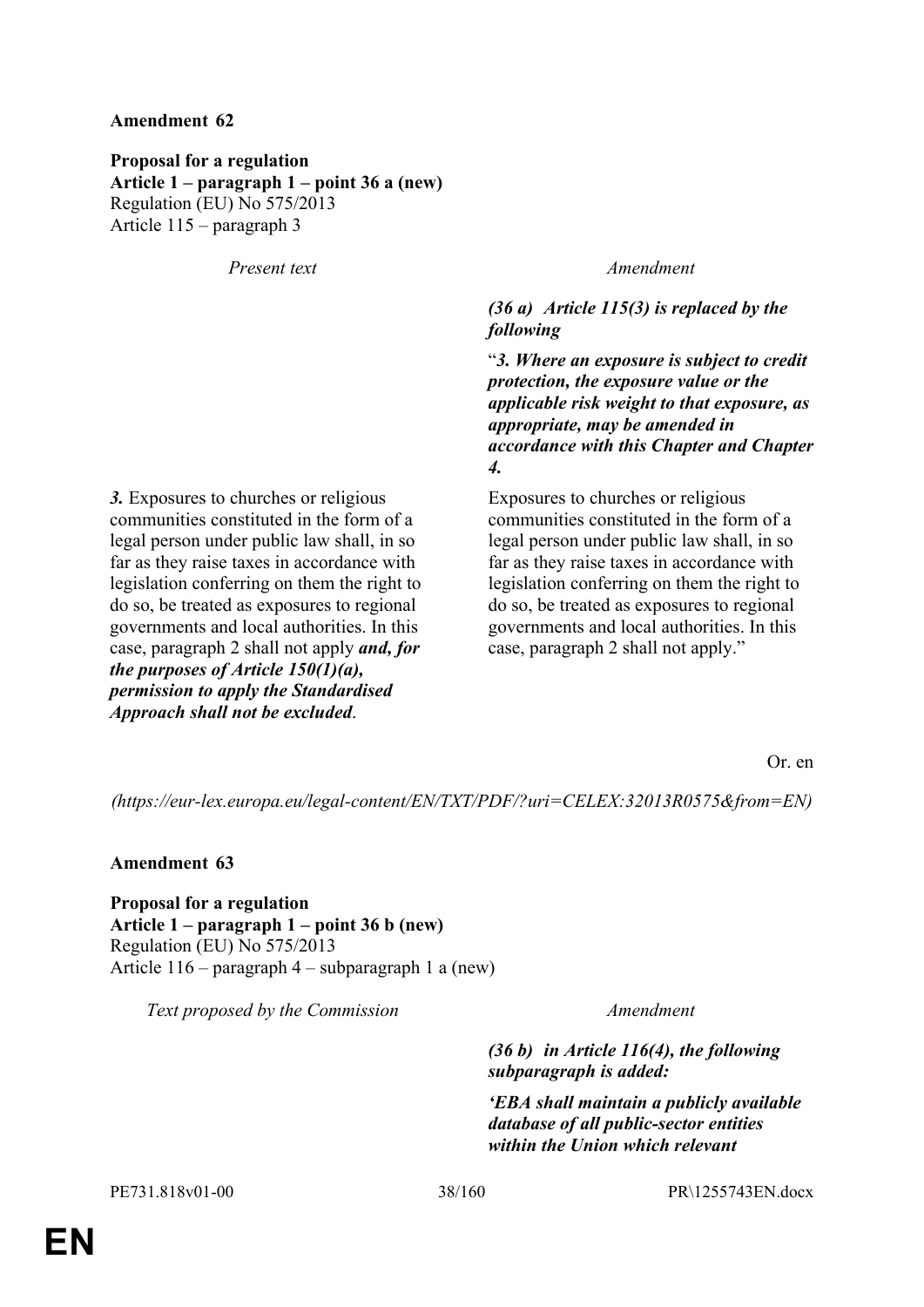*competent authorities consider as having no difference in risk as exposures to the central government, regional government or local authority in whose jurisdiction the public-sector entity is established.'*

Or. en

# **Amendment 64**

**Proposal for a regulation Article 1 – paragraph 1 – point 41**  Regulation (EU) No 575/2013 Article 122a – paragraph 2 – Table 6aa

*Text proposed by the Commission Amendment*

| Credit<br>qualit<br>y Step |                                        | ↑<br>∠     |                     | 4           |             | Credit<br>qualit<br>y Step |                                         | $\overline{2}$      | $\mathbf{c}$<br>پ   |                      | ◡                    | Ю    |
|----------------------------|----------------------------------------|------------|---------------------|-------------|-------------|----------------------------|-----------------------------------------|---------------------|---------------------|----------------------|----------------------|------|
| <b>Risk</b><br>Weig<br>ht  | 2<br>$\boldsymbol{0}$<br>$\frac{0}{0}$ | 50<br>$\%$ | 75<br>$\frac{0}{0}$ | 100<br>$\%$ | 150<br>$\%$ | <b>Risk</b><br>Weig<br>ht  | $\sim$<br>∠<br>$\boldsymbol{0}$<br>$\%$ | 50<br>$\frac{0}{0}$ | 75<br>$\frac{0}{0}$ | 100<br>$\frac{0}{0}$ | 150<br>$\frac{0}{0}$ | 150% |

Or. en

## **Amendment 65**

**Proposal for a regulation Article 1 – paragraph 1 – point 41** Regulation (EU) No 575/2013 Article 122a – paragraph 3 – point a

## *Text proposed by the Commission Amendment*

(a) where the purpose of a specialised lending exposure is to finance the acquisition of physical assets, including ships, aircraft, satellites, railcars, and fleets, and the income to be generated by those assets comes in the form of cash flows generated by the specific physical assets that have been financed and pledged or assigned to the lender *by one or several* 

(a) where the purpose of a specialised lending exposure is to finance the acquisition of physical assets, including ships, aircraft, satellites, railcars, and fleets, and the income to be generated by those assets comes in the form of cash flows generated by the specific physical assets that have been financed and pledged or assigned to the lender ('object finance

PR\1255743EN.docx 39/160 PE731.818v01-00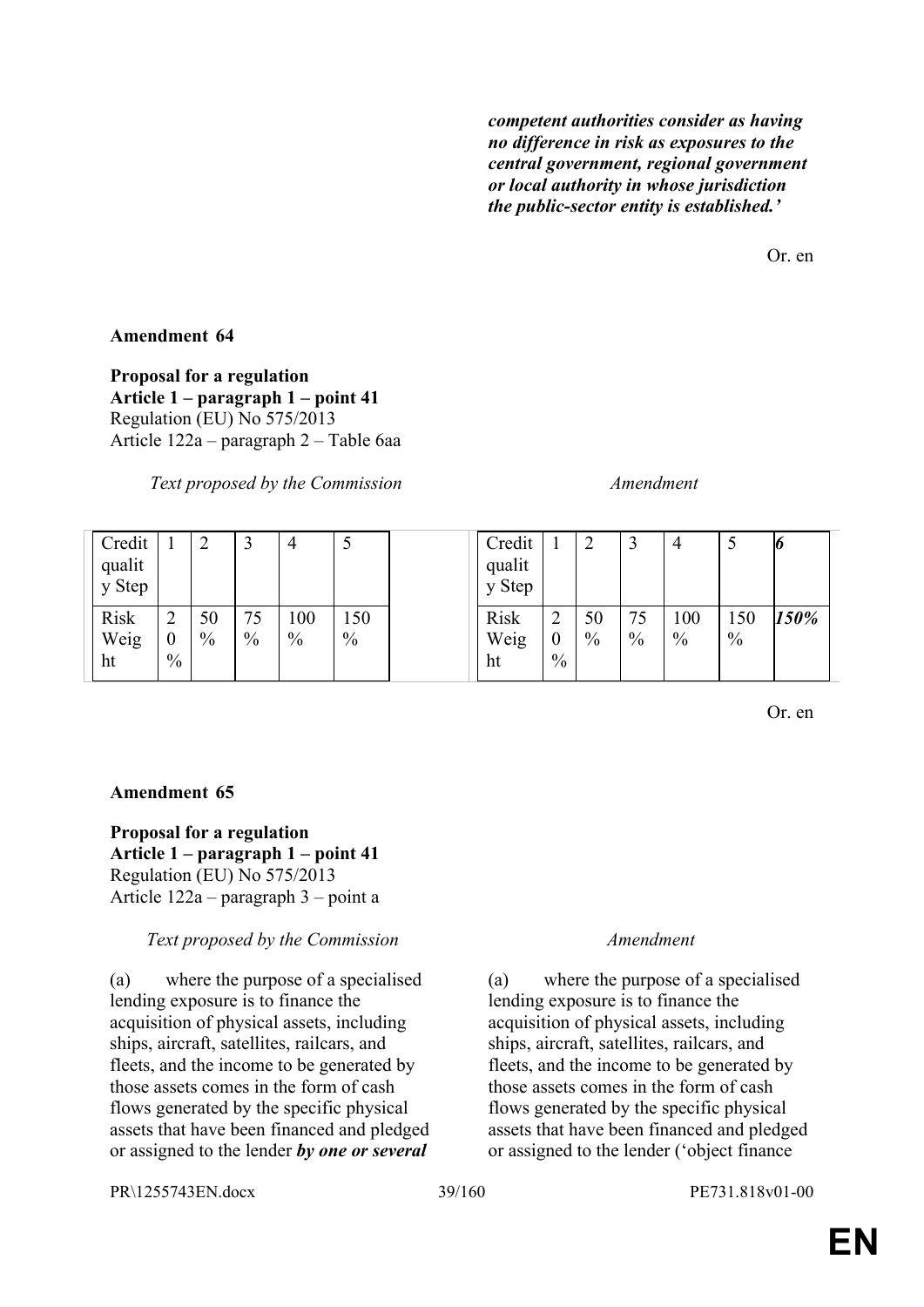*third parties* ('object finance exposures'), institutions shall apply *the following risk weights:*

*(i) 80 % where the exposure is deemed to be high quality when taking into account all of the following criteria:*

*— the obligor can meet its financial obligations even under severely stressed conditions due to the presence of all of the following features:*

*— adequate exposure-to-value of the exposure;*

*— conservative repayment profile of the exposure;*

*— commensurate remaining lifetime of the assets upon full pay-out of the exposure or alternatively recourse to a protection provider with high creditworthiness;*

low refinancing risk of the *exposure by the obligor or that risk is adequately mitigated by a commensurate residual asset value or recourse to a protection provider with high creditworthiness;*

*— the obligor has contractual restrictions over its activity and funding structure;*

*— the obligor uses derivatives only for risk-mitigation purposes;*

*— material operating risks are properly managed;*

*— the contractual arrangements on the assets provide lenders with a high degree of protection including the following features:*

*the lenders have a legally enforceable first-ranking right over the assets financed, and, where applicable, over the income that they generate;*

*— there are contractual restrictions on the ability of the obligor to change anything to the asset which would have a*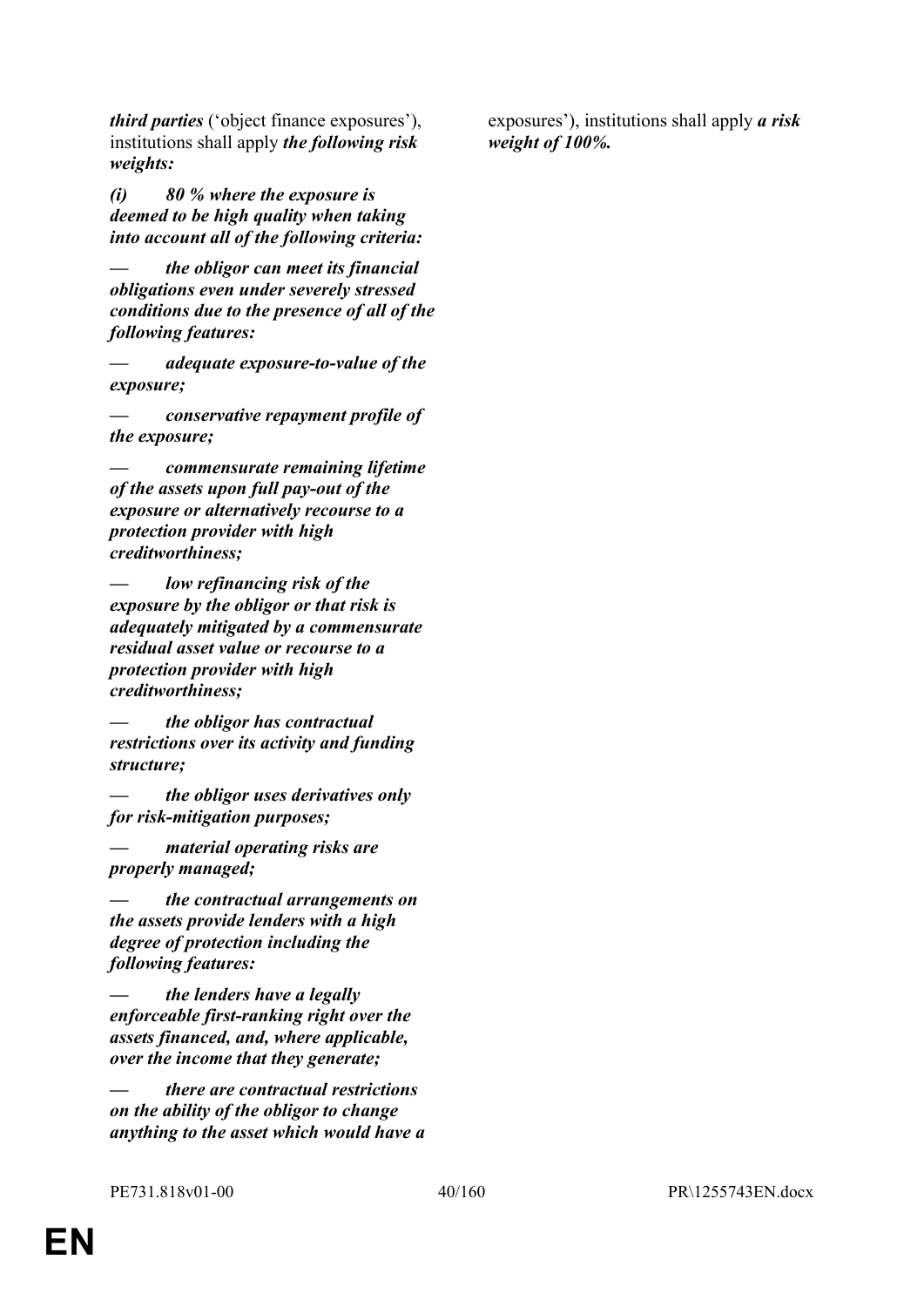*negative impact on its value;*

*where the asset is under construction, the lenders have a legally enforceable first-ranking right over the assets and the underlying construction contracts;*

*— the assets being financed meet all of the following standards to operate in a sound and effective manner:*

*— the technology and design of the asset are tested;*

*— all necessary permits and authorisations for the operation of the assets have been obtained;*

*— where the asset is under construction, the obligor has adequate safeguards on the agreed specifications, budget and completion date of the asset, including strong completion guarantees or the involvement of an experienced constructor and adequate contract provisions for liquidated damages;*

*(ii) 100 % where the exposure is not deemed to be high quality as referred to in point (i);*

Or. en

## **Amendment 66**

**Proposal for a regulation Article 1 – paragraph 1 – point 41** Regulation (EU) No 575/2013 Article 122a – paragraph 3 – point c – introductory part

*Text proposed by the Commission Amendment*

(c) where the purpose of a specialised lending exposure is to finance a project for the development or acquisition of large, complex and expensive installations, including power plants, chemical processing plants, mines, transportation infrastructure, environment, and

(c) where the purpose of a specialised lending exposure is to finance a *single* project*, either in the form of construction of a new capital installation or refinancing of an existing installation, with or without improvements, in particular projects* for the development or

PR\1255743EN.docx 41/160 PE731.818v01-00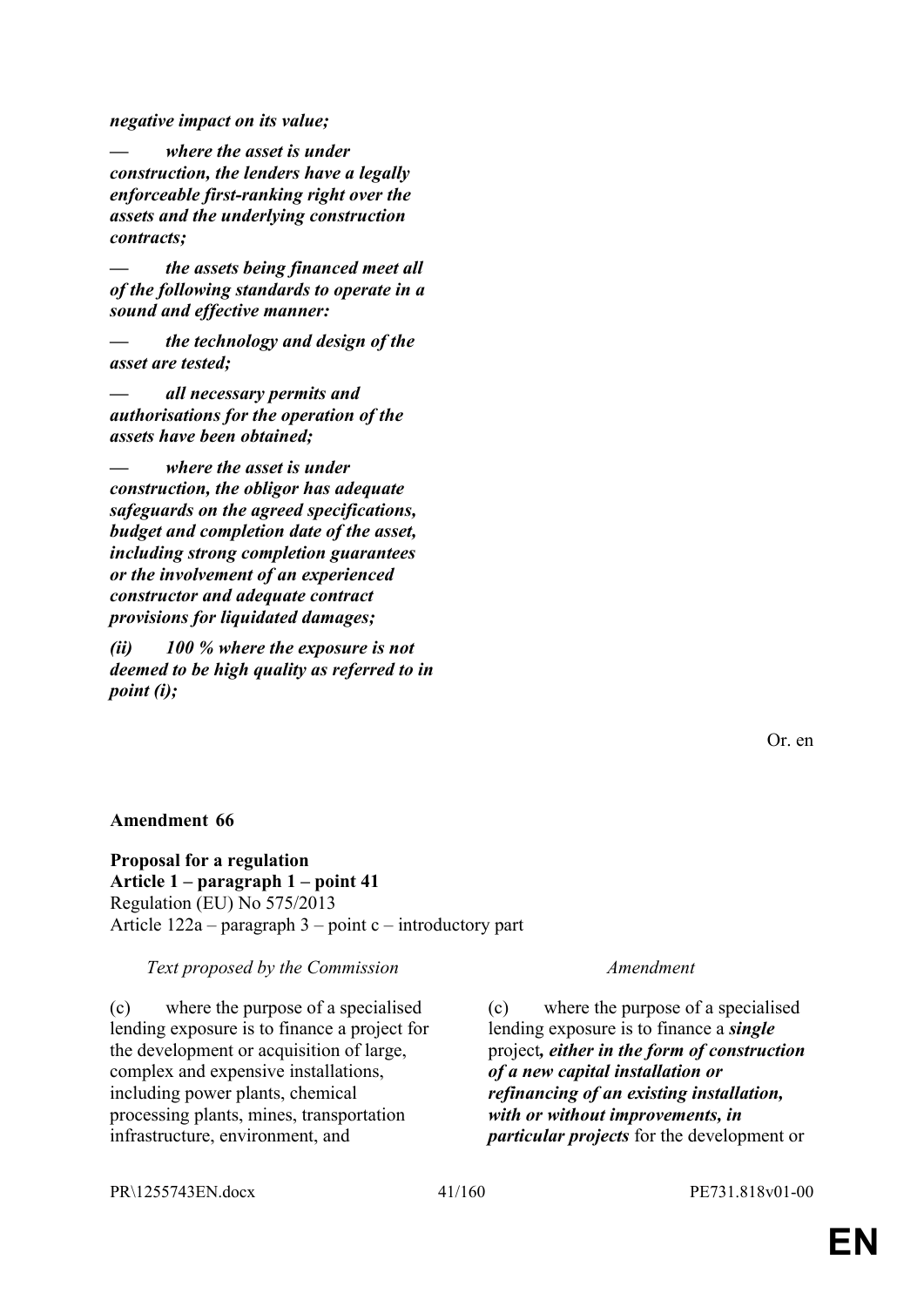telecommunications infrastructure, and the income to be generated by the project *is the money generated by the contracts* for the *output of the installation obtained from one or several parties which are not under management control of the sponsor* ('project finance exposures'), institutions shall apply the following risk weights:

acquisition of large, complex and expensive installations, including power plants, chemical processing plants, mines, transportation infrastructure, environment, and telecommunications infrastructure, and the income to be generated by the *financed* project *serves both as primary source of repayment and as security* for the *loan* ('project finance exposures'), institutions shall apply the following risk weights:

Or. en

## **Amendment 67**

**Proposal for a regulation Article 1 – paragraph 1 – point 41** Regulation (EU) No 575/2013 Article  $122a$  – paragraph 3 – point c – point ii – indent 2

*Text proposed by the Commission Amendment*

the obligor has sufficient reserve funds fully funded in cash, or other financial arrangements*, with highly rated guarantors* to cover the contingency funding and working capital requirements over the lifetime of the project being financed;

the obligor has sufficient reserve funds fully funded in cash, or other financial arrangements to cover the contingency funding and working capital requirements over the lifetime of the project being financed;

Or. en

## **Amendment 68**

**Proposal for a regulation Article 1 – paragraph 1 – point 41** Regulation (EU) No 575/2013 Article  $122a$  – paragraph 3 – point c – point ii – indent 3

*Text proposed by the Commission Amendment*

— the obligor *generates cash flows that are predictable and* cover *all future loan repayments*;

— *the income generated by the financed project is availability-based or subject to a rate-of-return regulation or take-or-pay contract; for this purpose*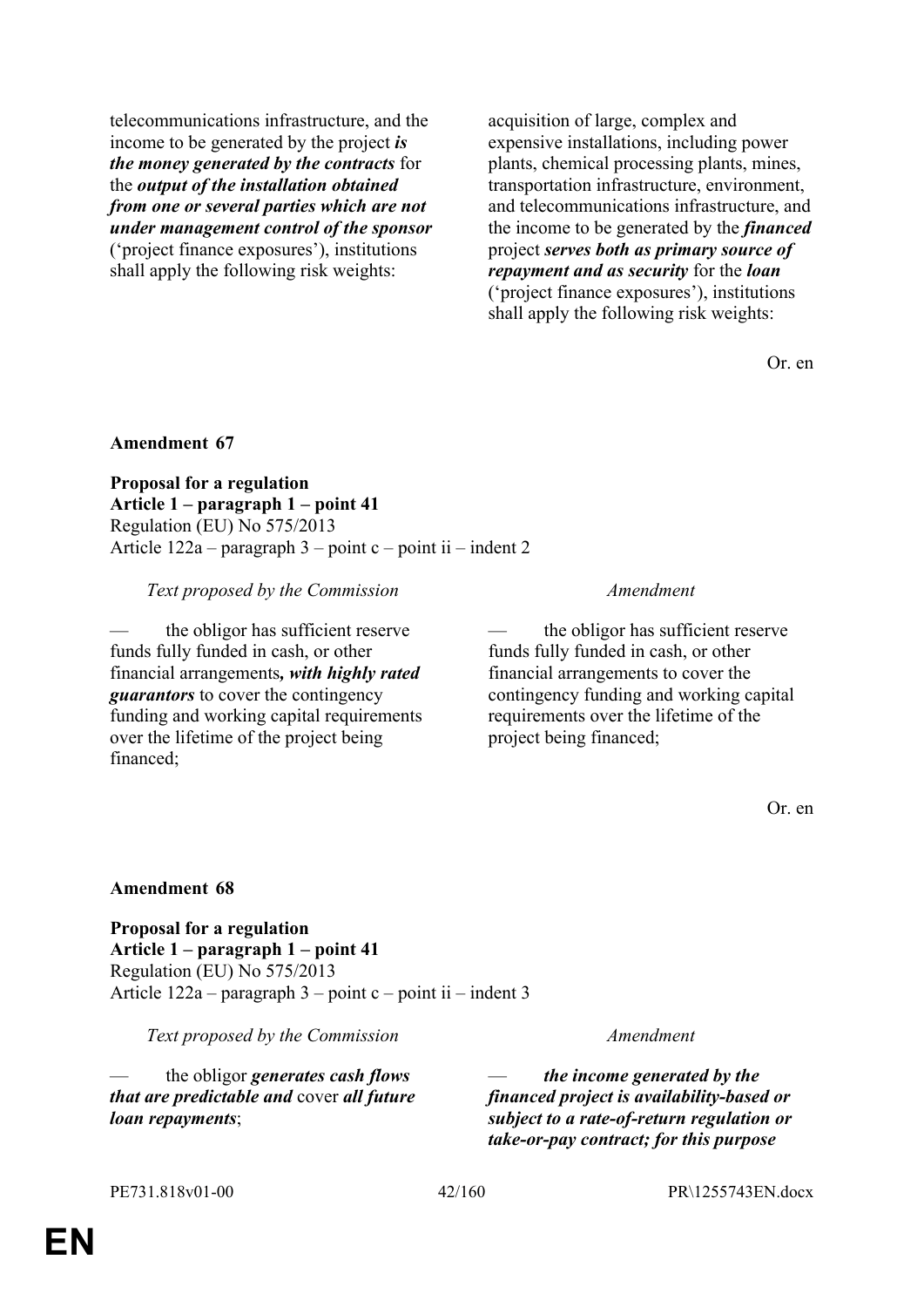*"availability-based" means that, once the construction is completed,* the obligor *is entitled, as long as the contract conditions are fulfilled, to payments from its contractual counterparties which* cover *operating and maintenance costs, debt service costs and equity returns as the obligor operates the project, and these payments are not subject to swings in demand, such as traffic levels, and are adjusted typically only for lack of performance or lack of availability of the asset to the public*;

Or. en

## **Amendment 69**

**Proposal for a regulation Article 1 – paragraph 1 – point 41** Regulation (EU) No 575/2013 Article  $122a$  – paragraph  $3$  – point c – point ii – indent 6

*Text proposed by the Commission Amendment*

— the *contractual arrangements* effectively protect the lending institution against losses resulting from the termination of the project;

— the *main counterparty or other counterparties which meet the eligibility criteria for the main counterparty* effectively protect the lending institution against losses resulting from the termination of the project;

Or. en

## **Amendment 70**

**Proposal for a regulation Article 1 – paragraph 1 – point 41** Regulation (EU) No 575/2013 Article  $122a$  – paragraph  $3$  – point c – point ii – indent 8

*Text proposed by the Commission Amendment*

— *equity is pledged to* the lending institution *such that they are* able to take

— the lending institution *is* able to take control of the obligor entity *in the* 

PR\1255743EN.docx 43/160 PE731.818v01-00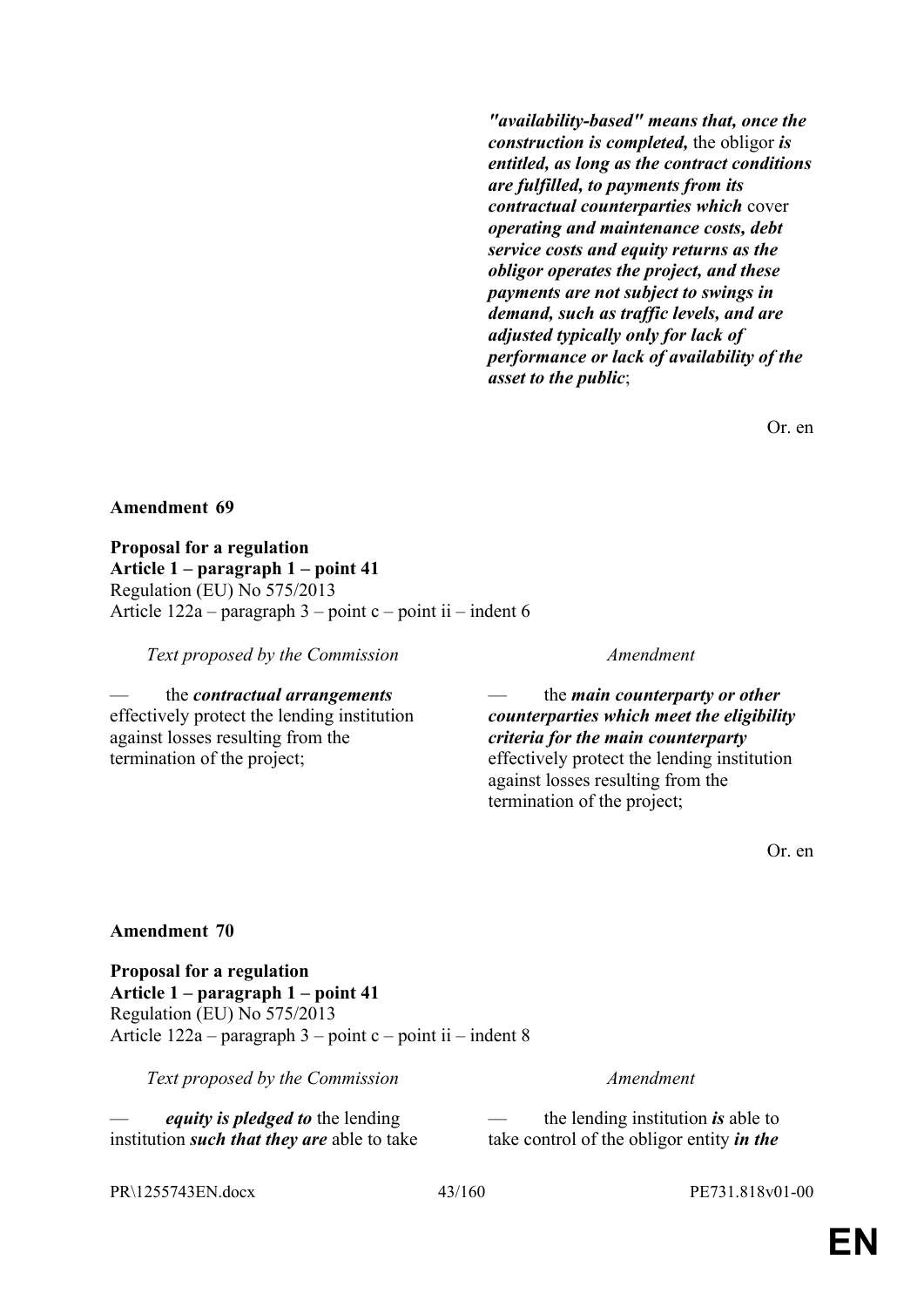Or. en

# **Amendment 71**

**Proposal for a regulation Article 1 – paragraph 1 – point 42** Regulation (EU) No 575/2013 Article 123 – paragraph 1 – subparagraph 1 – point a

*Text proposed by the Commission Amendment*

(a) the exposure *is either* of the *following:*

(a) the *total* exposure *value aggregated across all exposures to the obligor or group of connected clients, including any exposure in default but excluding exposures secured by residential property up to the property value, does not, to the knowledge* of the *institution, which shall have taken reasonable steps to be informed in that regard, exceed EUR 1 million;*

# *(i) an exposure to one or more natural persons;*

*(ii) an exposure to an SME within the meaning of Article 5, point (8), where the total amount owed to the institution, its parent undertakings and its subsidiaries, by the obligor or group of connected clients, including any exposure in default but excluding exposures secured by residential property up to the property value shall not, to the knowledge of the institution, which shall take reasonable steps to confirm the situation, exceed EUR 1 million;*

Or. en

**Amendment 72**

**Proposal for a regulation Article 1 – paragraph 1 – point 42**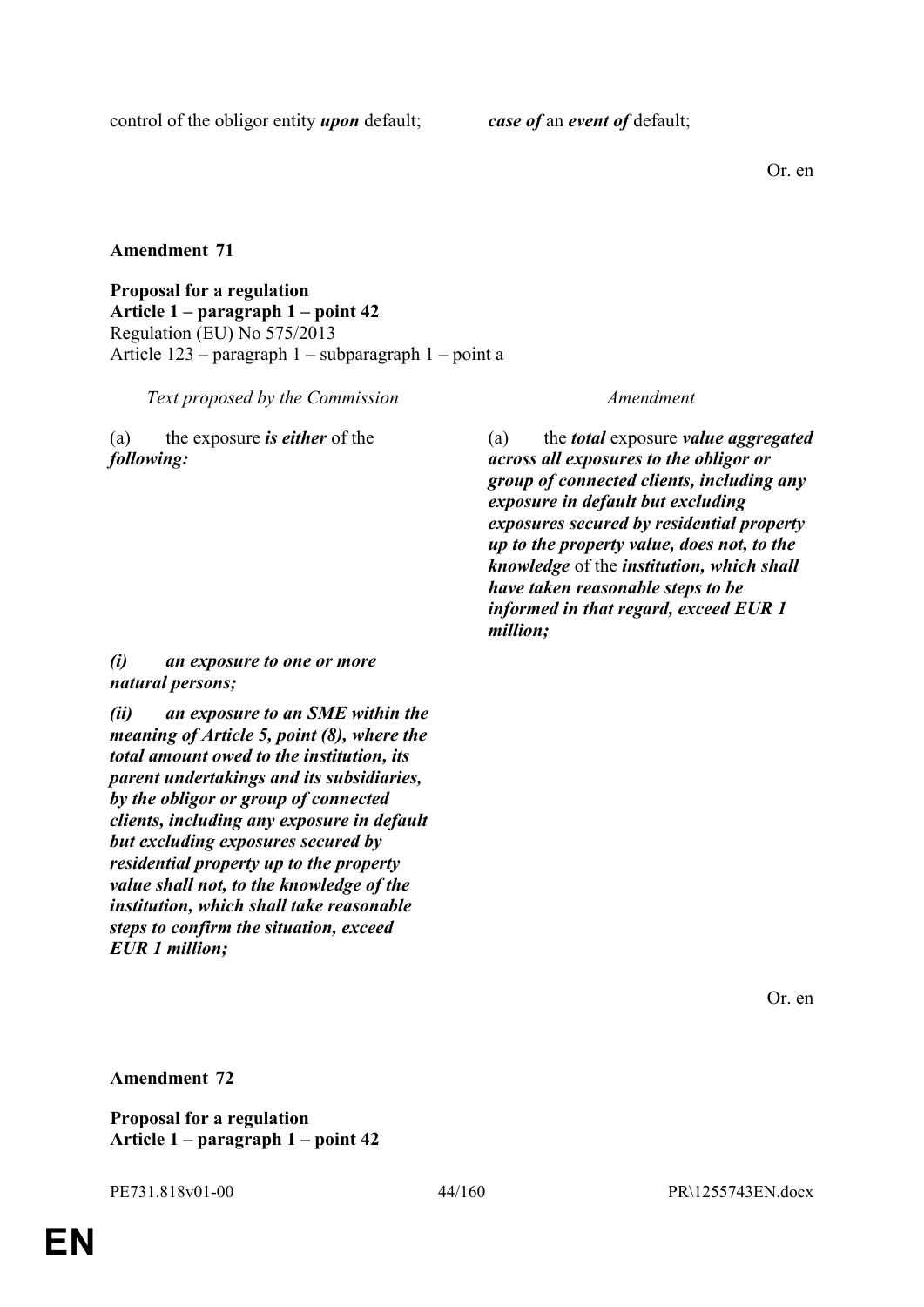Regulation (EU) No 575/2013 Article 123 – paragraph 1 – subparagraph 1 a (new)

*Text proposed by the Commission Amendment*

*Where any of the criteria listed in the first subparagraph are not met for an exposure to one or more natural persons, the risk weight shall be 100%.*

Or. en

**Amendment 73**

**Proposal for a regulation Article 1 – paragraph 1 – point 43** Regulation (EU) No 575/2013 Article 123a – paragraph 1 – introductory part

*Text proposed by the Commission Amendment*

1. *Exposures to* natural persons assigned to any of the exposures classes laid down in point (h) or (i) of Article 112, the risk weight assigned in accordance with Chapter 2 shall be multiplied by a factor of 1,5, whereby the resulting risk weight shall not be higher than 150 %*, where the following conditions are met*.

1. *Where the following conditions are met for an exposure to natural person or* natural persons *which is* assigned to the exposure class laid down in point (h) of Article 112 or*, if it is secured by residential immovable property, to the exposure class laid down in point* (i) of Article 112, the risk weight assigned *to such exposures* in accordance with Chapter 2 shall be multiplied by a factor of 1,5, whereby the resulting risk weight shall not be higher than 150 %*:*

Or. en

## **Amendment 74**

**Proposal for a regulation Article 1 – paragraph 1 – point 44** Regulation (EU) No 575/2013 Article 124 – paragraph 2 – introductory part

PR\1255743EN.docx 45/160 PE731.818v01-00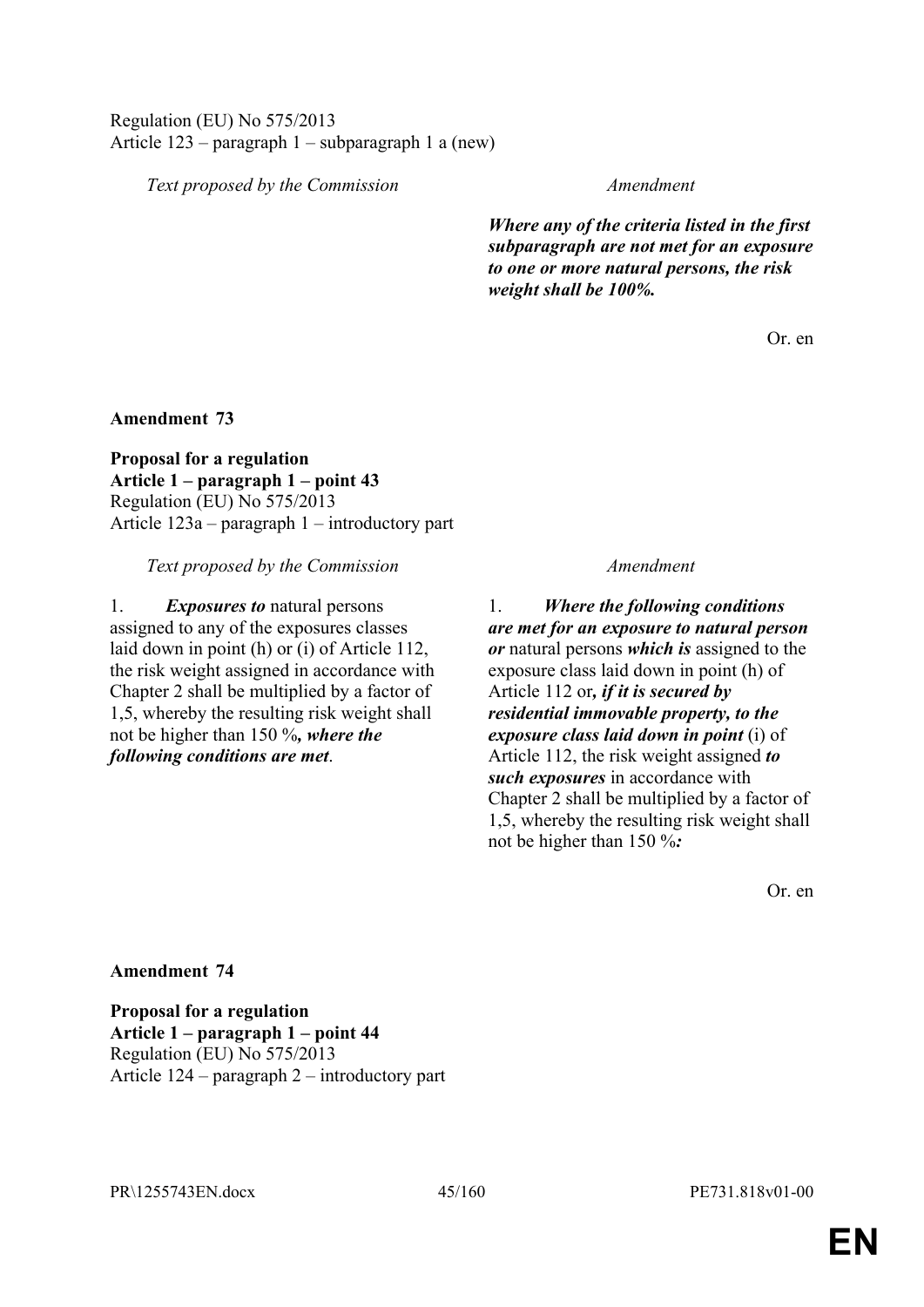# *Text proposed by the Commission Amendment*

2. A non-ADC exposure secured by an immovable property, where all the conditions laid down in paragraph 3 are met *and*, shall be treated as follows:

2. A non-ADC exposure secured by an immovable property, where all the conditions laid down in paragraph 3 are met, shall be treated as follows:

Or. en

## **Amendment 75**

**Proposal for a regulation Article 1 – paragraph 1 – point 44** Regulation (EU) No 575/2013 Article 124 – paragraph 2 – point a – introductory part

*Text proposed by the Commission Amendment*

(a) where the exposure is secured by a residential property, the exposure *shall not qualify as an IPRE exposure and* shall be treated in accordance with Article 125(1) where the exposure meets any of the following conditions:

(a) where the exposure is secured by a residential property, the exposure shall be treated in accordance with Article 125(1) where the exposure meets any of the following conditions:

Or. en

## **Amendment 76**

**Proposal for a regulation Article 1 – paragraph 1 – point 44** Regulation (EU) No 575/2013 Article 124 – paragraph 2 – point a – point i

*Text proposed by the Commission Amendment*

(i) the immovable property securing the exposure is the obligor's primary residence, either where the immovable property as a whole constitutes a single housing unit or where the immovable property securing the exposure is a housing unit that is a separated part within an immovable property;

(i) the *income-producing* immovable property securing the exposure is the obligor's primary residence, either where the immovable property as a whole constitutes a single housing unit or where the immovable property securing the exposure is a housing unit that is a separated part within an immovable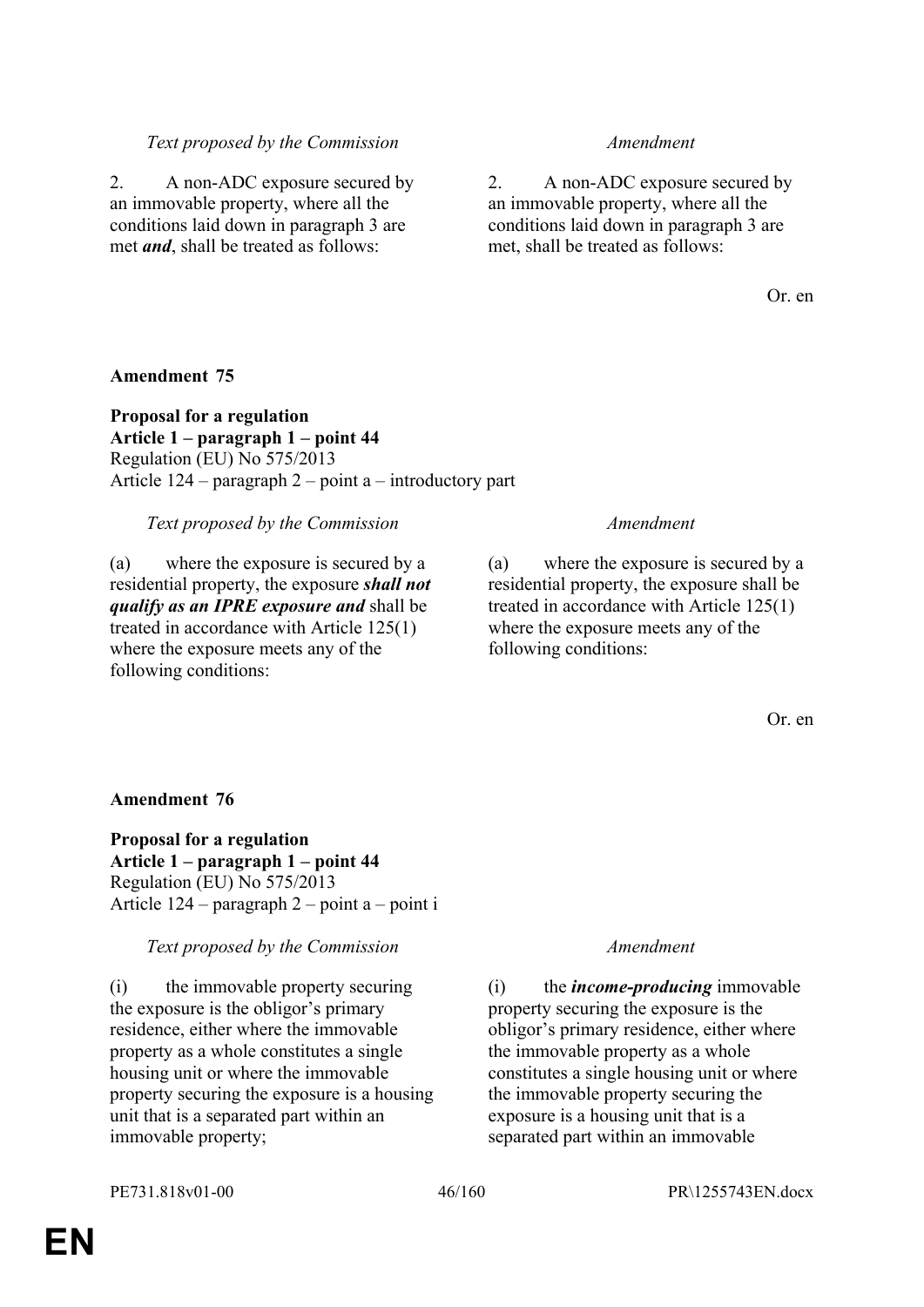**Proposal for a regulation Article 1 – paragraph 1 – point 44** Regulation (EU) No 575/2013 Article 124 – paragraph 2 – point a – point iii

# *Text proposed by the Commission Amendment*

(iii) the exposure secured by residential property is to associations or cooperatives of individuals that are regulated by law and solely exist to grant their members the use of a primary residence in the property securing the loans;

(iii) the exposure secured by *an income-producing* residential property is to associations or cooperatives of individuals that are regulated by law and solely exist to grant their members the use of a primary residence in the property securing the loans;

Or. en

# **Amendment 78**

**Proposal for a regulation Article 1 – paragraph 1 – point 44** Regulation (EU) No 575/2013 Article 124 – paragraph 2 – point a – point iv

# *Text proposed by the Commission Amendment*

(iv) the exposure is secured by residential property to public housing companies or not-for-profit associations that are regulated by law and exist to serve social purposes and to offer tenants longterm housing;

(iv) the exposure is secured by *an income-producing* residential property to public housing companies or not-for-profit associations that are regulated by law and exist to serve social purposes and to offer tenants long-term housing;

Or. en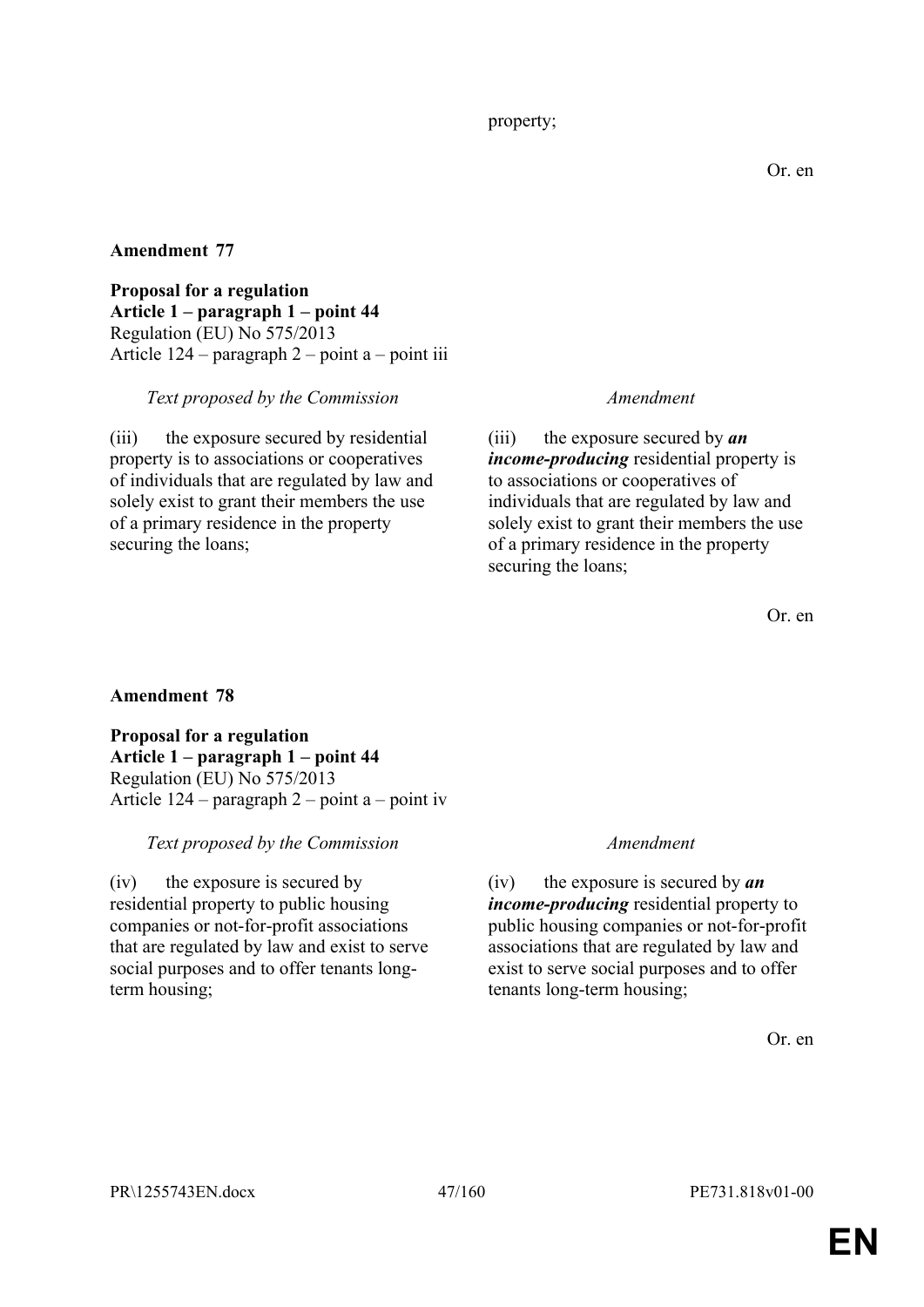**Proposal for a regulation Article 1 – paragraph 1 – point 44** Regulation (EU) No 575/2013 Article  $124$  – paragraph  $2$  – point a – point iv a (new)

*Text proposed by the Commission Amendment*

*(iva) the exposure is a non-IPRE exposure;*

Or. en

## **Amendment 80**

**Proposal for a regulation Article 1 – paragraph 1 – point 44** Regulation (EU) No 575/2013 Article 124 – paragraph 2 – point b

## *Text proposed by the Commission Amendment*

(b) where the exposure is secured by residential property and the exposure does not meet any of the conditions laid down in point (a), points (i) to (iv*)*, the exposure shall be treated in accordance with Article  $125(2)$ ;

(b) where the exposure is secured by residential property and the exposure does not meet any of the conditions laid down in point (a), points (i) to (iv*a)*, the exposure shall be treated in accordance with Article  $125(2)$ ;

Or. en

# **Amendment 81**

**Proposal for a regulation Article 1 – paragraph 1 – point 44** Regulation (EU) No 575/2013 Article 124 – paragraph 3 – introductory part

## *Text proposed by the Commission Amendment*

3. In order to be eligible for the treatment laid down in *paragraph 2*, an exposure secured by an immovable property shall fulfil all of the following

3. In order to be eligible for the treatment laid down in *Article 125(1), point (a), or Article 126(1), point (a)*, an exposure secured by an immovable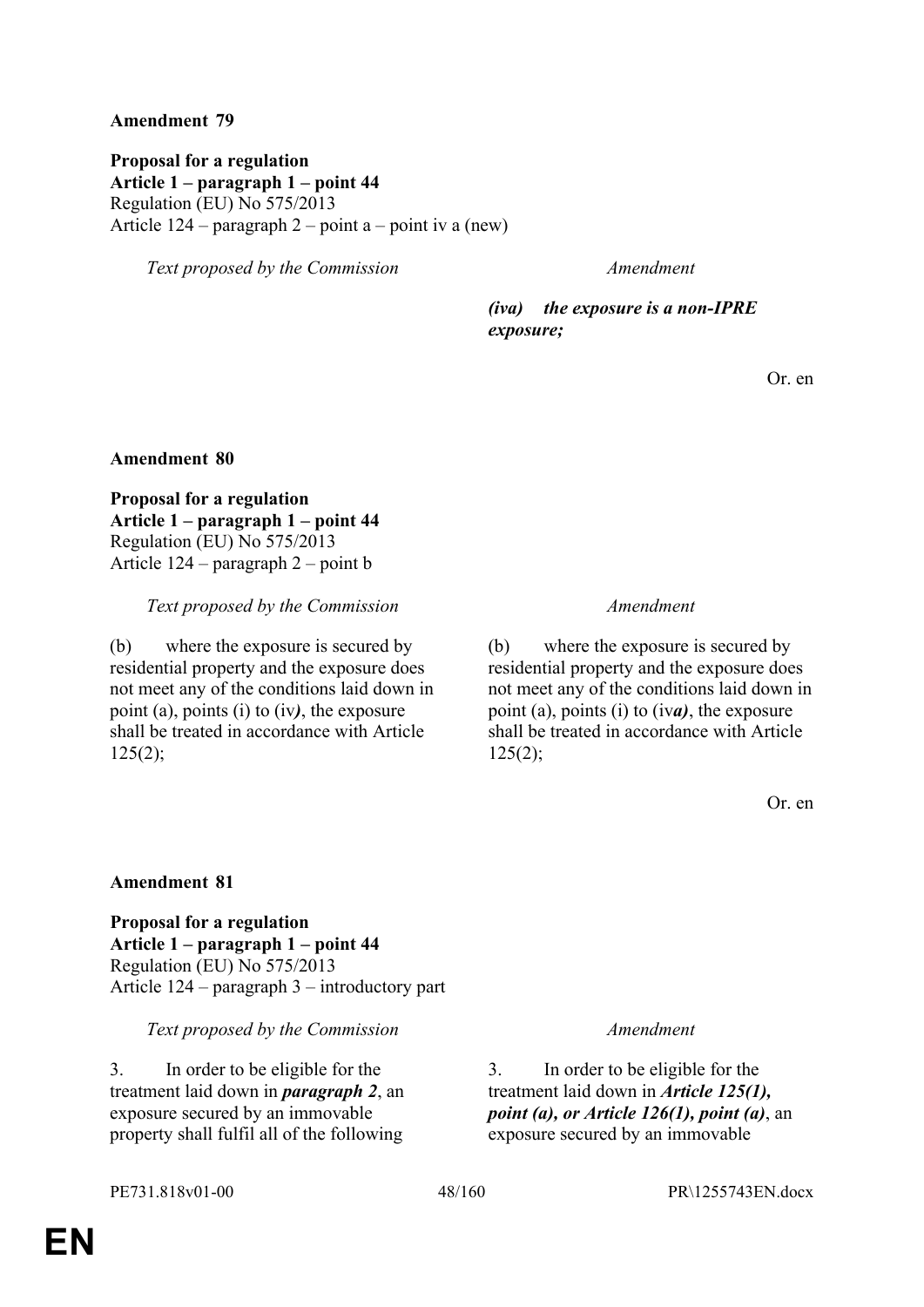conditions: property shall fulfil all of the following conditions:

Or. en

# **Amendment 82**

## **Proposal for a regulation Article 1 – paragraph 1 – point 44** Regulation (EU) N0 575/2013 Article 124 – paragraph 3 – point a – point iii – introductory part

# *Text proposed by the Commission Amendment*

(iii) the immovable property is residential property under construction or it is land upon which a residential property is planned to be constructed where that plan has been approved by all authorities *concerned* and where any of the following conditions is met:

(iii) *the lending is to an individual and* the immovable property is *either* residential property under construction or it is land upon which a residential property is planned to be constructed where that plan has been *legally* approved by all *relevant* authorities*, as applicable,* and where any of the following conditions is met:

Or. en

# **Amendment 83**

**Proposal for a regulation Article 1 – paragraph 1 – point 44** Regulation (EU) No 575/2013 Article 124 – paragraph 5 – subparagraph 1 – point b

# *Text proposed by the Commission Amendment*

(b) the gross exposure amount shall be calculated without taking into account credit risk adjustments and other own funds reductions related to the exposure or any form of funded or unfunded credit protection, except for pledged deposits accounts with the lending institution that meet all requirements for on-balance sheet netting, either under master netting agreements in accordance with Articles 196 and 206 or under other on-balance

(b) the gross exposure amount shall be calculated without taking into account credit risk adjustments *in accordance with Article 110, additional value adjustments in accordance with Article 34 related to the non-trading book business of the institution, amounts deducted in accordance with Article 36(1), point (m),* and other own funds reductions related to the exposure or any form of funded or unfunded credit protection, except for

PR\1255743EN.docx 49/160 PE731.818v01-00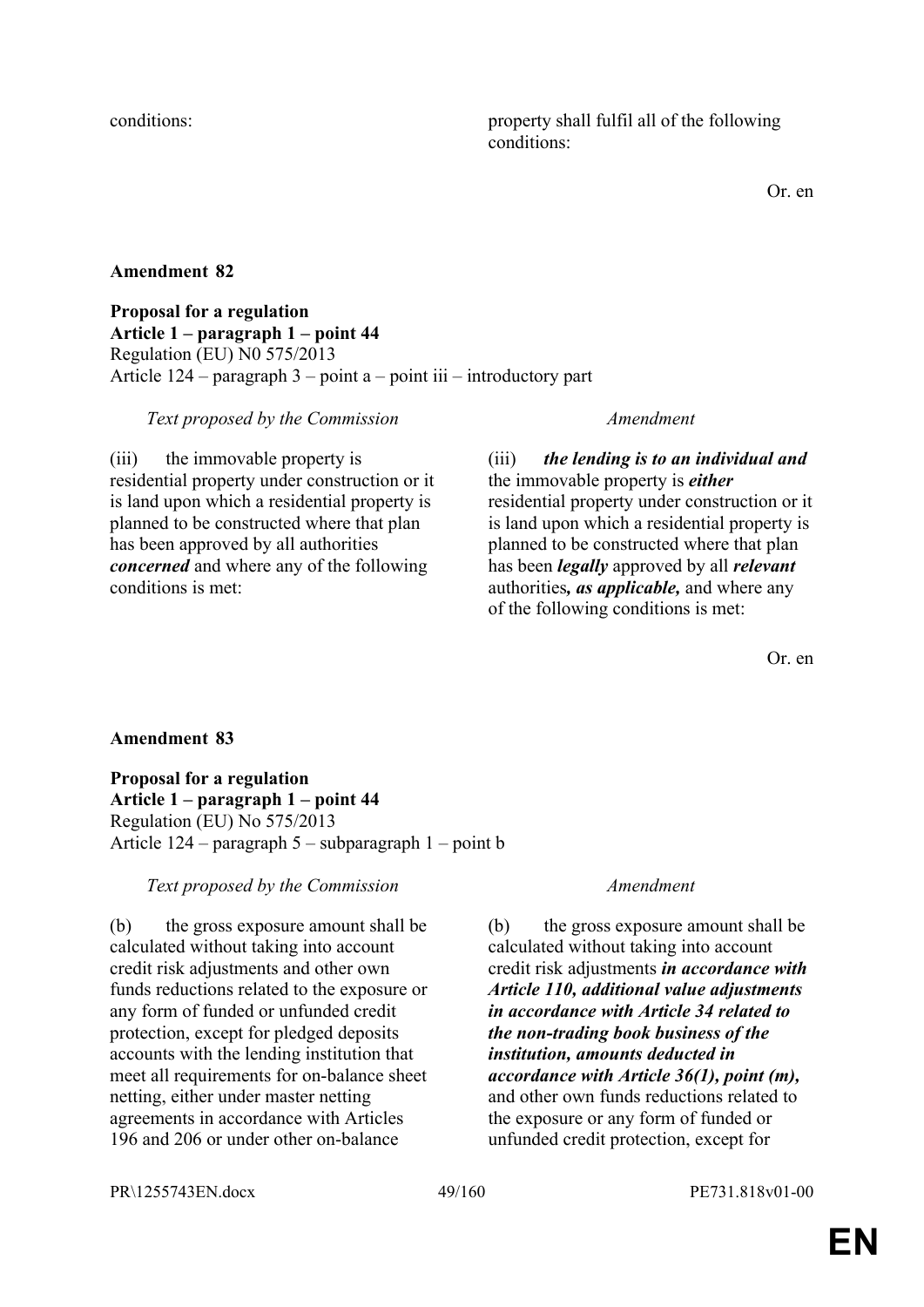sheet netting agreements in accordance with Articles 195 and 205 and have been unconditionally and irrevocably pledged for the sole purposes of fulfilling the credit obligation related to the exposure secured by the immovable property;

pledged deposits accounts with the lending institution that meet all requirements for on-balance sheet netting, either under master netting agreements in accordance with Articles 196 and 206 or under other on-balance sheet netting agreements in accordance with Articles 195 and 205 and have been unconditionally and irrevocably pledged for the sole purposes of fulfilling the credit obligation related to the exposure secured by the immovable property;

Or. en

## **Amendment 84**

**Proposal for a regulation Article 1 – paragraph 1 – point 44** Regulation (EU) No 575/2013 Article 124 – paragraph 7 – subparagraph 4

## *Text proposed by the Commission Amendment*

For the purposes of the second subparagraph of this paragraph, the authority designated in accordance with paragraph 6 may increase the risk weights laid down in Article *125(1), point (a), or* Article *126(1), point (a)*. The authority shall not increase those to more than 150  $\frac{0}{6}$ .

For the purposes of the second subparagraph of this paragraph, the authority designated in accordance with paragraph 6 may increase the risk weights laid down in Article *125(1), point (a), the first subparagraph of* Article *125(2), Article 126(1), point (a), or the first subparagraph of Article 126(2), or impose stricter criteria than those set out in paragraph 3 of this Article for exposures to one or more property segments secured by mortgages on residential property located in one or more parts of the jurisdiction of the Member States*. The authority shall not increase those to more than 150 %.

*When increasing the risk weights set out in the first subparagraph of Article 125(2) or 126(2), the designated authority shall move the whole LTV-risk weight ladder laid down in table 6aaa in Article 125(2) or in table 6c in Article 126(2) accordingly.*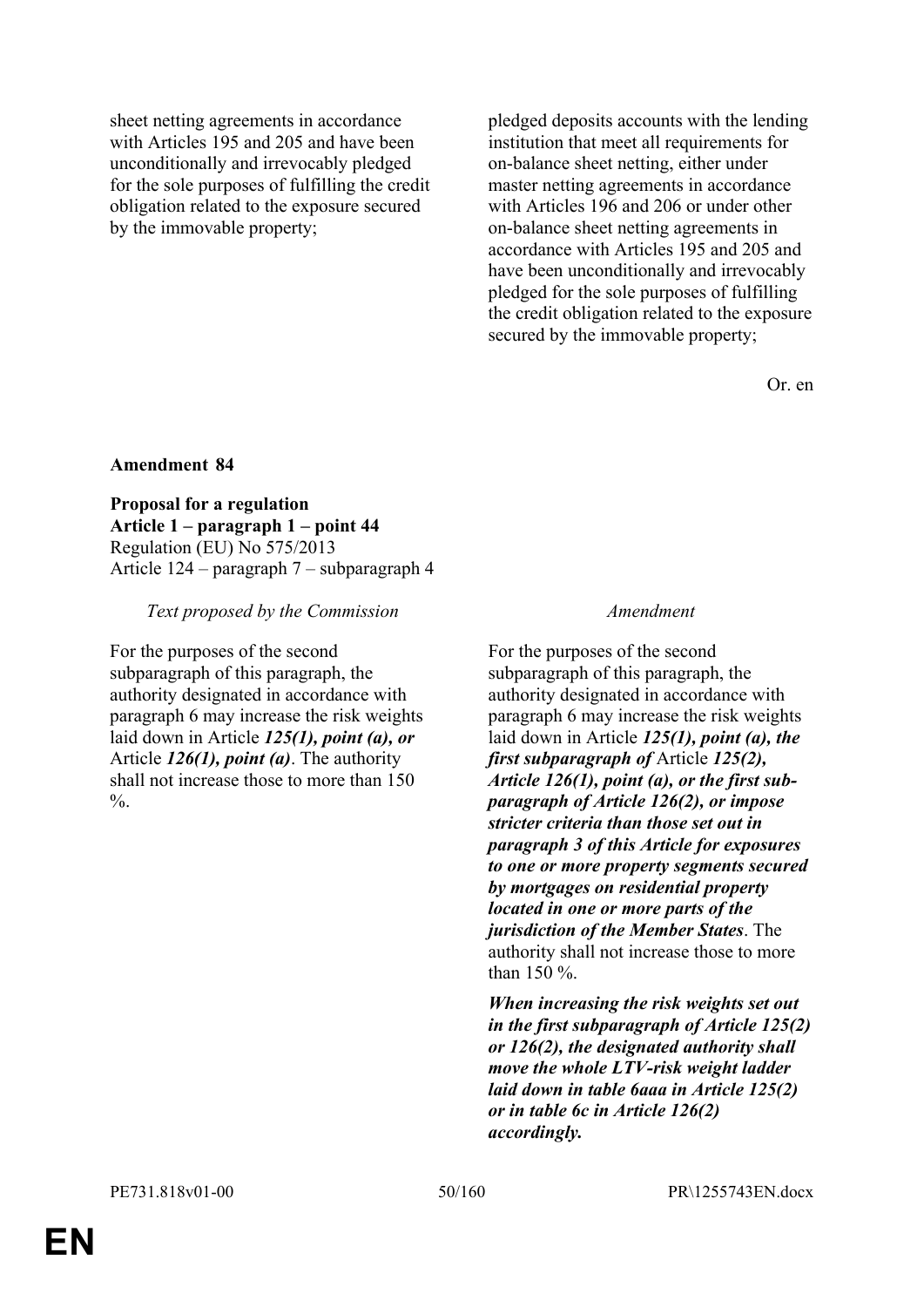**Proposal for a regulation Article 1 – paragraph 1 – point 44** Regulation (EU) No 575/2013 Article 124 – paragraph 8

*Text proposed by the Commission Amendment*

8. Where the authority designated in accordance with paragraph 6 sets higher risk weights or stricter criteria pursuant to the paragraph *2*, *second subparagraph;* institutions shall have a six-month transitional period to apply them.

8. Where the authority designated in accordance with paragraph 6 sets higher risk weights or stricter criteria pursuant to paragraph *7*, institutions shall have a sixmonth transitional period to apply them.

Or. en

## **Amendment 86**

**Proposal for a regulation Article 1 – paragraph 1 – point 44** Regulation (EU) No 575/2013 Article 124 – paragraph 10 – introductory part

*Text proposed by the Commission Amendment*

10. The ESRB *may*, by means of recommendations in accordance with Article 16 of Regulation (EU) No 1092/2010, and in close cooperation with EBA, give guidance to authorities designated in accordance with paragraph 6 of this Article on both of the following:

10. The ESRB *shall*, by means of recommendations in accordance with Article 16 of Regulation (EU) No 1092/2010, and in close cooperation with EBA, give guidance to authorities designated in accordance with paragraph 6 of this Article on both of the following:

Or. en

# **Amendment 87**

**Proposal for a regulation Article 1 – paragraph 1 – point 45**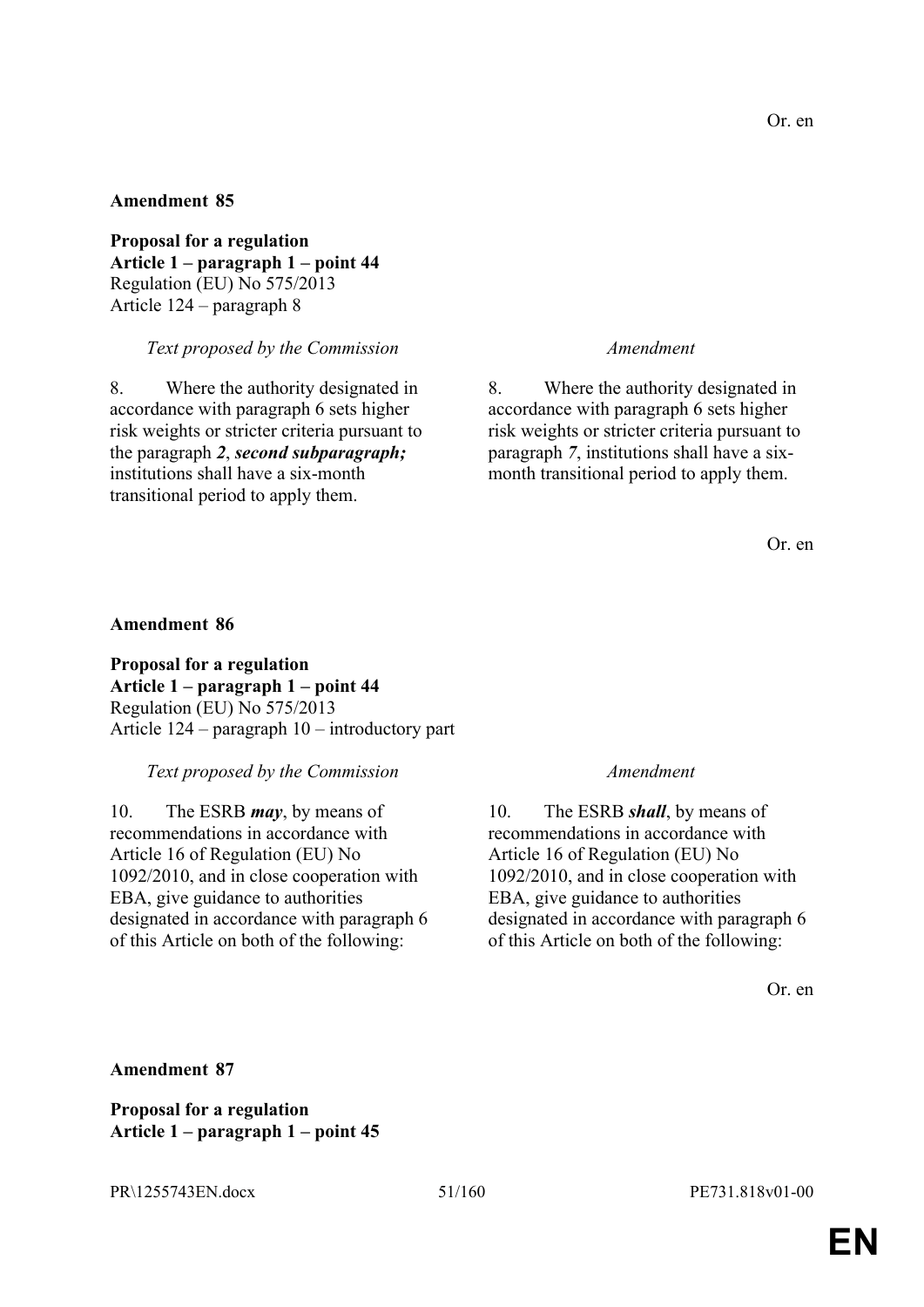# Regulation (EU) No 575/2013 Article 125 – paragraph 1 – introductary part

# *Text proposed by the Commission Amendment*

1. An exposure secured by a residential property that complies with any of the conditions laid down in Article 124(2), point (a), points (i) to (iv*)*, shall be treated as follows:

1. An exposure secured by a residential property that complies with any of the conditions laid down in Article 124(2), point (a), points (i) to (iv*a)*, shall be treated as follows:

Or. en

# **Amendment 88**

**Proposal for a regulation Article 1 – paragraph 1 – point 45** Regulation (EU) No 575/2013 Article 125 – paragraph 1 – point b

# *Text proposed by the Commission Amendment*

(b) the remaining part of the exposure, if any, shall be treated as an exposure that is not secured by residential property.

(b) the remaining part of the exposure, if any, shall be treated as an exposure that is not secured by residential property*, in the exposure class applicable to the counterparty*.

Or. en

# **Amendment 89**

**Proposal for a regulation Article 1 – paragraph 1 – point 45** Regulation (EU) No 575/2013 Article 125 – paragraph 2 – introductory part

# *Text proposed by the Commission Amendment*

2. An exposure secured by a residential property that does not meet any of the conditions laid down in Article 124(2), point (a), points (i) to (iv*)*, shall be assigned the higher between the risk weight set in accordance with the

2. An exposure secured by a residential property that does not meet any of the conditions laid down in Article 124(2), point (a), points (i) to (iv*a)*, shall be assigned the higher between the risk weight set in accordance with the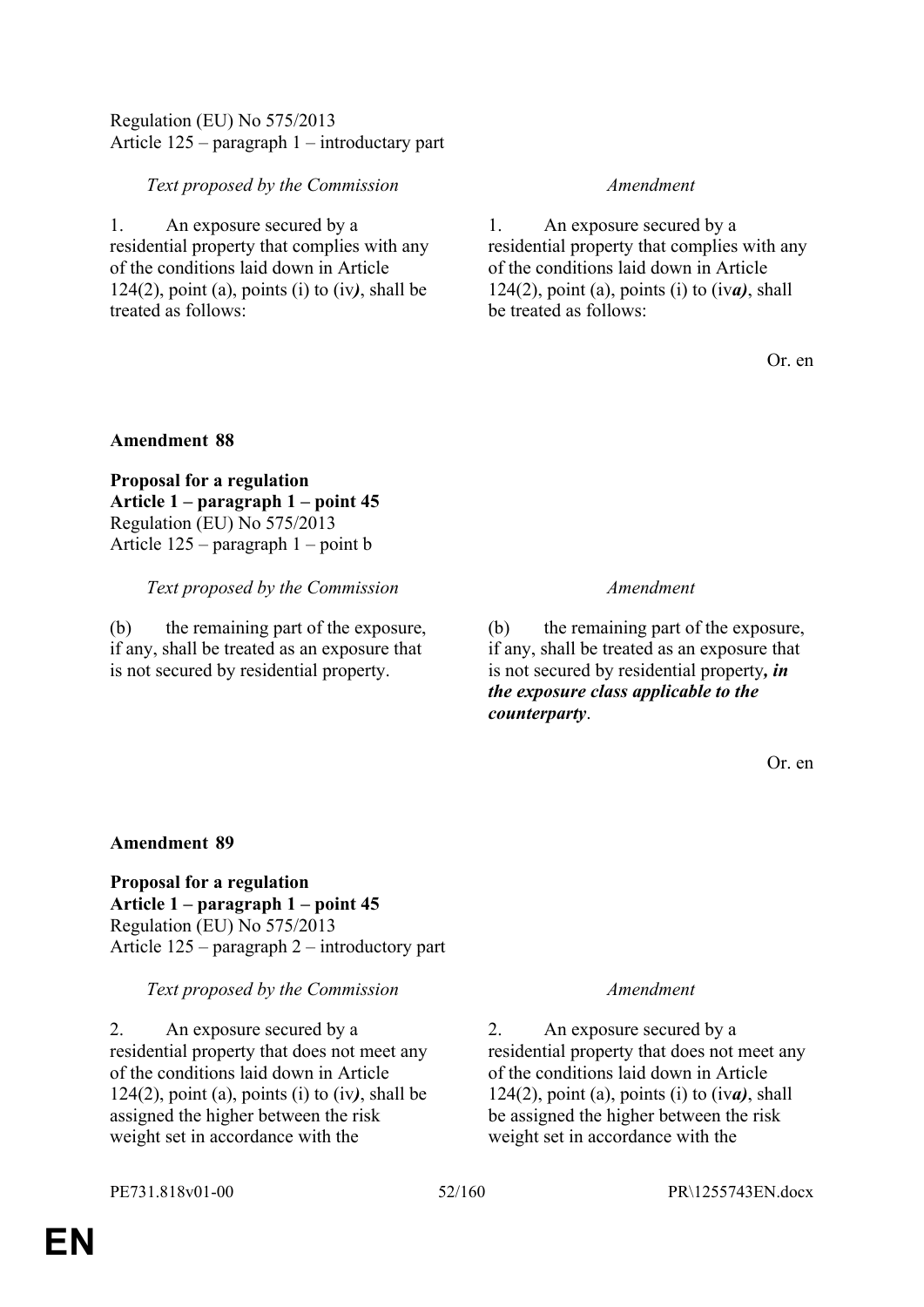following Table 6aaa, and the risk weight set in accordance with Article 124(7):

following Table 6aaa, and the risk weight set in accordance with Article 124(7):

Or. en

# **Amendment 90**

**Proposal for a regulation Article 1 – paragraph 1 – point 46** Regulation (EU) No 575/2013 Article 126 – paragraph 1 – point b

## *Text proposed by the Commission Amendment*

(b) the remaining part of the exposure, if any, shall be treated as an exposure that is not secured by this immovable property.

(b) the remaining part of the exposure, if any, shall be treated as an exposure that is not secured by this immovable property*, in the exposure class applicable to the counterparty*.

Or. en

# **Amendment 91**

**Proposal for a regulation Article 1 – paragraph 1 – point 47** Regulation (EU) No 575/2013 Article 126a – paragraph 2 – introductory part

# *Text proposed by the Commission Amendment*

2. ADC exposures to residential property, however, may be risk weighted at 100 %, provided that*, where applicable*, the institution applies sound origination and monitoring standards which meet the requirements of Articles 74 and 79 of Directive 2013/36/EU and where at least one of the following conditions is met:

2. ADC exposures to residential property, however, may be risk weighted at 100 %, provided that, the institution applies sound origination and monitoring standards which meet the requirements of Articles 74 and 79 of Directive 2013/36/EU and where at least one of the following conditions is met:

Or. en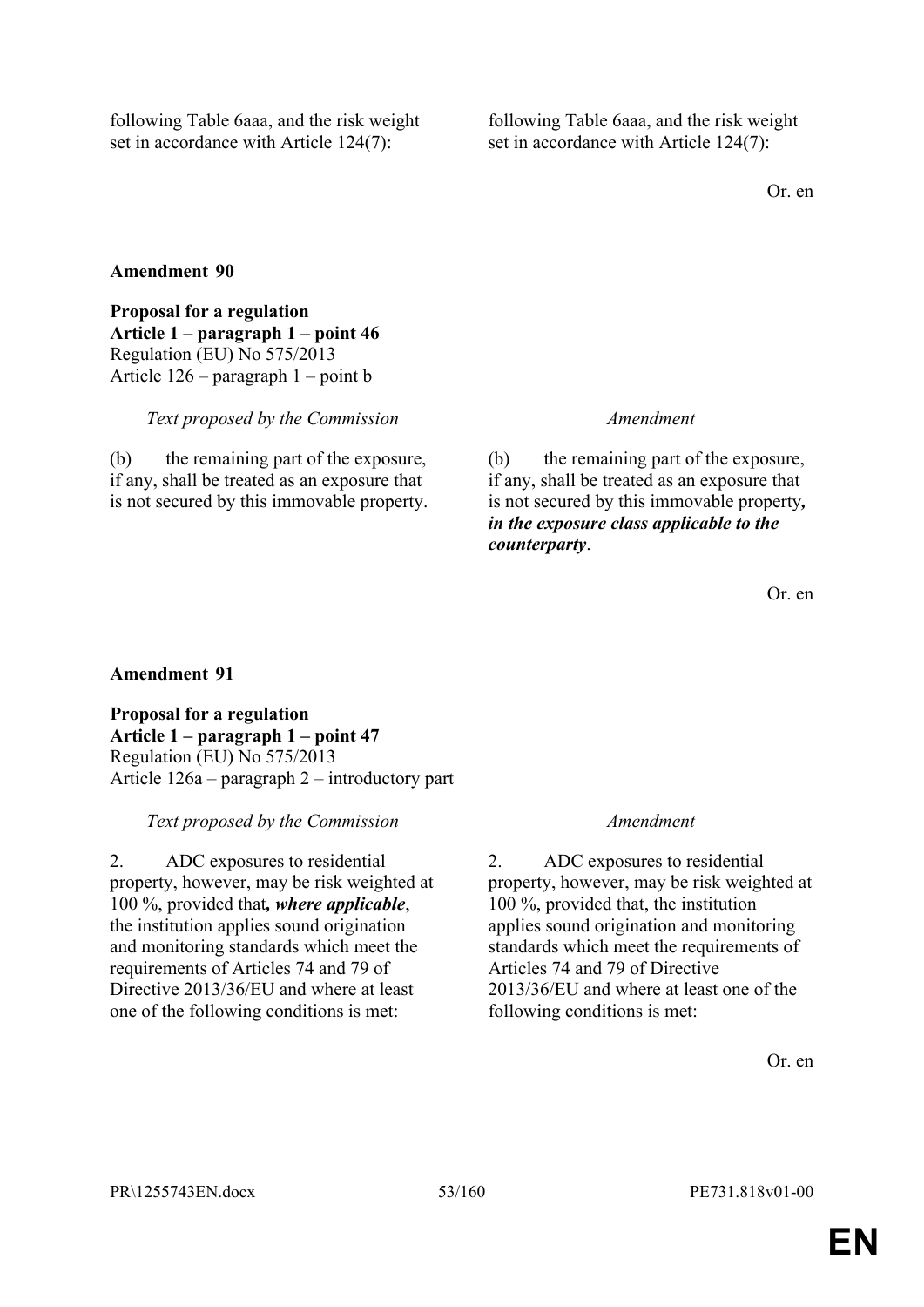**Proposal for a regulation Article 1 – paragraph 1 – point 48 – point a** Regulation (EU) No 575/2013 Article 127 – paragraph 1 – subparagraph 2 – introductory part

# *Text proposed by the Commission Amendment*

For the purposes of calculating the *sum of* specific credit risk adjustments referred to in this paragraph, institutions shall include in the calculation any positive difference between*, on the one hand,* the amount owed by the obligor on *the* exposure and*, on the other hand,* the sum of:

For the purposes of calculating the specific credit risk adjustments referred to in this paragraph, institutions shall include in the calculation any positive difference between the amount owed by the obligor on *that* exposure and the sum of:

Or. en

## **Amendment 93**

**Proposal for a regulation Article 1 – paragraph 1 – point 48 – point a** Regulation (EU) No 575/2013 Article 127 – subparagraph 2 – point i

*Text proposed by the Commission Amendment*

(i) the additional own funds reduction if *the* exposure was written off fully; and

(i) the additional own funds reduction if *that* exposure was written off fully; and

Or. en

## **Amendment 94**

**Proposal for a regulation Article 1 – paragraph 1 – point 49** Regulation (EU) No 575/2013 Article 128 – paragraph 1 – point a

*Text proposed by the Commission Amendment*

(a) debt exposures which are subordinated to claims of *another creditor*;

(a) debt exposures which are subordinated to claims of *other ordinary unsecured creditors*;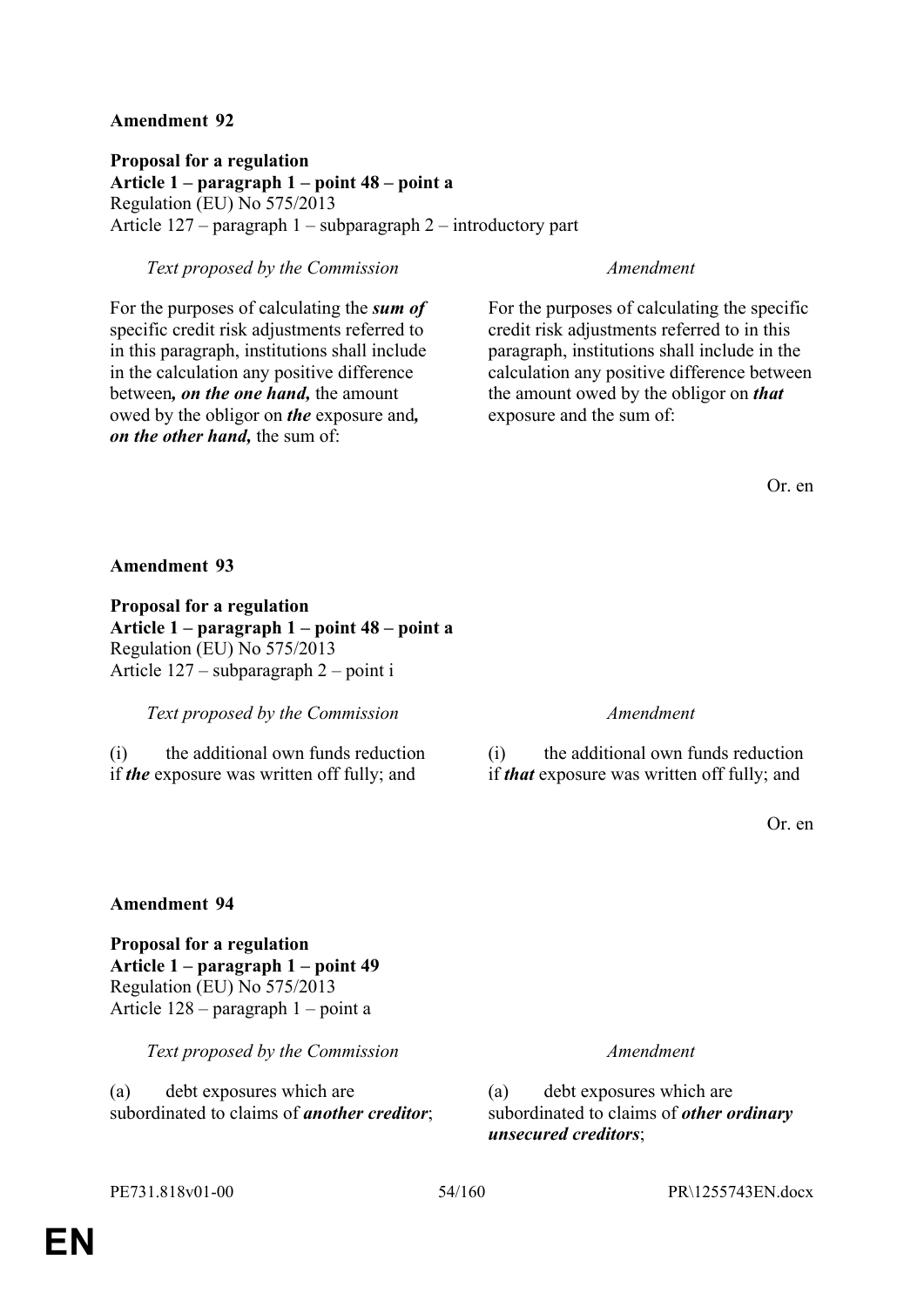**Proposal for a regulation Article 1 – paragraph 1 – point 50 a (new)** Regulation (EU) No 575/2013 Article 129 – paragraph 4

4. Covered bonds for which a credit assessment by a nominated ECAI is available shall be assigned a risk weight *according to* Table 6a which corresponds to the credit assessment of the ECAI in accordance with Article 136.

## *Present text Amendment*

# *(50 a) Article 129(4) is amended as follows:*

"4. Covered bonds for which a *directly applicable* credit assessment by a nominated ECAI is available shall be assigned a risk weight *in accordance with* Table 6a which corresponds to the credit assessment of the ECAI in accordance with Article 136."

Or. en

*(https://eur-lex.europa.eu/legal-content/EN/TXT/PDF/?uri=CELEX:32013R0575&from=EN)*

## **Amendment 96**

**Proposal for a regulation Article 1 – paragraph 1 – point 50 b (new)** Regulation (EU) No 575/2013 Article 129 – paragraph 5

*Present text Amendment*

5. Covered bonds for which a credit assessment by a nominated ECAI is not available shall be assigned a risk weight on the basis of the risk weight assigned to senior unsecured exposures to the institution which issues them. The following correspondence between risk weights shall apply:

(a) if the exposures to the institution are (a) if the exposures to the institution are

# *(50 b) Article 129(5) is replaced by the following:*

"5. Covered bonds for which a *directly applicable* credit assessment by a nominated ECAI is not available shall be assigned a risk weight on the basis of the risk weight assigned to senior unsecured exposures to the institution which issues them. The following correspondence between risk weights shall apply:

PR\1255743EN.docx 55/160 PE731.818v01-00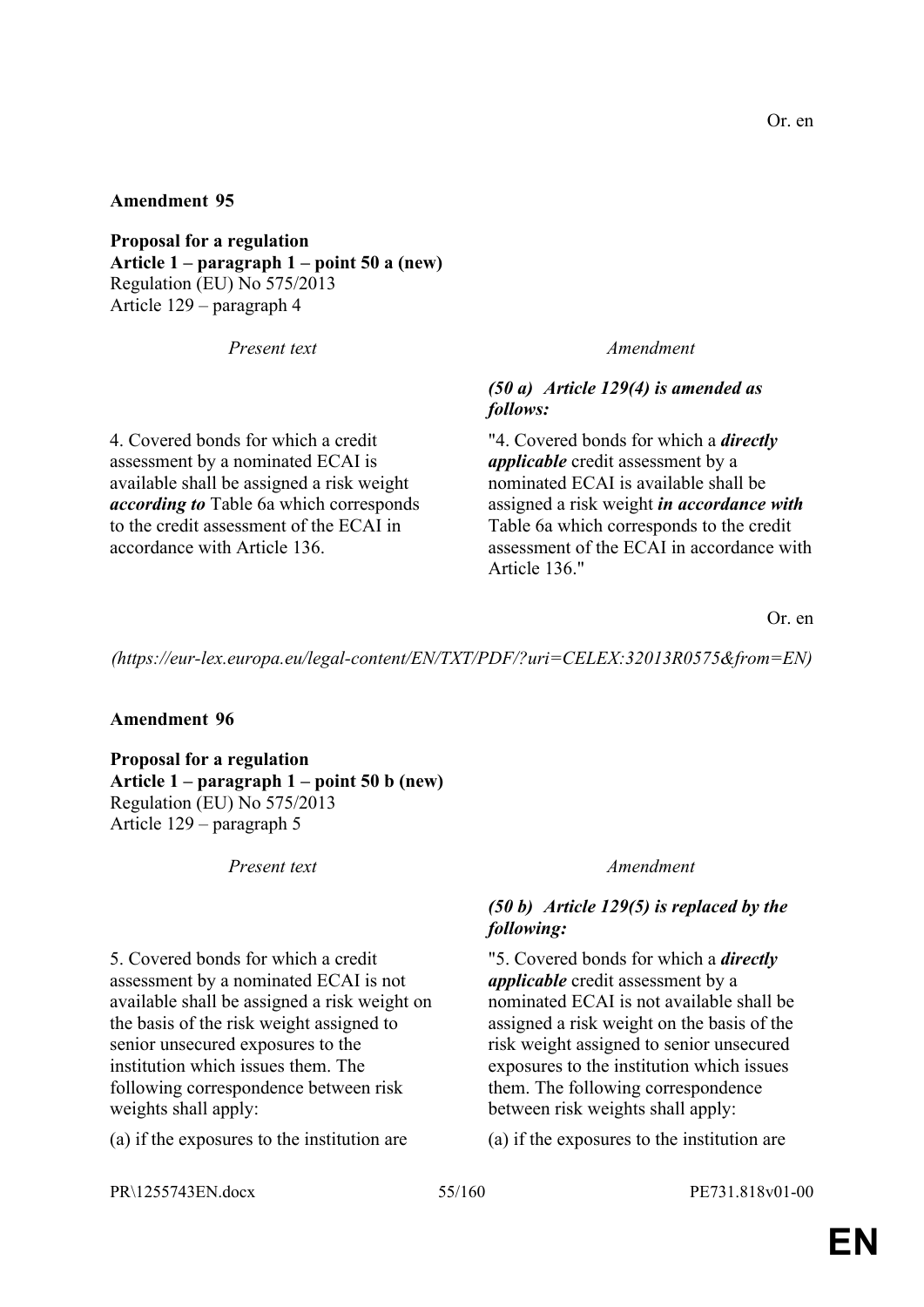assigned a risk weight of 20 %, the covered bond shall be assigned a risk weight of 10  $\frac{0}{6}$ ;

(b) if the exposures to the institution are assigned a risk weight of 50 %, the covered bond shall be assigned a risk weight of 20  $\%$ ;

(c) if the exposures to the institution are assigned a risk weight of 100 %, the covered bond shall be assigned a risk weight of 50 %;

(d) if the exposures to the institution are assigned a risk weight of 150 %, the covered bond shall be assigned a risk weight of 100 %

assigned a risk weight of 20 %, the covered bond shall be assigned a risk weight of 10  $\frac{0}{6}$ ;

*(aa) if the exposures to the institution are assigned a risk weight of 30 %, the covered bond shall be assigned a risk weight of 15 %;*

*(ab) if the exposures to the institution are assigned a risk weight of 40 %, the covered bond shall be assigned a risk weight of 20 %;*

(b) if the exposures to the institution are assigned a risk weight of 50 %, the covered bond shall be assigned a risk weight of 20  $\frac{0}{6}$ ;

*(ba) if the exposures to the institution are assigned a risk weight of 75 %, the covered bond shall be assigned a risk weight of 35* %;

*(c) if the exposures to the institution are assigned a risk weight of 100 %, the covered bond shall be assigned a risk weight of 50 %;*

*(d) if the exposures to the institution are assigned a risk weight of 150 %, the covered bond shall be assigned a risk weight of 100 %"*

Or. en

*(https://eur-lex.europa.eu/legal-content/EN/TXT/PDF/?uri=CELEX:32013R0575&from=EN)*

## **Amendment 97**

**Proposal for a regulation Article 1 – paragraph 1 – point 51** Regulation (EU) No 575/2013 Article 131 – Table 7

*Text proposed by the Commission Amendment*

*(51) in Article 131, Table 7 is replaced by the following:*

*Table 7*

*deleted*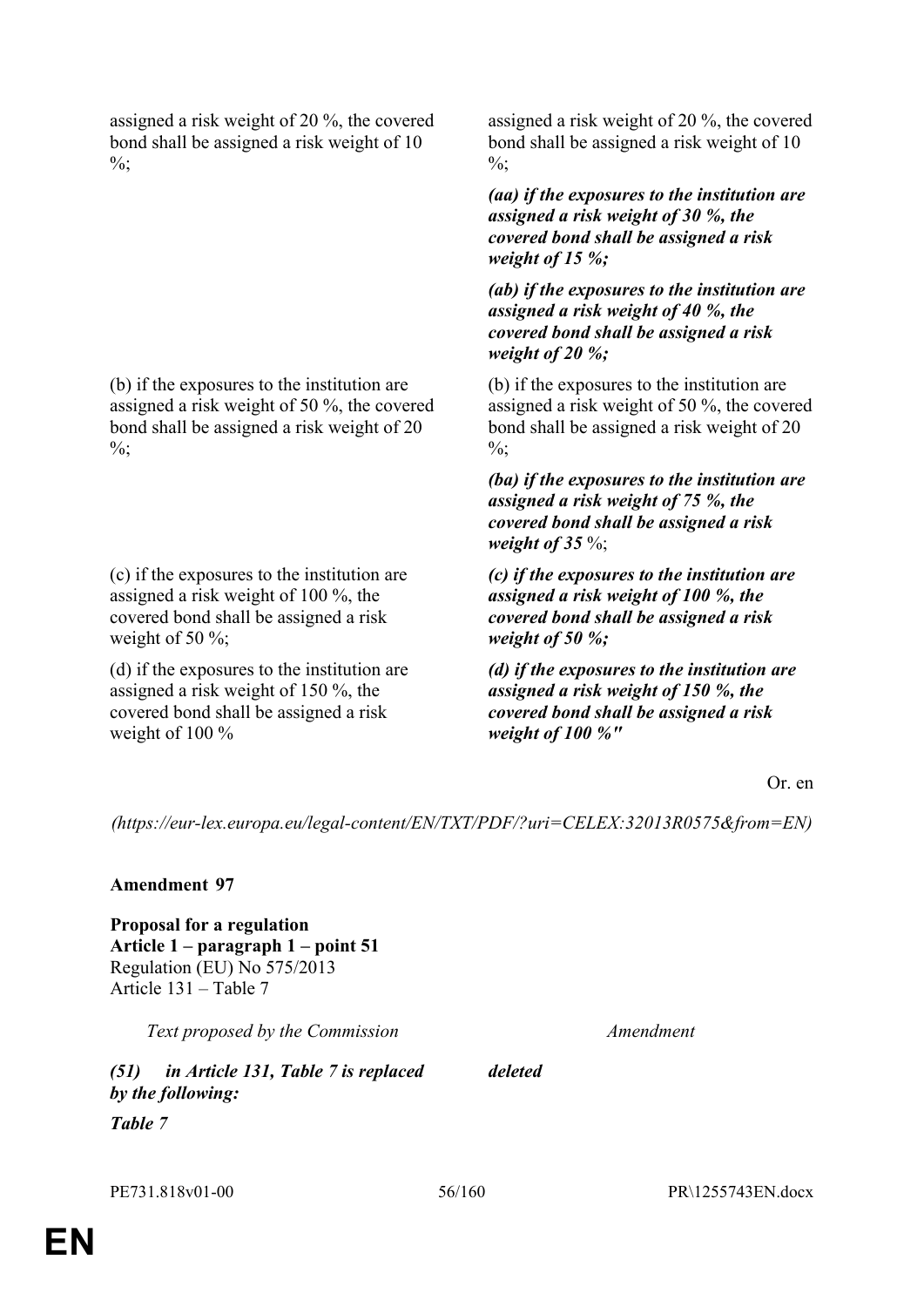# *[...]*

**Proposal for a regulation Article 1 – paragraph 1 – point 51 a (new)** Regulation (EU) No 575/2013 Article 132c – paragraph 2 – subparagraph 1

Institutions shall calculate the exposure value of a minimum value commitment that meets the conditions set out in paragraph 3 of this Article as the discounted present value of the guaranteed amount using a *default risk free* discount factor. Institutions may reduce the exposure value of the minimum value commitment by any losses recognised with respect to the minimum value commitment under the applicable accounting standard.

## *Present text Amendment*

*(51 a) in Article 132c(2), subparagraph 1 is replaced by the following:*

*"Institutions shall calculate the exposure value of a minimum value commitment that meets the conditions set out in paragraph 3 of this Article as the discounted present value of the guaranteed amount using a discount factor that is derived from a risk free rate*. Institutions may reduce the exposure value of the minimum value commitment by any losses recognised with respect to the minimum value commitment under the applicable accounting standard.*"*

Or. en

*(https://eur-lex.europa.eu/legal-content/EN/TXT/PDF/?uri=CELEX:32013R0575&from=EN)*

# **Amendment 99**

**Proposal for a regulation Article 1 – paragraph 1 – point 52** Regulation (EU) No 575/2013 Article 133 – paragraph 4 – subparagraph 1 – point b

*Text proposed by the Commission Amendment*

(b) investments in venture capital firms or *similar* investments which are acquired in anticipation of significant short-term capital gains.

(b) *private equity investments,* investments in venture capital firms or investments which are acquired in anticipation of significant short-term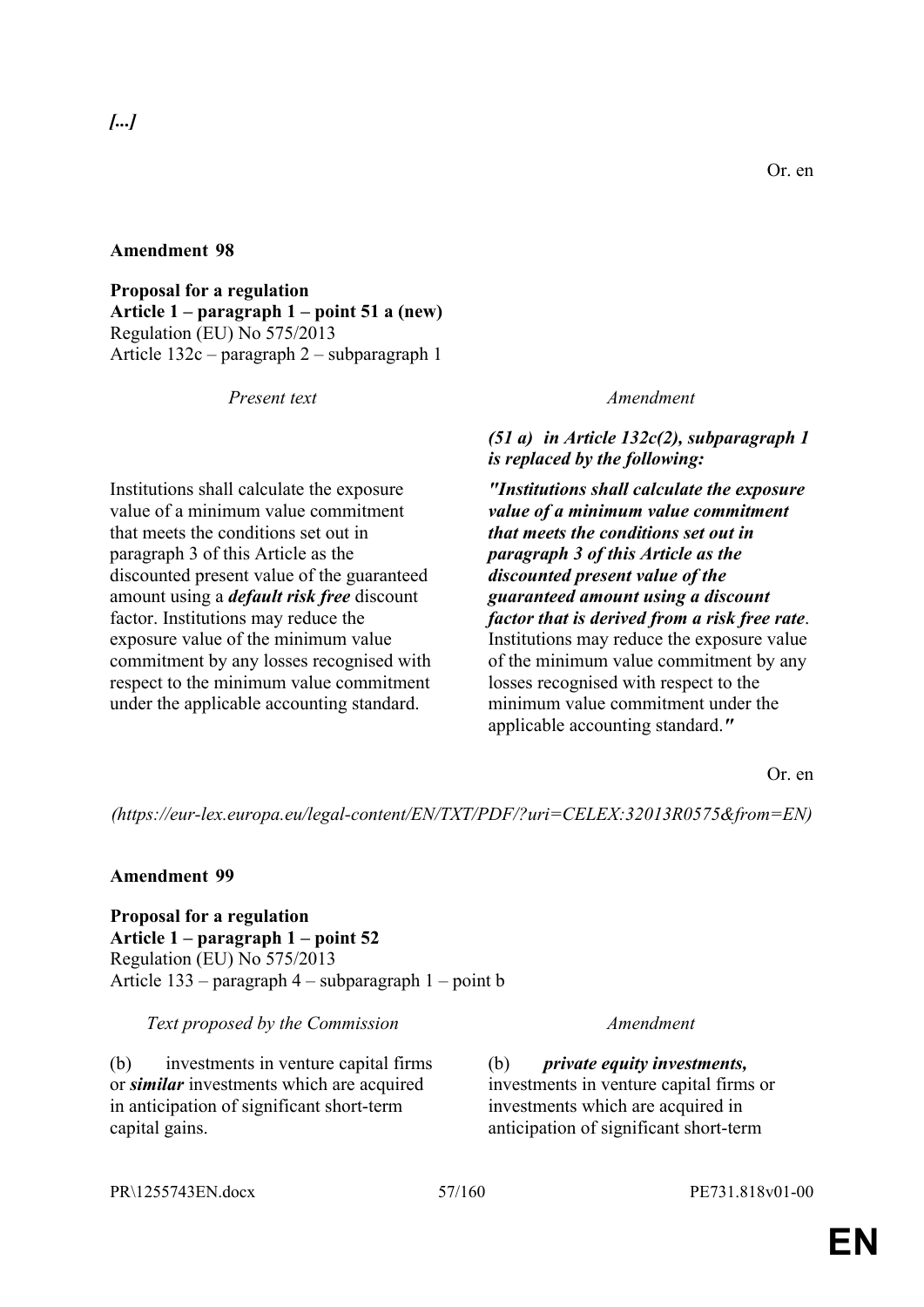**Proposal for a regulation Article 1 – paragraph 1 – point 52** Regulation (EU) No 575/2013 Article 133 – paragraph 4 – subparagraph 2

## *Text proposed by the Commission Amendment*

By way of derogation from the first subparagraph, long-term equity investment, including investments in equities of corporate clients with which the institution has or intends to establish a long-term business relationship *as well as venture capital firms* and debt-equity swaps for corporate restructuring purposes shall be assigned a risk weight in accordance with paragraph 3 or 5, as applicable. For the purposes of this Article, a long-term equity investment is an equity investment that is held for three years or longer or incurred with the intention to be held for three years or longer as approved by the institution's senior management.

By way of derogation from the first subparagraph, long-term equity investment, including investments in equities of corporate clients with which the institution has or intends to establish a long-term business relationship and debt-equity swaps for corporate restructuring purposes shall be assigned a risk weight in accordance with paragraph 3 or 5, as applicable. For the purposes of this Article, a long-term equity investment is an equity investment that is held for three years or longer or incurred with the intention to be held for three years or longer as approved by the institution's senior management.

Or. en

## **Amendment 101**

**Proposal for a regulation Article 1 – paragraph 1 – point 52** Regulation (EU) No 575/2013 Article 133 – paragraph 5 – introductory part

## *Text proposed by the Commission Amendment*

5. Institutions that have received the prior permission of the competent authorities, may assign a risk weight of 100 % to equity exposures incurred under

5. Institutions that have received the prior permission of the competent authorities, may assign a risk weight of 100 % to equity exposures incurred under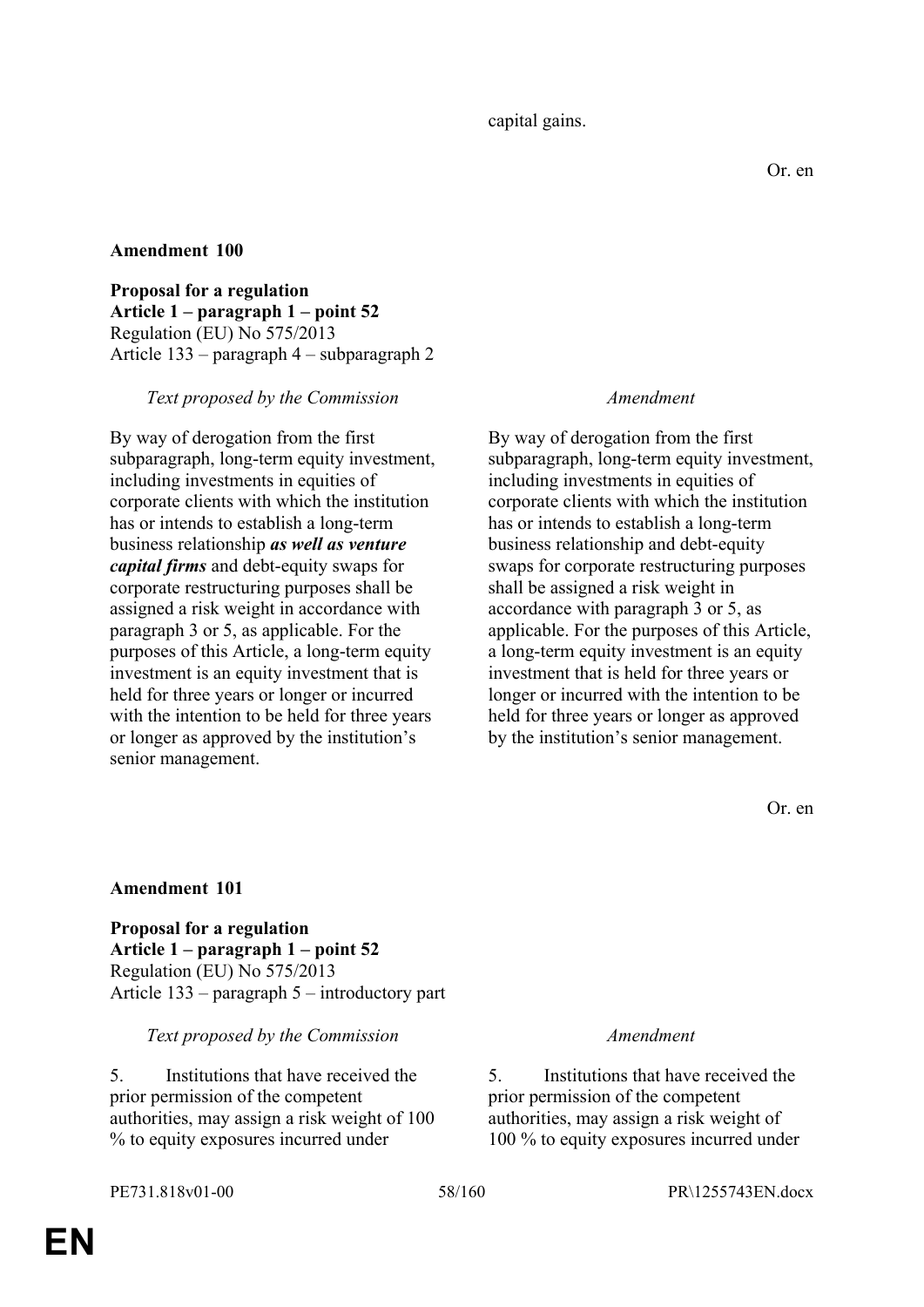legislative programmes to promote specified sectors of the economy that comply with all of the following conditions:

legislative programmes to promote specified sectors of the economy*, up to the part of such equity exposures that in aggregate does not exceed 10 % of the institution's own funds,* that comply with all of the following conditions:

Or. en

## **Amendment 102**

**Proposal for a regulation Article 1 – paragraph 1 – point 52** Regulation (EU) No 575/2013 Article 133 – paragraph 5 – point a

## *Text proposed by the Commission Amendment*

(a) the legislative programs provide significant subsidies, including *in the form of guarantees* by multilateral development banks, public development credit institutions as defined Article 429a(2) or international organisations, for the investment to the institution;

(a) the legislative programs provide significant subsidies *or guarantees*, including by multilateral development banks, public development credit institutions as defined *in* Article 429a(2) or international organisations, for the investment to the institution;

Or. en

## **Amendment 103**

**Proposal for a regulation Article 1 – paragraph 1 – point 52** Regulation (EU) No 575/2013 Article 133 – paragraph 5 – point ba (new)

*Text proposed by the Commission Amendment*

*(ba) legislative programmes or guarantees involve restrictions on the equity investment, such as limitations on the size and types of businesses in which the institution is investing, on allowable amounts of ownership interests, on the geographical location and on other pertinent factors that limit the potential of*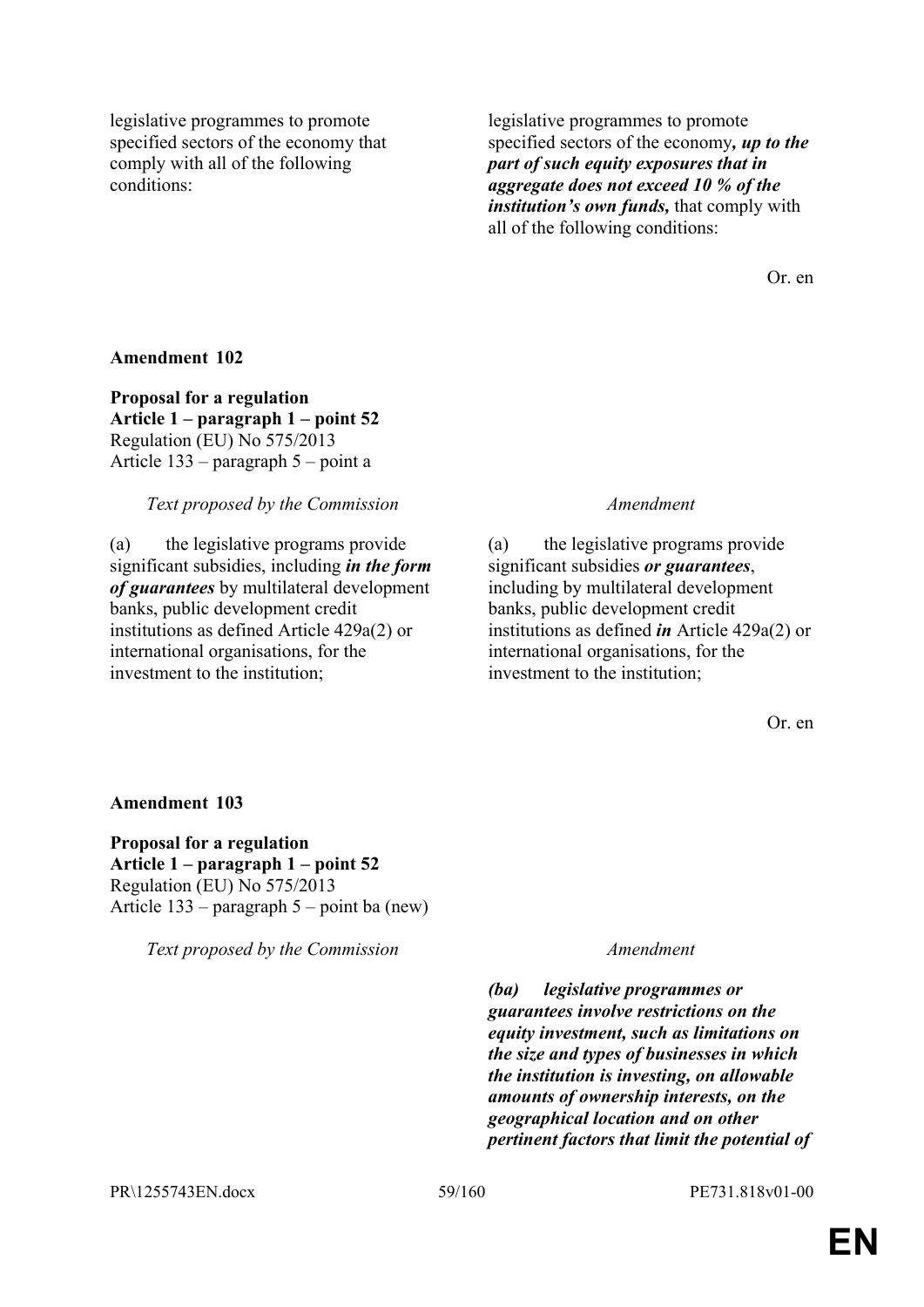Or. en

## **Amendment 104**

**Proposal for a regulation Article 1 – paragraph 1 – point 52** Regulation (EU) No 575/2013 Article 133 – paragraph 5 – point c

*Text proposed by the Commission Amendment*

*(c) such equity exposures in aggregate do not exceed 10 % of the institutions own funds.*

*deleted*

Or. en

# **Amendment 105**

**Proposal for a regulation Article 1 – paragraph 1 – point 53 – point a a (new)** Regulation (EU) No 575/2013 Article 134 – paragraph 6

*Present text Amendment*

*6. Where an institution provides credit protection for a number of* exposures *subject to the condition that the nth default among the exposures* shall *trigger payment and that this* credit *event shall terminate the contract, the risk weights* of the *exposures* included in the basket *will* be aggregated*, excluding n-1 exposures,* up to a maximum of *1 250* % and multiplied by the nominal amount of the protection provided by the credit derivative to obtain the *risk weighted exposure amount. The n-1 exposures to be excluded from the aggregation shall be determined* 

*(a a) paragraph 6 is replaced by the following:*

"*6. Risk-weighted* exposure *amounts* shall *be calculated for first-to-default* credit *derivatives. For that purpose, the riskweights* of the *underlying assets* included in the basket *shall* be aggregated up to a maximum of *1250* % and multiplied by the nominal amount of the protection provided by the credit derivative to obtain the *risk-weighted* exposure amount *for the exposure related to that derivative.*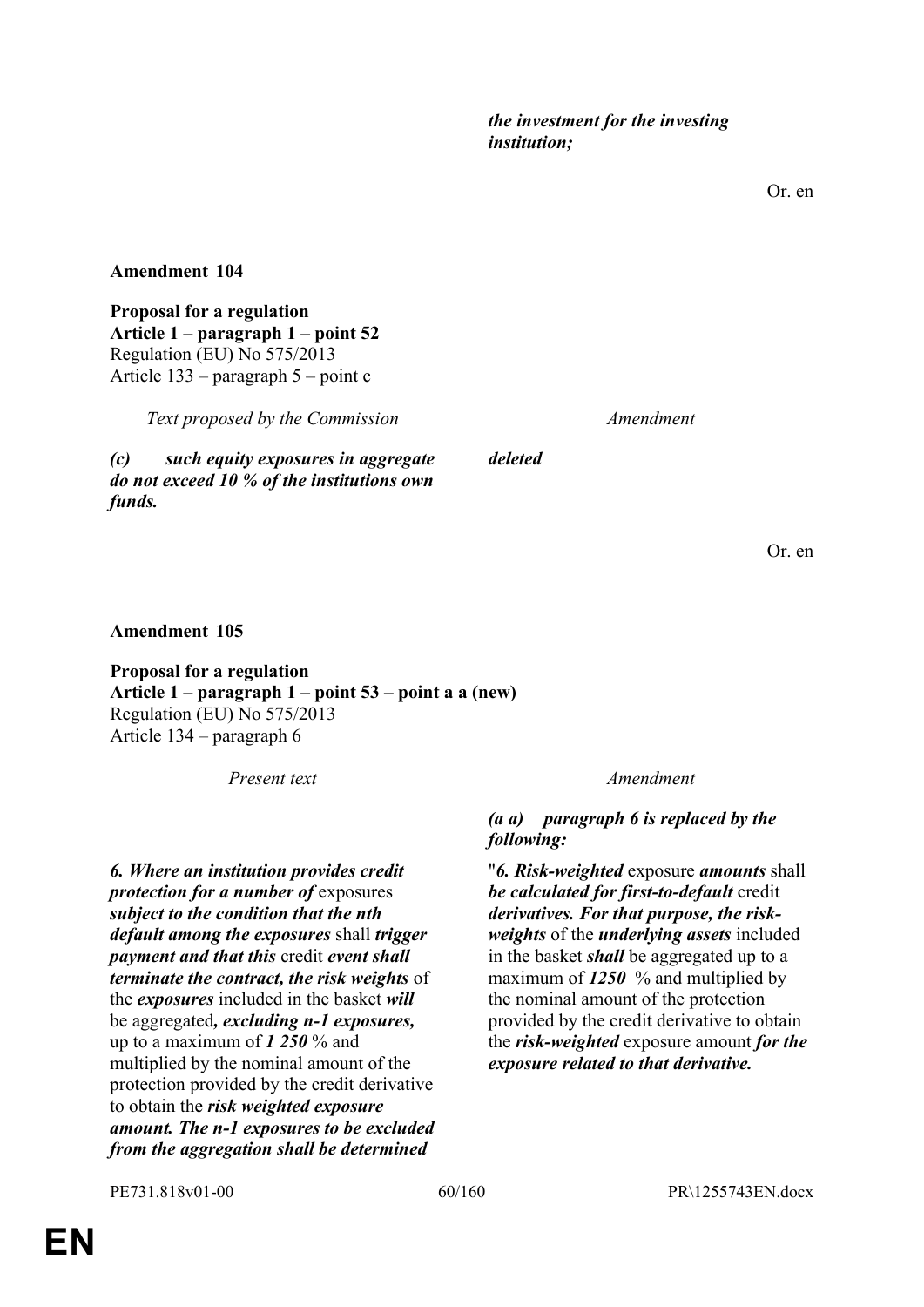*on the basis that they shall include those exposures each of which produces a lower risk weighted* exposure amount *than the* risk-weighted exposure amount *of any of the exposures included in the aggregation*.

> *For second-to-default credit derivatives, the treatment shall be identical, except that in aggregating the risk-weights, the underlying asset with the lowest* riskweighted exposure amount *shall be excluded from the calculation. Such a treatment shall also apply for nth-todefault credit derivatives, for which the n-1 assets with the lowest risk-weighted exposure amounts shall be excluded from the calculation*.*';*

> > Or. en

*(https://eur-lex.europa.eu/legal-content/EN/TXT/PDF/?uri=CELEX:02013R0575- 20230628&from=EN)*

**Amendment 106**

**Proposal for a regulation Article 1 – paragraph 1 – point 56** Regulation (EU) No 575/2013 Article 139 – paragraph 2 – point a – point i

*Text proposed by the Commission Amendment*

(i) is not a specialised lending exposure;

(i) is not a specialised lending exposure *or an exposure in the form of a covered bond*;

Or. en

## **Amendment 107**

**Proposal for a regulation Article 1 – paragraph 1 – point 56** Regulation (EU) No 575/2013 Article 139 – paragraph 2 – point b – introductory part

PR\1255743EN.docx 61/160 PE731.818v01-00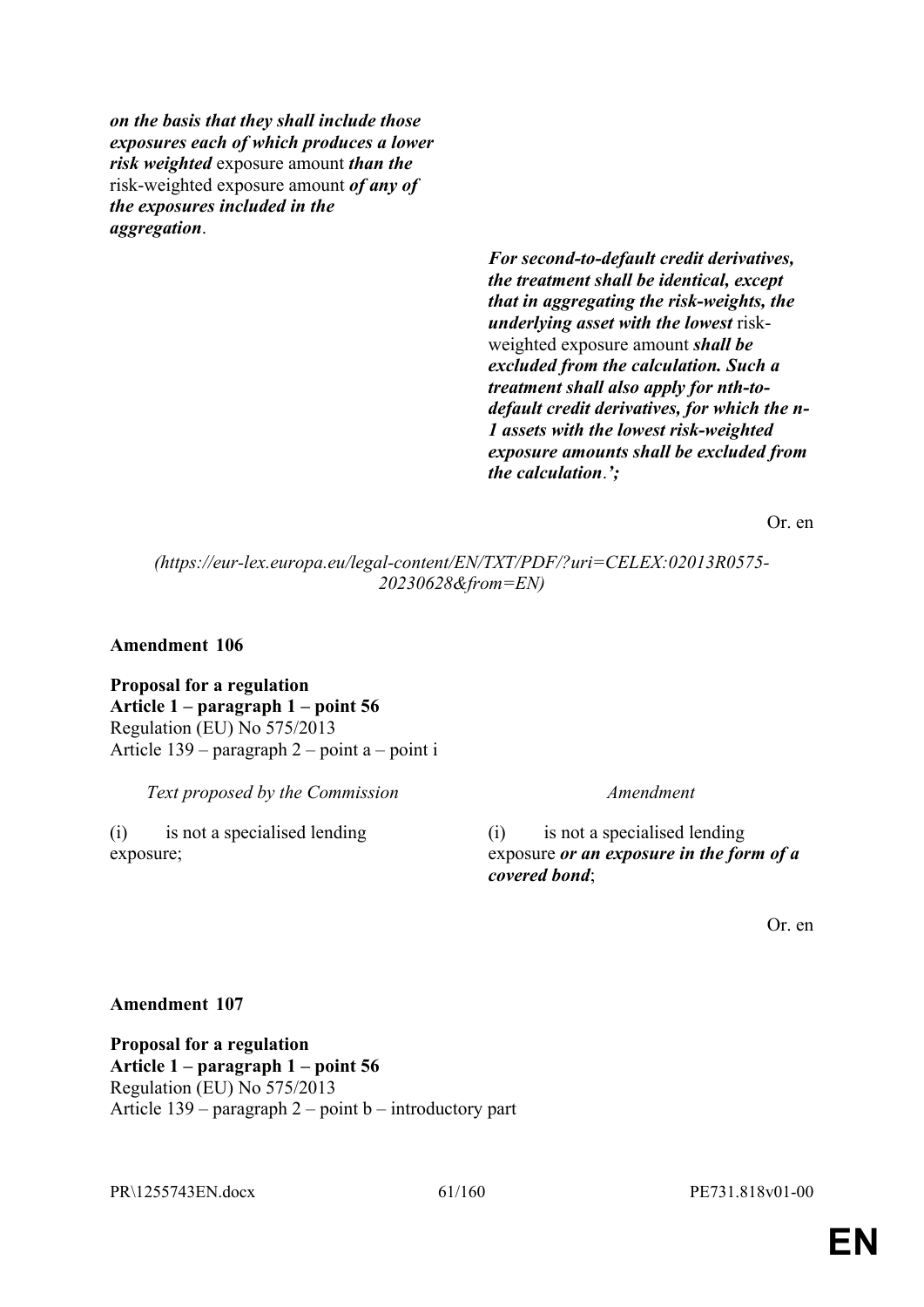# *Text proposed by the Commission Amendment*

(b) the credit assessment produces a lower risk weight and the exposure concerned:

(b) the credit assessment produces a lower risk weight *than would be the case when the exposure is treated as unrated* and the exposure concerned:

Or. en

# **Amendment 108**

**Proposal for a regulation Article 1 – paragraph 1 – point 56** Regulation (EU) No 575/2013 Article  $139$  – paragraph  $2$  – point b – point i

*Text proposed by the Commission Amendment*

(i) is not a specialised lending exposure;

(i) is not a specialised lending exposure *or an exposure in the form of a covered bond*;

Or. en

# **Amendment 109**

**Proposal for a regulation Article 1 – paragraph 1 – point 58 – point a** Regulation (EU) No 575/2013 Article 142 – paragraph 1 – point 1c

*Text proposed by the Commission Amendment*

(1c) 'corporate exposure' means any exposure assigned to the exposure classes referred to in Article 147(2), points  $(c)(i)$ ,  $(c)(ii)$  and  $(c)(iii)$ ;

(1c) 'corporate exposure' means any exposure assigned to *any of* the exposure classes referred to in Article 147(2), points  $(c)(i)$ ,  $(c)(ii)$  and  $(c)(iii)$ ;

Or. en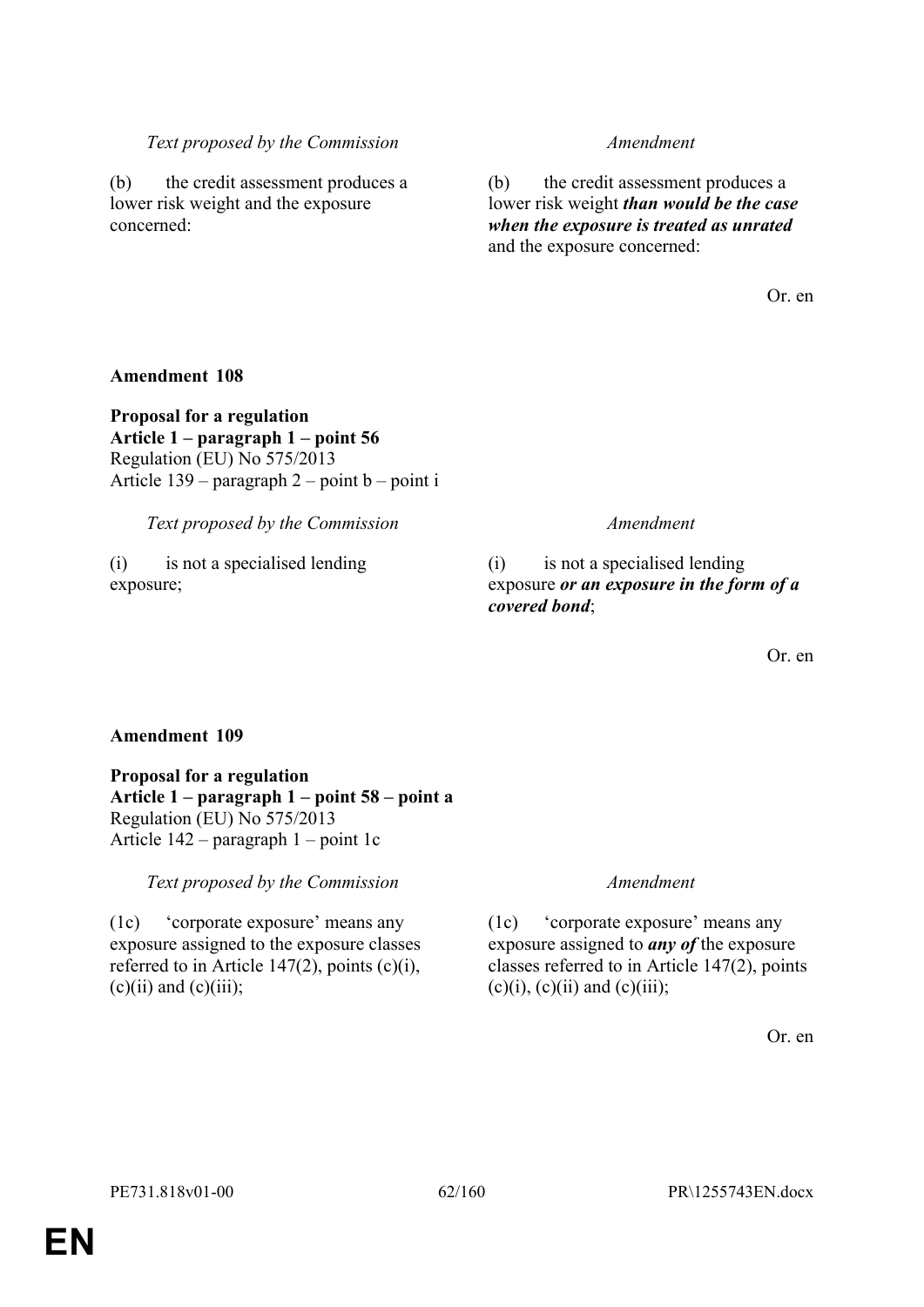**Proposal for a regulation Article 1 – paragraph 1 – point 58 – point a** Regulation (EU) No 575/2013 Article 142 – paragraph 1 – point 1e

# *Text proposed by the Commission Amendment*

(1e) 'retail exposure' means any exposure assigned to the exposure classes referred to in Article  $147(2)$ , points  $(d)(i)$ ,  $(d)(ii)$ ,  $(d)(iii)$  and  $(d)(iv)$ ;;

(1e) 'retail exposure' means any exposure assigned to *any of* the exposure classes referred to in Article 147(2), points (d)(i), (d)(ii), (d)(iii) and (d)(iv);;

Or. en

## **Amendment 111**

**Proposal for a regulation Article 1 – paragraph 1 – point 58 – point b** Regulation (EU) No 575/2013 Article 142 – paragraph 1 – point 2

*Text proposed by the Commission Amendment*

(2) 'type of exposures' means a group of homogeneously managed exposures *within an exposure class*, which may be limited to a single entity or a single sub-set of entities within a group provided that the same type of exposures is managed differently in other entities of the group;;

(2) 'type of exposures' means a group of homogeneously managed exposures, which may be limited to a single entity or a single sub-set of entities within a group provided that the same type of exposures is managed differently in other entities of the group;;

Or. en

## **Amendment 112**

**Proposal for a regulation Article 1 – paragraph 1 – point 61 – point a** Regulation (EU) No 575/2013 Article  $147$  – paragraph 2 – point c – introductory part

*Text proposed by the Commission Amendment*

(c) exposures to corporates, *which* (c) exposures to corporates shall be

PR\1255743EN.docx 63/160 PE731.818v01-00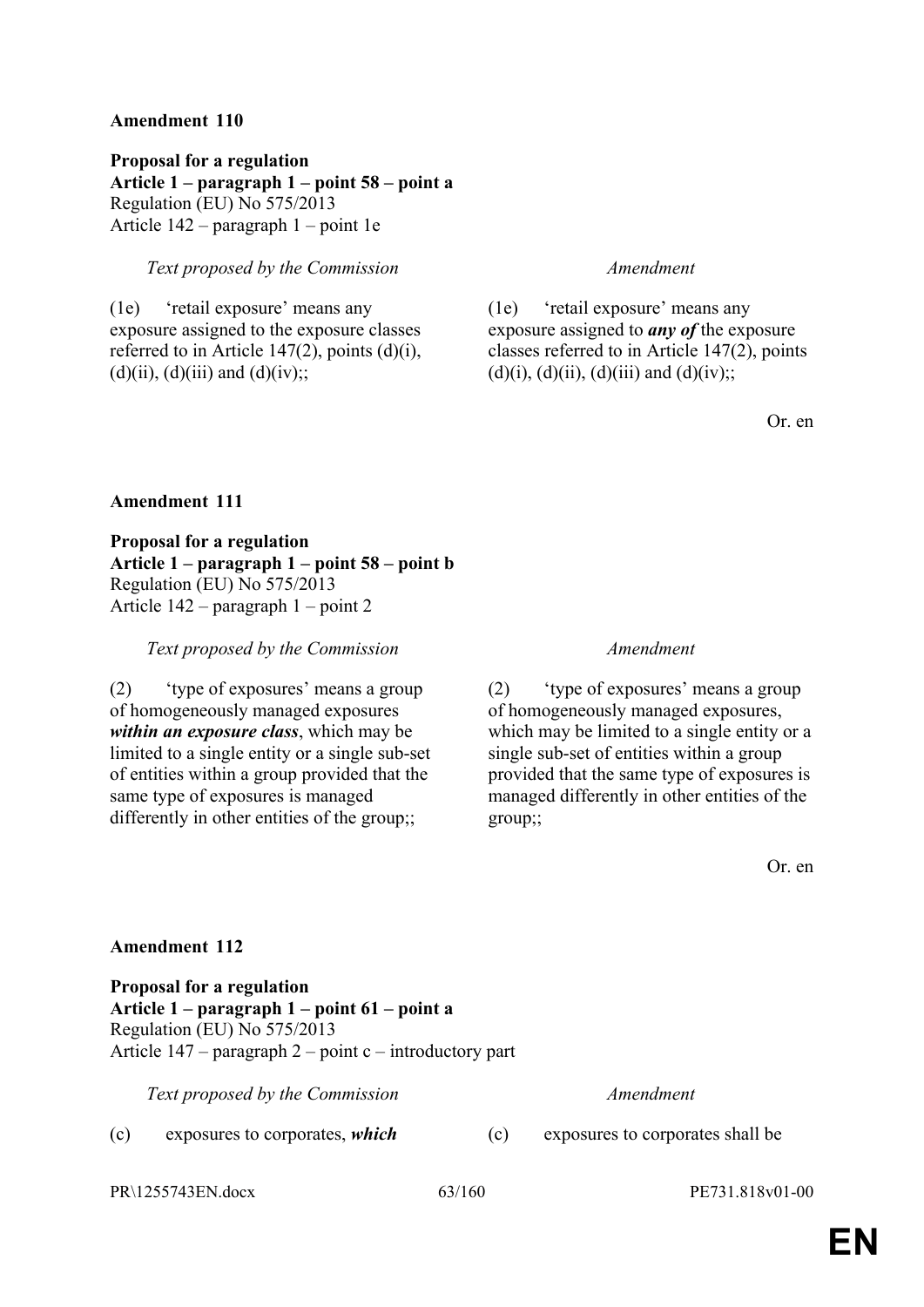shall be *divided into* the following exposure classes:

*assigned to* the following exposure classes:

Or. en

# **Amendment 113**

**Proposal for a regulation Article 1 – paragraph 1 – point 61 – point a** Regulation (EU) No 575/2013 Article 147 – paragraph 2 – point d – introductory part

*Text proposed by the Commission Amendment*

(d) retail exposures, *which* shall be *divided into* the following exposure classes:

(d) retail exposures, shall be *assigned to* the following exposure classes:

Or. en

# **Amendment 114**

**Proposal for a regulation Article 1 – paragraph 1 – point 61 – point e – point i** Regulation (EU) No 575/2013 Article 147 – paragraph 5 – point a – point ii

*Text proposed by the Commission Amendment*

(ii) exposures to an SME within the meaning of Article 5, point (8), provided in that case that the total amount owed to the institution and parent undertakings and its subsidiaries, including any exposure in default, by the obligor client or group of connected clients, but excluding exposures secured by residential property up to the property value does not, to the knowledge of the institution, *exceed EUR 1 million,* which shall take reasonable steps to verify the amount of that exposure;

(ii) exposures to an SME within the meaning of Article 5, point (8), provided in that case that the total amount owed to the institution and parent undertakings and its subsidiaries, including any exposure in default, by the obligor client or group of connected clients, but excluding exposures secured by residential property up to the property value does not, to the knowledge of the institution, which shall take reasonable steps to verify the amount of that exposure*, exceed EUR 1 million*;

Or. en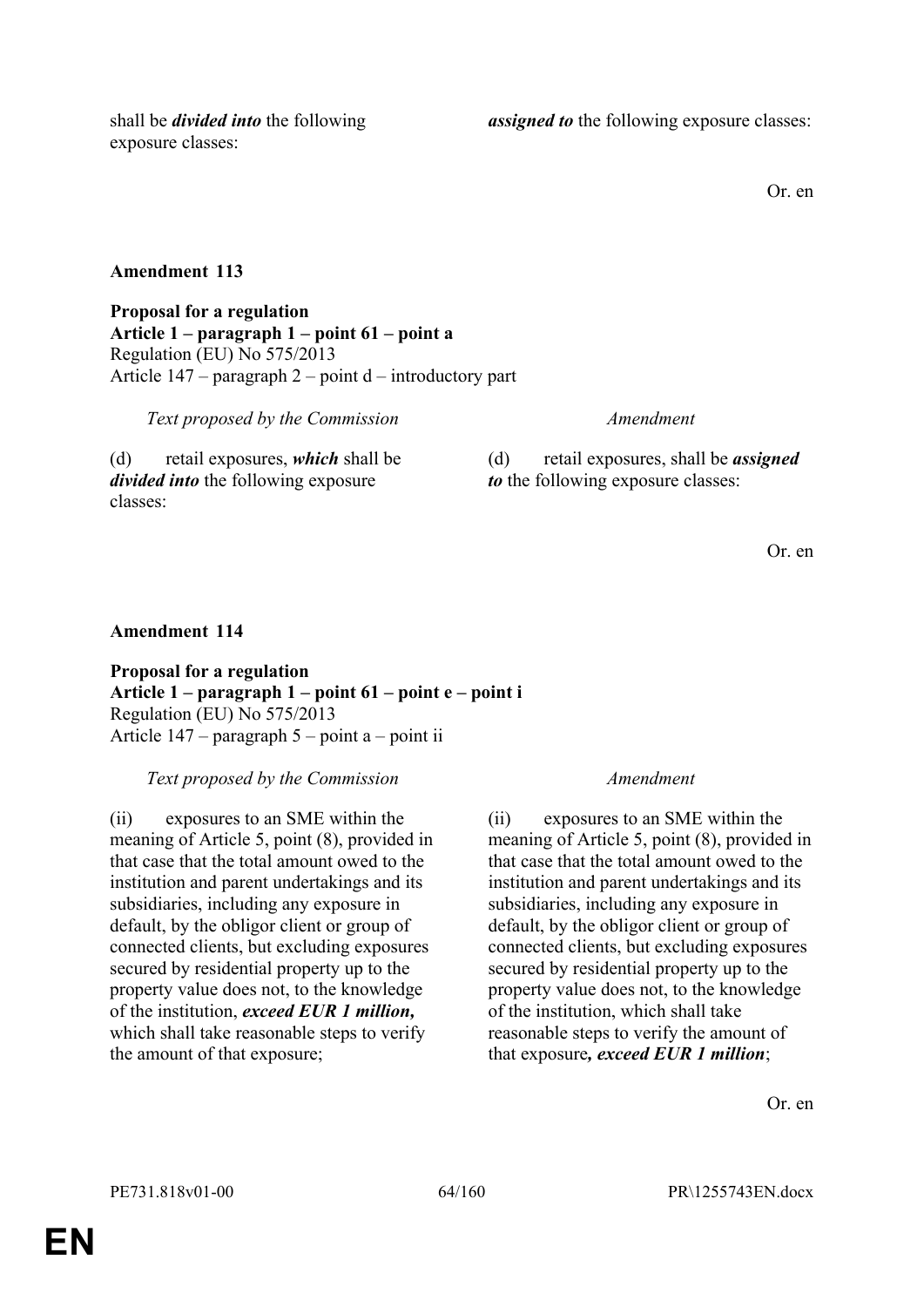**Proposal for a regulation Article 1 – paragraph 1 – point 61 – point e – point iii** Regulation (EU) No 575/2013 Article 147 – paragraph 5a – subparagraph 1 – introductory part

# *Text proposed by the Commission Amendment*

5a. Retail exposures belonging to a type of exposures meeting all the following conditions *may* be assigned to the QRRE exposure class:

5a. Retail exposures belonging to a type of exposures meeting all the following conditions *shall* be assigned to the QRRE exposure class:

Or. en

## **Amendment 116**

**Proposal for a regulation Article 1 – paragraph 1 – point 61 – point e – point iii** Regulation (EU) No 575/2013 Article 147 – paragraph 5a – subparagraph 1 – point a

*Text proposed by the Commission Amendment*

(a) the exposures of that type of exposures are to *individuals*;

(a) the exposures of that type of exposures are to *one or more natural persons*;

Or. en

## **Amendment 117**

**Proposal for a regulation Article 1 – paragraph 1 – point 61 – point e – point iii** Regulation (EU) No 575/2013 Article 147 – paragraph 5a – subparagraph 1 – point e

*Text proposed by the Commission Amendment*

(e) the treatment as *a* qualifying revolving retail *exposure* is consistent with the underlying risk characteristics of *the* type of exposures *to which it belongs*.

(e) the treatment *of exposures assigned to that type of exposures* as qualifying revolving retail *exposures* is consistent with the underlying risk characteristics of *that* type of exposures.

PR\1255743EN.docx 65/160 PE731.818v01-00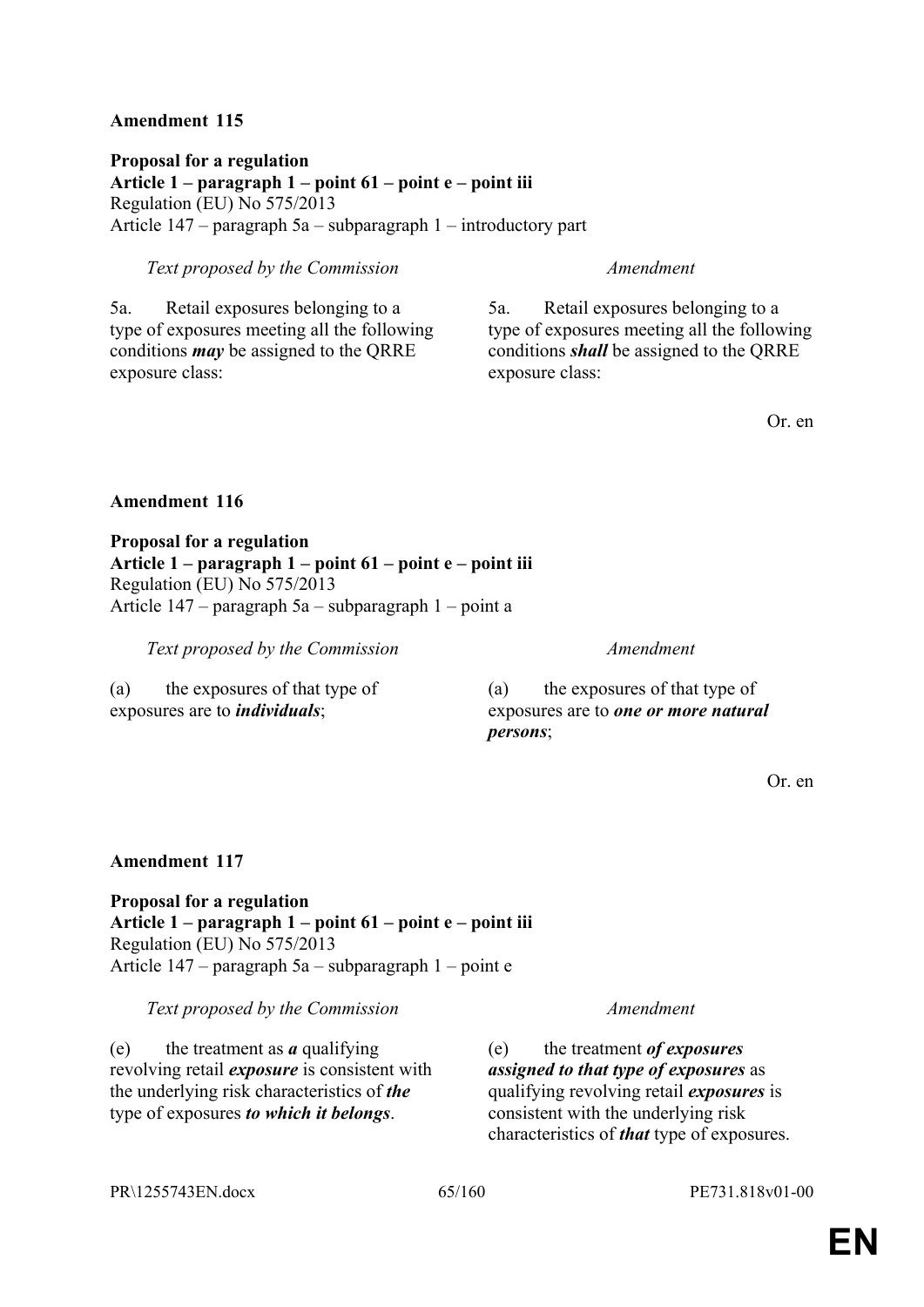**Proposal for a regulation Article 1 – paragraph 1 – point 61 – point g** Regulation (EU) No 575/2013 Article 147 – paragraph 8 – point b

## *Text proposed by the Commission Amendment*

(b) the determination of the IPRE category, in particular providing which ADC exposures and exposures secured by immovable property, may or shall be categorised as IPRE, where those exposures do *no* materially depend on cash flows generated by the property for their repayment.

(b) the determination of the IPRE category, in particular providing which ADC exposures and exposures secured by immovable property, may or shall be categorised as IPRE, where those exposures do *not* materially depend on cash flows generated by the property for their repayment.

Or. en

## **Amendment 119**

**Proposal for a regulation Article 1 – paragraph 1 – point 61 – point h** Regulation (EU) No 575/2013 Article 147 – paragraph 11 – subparagraph 1

*Text proposed by the Commission Amendment*

11. EBA shall develop draft regulatory technical standards specifying further the classes referred to in paragraph 2 where necessary *and the conditions and criteria for assigning exposures to those classes*.

11. EBA shall develop draft regulatory technical standards specifying further the *exposure* classes referred to in paragraph 2 where necessary.

Or. en

## **Amendment 120**

**Proposal for a regulation Article 1 – paragraph 1 – point 62 – point a**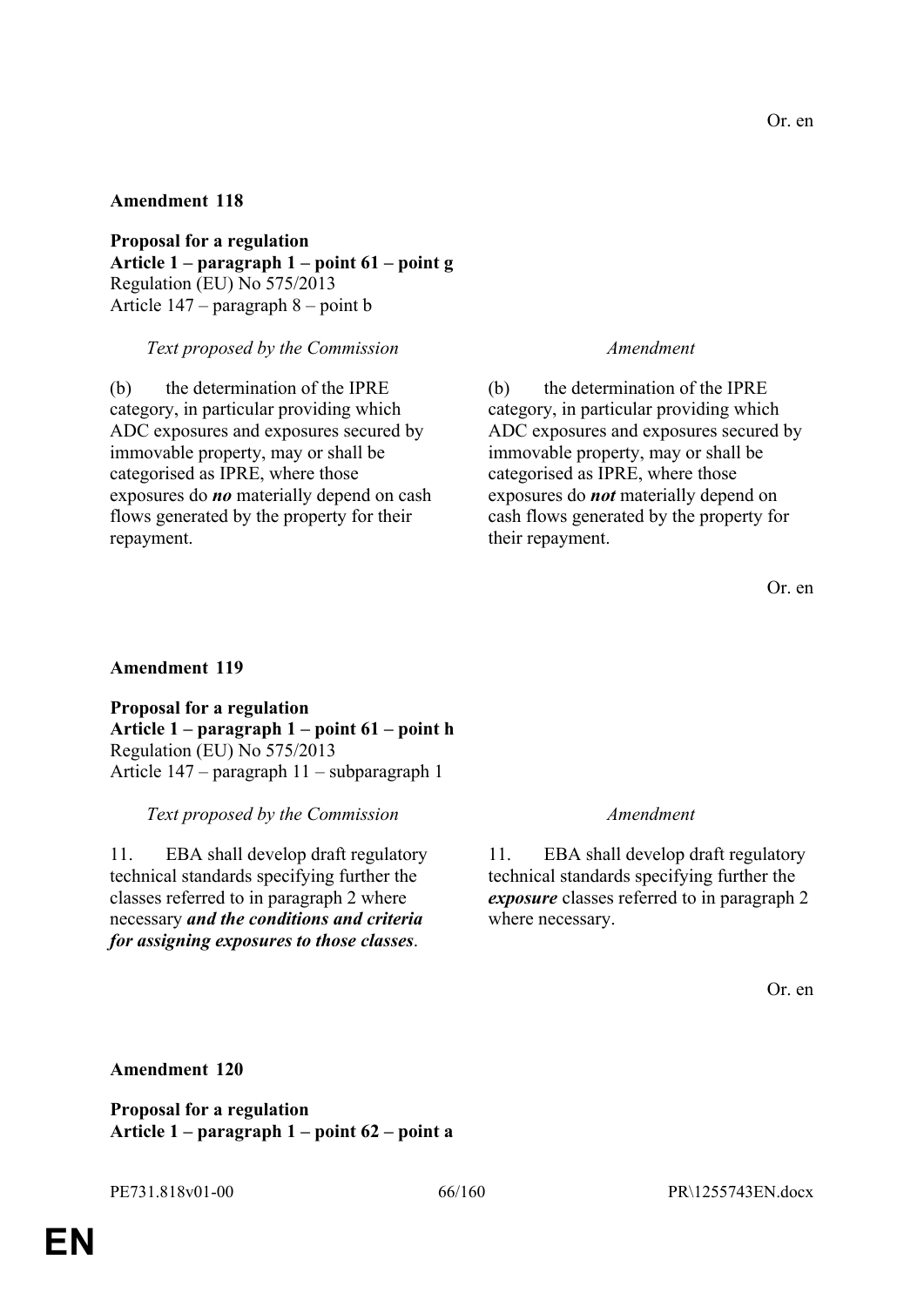# Regulation (EU) No 575/2013 Article 148 – paragraph 1 – subparagraph 1

## *Text proposed by the Commission Amendment*

1. An institution that is permitted to apply the IRB Approach in accordance with Article 107(1), shall, together with any parent undertaking and its subsidiaries, implement the IRB Approach for at least one of the exposure classes referred to in points (a),  $(a1)(i)$ ,  $(a1)(ii)$ ,  $(b)$ ,  $(c)(i)$ ,  $(c)(ii)$ ,  $(c)(iii)$ ,  $(d)(i)$ ,  $(d)(ii)$ ,  $d(iii)$ ,  $(d)(iv)$ , (e1), *(f)* and (g) of Article 147(2). Once an institution *implements* the IRB Approach for *one of those* exposure *classes*, it shall do so for all the exposures within that exposure class, unless it has received the permission of the competent authorities to use the Standardised Approach permanently in accordance with Article 150.

1. An institution that is permitted to apply the IRB Approach in accordance with Article 107(1), shall, together with any parent undertaking and its subsidiaries, implement the IRB Approach for at least one of the exposure classes referred to in points (a),  $(a1)(i)$ ,  $(a1)(ii)$ ,  $(b)$ ,  $(c)(i)$ ,  $(c)(ii)$ ,  $(c)(iii)$ ,  $(d)(i)$ ,  $(d)(ii)$ ,  $d(iii)$ ,  $(d)(iv)$ , (e1), and (g) of Article 147(2). Once an institution *has implemented* the IRB Approach for *a certain* exposure *class*, it shall do so for all the exposures within that exposure class, unless it has received the permission of the competent authorities to use the Standardised Approach permanently in accordance with Article 150.

Or. en

# **Amendment 121**

**Proposal for a regulation Article 1 – paragraph 1 – point 62 – point a** Regulation (EU) No 575/2013 Article 148 – paragraph 1 – subparagraph 2

# *Text proposed by the Commission Amendment*

Subject to the prior permission of the competent authorities, implementation of the IRB Approach may be carried out sequentially across the different types of exposures within the same *exposure class and within the same* business unit, *and* across different business units in the same group, or for the use of own estimates of LGDs or IRB-CCFs.

Subject to the prior permission of the competent authorities, implementation of the IRB Approach *within a certain exposure class* may be carried out sequentially across the different types of exposures within the same business unit, across different business units in the same group, or for the use of own estimates of LGDs or *the use of* IRB-CCFs.

Or. en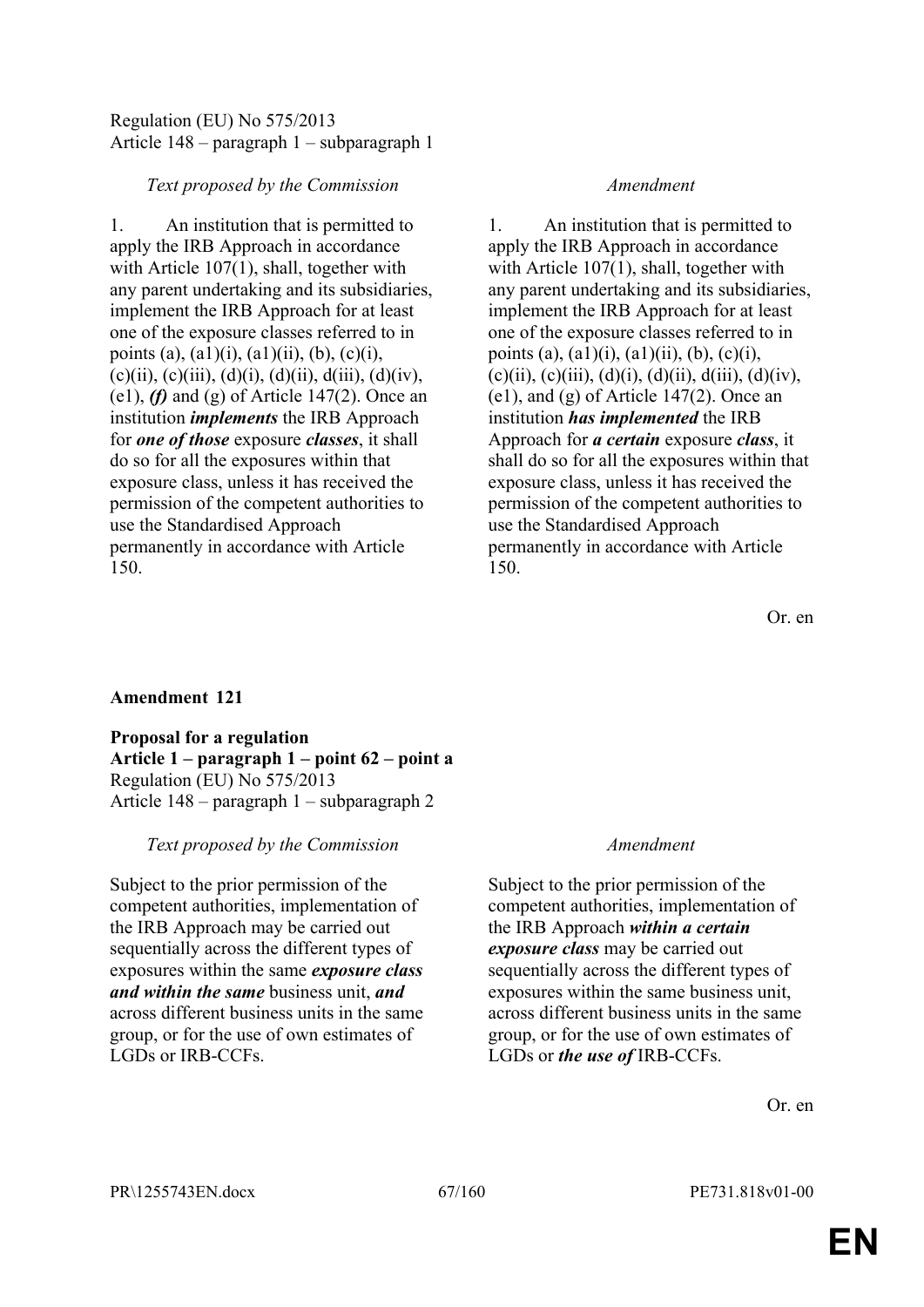**Proposal for a regulation Article 1 – paragraph 1 – point 62 – point a** Regulation (EU) No 575/2013 Article 148 – paragraph 2

## *Text proposed by the Commission Amendment*

2. Competent authorities shall determine the time period over which an institution and any parent undertaking and its subsidiaries shall be required to implement the IRB Approach for all exposures within *one* exposure class across different business units in the same group or for the use of own estimates of LGDs or *IRB-CCFs*. That time period shall be one that competent authorities consider to be appropriate on the basis of the nature and scale of the activities of the institution concerned, or any parent undertaking and its subsidiaries, and the number and nature of rating systems to be implemented.;

2. Competent authorities shall determine the time period over which an institution and any parent undertaking and its subsidiaries shall be required to implement the IRB Approach for all exposures within *a certain* exposure class *across different types of exposures within the same business unit,* across different business units in the same group or for the use of own estimates of LGDs or *the use of IRB-CCF, as applicable*. That time period shall be one that competent authorities consider to be appropriate on the basis of the nature and scale of the activities of the institution concerned, or any parent undertaking and its subsidiaries, and the number and nature of rating systems to be implemented.;

Or. en

## **Amendment 123**

**Proposal for a regulation Article 1 – paragraph 1 – point 62 – point a a (new)** Regulation (EU) No 575/2013 Article 148 – paragraph 3

*Present text Amendment*

## *(a a) paragraph 3 is replaced by the following:*

"3. Institutions shall carry out implementation of the IRB Approach in accordance with conditions determined by the competent authorities. The competent authority shall design those conditions such that they ensure that the flexibility under

3. Institutions shall carry out implementation of the IRB Approach in accordance with conditions determined by the competent authorities. The competent authority shall design those conditions such that they ensure that the flexibility under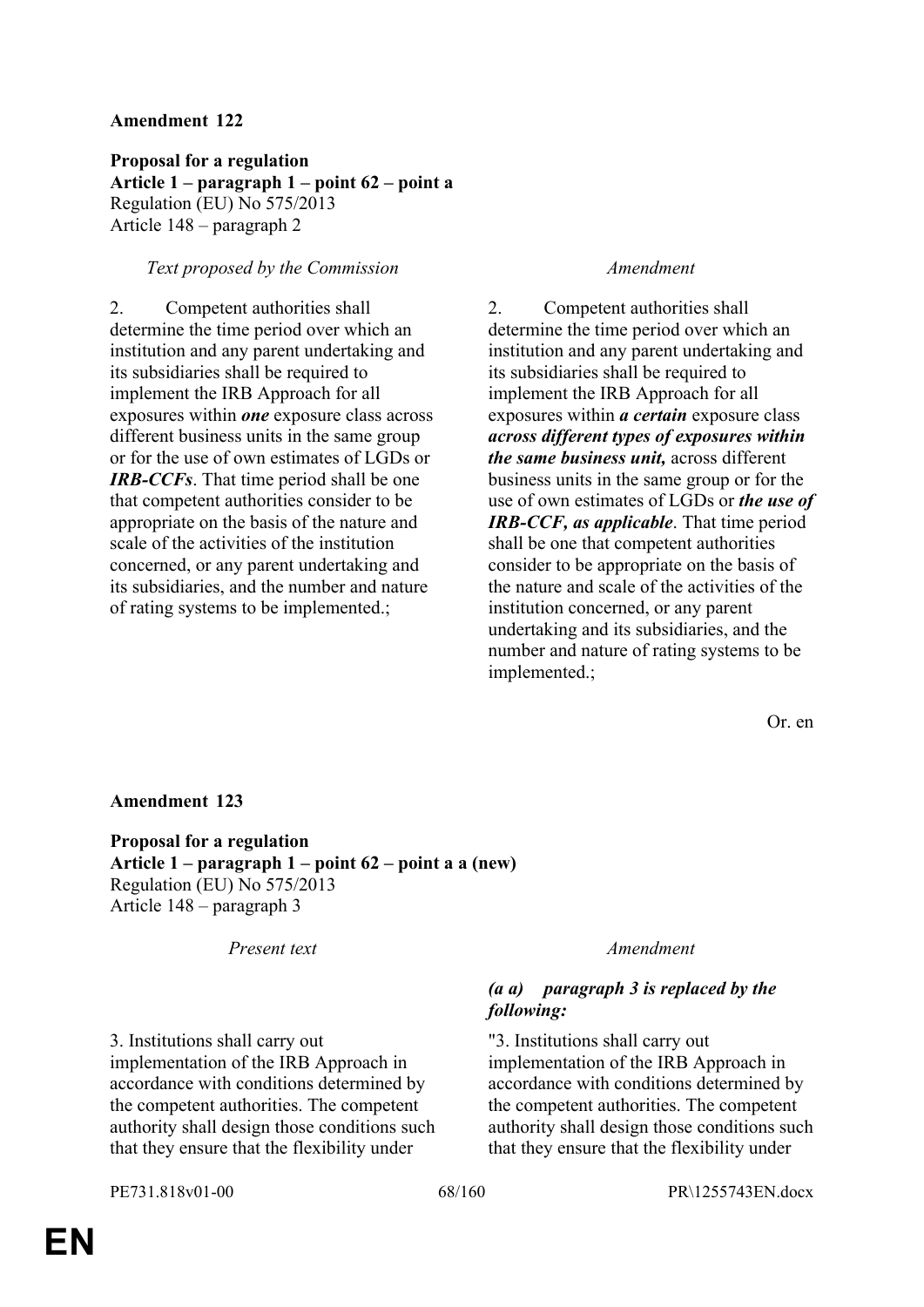paragraph 1 is not used selectively for the purposes of achieving reduced own funds requirements in respect of those *exposure classes* or business units that are yet to be included in the IRB Approach or in the use of own estimates of LGDs *and conversion factors*.

paragraph 1 is not used selectively for the purposes of achieving reduced own funds requirements in respect of those *types of exposures* or business units that are yet to be included in the IRB Approach or in the use of own estimates of LGDs *or the use of IRB-CCF*."

Or. en

*(https://eur-lex.europa.eu/legal-content/EN/TXT/PDF/?uri=CELEX:32013R0575&from=EN)*

*deleted*

**Amendment 124**

**Proposal for a regulation Article 1 – paragraph 1 – point 63 – point a** Regulation (EU) No 575/2013 Article 150 – paragraph 1 – subparagraph 1 – point b

*Text proposed by the Commission Amendment*

*(b) exposures assigned to exposure classes for which institutions have decided not to implement the IRB Approach for the calculation of the risk-weighted exposure amounts and expected loss amounts;*

Or. en

**Amendment 125**

**Proposal for a regulation Article 1 – paragraph 1 – point 63 – point a** Regulation (EU) No 575/2013 Article 150 – paragraph 1 – subparagraph 1 – point c

*Text proposed by the Commission Amendment*

(c) exposures for which institutions have not received the prior permission of the competent authorities to use the IRB Approach for the calculation of the riskweighted exposure amounts and expected loss amounts.

(c) exposures *assigned to exposure classes or belonging to types of exposures within an exposure class* for which institutions have not received the prior permission of the competent authorities to use the IRB Approach for the calculation of the risk-weighted exposure amounts and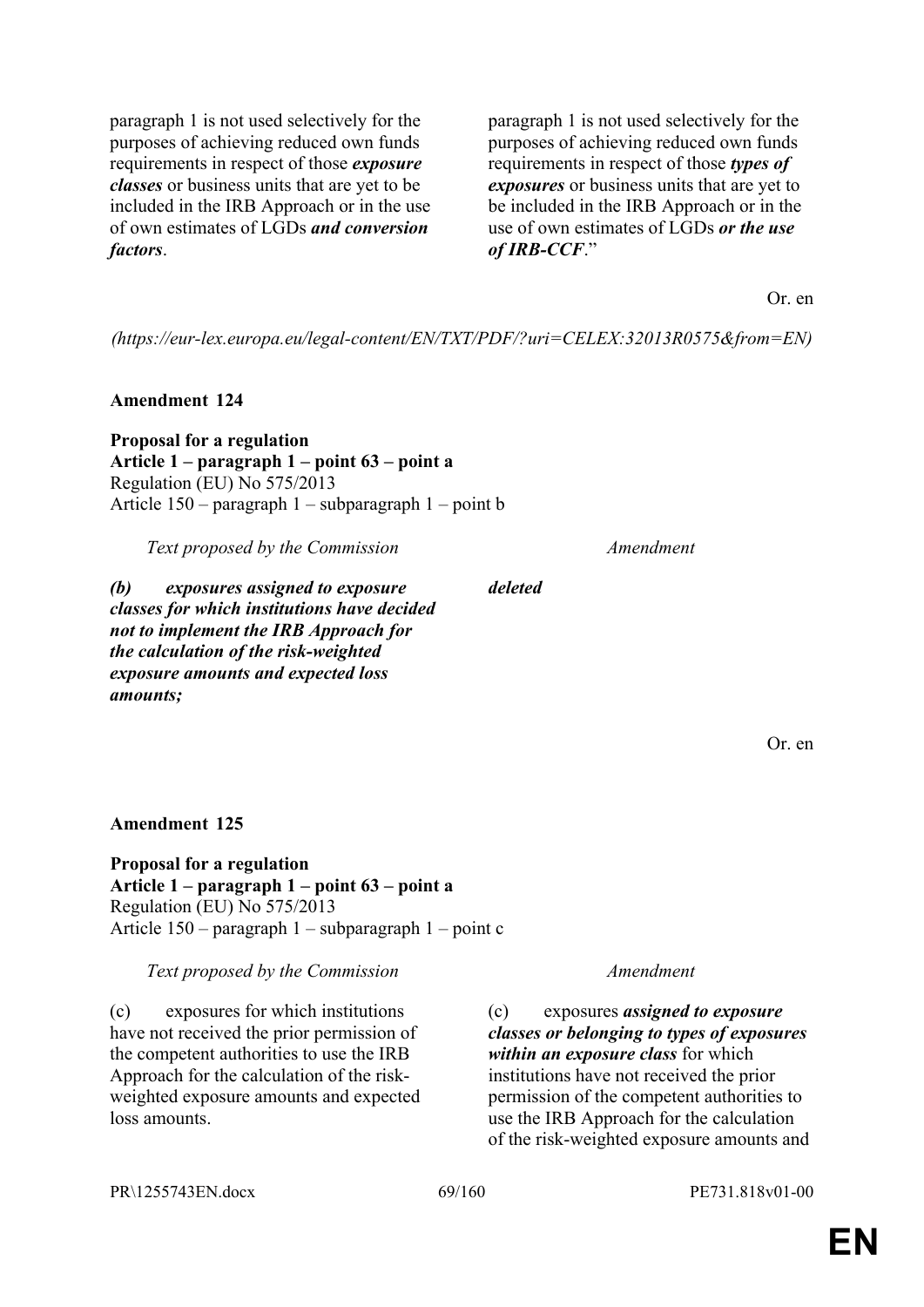**Proposal for a regulation Article 1 – paragraph 1 – point 63 – point a** Regulation (EU) No 575/2013 Article 150 – paragraph 1 – subparagraph 2

## *Text proposed by the Commission Amendment*

An institution that is permitted to use the IRB Approach for the calculation of riskweighted exposure amounts and expected loss amounts for a given exposure class may, subject to the competent authority's prior permission, apply the Standardised Approach for some types of exposures within *that* exposure *class* where those types of exposures are immaterial in terms of size and perceived risk profile.

An institution that is permitted to use the IRB Approach for the calculation of riskweighted exposure amounts and expected loss amounts for a given exposure class may, subject to the competent authority's prior permission, *after the implementation of the IRB Approach for given exposure classes,* apply the Standardised Approach for some types of exposures within *those* exposure *classes* where those types of exposures are immaterial in terms of size and perceived risk profile.

Or. en

## **Amendment 127**

**Proposal for a regulation Article 1 – paragraph 1 – point 63 – point a** Regulation (EU) No 575/2013 Article 150 – paragraph 1 – subparagraph 3

*Text proposed by the Commission Amendment*

*deleted*

*An institution that is permitted to use the IRB Approach for the calculation of riskweighted exposure amounts for only some types of exposures within an exposure class, shall apply the Standardised Approach for the remaining types of exposures within that exposure class.;*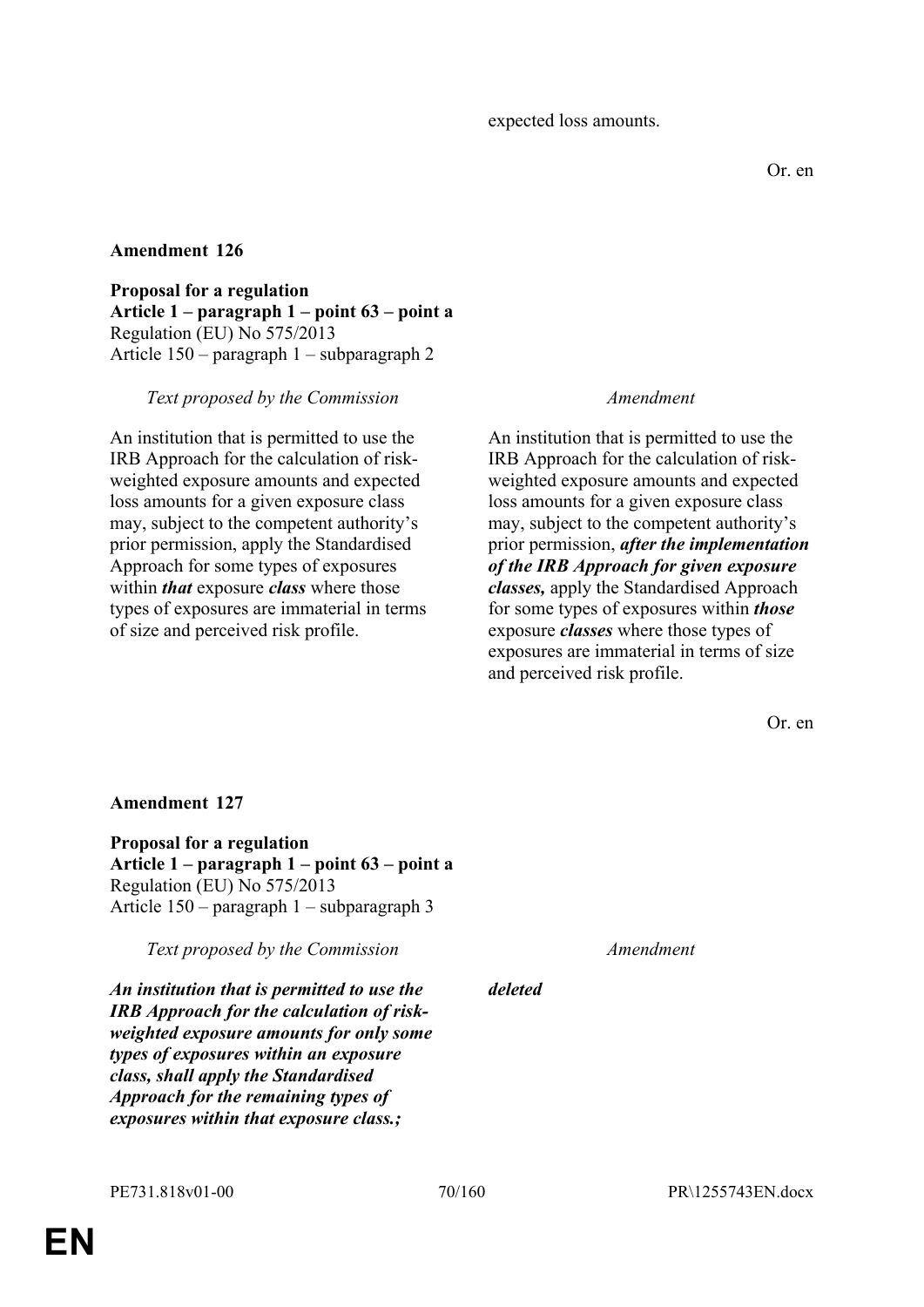**Proposal for a regulation Article 1 – paragraph 1 – point 64 – point b** Regulation (EU) No 575/2013 Article 151 – paragraph 8 – subparagraph 1 – point c

*Text proposed by the Commission Amendment*

(c) exposures to large corporates. (c) exposures to large corporates *not assigned to the exposure class referred to in Article 147(2), point (c)(ii)*.

Or. en

## **Amendment 129**

**Proposal for a regulation Article 1 – paragraph 1 – point 64 – point b** Regulation (EU) No 575/2013 Article 151 – paragraph 8 – subparagraph 2

*Text proposed by the Commission Amendment*

For exposures belonging to the exposure classes referred to in Article 147(2), points (a), (a1) and *(c)*, except for the exposures referred to in the first subparagraph of this paragraph, institutions shall apply the LGD values set out in Article 161(1), and the SA-CCF in accordance with Article 166, paragraphs 8, 8a and 8b, unless they have been permitted to use their own estimates of LGDs and CCFs for those exposures in accordance with paragraph 9 of this Article.

For exposures belonging to the exposure classes referred to in Article 147(2), points (a) *and* (a1), and *exposures belonging to the corporate exposure class* , except for the exposures referred to in the first subparagraph of this paragraph, institutions shall apply the LGD values set out in Article 161(1), and the SA-CCF in accordance with Article 166, paragraphs 8, 8a and 8b, unless they have been permitted to use their own estimates of LGDs and CCFs for those exposures in accordance with paragraph 9 of this Article.

Or. en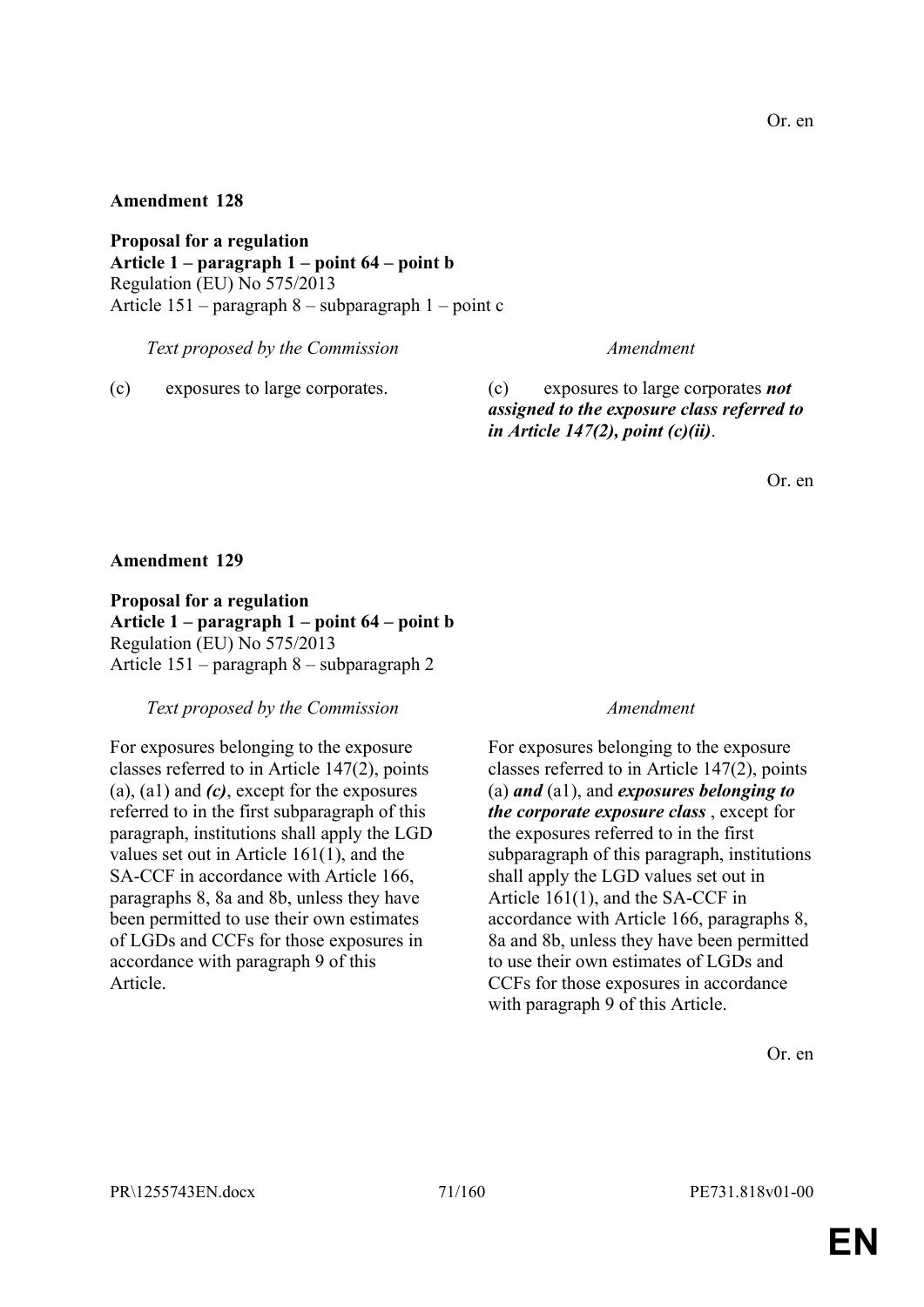**Proposal for a regulation Article 1 – paragraph 1 – point 64 – point c** Regulation (EU) No 575/2013 Article 151 – paragraph 13 – subparagraph 1

## *Text proposed by the Commission Amendment*

13. EBA shall develop draft regulatory technical standards to specify the treatment applicable to exposures *belonging to the exposure class 'corporates* purchased receivables*'* referred to in Article *147(2), point (c)(iii) and the exposure class 'retail purchased receivables' referred to in* Article *147(2), point (d)(iii),* for the purposes of calculating risk-weighted exposure amounts for the default risk and for the dilution risk of those exposures, including for the recognition of credit risk mitigation techniques.

13. EBA shall develop draft regulatory technical standards to *further* specify the treatment *set out in this Chapter that is* applicable to exposures *in the form of* purchased receivables referred to in Article *153 and* Article *154* for the purposes of calculating risk-weighted exposure amounts for the default risk and for the dilution risk of those exposures, including for the recognition of credit risk mitigation techniques.

# **Amendment 131**

**Proposal for a regulation Article 1 – paragraph 1 – point 65** Regulation (EU) No 575/2013 Article 152 – paragraph 4 – subparagraph 1 – introductory part

# *Text proposed by the Commission Amendment*

4. Institutions that apply the lookthrough approach in accordance with paragraphs 2 and 3 of this Article and that do not use the methods set out in this Chapter or in Chapter 5 as applicable for all or parts of the underlying exposures of the CIU, shall calculate risk-weighted exposure amounts and expected loss amounts in accordance with the following principles:

4. Institutions that apply the lookthrough approach in accordance with paragraphs 2 and 3 of this Article and that do not use the methods set out in this Chapter or in Chapter 5 as applicable for all or parts of the underlying exposures of the CIU, shall calculate risk-weighted exposure amounts and expected loss amounts *for those parts of the underlying exposures* in accordance with the following principles: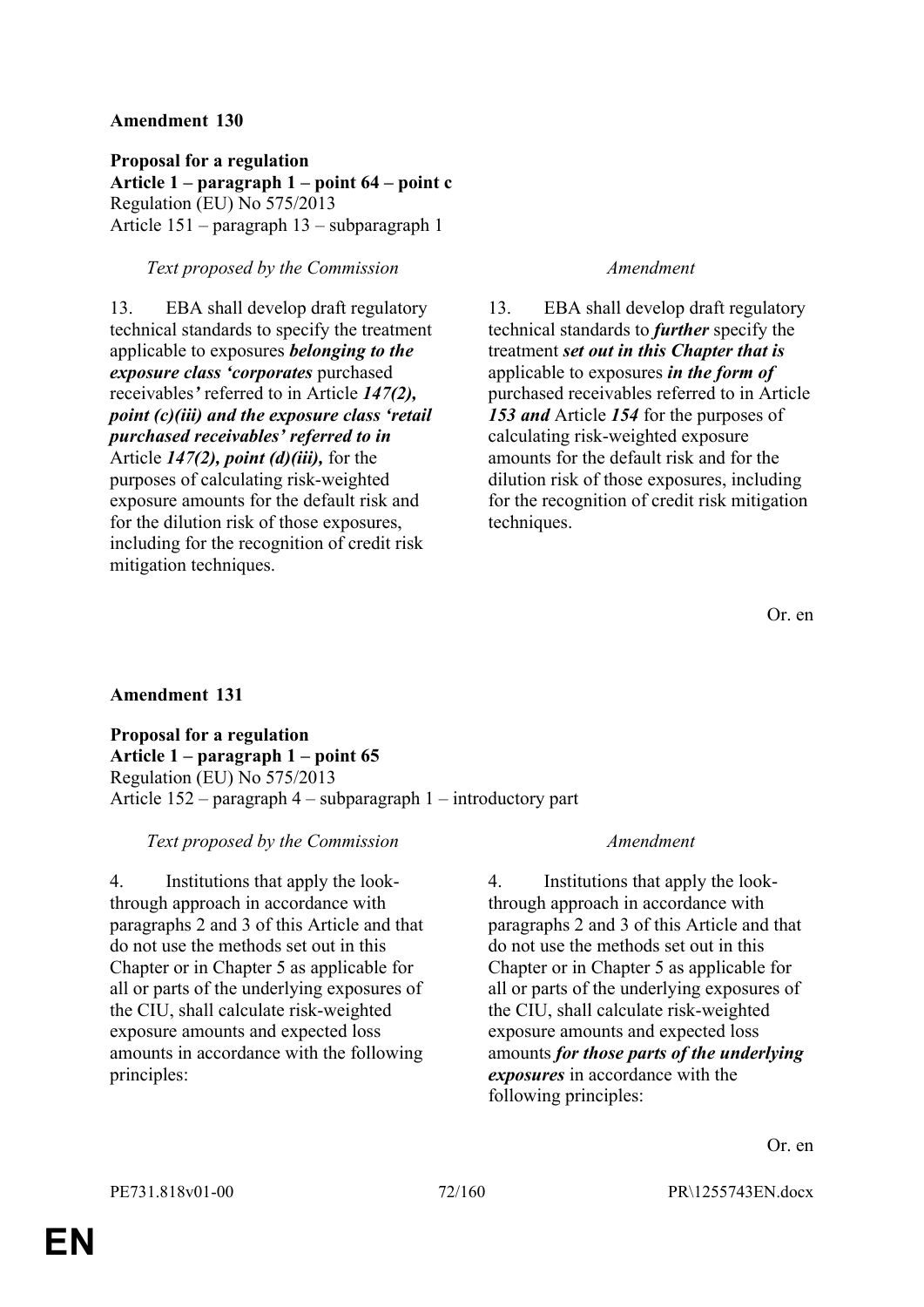**Proposal for a regulation Article 1 – paragraph 1 – point 66 – point a** Regulation (EU) No 575/2013 Article 153 – paragraph 1 – point iii – last subparagraph

*Text proposed by the Commission Amendment*

 $M =$  the maturity and shall beexpressed in years and *calculated* in accordance with Article 162.';

 $M =$  the maturity and shall be expressed in years and *determined* in accordance with Article 162.';

Or. en

### **Amendment 133**

**Proposal for a regulation Article 1 – paragraph 1 – point 67 – point c** Regulation (EU) No 575/2013 Article 154 – paragraph 3 – subparagraph 2

*Text proposed by the Commission Amendment*

The risk-weight *applicable pursuant to paragraph 1, point (ii), to* an exposure partly secured by residential property shall *also apply to* the unsecured portion of the underlying exposure.;

The risk-weight *calculated for* an exposure partly secured by residential property *pursuant to paragraph 1, point (ii), taking into account a coefficient of correlation R as set out in the first subparagraph of this paragraph,* shall *be applied to both the secured and* the unsecured portion of the underlying exposure.;

Or. en

### **Amendment 134**

**Proposal for a regulation Article 1 – paragraph 1 – point 69** Regulation (EU) No 575/2013 Article 157 – paragraph 6 – subparagraph 1 – point a

PR\1255743EN.docx 73/160 PE731.818v01-00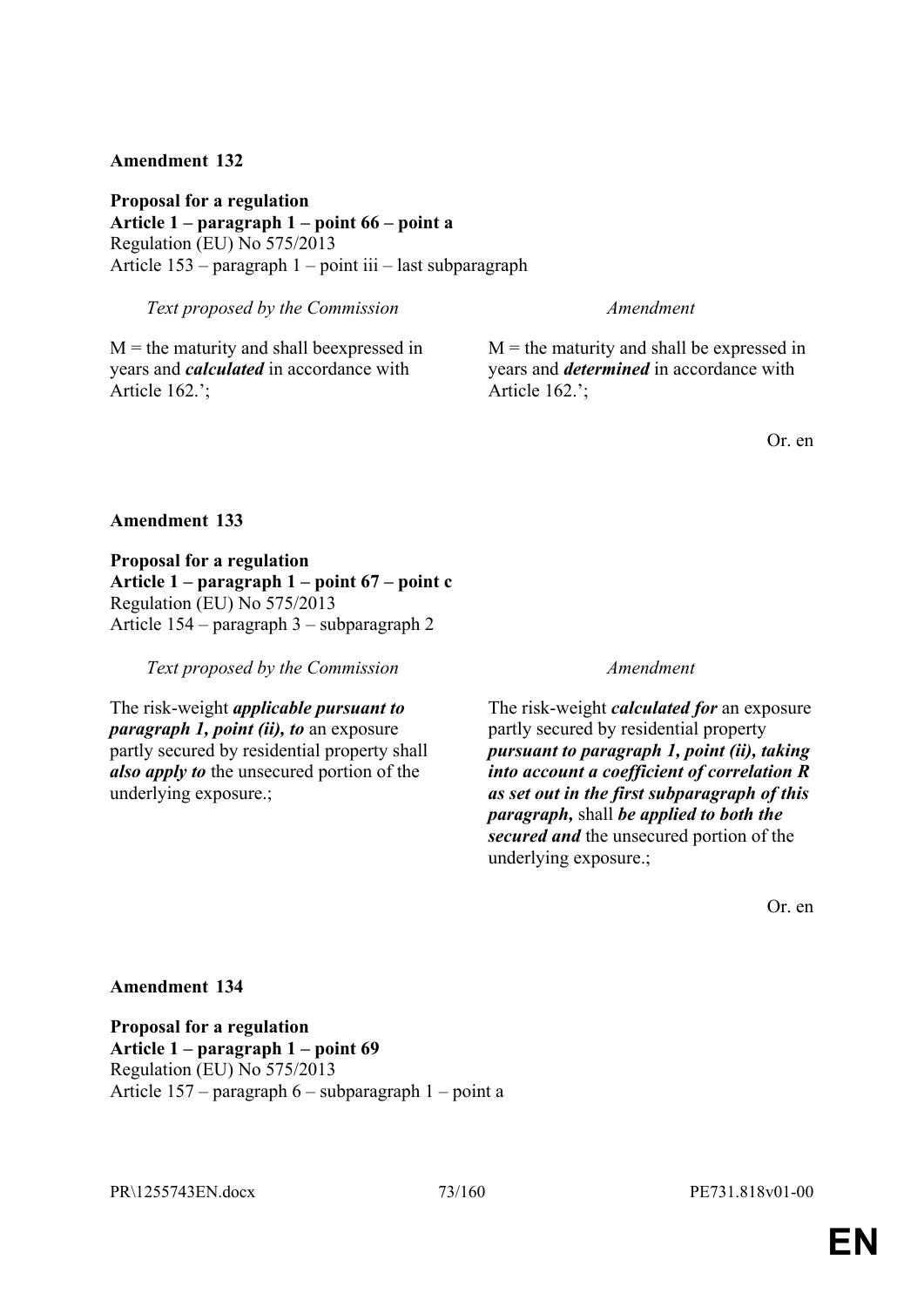# *Text proposed by the Commission Amendment*

(a) the methodology for the calculation of risk-weighted exposure amount for dilution risk of purchased receivables, including recognition of *CRM techniques* in accordance with Article 160(4), and the conditions for the use of own estimates and fall-back parameters;

(a) the methodology for the calculation of risk-weighted exposure amount for dilution risk of purchased receivables, including recognition of *credit risk mitigation* in accordance with Article 160(4), and the conditions for the use of own estimates and fall-back parameters;

Or. en

# **Amendment 135**

**Proposal for a regulation Article 1 – paragraph 1 – point 69** Regulation (EU) No 575/2013 Article 157 – paragraph 6 – subparagraph 1 – point b

*Text proposed by the Commission Amendment*

(b) the assessment of the immateriality criterion for *the type* of exposures referred to in paragraph 5;

(b) the assessment of the immateriality criterion for *types* of exposures referred to in paragraph 5;

Or. en

# **Amendment 136**

**Proposal for a regulation Article 1 – paragraph 1 – point 71** Regulation (EU) No 575/2013 Article 159 – paragraph 3

*Text proposed by the Commission Amendment*

For the purposes of the calculation referred to in the first *subparagraph*, institutions shall treat discounts *or premiums* determined in accordance with Article 166(1) on balance sheet exposures purchased when in default in the same manner as specific credit risk adjustments. Discounts *or premiums* on balance sheet

For the purposes of the calculation referred to in the first *paragraph*, institutions shall treat discounts determined in accordance with Article 166(1) on balance sheet exposures purchased when in default in the same manner as specific credit risk adjustments. Discounts on balance sheet exposures purchased when not in default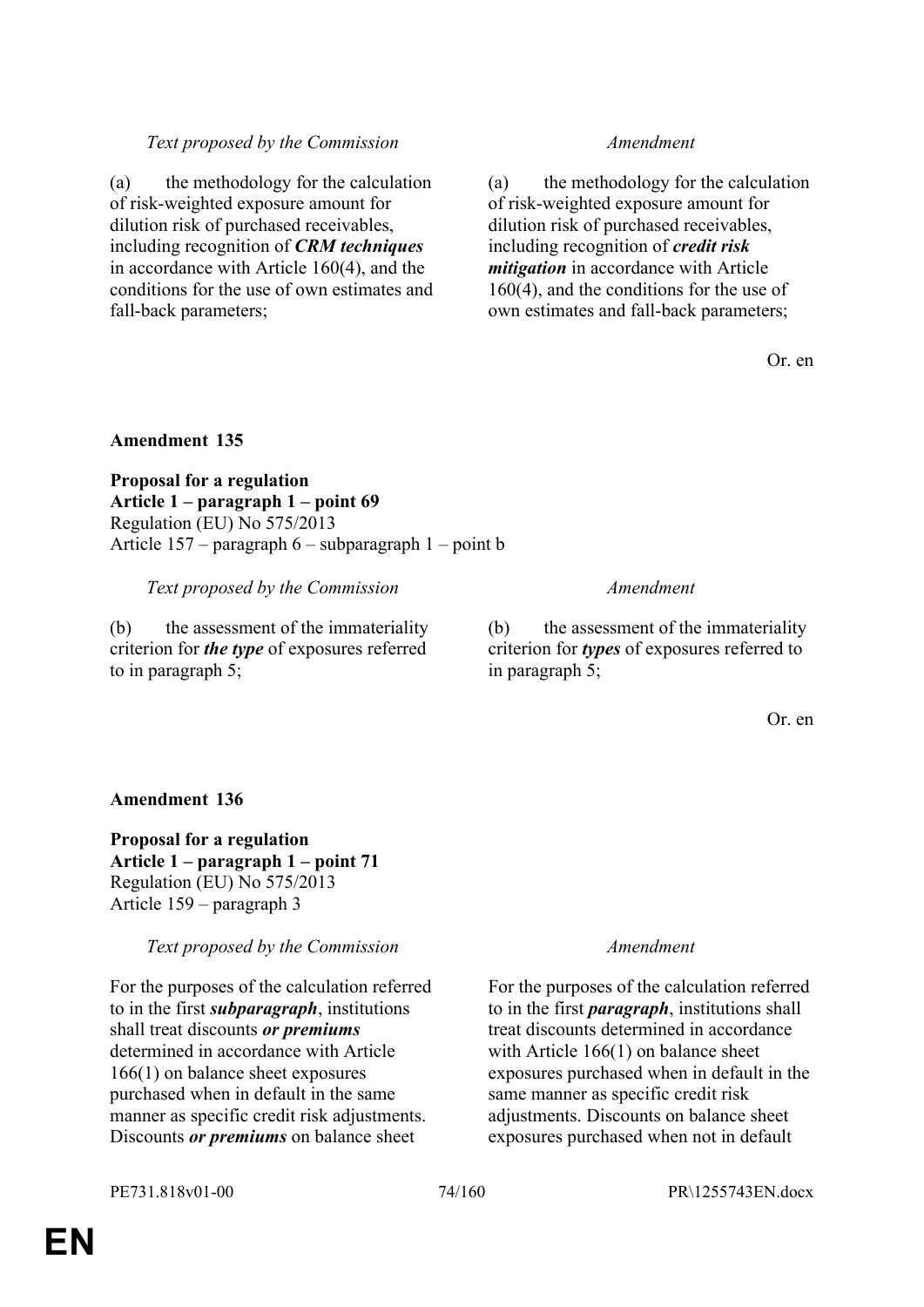exposures purchased when not in default shall not be allowed to be included in the calculation of the IRB shortfall or IRB excess. Specific credit risk adjustments on exposures in default shall not be used to cover expected loss amounts on other exposures. Expected loss amounts for securitised exposures and general and specific credit risk adjustments related to those exposures shall not be included in the calculation of the IRB shortfall or IRB excess.';

shall not be allowed to be included in the calculation of the IRB shortfall or IRB excess. Specific credit risk adjustments on exposures in default shall not be used to cover expected loss amounts on other exposures. Expected loss amounts for securitised exposures and general and specific credit risk adjustments related to those exposures shall not be included in the calculation of the IRB shortfall or IRB excess.';

Or. en

# **Amendment 137**

**Proposal for a regulation Article 1 – paragraph 1 – point 73 – point a** Regulation (EU) No 575/2013 Article 160 – paragraph 1

### *Text proposed by the Commission Amendment*

1. For exposures assigned to the exposure class 'exposures to institutions' referred to in Article 147(2), point (b), or 'exposures to corporates' referred to in Article 147(2), point (c), for the sole purposes of calculating risk weighted *exposures* and expected *losses* amounts of those exposures, in particular for the purposes of Article 153, Article 157, Article 158(1), Article 158(5) and Article 158(10), the PD *values* used in the input of the risk weights and expected loss formulas shall not be less than the following value: 0,05 % ('PD input floor').;

1. For exposures assigned to the exposure class 'exposures to institutions' referred to in Article 147(2), point (b), or 'exposures to corporates' referred to in Article 147(2), point (c), for the sole purposes of calculating risk weighted *exposure amounts* and expected *loss* amounts of those exposures, in particular for the purposes of Article 153, Article 157, Article 158(1), Article 158(5) and Article 158(10), the PD *for each exposure that is* used in the input of the risk weights and expected loss formulas shall not be less than the following value: 0,05 % ('PD input floor').;

Or. en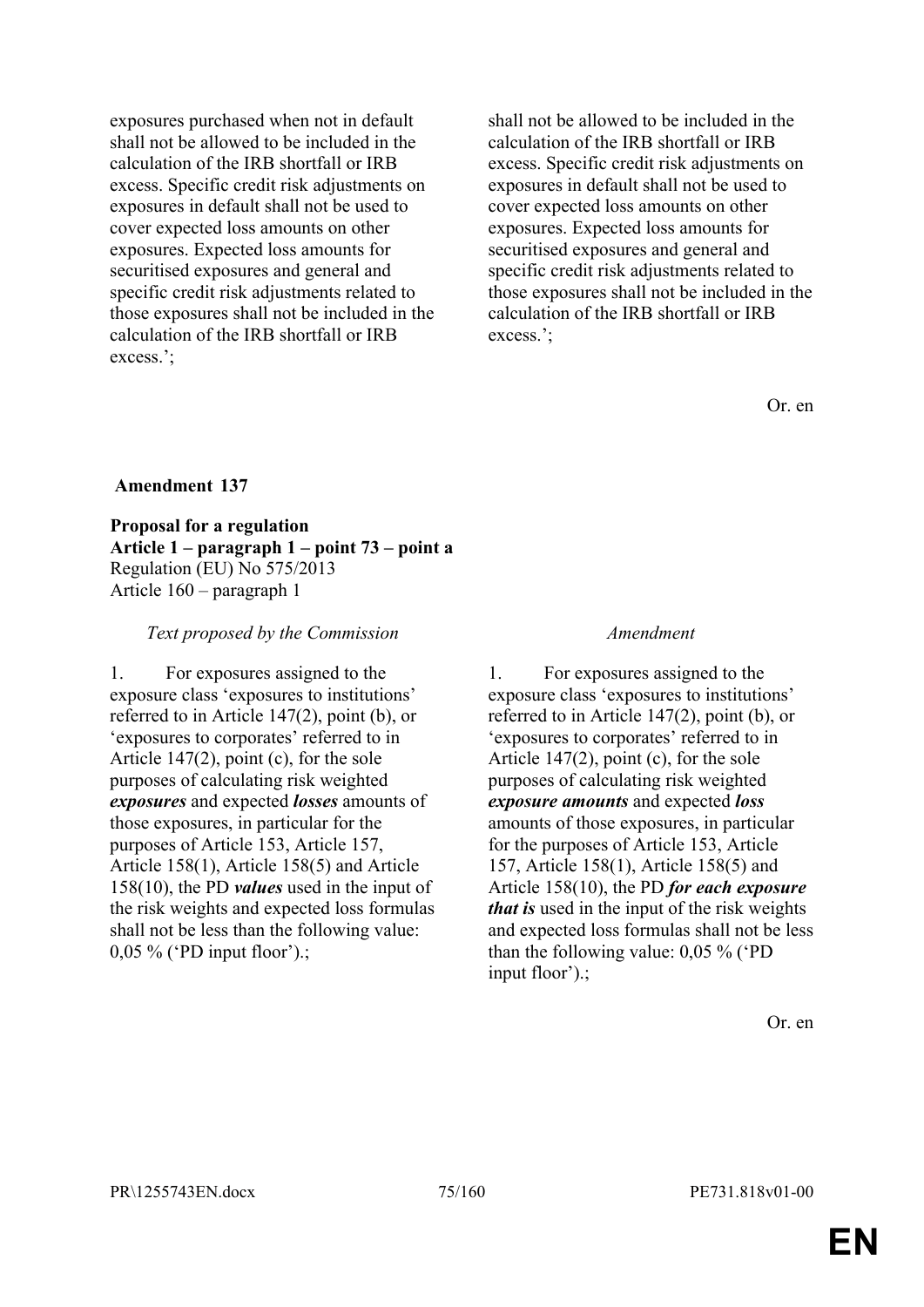**Proposal for a regulation Article 1 – paragraph 1 – point 74 – point a – point i** Regulation (EU) No 575/2013 Article 161 – paragraph 1 – point a

# *Text proposed by the Commission Amendment*

(a) senior exposures without FCP to central governments and central banks and financial sector entities: 45 %;';

(a) senior exposures without *eligible* FCP to central governments and central banks and financial sector entities: 45 %;';

Or. en

# **Amendment 139**

**Proposal for a regulation Article 1 – paragraph 1 – point 74 – point a – point ii** Regulation (EU) No 575/2013 Article 161 – paragraph 1 – point aa

*Text proposed by the Commission Amendment*

(aa) senior exposures without FCP*,* to corporates which are not financial sector entities:  $40\%$ ;;

(aa) senior exposures without *eligible* FCP to corporates which are not financial sector entities: 40 %;;

Or. en

### **Amendment 140**

**Proposal for a regulation Article 1 – paragraph 1 – point 74 – point b** Regulation (EU) No 575/2013 Article 161 – paragraph 3

### *Text proposed by the Commission Amendment*

3. For an exposure covered by an unfunded credit protection, an institution using own LGD estimates pursuant to Article 143 for both the *original* exposure and for direct comparable exposures to the protection provider may recognise the

3. For an exposure covered by an unfunded credit protection, an institution using own LGD estimates pursuant to Article 143 for both the exposure *covered by an unfunded credit protection* and for direct comparable exposures to the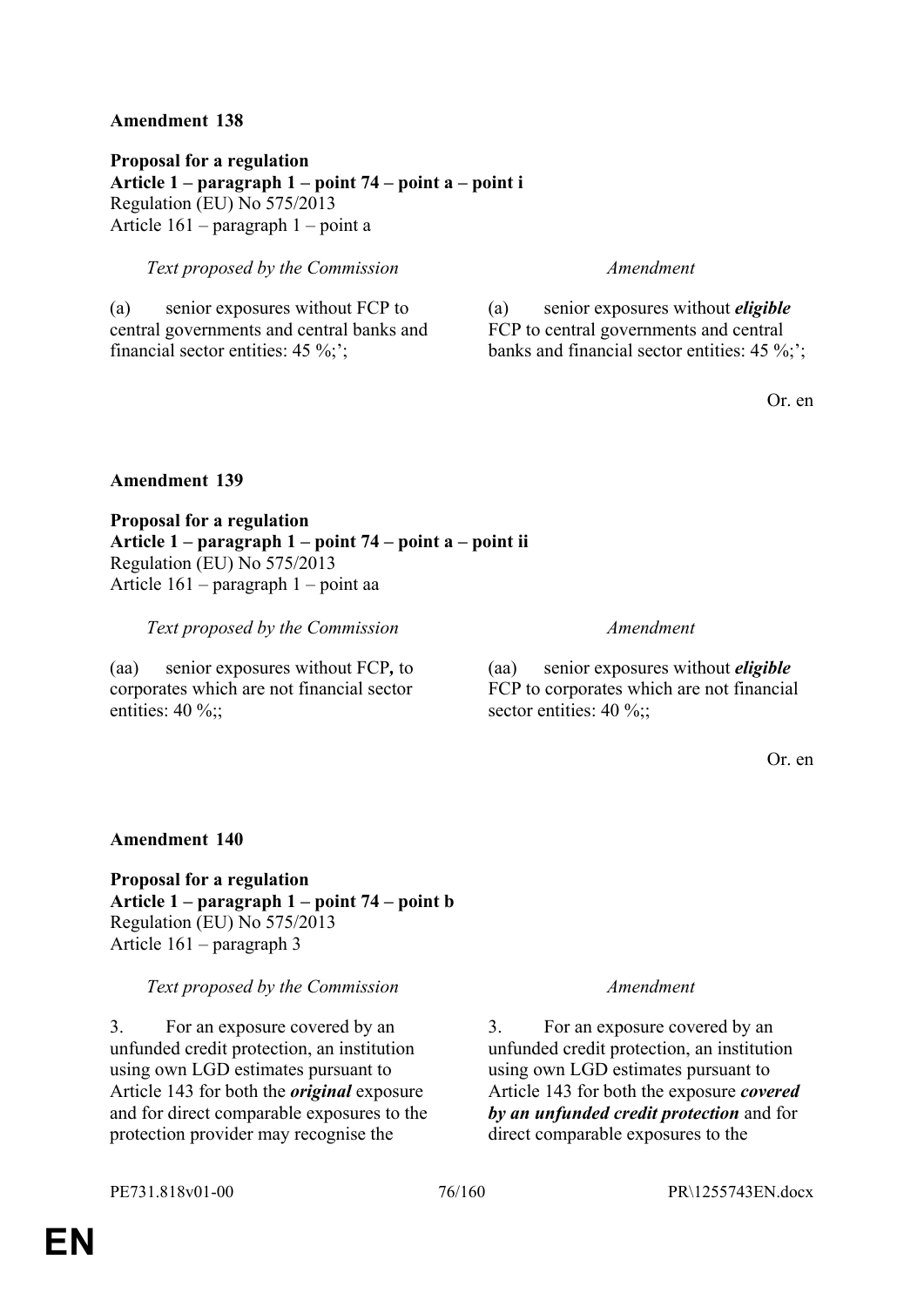unfunded credit protection in the LGD in accordance with Article 183.

protection provider may recognise the unfunded credit protection in the LGD in accordance with Article 183.

Or. en

# **Amendment 141**

**Proposal for a regulation Article 1 – paragraph 1 – point 74 – point b** Regulation (EU) No 575/2013 Article 161 – paragraph 4 – introductory part

# *Text proposed by the Commission Amendment*

4. For exposures assigned to the exposure class *'corporates* exposure class*' referred to in Article 147(2), point (c)*, for the sole purpose of calculating *risk weighted exposures* and expected *losses* amounts of those exposures, and in particular for the purposes of Article 153(1), point (iii), Article 157, Article 158, paragraphs 1, 5 and 10, where own LGD estimates are used, the LGD *values used in* input of the risk weight and *expect* loss formulas shall not be less than the following LGD input floor values, and calculated in accordance with paragraph 5:

4. For exposures assigned to the exposure class *"corporate* exposure class*"*, for the sole purpose of calculating *riskweighted exposure amounts* and expected *loss* amounts of those exposures, and in particular for the purposes of Article 153(1), point (iii), Article 157, Article 158, paragraphs 1, 5 and 10, where own LGD estimates are used, the LGD *for each exposure used as an* input of the risk weight and *expected* loss formulas shall not be less than the following LGD input floor values, and calculated in accordance with paragraph 5:

Or. en

# **Amendment 142**

**Proposal for a regulation Article 1 – paragraph 1 – point 74 – point c** Regulation (EU) No 575/2013 Article 161 – paragraph 5 – subparagraph 1

# *Text proposed by the Commission Amendment*

5. For the purposes of paragraph 4, the LGD input floors in Table 2a in that paragraph for exposures fully secured with FCP shall apply when the value of the

5. For the purposes of paragraph 4, the LGD input floors in Table 2a in that paragraph for exposures fully secured with FCP shall apply when the value of the

PR\1255743EN.docx 77/160 PE731.818v01-00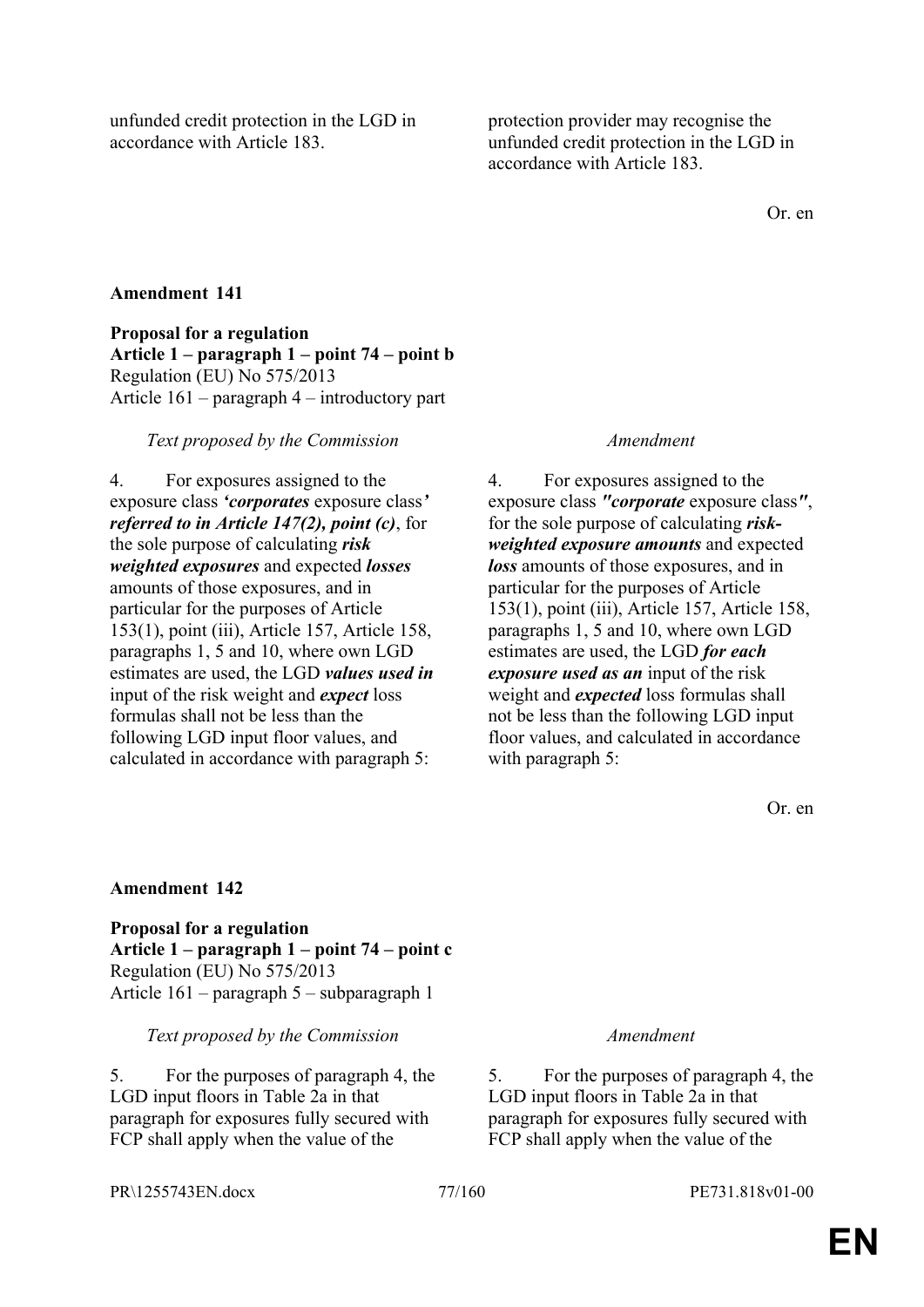FCP, after the application of the volatility adjustments  $H_c$  and  $H_{fx}$  concerned in accordance with Article 230, is equal to or exceeds the value of the underlying exposure. In addition, those values shall be applicable for FCP eligible pursuant to this Chapter.

FCP, after the application of the volatility adjustments  $H_c$  and  $H_{fx}$  concerned in accordance with Article 230, is equal to or exceeds the *exposure* value of the underlying exposure. In addition, those values shall be applicable for FCP eligible pursuant to this Chapter. *In that case, the type of FCP "Other physical collateral" in Table 2aaa of Article 230 shall be understood as "Other physical and other eligible collateral".*

Or. en

# **Amendment 143**

**Proposal for a regulation Article 1 – paragraph 1 – point 74 – point c** Regulation (EU) No 575/2013 Article 161 – paragraph 5 – subparagraph 2 – definitions

*Text proposed by the Commission Amendment*

 $LGD_{U-floor}$  and  $LGD_{S-floor}$  are the relevant floor values of Table *1*;

 $LGD_{U\text{-floor}}$  and  $LGD_{S\text{-floor}}$  are the relevant floor values of Table *2a*;

Or. en

# **Amendment 144**

**Proposal for a regulation Article 1 – paragraph 1 – point 74 – point c** Regulation (EU) No 575/2013 Article 161 – paragraph 5 a (new)

*Text proposed by the Commission Amendment*

*5 a. To the extent that an institution recognises FCP under the IRB Approach, the institution may recognise the FCP in the calculation of the LGD input floor for secured exposures. Otherwise, the LGD input floor for unsecured exposures shall apply.*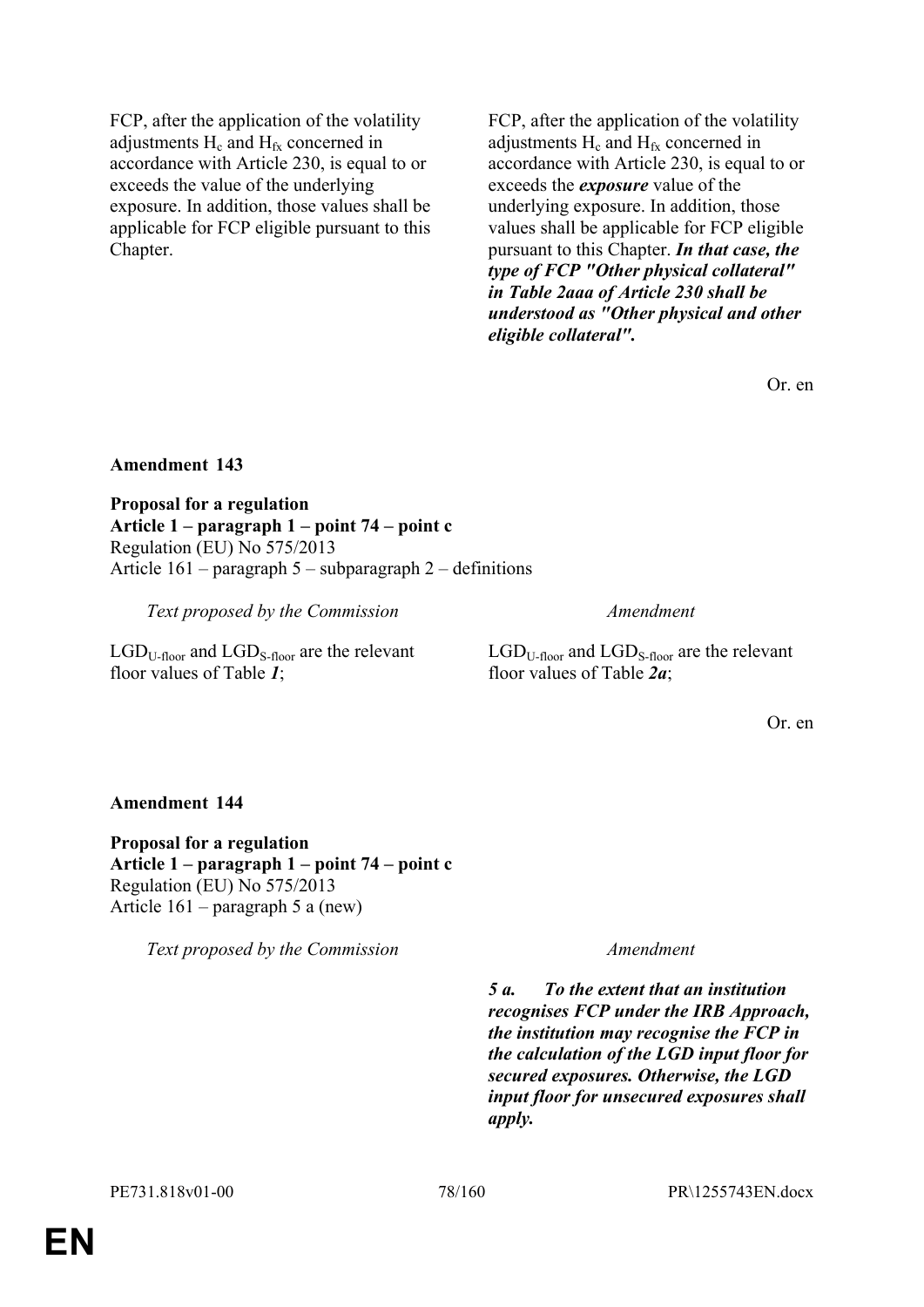**Proposal for a regulation Article 1 – paragraph 1 – point 74 – point c** Regulation (EU) No 575/2013 Article 161 – paragraph 6

### *Text proposed by the Commission Amendment*

6. Where an institution that uses own LGD estimates for a given type of corporate unsecured exposures is not able to take into account the effect of the FCP securing one of the exposures of that type of exposures in the own LGD estimates, the institution shall be permitted to apply the formula set out in Article 230, with the exception that the  $LGD_U$  term in that formula shall be the institution's own LGD estimate. In that case, the FCP shall be eligible in accordance with Chapter 4 and the institution's own LGD estimate used as  $LGD_U$  term shall be calculated based on underlying losses data excluding any recoveries arising from that FCP.;

6. Where an institution that uses own LGD estimates for a given type of corporate unsecured exposures is not able to take into account the effect of the FCP securing one of the exposures of that type of exposures in the own LGD estimates *due to the lack of data on recoveries for that FCP*, the institution shall be permitted to apply the formula set out in Article 230, with the exception that the  $LGD_U$  term in that formula shall be the institution's own LGD estimate *for unsecured exposures*. In that case, the FCP shall be eligible in accordance with Chapter 4 and the institution's own LGD estimate used as  $LGD_U$  term shall be calculated based on underlying losses data excluding any recoveries arising from that FCP.;

Or. en

### **Amendment 146**

**Proposal for a regulation Article 1 – paragraph 1 – point 75 – point a** Regulation (EU) No 575/2013 Article 162 – paragraph 1 – subparagraph 2

*Text proposed by the Commission Amendment*

Alternatively, as part of the permission referred to in Article 143, the competent authorities may decide on whether *the* institution shall use the maturity value M

Alternatively, as part of the permission referred to in Article 143, the competent authorities may decide on whether *all* institution shall use the maturity value M

PR\1255743EN.docx 79/160 PE731.818v01-00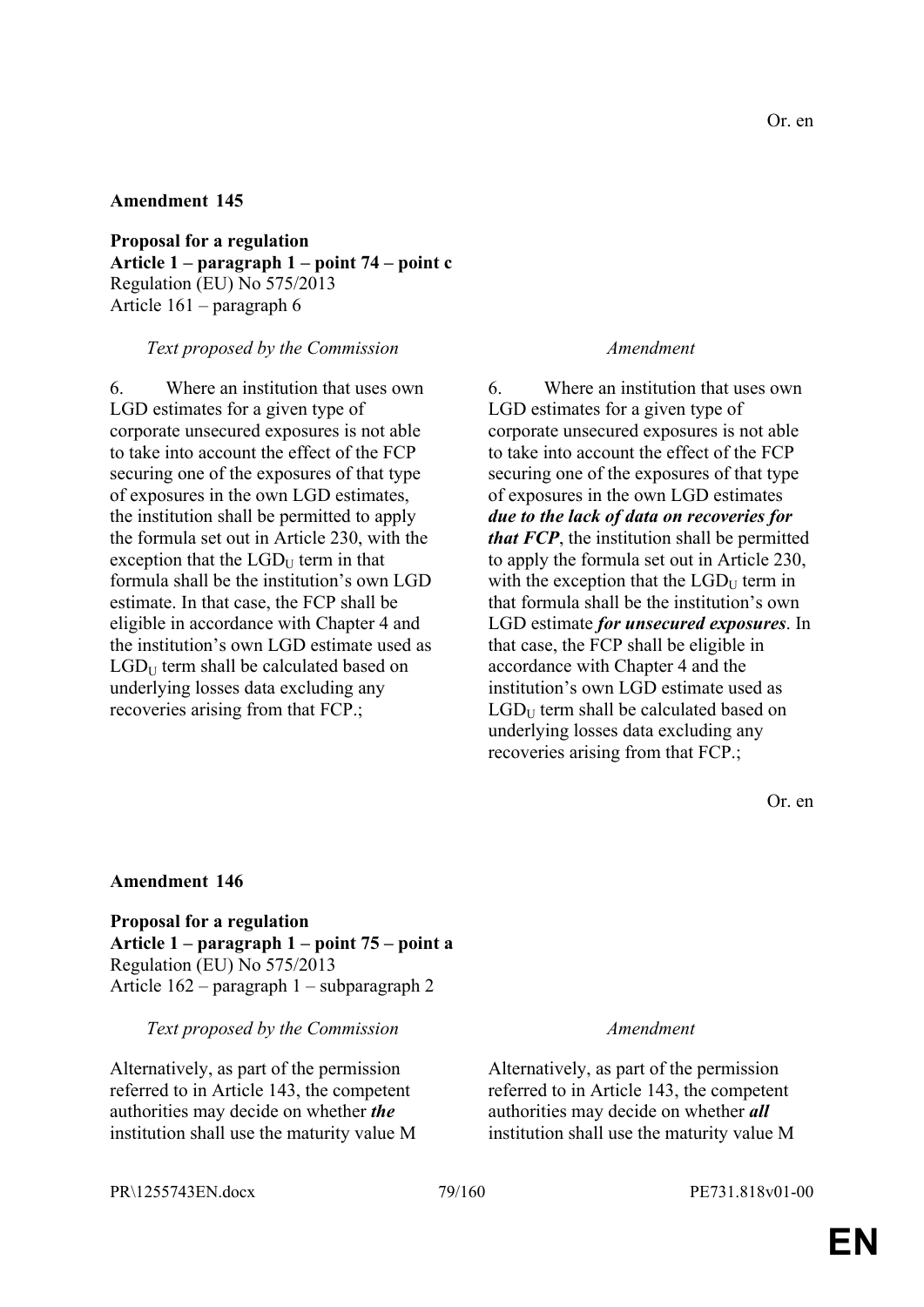as set out in paragraph 2 for all those exposures *of* for a subset of those exposures.;

as set out in paragraph 2 for all those exposures *or* for a subset of those exposures.;

Or. en

# **Amendment 147**

**Proposal for a regulation Article 1 – paragraph 1 – point 75 – point b – point ii** Regulation (EU) No 575/2013 Article 162 – paragraph 2 – point db

### *Text proposed by the Commission Amendment*

(db) for a master netting agreement including more than one transaction types corresponding to points (c), (d) or (da), M shall be the weighted average remaining maturity of the transactions where M shall be at least the longest holding period (expressed in years) to such transactions as provided in Article 224(2) (either 10 days or 20 days, depending on the cases). The notional amount of each transaction shall be used for weighting the maturity;

(db) for a master netting agreement including more than one *of the* transaction types corresponding to points (c), (d) or (da), M shall be the weighted average remaining maturity of the transactions where M shall be at least the longest holding period (expressed in years) *applicable* to such transactions as provided in Article 224(2) (either 10 days or 20 days, depending on the cases). The notional amount of each transaction shall be used for weighting the maturity;

Or. en

### **Amendment 148**

**Proposal for a regulation Article 1 – paragraph 1 – point 75 – point b – point iv** Regulation (EU) No 575/2013 Article 162 – paragraph 2 – point i

### *Text proposed by the Commission Amendment*

(i) for institutions using the approaches referred to in Article 382a(1), points (a) or (b), to calculate own fund requirement for CVA risks of transactions with a given counterparty, M shall be no greater than 1 in the formula laid out in

(i) for institutions using the approaches referred to in Article 382a(1), points (a) or (b), to calculate own fund requirement for CVA risks of transactions with a given counterparty, M shall be no greater than 1 in the formula laid out in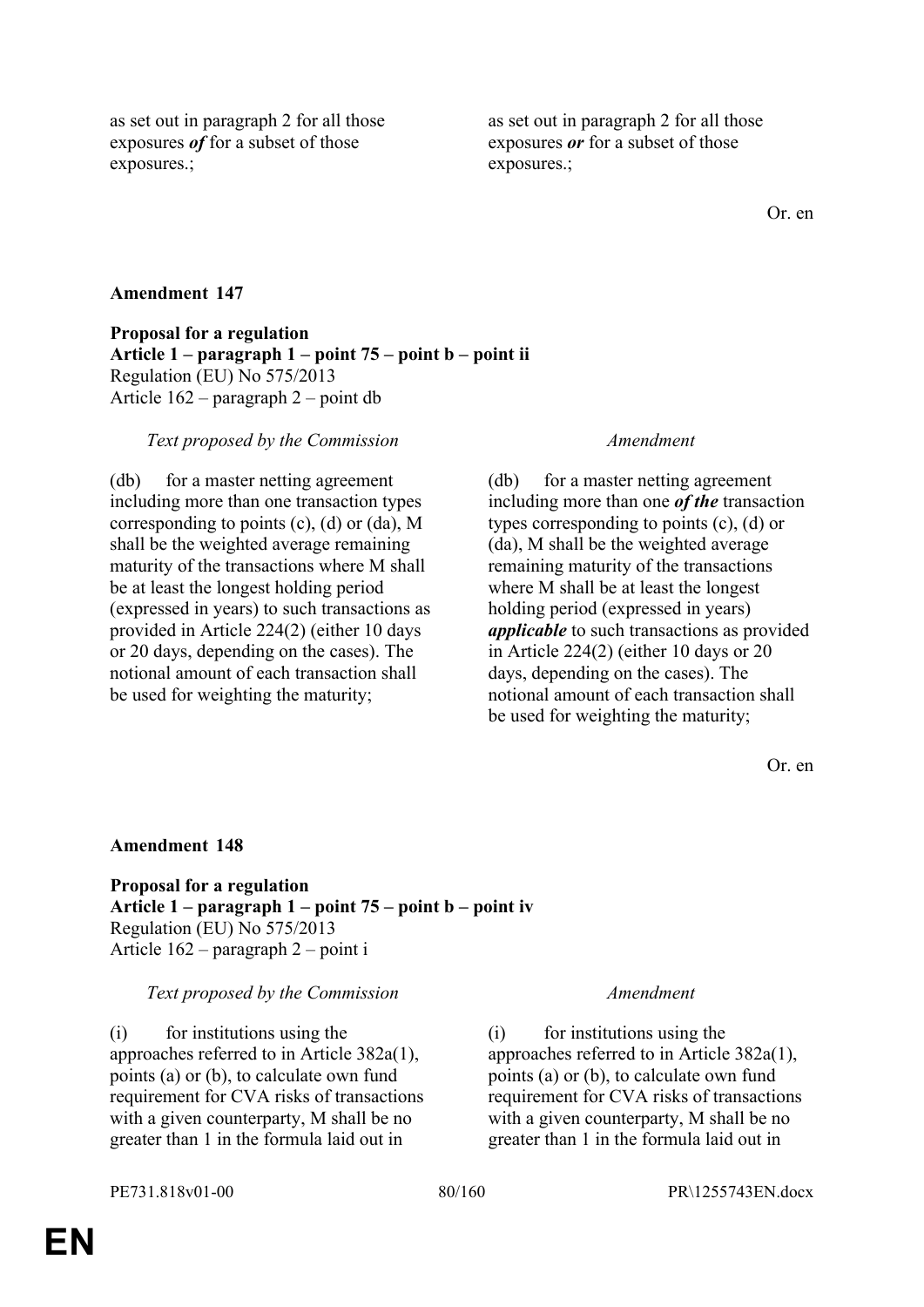Article 153(1) for the purposes of calculating the *risk weighted* exposure amounts for counterparty risk for the same transactions, as referred to in Article 92(4), points (a) or (f), as applicable;;

Article 153(1), *point (iii),* for the purposes of calculating the *risk-weighted* exposure amounts for counterparty risk for the same transactions, as referred to in Article 92(4), points (a) or (f), as applicable;;

Or. en

### **Amendment 149**

**Proposal for a regulation Article 1 – paragraph 1 – point 75 – point b – point v** Regulation (EU) No 575/2013 Article 162 – paragraph 2 – point j

### *Text proposed by the Commission Amendment*

(j) For revolving exposures, M shall be determined using the maximum contractual termination date of the facility. Institutions shall not use the repayment date of the current drawing if this date is not the maximum termination date of the facility.;

(j) For revolving exposures, M shall be determined using the maximum contractual termination date of the facility. Institutions shall not use the repayment date of the current drawing if this date is not the maximum *contractual* termination date of the facility.;

Or. en

### **Amendment 150**

**Proposal for a regulation Article 1 – paragraph 1 – point 75 – point c – point ii – indent 1** Regulation (EU) No 575/2013 Article 162 – paragraph 3 – subparagraph 2 – point b

*Text proposed by the Commission Amendment*

(b) self-liquidating short-term trade finance transactions connected to the exchange of goods or services*, including corporate purchased receivables, with a residual maturity of up to 1 year* as referred to in Article 4(1), point (80)*;*;

(b) self-liquidating short-term trade finance transactions connected to the exchange of goods or services as referred to in Article 4(1), point (80), *and corporate purchased receivables, provided that the respective exposures have a residual maturity of up to one year*;

Or. en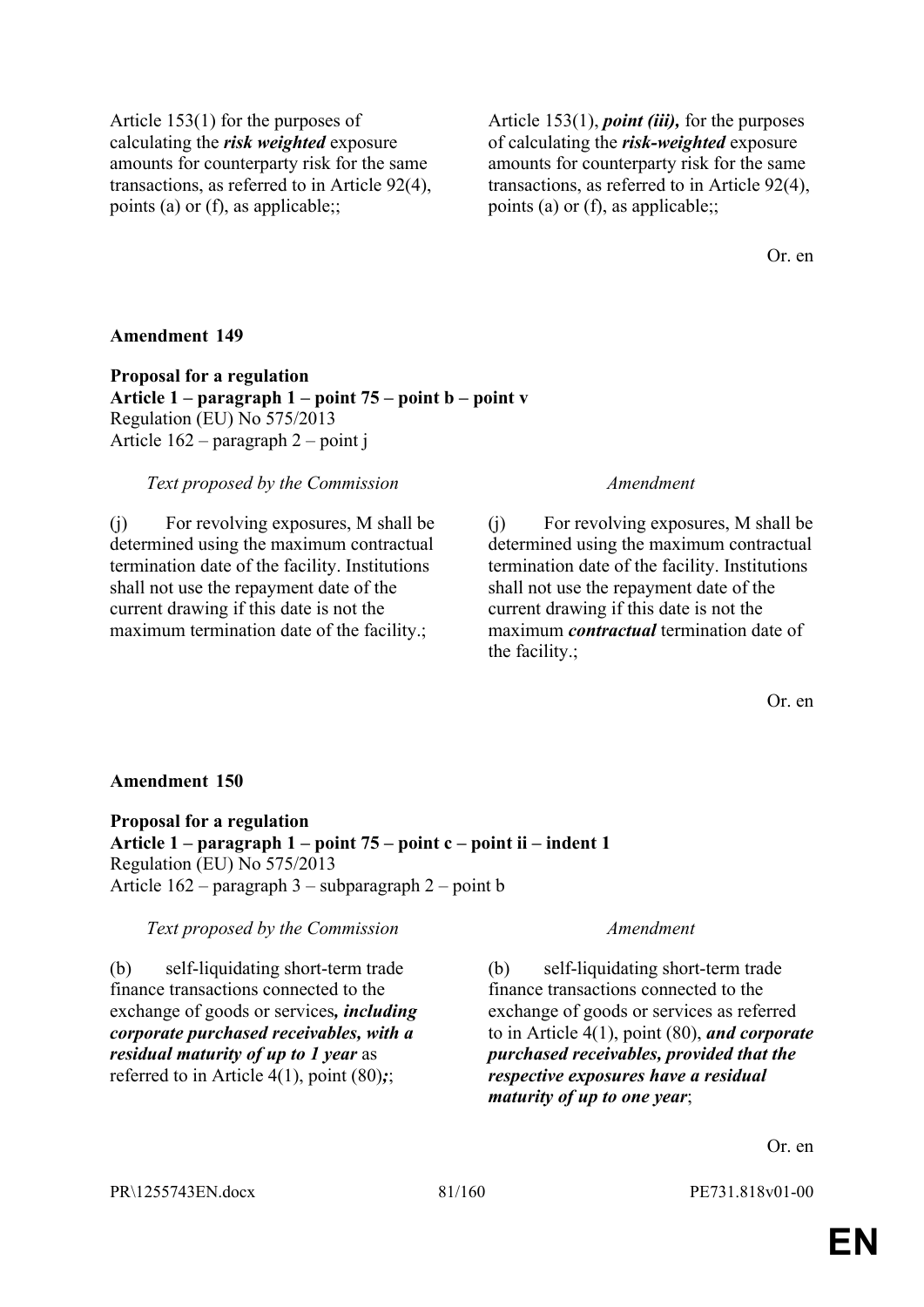**Proposal for a regulation Article 1 – paragraph 1 – point 75 – point c – point ii – indent 2** Regulation (EU) No 575/2013 Article 162 – paragraph 3 – subparagraph 2 – point e

*Text proposed by the Commission Amendment*

(e) issued as well as confirmed letters of credit that are short term that is *with* a maturity below 1 year, and are selfliquidating.;

(e) issued as well as confirmed letters of credit that are short term*, namely they have* a maturity below one year, and are self-liquidating.;

Or. en

# **Amendment 152**

**Proposal for a regulation Article 1 – paragraph 1 – point 75 – point d** Regulation (EU) No 575/2013 Article 162 – paragraph 4

*Text proposed by the Commission Amendment*

4. For exposures to corporates established in the Union which are not large corporates, institutions *may choose to set* for all *such* exposures *M* as set out in paragraph 1 instead of applying paragraph 2.;

4. For exposures to corporates established in the Union which are not large corporates *as defined in Article 142(1), point (5a)*, *competent authorities shall decide on whether all* institutions *shall set M* for all *of those* exposures as set out in paragraph 1 instead of applying paragraph 2.;

Or. en

# **Amendment 153**

**Proposal for a regulation Article 1 – paragraph 1 – point 76 – point a** Regulation (EU) No 575/2013 Article 163 – paragraph 1 – introductory part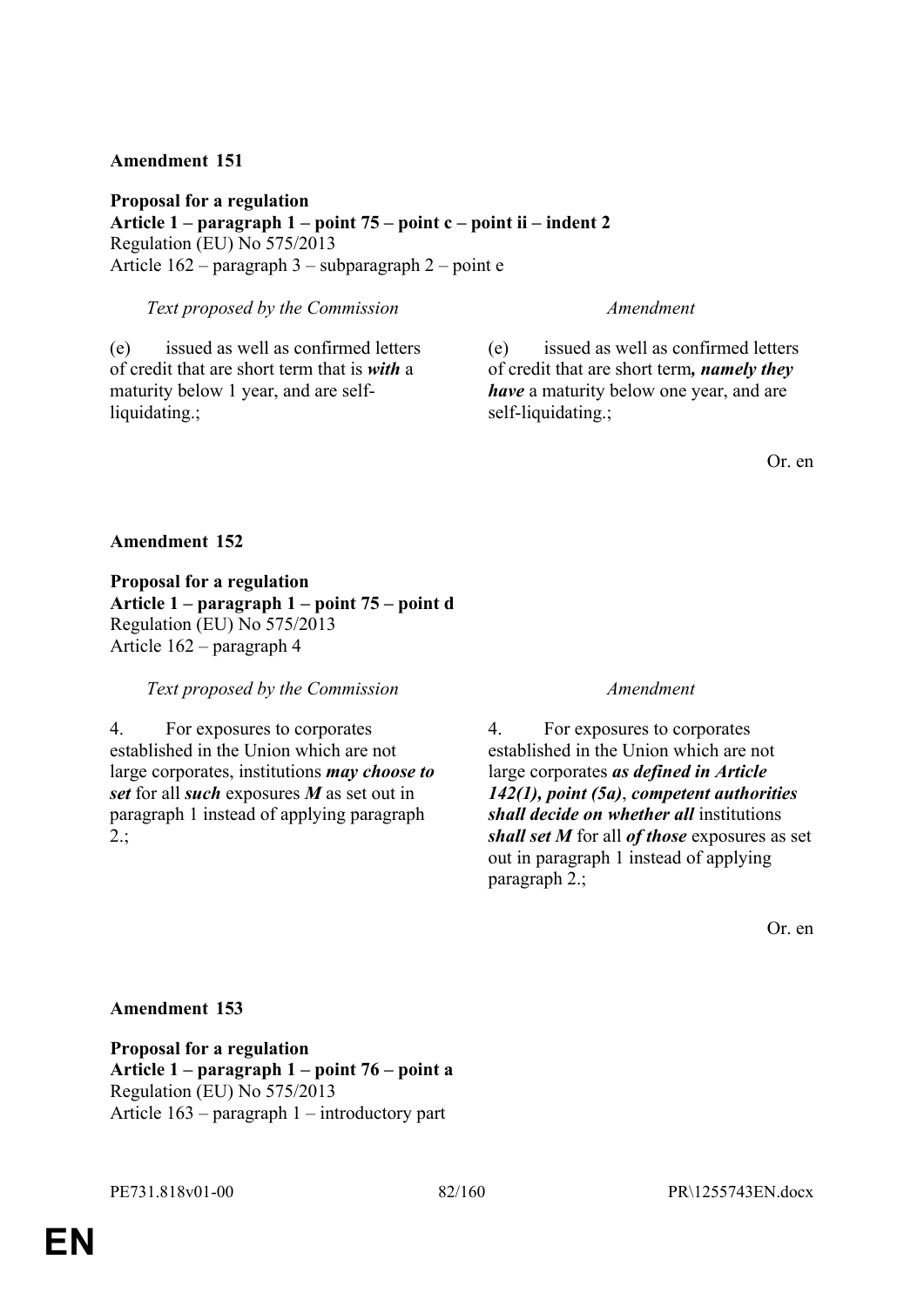# *Text proposed by the Commission Amendment*

1. For the sole purposes of calculating *risk weighted exposures* and expected *losses* amounts of those exposures, and in particular for the purposes of Article 154, Article 157 and Article 158, paragraphs 1, 5 and 10, the PD *values* used in the input of the risk weight and expected loss formulas shall not be less than the following:

1. For the sole purposes of calculating *risk-weighted exposure amounts* and expected *loss* amounts of those exposures, and in particular for the purposes of Article 154, Article 157 and Article 158, paragraphs 1, 5 and 10, the PD *for each retail exposure that is* used in the input of the risk weight and expected loss formulas shall not be less than the *one-year PD associated with the internal borrower grade to which the retail exposure is assigned and the* following:

Or. en

# **Amendment 154**

**Proposal for a regulation Article 1 – paragraph 1 – point 77 – point c** Regulation (EU) No 575/2013 Article 164 – paragraph 4 - introductory part

### *Text proposed by the Commission Amendment*

4. For the sole purpose of calculating *risk weighted exposures* and expected *losses* amounts for retail exposures, and in particular pursuant to Article 154(1), *Articles 157,* Article 158, paragraphs 1 and 10, the LGD *used in* input of the risk weight and expected loss formulas shall not be less than the LGD input floor values laid down in Table 2aa and in accordance with *paragraphs* 4a *and 4b*:

4. For the sole purpose of calculating *risk-weighted exposure amounts* and expected *loss* amounts for retail exposures, and in particular pursuant to Article 154(1), *point (ii), Article 157 and* Article 158(1)*, (5)* and (10), the LGD *for each exposure used as an* input of the risk weight and expected loss formulas shall not be less than the LGD input floor values laid down in Table 2aa and in accordance with *paragraph* 4a:

Or. en

### **Amendment 155**

**Proposal for a regulation Article 1 – paragraph 1 – point 77 – point d**

PR\1255743EN.docx 83/160 PE731.818v01-00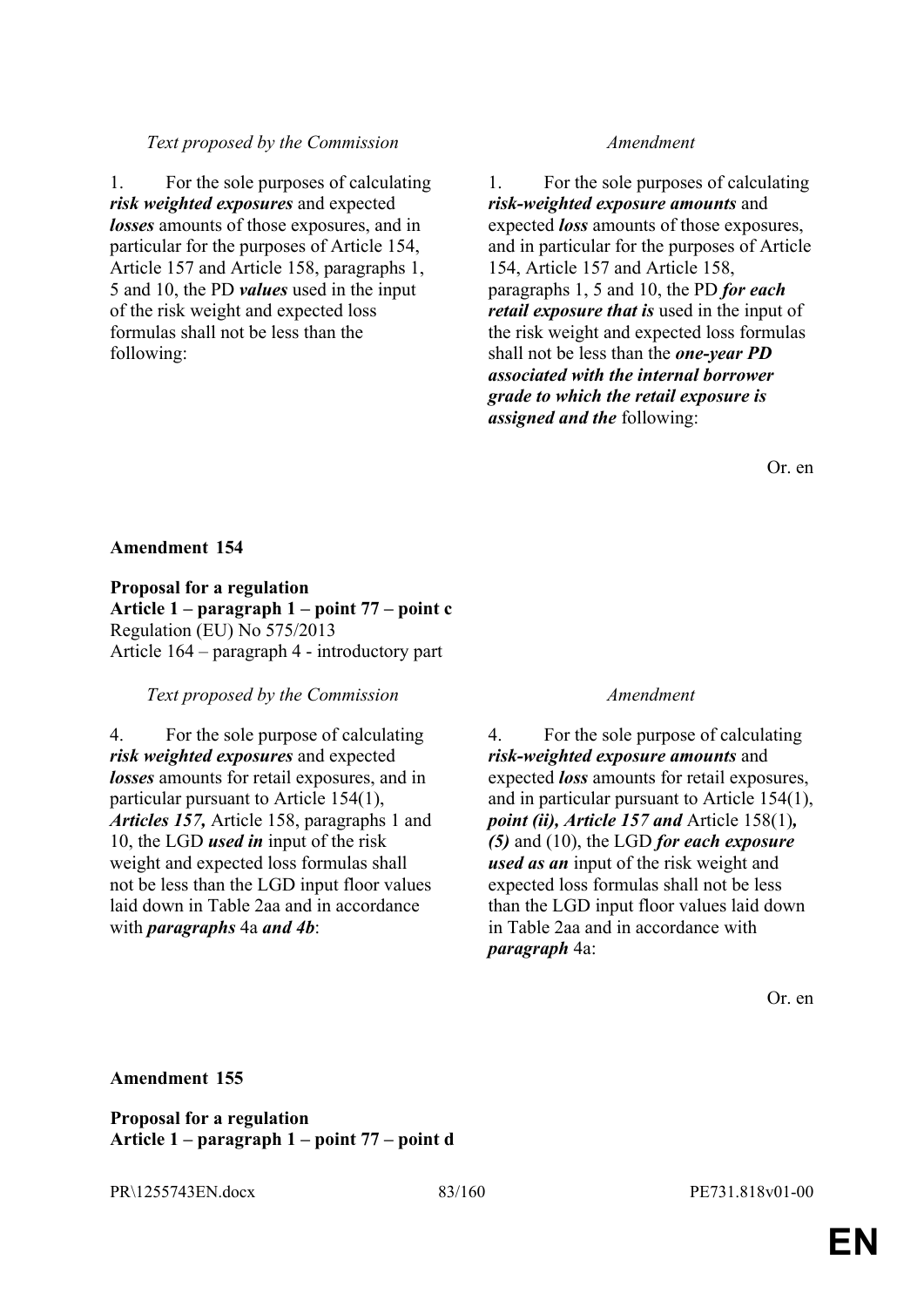# Article 164 – paragraph 4a – point b

Regulation (EU) No 575/2013

# *Text proposed by the Commission Amendment*

(b) except for retail exposures secured by residential property, the LGD input floors in paragraph 4, Table 2aa shall be applicable to exposures fully secured with FCP where the value of the FCP, after the application of the relevant volatility adjustments in accordance with Article 230, is equal to or exceeds the value of the underlying exposure;

(b) except for retail exposures secured by residential property, the LGD input floors in paragraph 4, Table 2aa shall be applicable to exposures fully secured with FCP where the value of the FCP, after the application of the relevant volatility adjustments in accordance with Article 230, is equal to or exceeds the *exposure*  value of the underlying exposure;

Or. en

# **Amendment 156**

**Proposal for a regulation Article 1 – paragraph 1 – point 77 – point d** Regulation (EU) No 575/2013 Article 164 – paragraph 4a – subparagraph 1 a (new)

*Text proposed by the Commission Amendment*

*For the purposes of point (b), the type of FCP "Other physical collateral" in Table 2aaa of Article 230 shall be understood as "Other physical and other eligible collateral".*

Or. en

# **Amendment 157**

**Proposal for a regulation Article 1 – paragraph 1 – point 77 – point d** Regulation (EU) No 575/2013 Article 164 – paragraph 4b

*Text proposed by the Commission Amendment*

*4b. Where an institution is not able to recognise the effects of the FCP securing*  *deleted*

PE731.818v01-00 84/160 BR\1255743EN.docx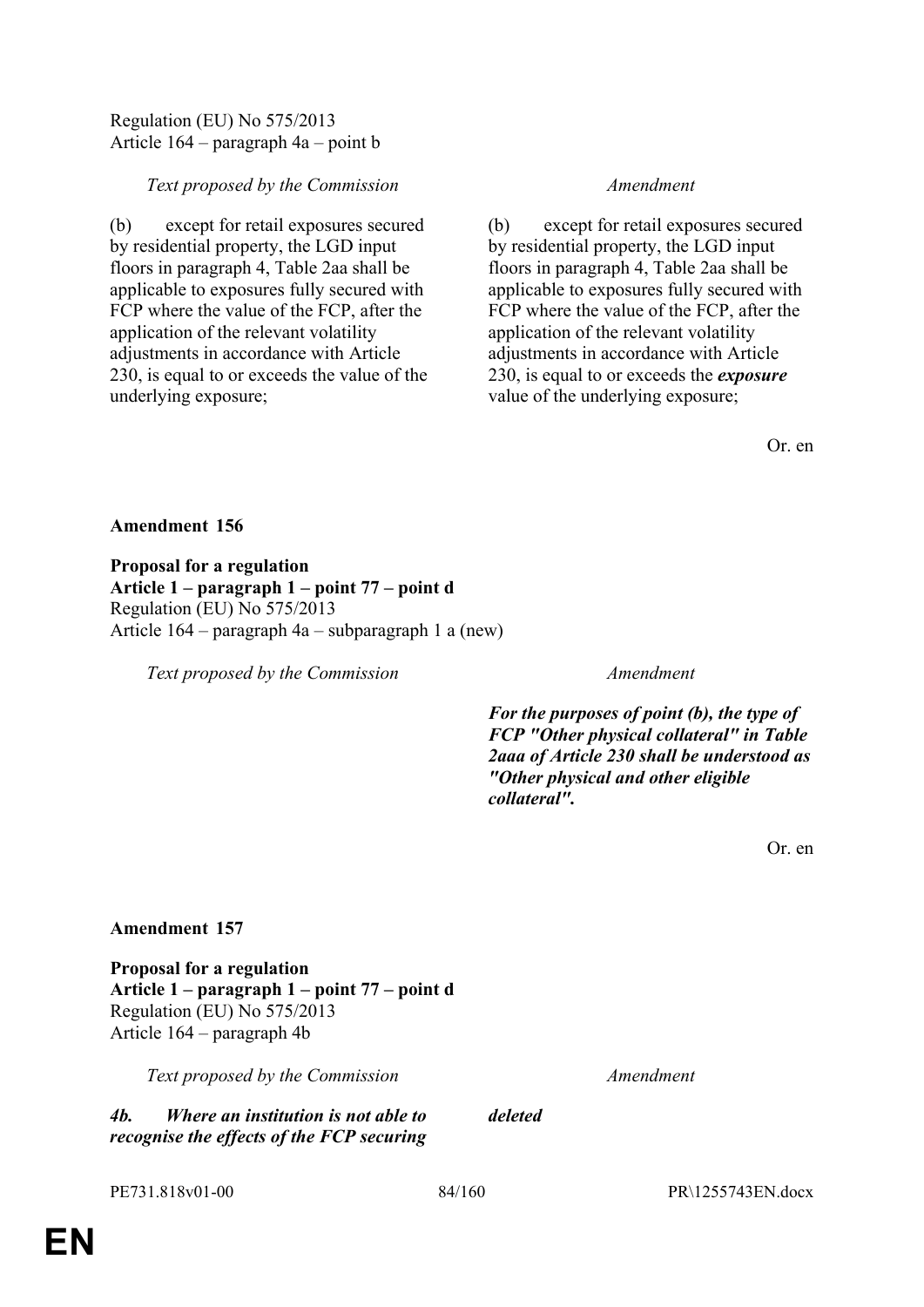*one of the exposures of that type of exposures in the own LGD estimates, the institution shall be permitted to apply the formula set out in Article 230, with the exception that the LGDU term in that formula shall be the institution's own LGD estimate. In that case, the FCP shall be eligible in accordance with Chapter 4 and the institution own LGD estimate used as LGDU term shall be calculated based on underlying losses data excluding any recoveries arising from that FCP.;*

Or. en

### **Amendment 158**

**Proposal for a regulation Article 1 – paragraph 1 – point 79 – point a** Regulation (EU) No 575/2013 Article 166 – paragraph 8 – subparagraph 2

### *Text proposed by the Commission Amendment*

Where the drawn balances of revolving facilities have been securitised, institutions shall ensure that they continue to hold the required amount of own funds against the undrawn balances associated with the securitisation.

Where *only* the drawn balances of revolving facilities have been securitised, institutions shall ensure that they continue to hold the required amount of own funds against the undrawn balances associated with the securitisation.

Or. en

### **Amendment 159**

**Proposal for a regulation Article 1 – paragraph 1 – point 79 – point a** Regulation (EU) No 575/2013 Article 166 – paragraph 8 – subparagraph 3

*Text proposed by the Commission Amendment*

An institution that *does not* use IRB-CCF, shall calculate the exposure value as the *committed but undrawn* amount multiplied

An institution that *has not received permission to* use IRB-CCF *for an offbalance sheet item*, shall calculate the

PR\1255743EN.docx 85/160 PE731.818v01-00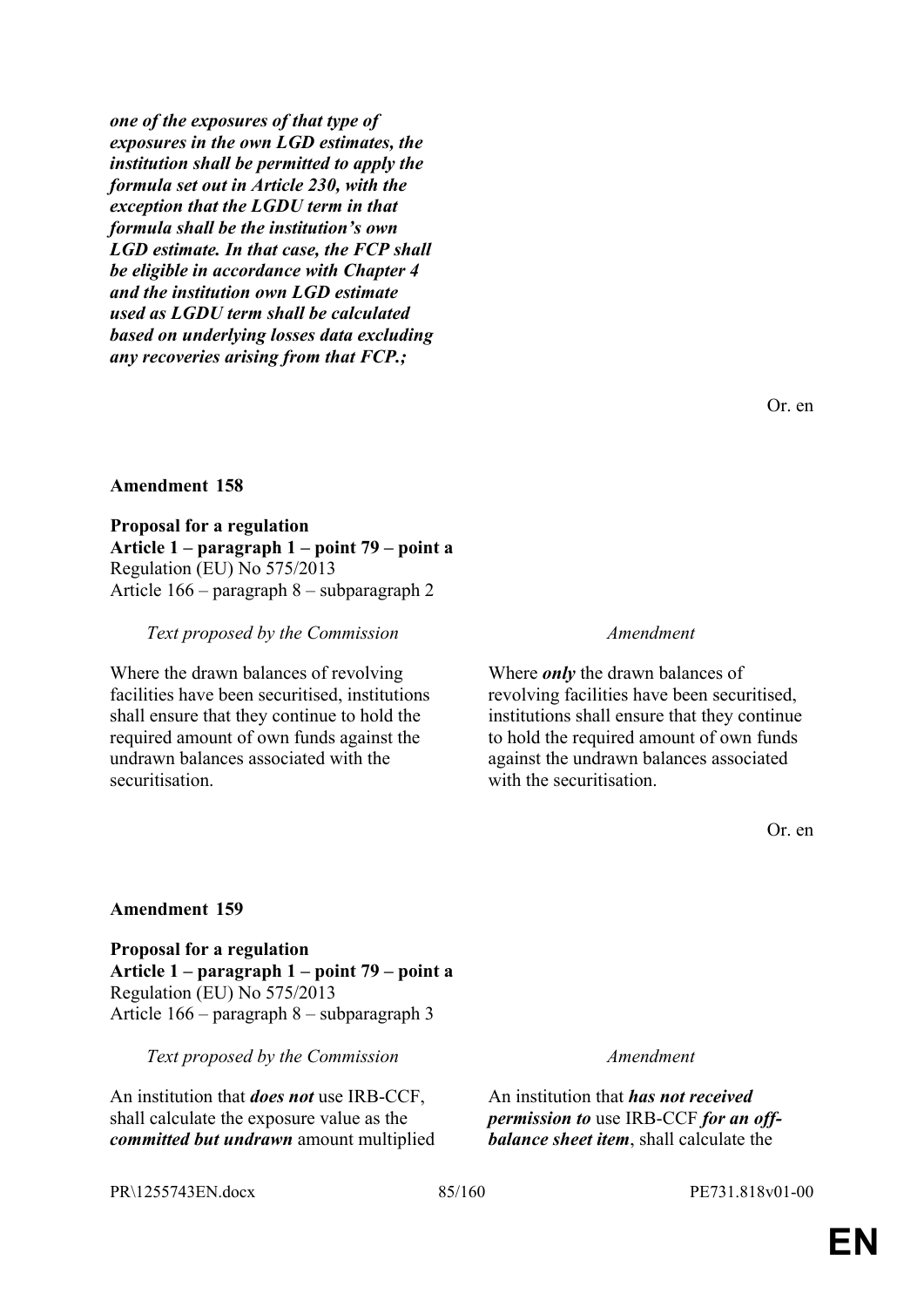by the SA-CCF concerned. exposure value as the amount *specified in paragraph 8a* multiplied by the SA-CCF concerned.

Or. en

# **Amendment 160**

**Proposal for a regulation Article 1 – paragraph 1 – point 79 – point a** Regulation (EU) No 575/2013 Article 166 – paragraph 8 – subparagraph 4

*Text proposed by the Commission Amendment*

An institution that *does not use* IRB-CCF, shall calculate the exposure value for undrawn commitments as the undrawn amount multiplied by an IRB-CCF.;

An institution that *uses* IRB-CCF, shall calculate the exposure value for undrawn commitments as the undrawn amount multiplied by an IRB-CCF.;

Or. en

# **Amendment 161**

**Proposal for a regulation Article 1 – paragraph 1 – point 79 – point b** Regulation (EU) No 575/2013 Article 166 – paragraph 8a

*Text proposed by the Commission Amendment*

8a. For an exposure for which *the IRB-CCF is not used*, the applicable CCF shall be the SA-CCF as provided under Chapter 2 for the same types of items as laid down in Article 111. The amount to which the SA-CCF shall be applied shall be the lower of the value of the *unused* committed credit line, and the value that reflects any possible constraining of the availability of the facility, including the existence of an upper limit on the potential lending amount which is related to an obligor's reported cash flow. Where a facility is constrained in that way, the institution shall have

8a. For an exposure for which *an institution has not received permission to*  **use IRB-CCF**, the applicable CCF shall be the SA-CCF as provided under Chapter 2 for the same types of items as laid down in Article 111. The amount to which the SA-CCF shall be applied shall be the lower of the value of the *undrawn* committed credit line, and the value that reflects any possible constraining of the availability of the facility, including the existence of an upper limit on the potential lending amount which is related to an obligor's reported cash flow. Where a facility is constrained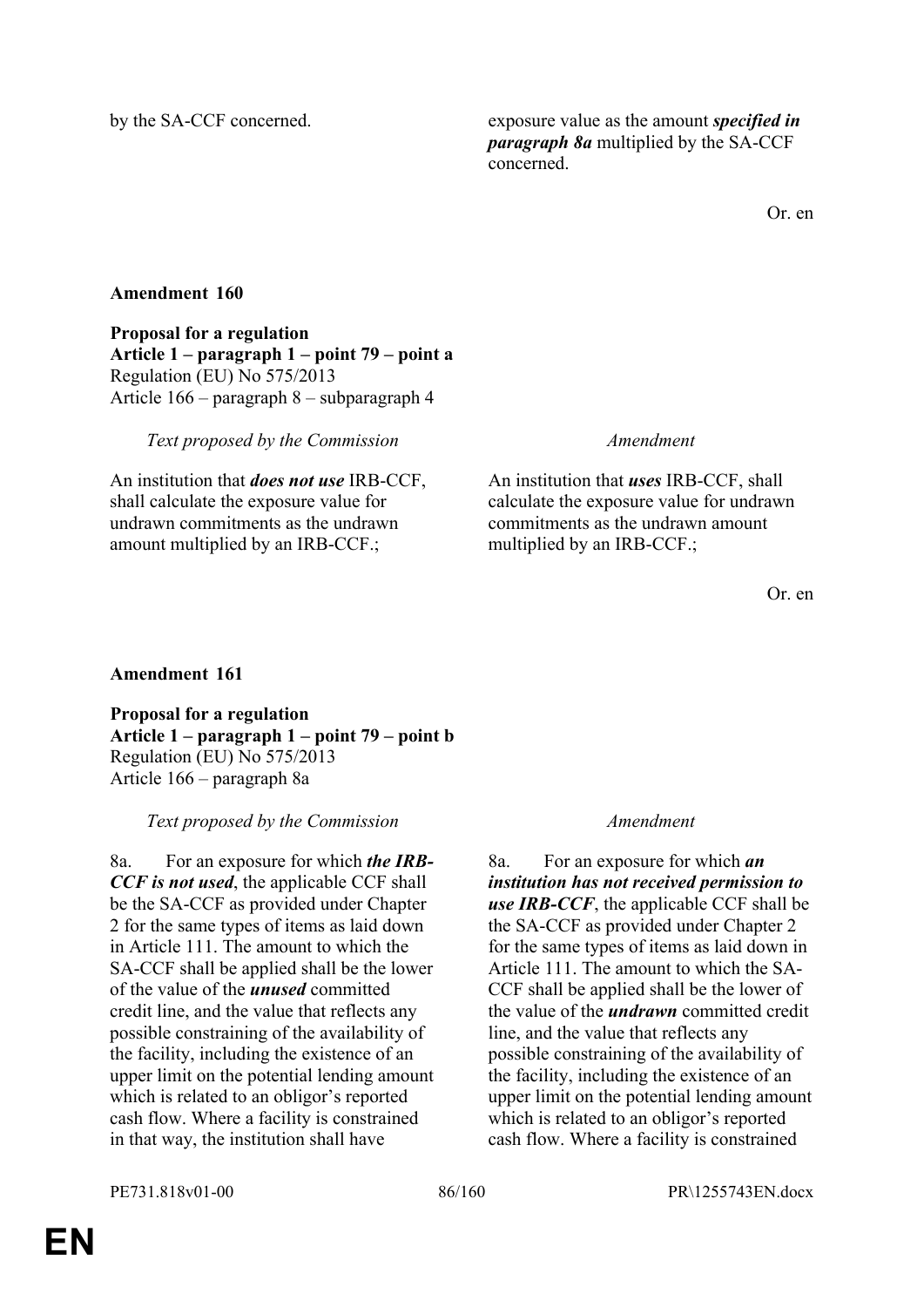sufficient line monitoring and management procedures to support the existence of that constraining.

in that way, the institution shall have sufficient line monitoring and management procedures to support the existence of that constraining.

Or. en

# **Amendment 162**

**Proposal for a regulation Article 1 – paragraph 1 – point 79 – point b** Regulation (EU) No 575/2013 Article 166 – paragraph 8c – subparagraph 1 – introductory part

### *Text proposed by the Commission Amendment*

8c. For the sole purposes of calculating *risk weighted exposures* and expected *losses* amounts of exposures arising from revolving commitments *where IRB-CCF are used*, in particular pursuant to Article 153(1), Article 157, Article 158 paragraph 1, 5 and 10, the exposure value used as input in the *risk weighted* exposure amount and expect loss formulas shall not be less that then the sum of:

8c. *Where IRB-CCF are used,* for the sole purpose of calculating *risk-weighted exposure amounts* and expected *loss* amounts of exposures arising from revolving commitments *other than exposures assigned to the exposure class in accordance with Article 147(2)*, *point (a),* in particular pursuant to Article 153(1), Article 157, Article 158(1), (5) and (10), the exposure value *for each exposure* used as input in the *risk-weighted* exposure amount and expect loss formulas shall not be less that then the sum of:

Or. en

### **Amendment 163**

**Proposal for a regulation Article 1 – paragraph 1 – point 82** Regulation (EU) No 575/2013 Article 170 – paragraph 4 – point b

### *Text proposed by the Commission Amendment*

(b) transaction risk characteristics, including product and funded credit protection, recognised unfunded credit protection, loan to value measures,

(b) transaction risk characteristics, including product and funded credit protection, recognised unfunded credit protection, loan to value measures,

PR\1255743EN.docx 87/160 PE731.818v01-00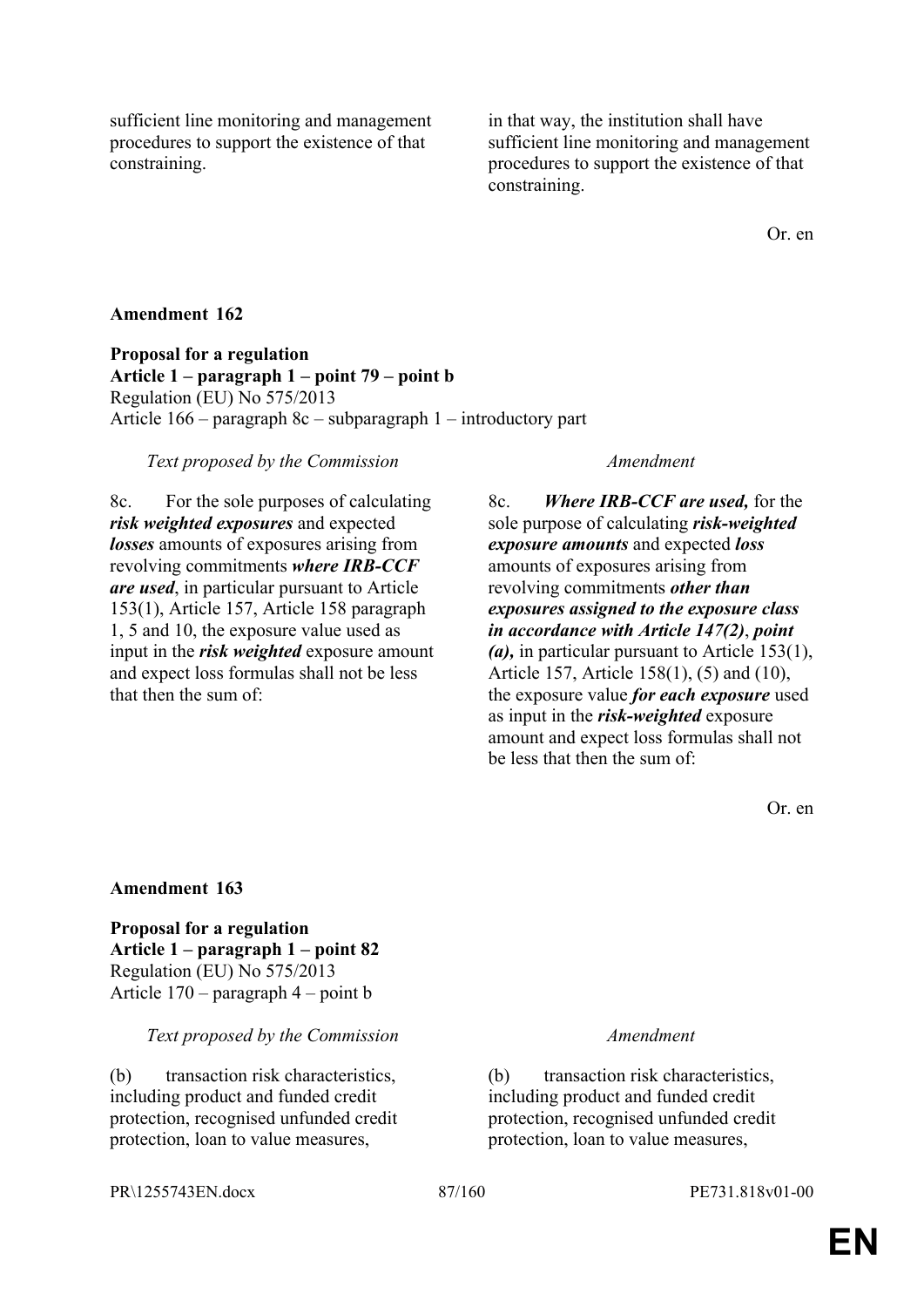seasoning and seniority. Institutions shall explicitly address cases where several exposures benefit from the same *collateral. For each pool where the institution estimates PD and LGD, the institution shall analyse the representativeness of the age of the facilities in terms of time since origination for PD and time since the date of default for LGD, in the data used to derive the estimates of the institution's actual facilities*;*;*

seasoning and seniority. Institutions shall explicitly address cases where several exposures benefit from the same *funded or unfunded credit protection.*;

Or. en

### **Amendment 164**

**Proposal for a regulation Article 1 – paragraph 1 – point 83** Regulation (EU) No 575/2013 Article 171 – paragraph 3

*Text proposed by the Commission Amendment*

3. Rating systems shall be designed in such a way that idiosyncratic or industryspecific changes are a driver of migrations from one grade to another. In addition, business cycles effects shall be taken into account as a driver for migrations of obligors and facilities from one grade or pool to another.;

3. *Although the time horizon used in PD estimation is one year, institutions shall use a longer time horizon in assigning ratings. A borrower rating must represent the institution's assessment of the borrower's ability and willingness to contractually perform despite adverse economic conditions or the occurrence of unexpected events.* Rating systems shall be designed in such a way that idiosyncratic or industry-specific changes are a driver of migrations from one grade to another. In addition, business cycles effects shall be taken into account as a driver for migrations of obligors and facilities from one grade or pool to another.;

Or. en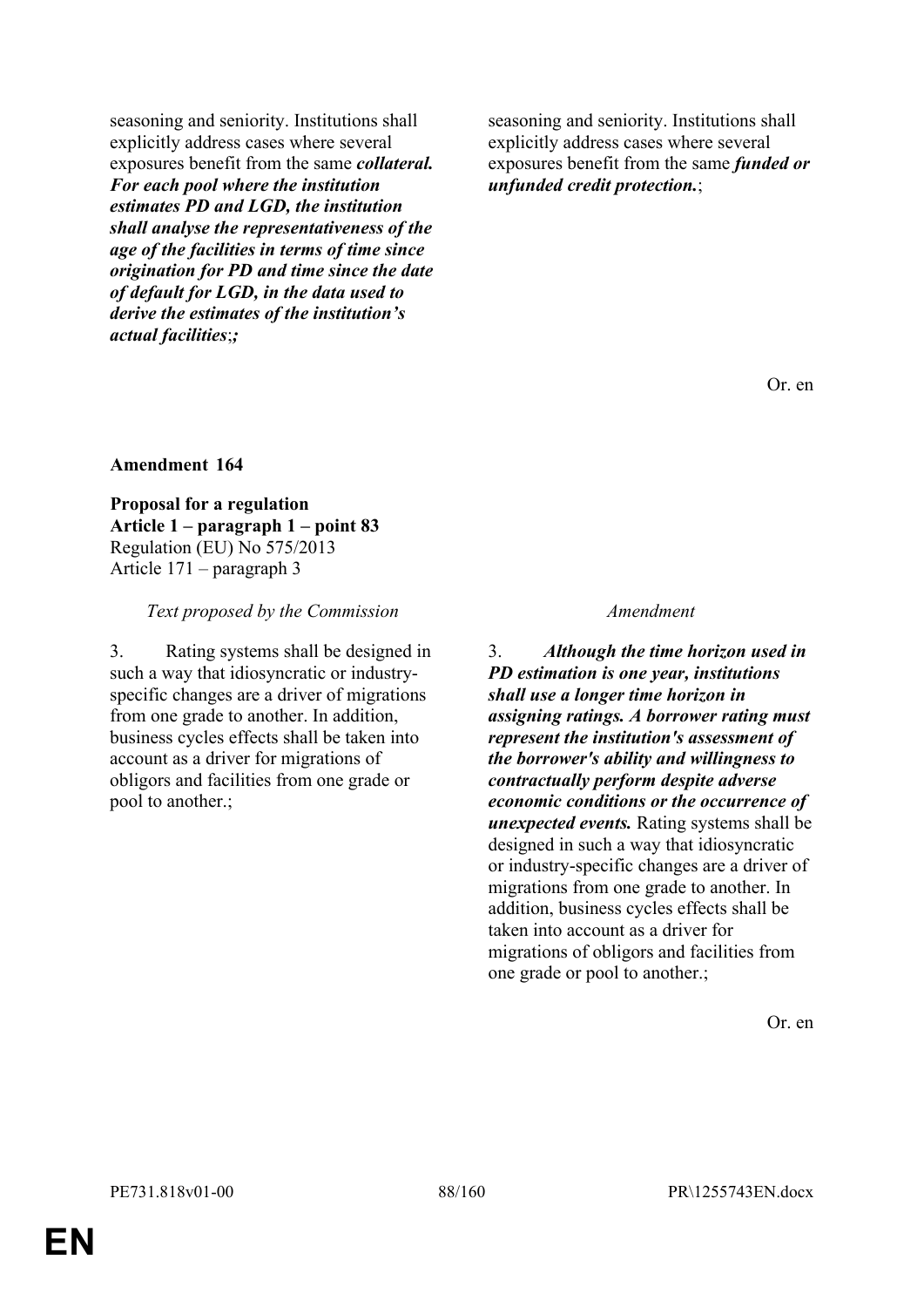**Proposal for a regulation Article 1 – paragraph 1 – point 84 – point c** Regulation (EU) No 575/2013 Article 172 – paragraph 1 – subparagraph 2

# *Text proposed by the Commission Amendment*

For the purposes of point (d), an institution shall have appropriate policies for the treatment of individual obligor clients and groups of connected clients. Those policies shall contain a process for the identification of specific wrong way risk for each legal entity to which the institution is exposed. Transactions with counterparties where specific wrong way risk has been identified shall be treated differently when calculating their exposure value*;*;

For the purposes of point (d), an institution shall have appropriate policies for the treatment of individual obligor clients and groups of connected clients. Those policies shall contain a process for the identification of specific wrong way risk for each legal entity to which the institution is exposed. *For the purposes of Chapter 6,* transactions with counterparties where specific wrong way risk has been identified shall be treated differently when calculating their exposure value*. For the purposes of Chapter 3, transactions with counterparties where specific wrong way risk has been identified shall be treated differently when calculating their loss given default*.

Or. en

# **Amendment 166**

**Proposal for a regulation Article 1 – paragraph 1 – point 86 – point a** Regulation (EU) No 575/2013 Article 174 – introductory part

*Text proposed by the Commission Amendment*

Institutions *shall use* statistical other mathematical methods ('models') to assign exposures to obligors or *facilities* grades or pools, *for which* the following requirements shall be met:';

*If an* institutions *uses* statistical *or* other mathematical methods ('models') to assign exposures to obligors or *facility* grades or pools, the following requirements shall be met:';

Or. en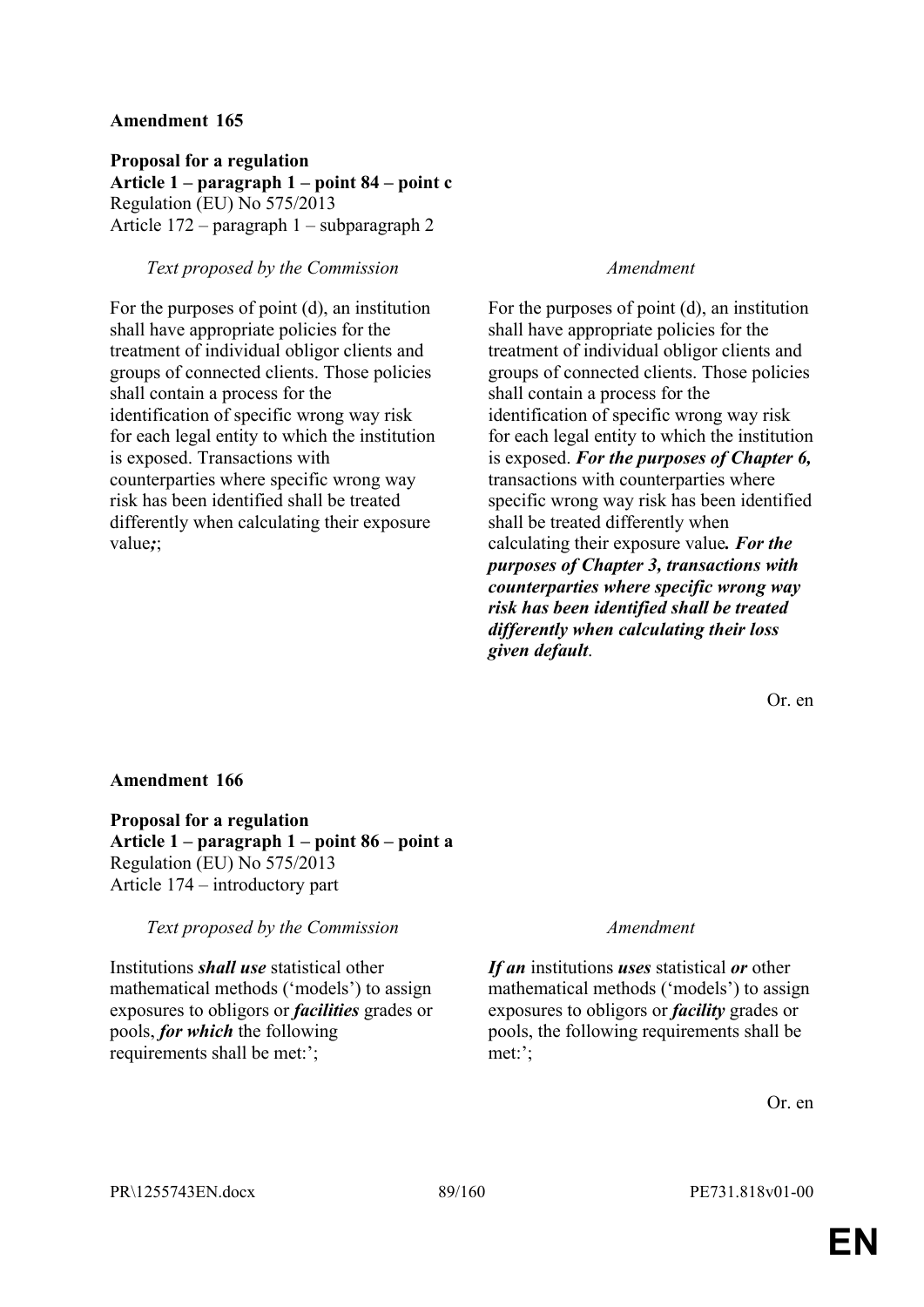**Proposal for a regulation Article 1 – paragraph 1 – point 87 – point b** Regulation (EU) No 575/2013 Article 176 – paragraph 3

# *Text proposed by the Commission Amendment*

3. For exposures for which this Chapter allows the *calculation* of own estimates of LGDs or IRB-CCFs but for which institutions do not use own estimates of LGDs or *IRB-CCFs*, institutions shall collect and store data on comparisons between realised LGDs and the values as set out in Article 161(1), and between realised CCFs and SA-CCFs as set out in Article 166(8a).;

3. For exposures for which this Chapter allows the *use* of own estimates of LGDs or *the use of* IRB-CCFs but for which institutions do not use own estimates of LGDs or *IRB-CCF*, institutions shall collect and store data on comparisons between realised LGDs and the values as set out in Article 161(1), and between realised CCFs and SA-CCFs as set out in Article 166(8a).;

Or. en

### **Amendment 168**

**Proposal for a regulation Article 1 – paragraph 1 – point 89 – point b** Regulation (EU) No 575/2013 Article 178 – paragraph 1 – point b

### *Text proposed by the Commission Amendment*

(b) the obligor is more than 90 days past due on any material credit obligation to the institution, the parent undertaking or any of its subsidiaries.;

(b) the obligor is more than 90 *consecutive* days past due on any material credit obligation to the institution, the parent undertaking or any of its subsidiaries.;

Or. en

### **Amendment 169**

**Proposal for a regulation Article 1 – paragraph 1 – point 89 – point c a (new)** Regulation (EU) No 575/2013 Article 178 – paragraph 7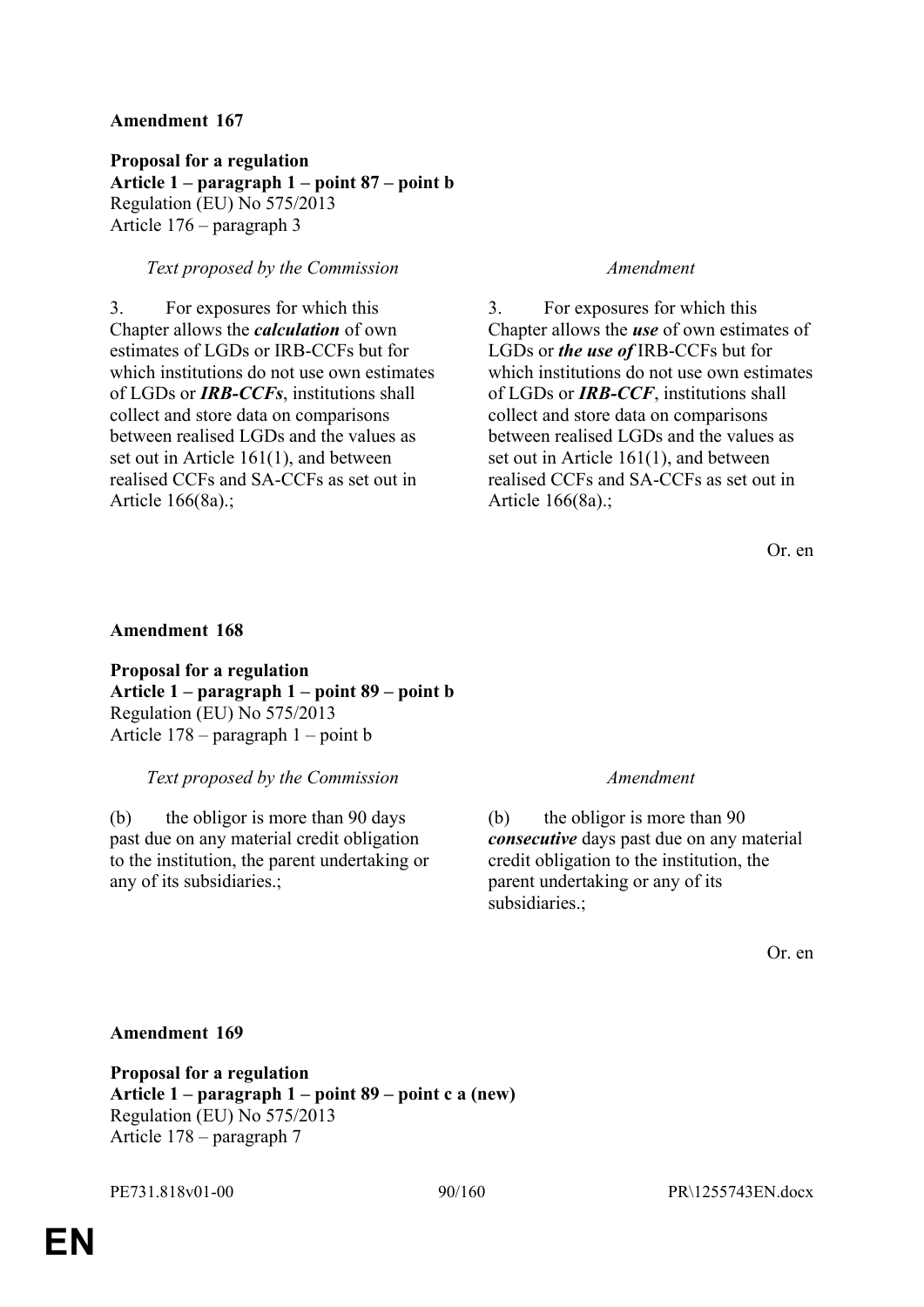7. EBA shall issue guidelines on the application of this Article. Those guidelines shall be adopted in accordance with Article 16 of Regulation (EU) No 1093/2010.

### *Present text Amendment*

# *(ca) paragraph 7 is replaced by the following:*

"7. EBA shall issue guidelines on the application of this Article *and, in particular, to specify what constitutes a material 'diminished financial obligation' in case of distressed restructuring for the purposes of point (d) of paragraph 3*. Those guidelines shall be adopted in accordance with Article 16 of Regulation (EU) No 1093/2010."

Or. en

*(https://eur-lex.europa.eu/legal-content/EN/TXT/PDF/?uri=CELEX:02013R0575- 20230628&from=EN)*

### **Amendment 170**

**Proposal for a regulation Article 1 – paragraph 1 – point 90 – point a – point iv** Regulation (EU) No 575/2013 Article 180 – paragraph 1 – subparagraph 2

### *Text proposed by the Commission Amendment*

'For the purposes of point (h), where the available observation period spans a longer period for any source, and this data is relevant, this longer period shall be used. The data shall *include a* representative *mix of good and bad years* relevant for the type of exposures. Subject to the permission of competent authorities, institutions which have not received the permission of the competent authority pursuant to Article 143 to use own estimates of LGDs or *conversion factors* may use, when they implement the IRB Approach, relevant data covering a period of two years. The period to be covered shall increase by one year each year until relevant data cover a period of five years.';

'For the purposes of point (h), where the available observation period spans a longer period for any source, and this data is relevant, this longer period shall be used. The data shall *be* representative *of the likely range of variability of default rates* relevant for the type of exposures. Subject to the permission of competent authorities, institutions which have not received the permission of the competent authority pursuant to Article 143 to use own estimates of LGDs or *to use IRB-CCF* may use, when they implement the IRB Approach, relevant data covering a period of two years. The period to be covered shall increase by one year each year until relevant data cover a period of five years.';

PR\1255743EN.docx 91/160 PE731.818v01-00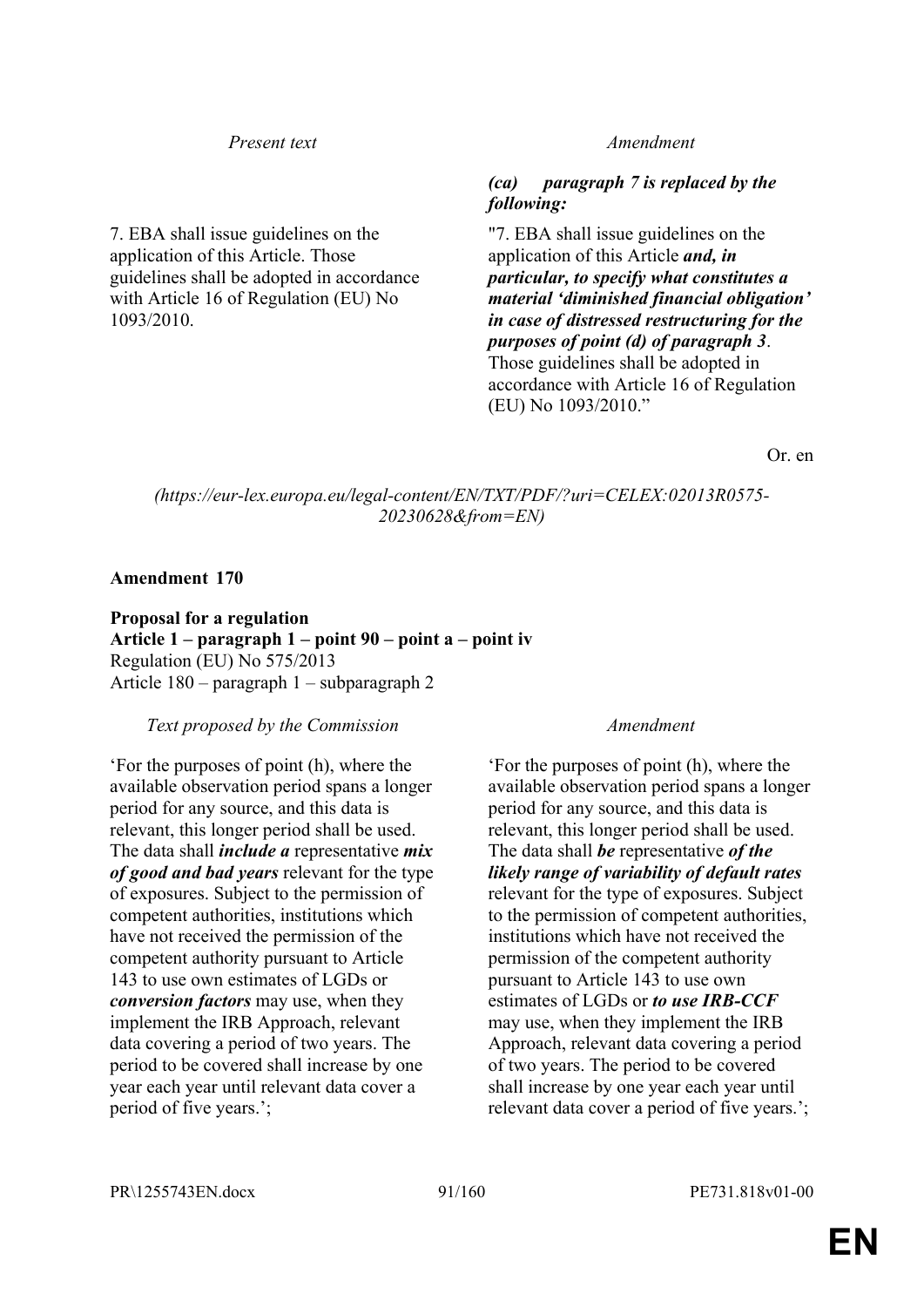**Proposal for a regulation Article 1 – paragraph 1 – point 90 – point b – point iii** Regulation (EU) No 575/2013 Article 180 – paragraph 2 – subparagraph 3

*Text proposed by the Commission Amendment*

For the purposes of point (e), where the available observation spans a longer period for any source, and where those data are relevant, such longer period shall be used. The data shall *contain a* representative *mix of good and bad years* of the *economic cycle* relevant for the type of exposures. The PD shall be based on the observed historical average one-year default rate. Subject to the permission of the competent authorities, institutions may use, when they implement the IRB Approach, relevant data covering a period of two years. The period to be covered shall increase by one year each year until relevant data cover a period of five years.;

For the purposes of point (e), where the available observation spans a longer period for any source, and where those data are relevant, such longer period shall be used. The data shall *be* representative of the *likely range of variability of default rates* relevant for the type of exposures. The PD *for each rating grade* shall be based on the observed historical average one-year default rate *that is a simple average based on the number of obligors (count weighted), or based on the number of facilities only where the definition of default is applied at individual credit facility level pursuant to Article 178(1), second subparagraph, and other approaches, including exposure-weighted averages, shall not be permitted*. Subject to the permission of the competent authorities, institutions may use, when they implement the IRB Approach, relevant data covering a period of two years. The period to be covered shall increase by one year each year until relevant data cover a period of five years.;

Or. en

**Amendment 172**

**Proposal for a regulation Article 1 – paragraph 1 – point 92 – point a – point i** Regulation (EU) No 575/2013 Article 182 – paragraph 1 – subparagraph 1 – point c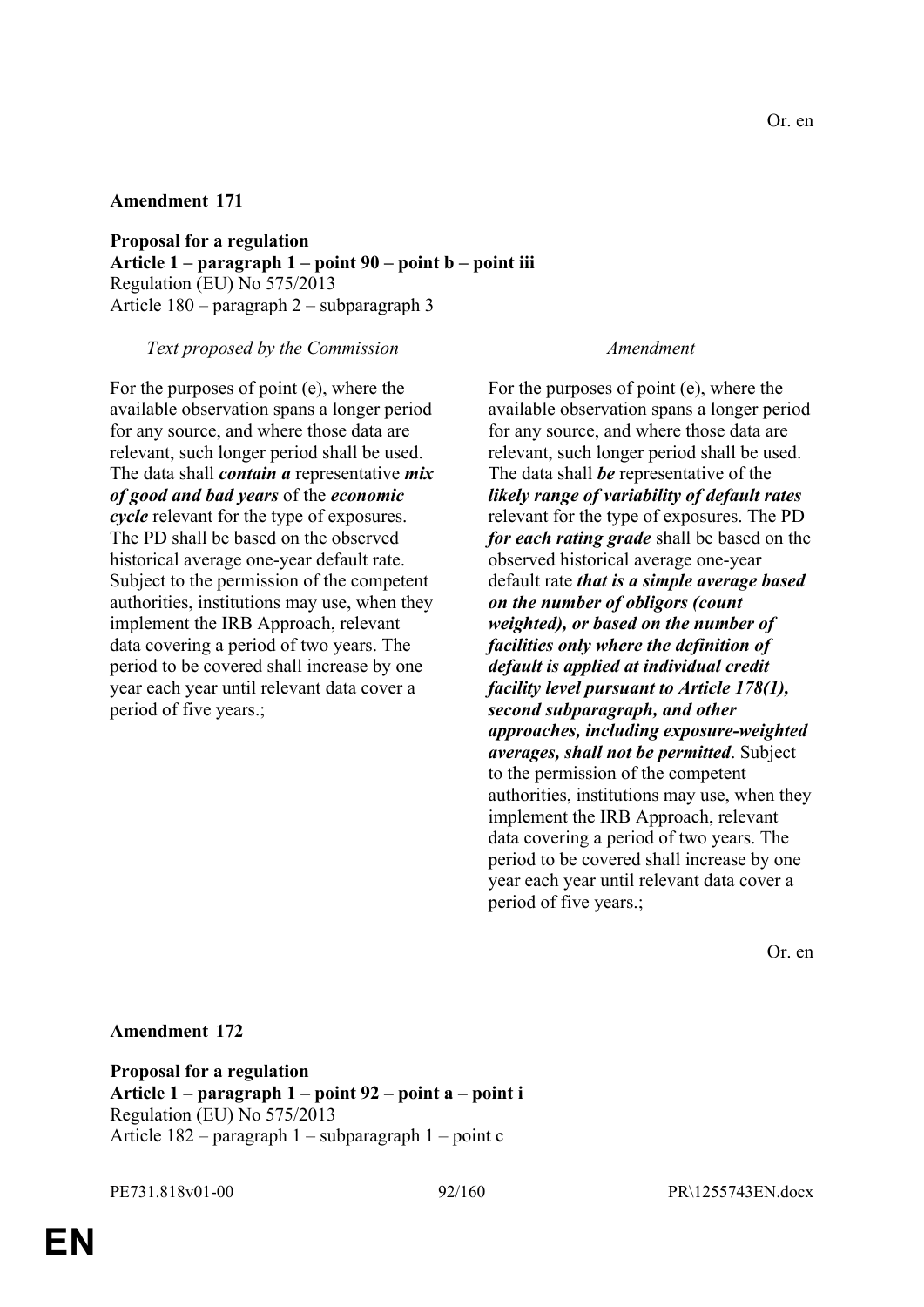# *Text proposed by the Commission Amendment*

(c) institutions' IRB-CCF shall reflect the possibility of additional drawings by the obligor up to the time a default event is triggered. *The IRB-CCF shall incorporate a larger margin of conservatism where a stronger positive correlation can reasonably be expected between the default frequency and the magnitude of conversion factor*;*;*

(c) institutions' IRB-CCF shall reflect the possibility of additional drawings by the obligor up to the time a default event is triggered.;

Or. en

# **Amendment 173**

**Proposal for a regulation Article 1 – paragraph 1 – point 92 – point a – point ii** Regulation (EU) No 575/2013 Article 182 – paragraph 1 – subparagraph 1 – point g

*Text proposed by the Commission Amendment*

(g) institutions' IRB-CCF shall be *developed* using a 12-month fixed-horizon approach. *For that purpose, for each observation in the reference data set, default outcomes shall be linked to relevant obligor and facility characteristics at a fixed reference date defined as 12 months prior to default day*;

(g) institutions' IRB-CCF shall be *estimated* using a 12-month fixed-horizon approach;

Or. en

**Amendment 174**

**Proposal for a regulation Article 1 – paragraph 1 – point 92 – point a – point iii** Regulation (EU) No 575/2013 Article 182 – paragraph 1 – subparagraph 3

*Text proposed by the Commission Amendment*

For the purposes of point (g), *for each* For the purposes of point (g), *each* default

PR\1255743EN.docx 93/160 PE731.818v01-00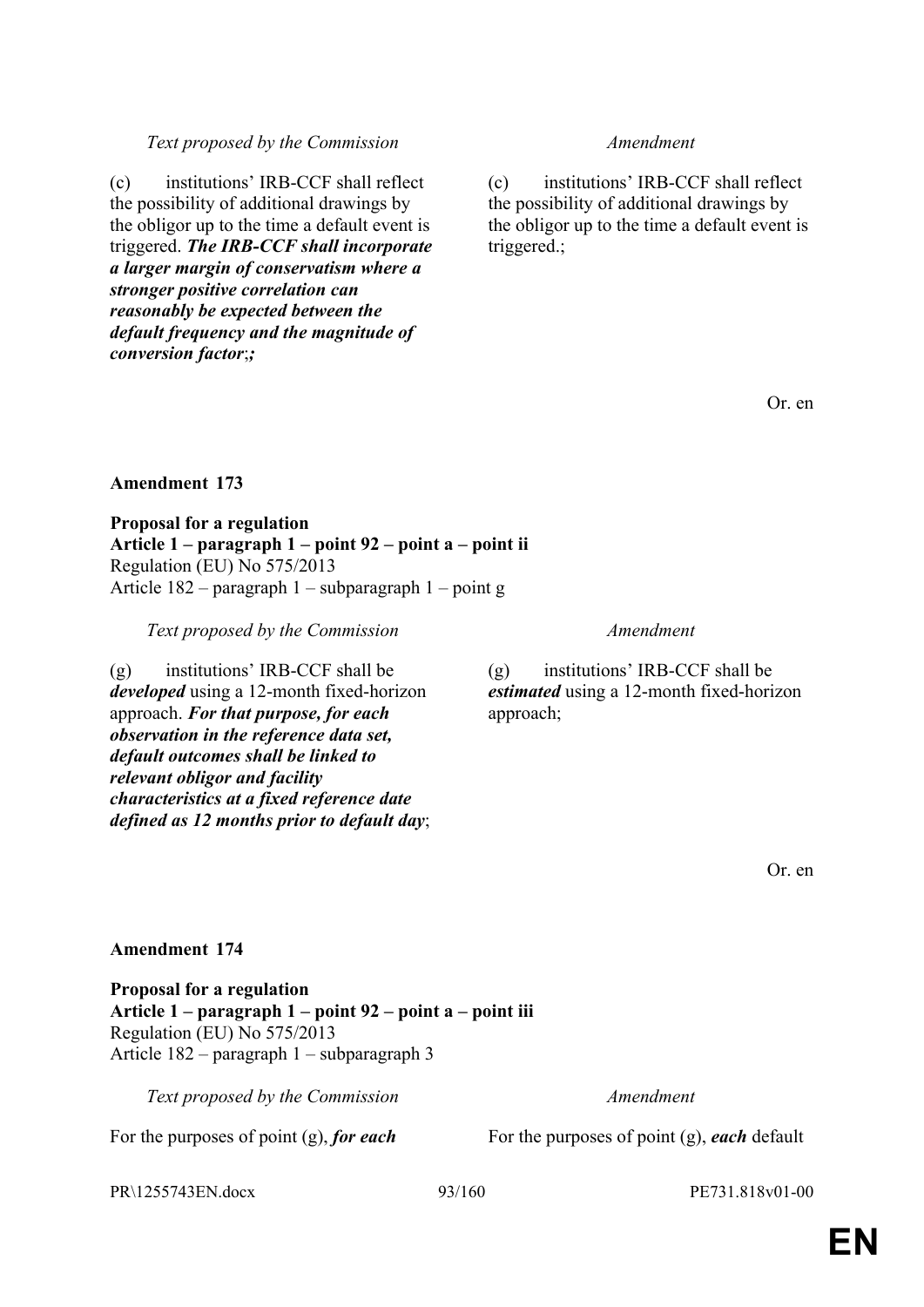# *observation in the reference data set,*

default *outcomes* shall be linked to relevant obligor and facility characteristics at *a* fixed reference date *which shall be set* as 12 months prior to default *day*.

shall be linked to relevant obligor and facility characteristics at *the* fixed reference date *defined* as 12 months prior to *the date of* default.

Or. en

# **Amendment 175**

**Proposal for a regulation Article 1 – paragraph 1 – point 92 – point a – point iii** Regulation (EU) No 575/2013 Article 182 – paragraph 1 – subparagraph 4 – introductory part

## *Text proposed by the Commission Amendment*

For the purposes of point (h), IRB-CCF applied to particular exposures shall not be based on data that comingle the effects of disparate characteristics or data from exposures that exhibit different risk characteristics. IRB-CCF shall be based on appropriately homogenous segments. For that purpose, the following practices shall not be allowed:

For the purposes of point (h), IRB-CCF applied to particular exposures shall not be based on data that comingle the effects of disparate characteristics or data from exposures that exhibit *materially* different risk characteristics. IRB-CCF shall be based on appropriately homogenous segments. For that purpose, the following practices shall not be allowed *or would request a detailed scrutiny and justification*:

Or. en

# **Amendment 176**

**Proposal for a regulation Article 1 – paragraph 1 – point 92 – point a – point iii** Regulation (EU) No 575/2013 Article 182 – paragraph 1 – subparagraph 4 – point a

### *Text proposed by the Commission Amendment*

(a) SME/mid-market underlying data being applied to *larger* corporate obligors; (a) SME/mid-market underlying data being applied to *large* corporate obligors;

Or. en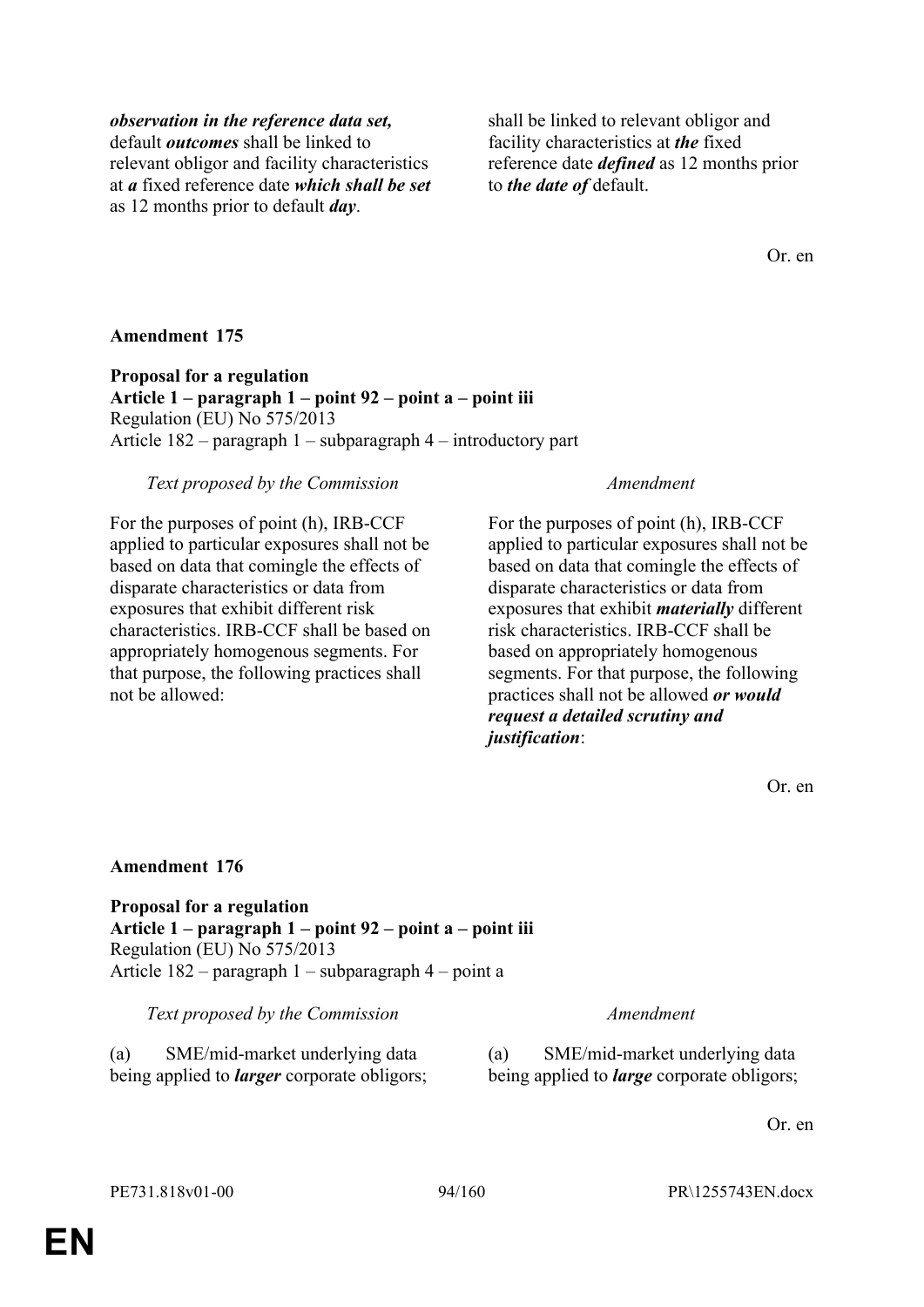**Proposal for a regulation Article 1 – paragraph 1 – point 92 – point a – point iii** Regulation (EU) No 575/2013 Article 182 – paragraph 1 – subparagraph 4 – point d

### *Text proposed by the Commission Amendment*

(d) data that have been affected by changes in the obligors' mix of borrowing and other credit-related products over the observation period unless those data have been effectively by removing the effects of the changes in the product mix.

(d) data that have been affected by changes in the obligors' mix of borrowing and other credit-related products over the observation period unless those data have been effectively *adjusted* by removing the effects of the changes in the product mix.

Or. en

**Amendment 178**

**Proposal for a regulation Article 1 – paragraph 1 – point 92 – point a – point iii** Regulation (EU) No 575/2013 Article 182 – paragraph 1 – subparagraph 5 – point a

*Text proposed by the Commission Amendment*

(a) setting floors *to* CCF or exposure values *observations*

(a) setting floors *or caps to realised* CCF or *realised* exposure values

Or. en

# **Amendment 179**

**Proposal for a regulation Article 1 – paragraph 1 – point 92 – point a a (new)** Regulation (EU) No 575/2013 Article 182 – paragraph 1 a (new)

*Text proposed by the Commission Amendment*

*(a a) the following paragraph 1a is inserted:*

PR\1255743EN.docx 95/160 PE731.818v01-00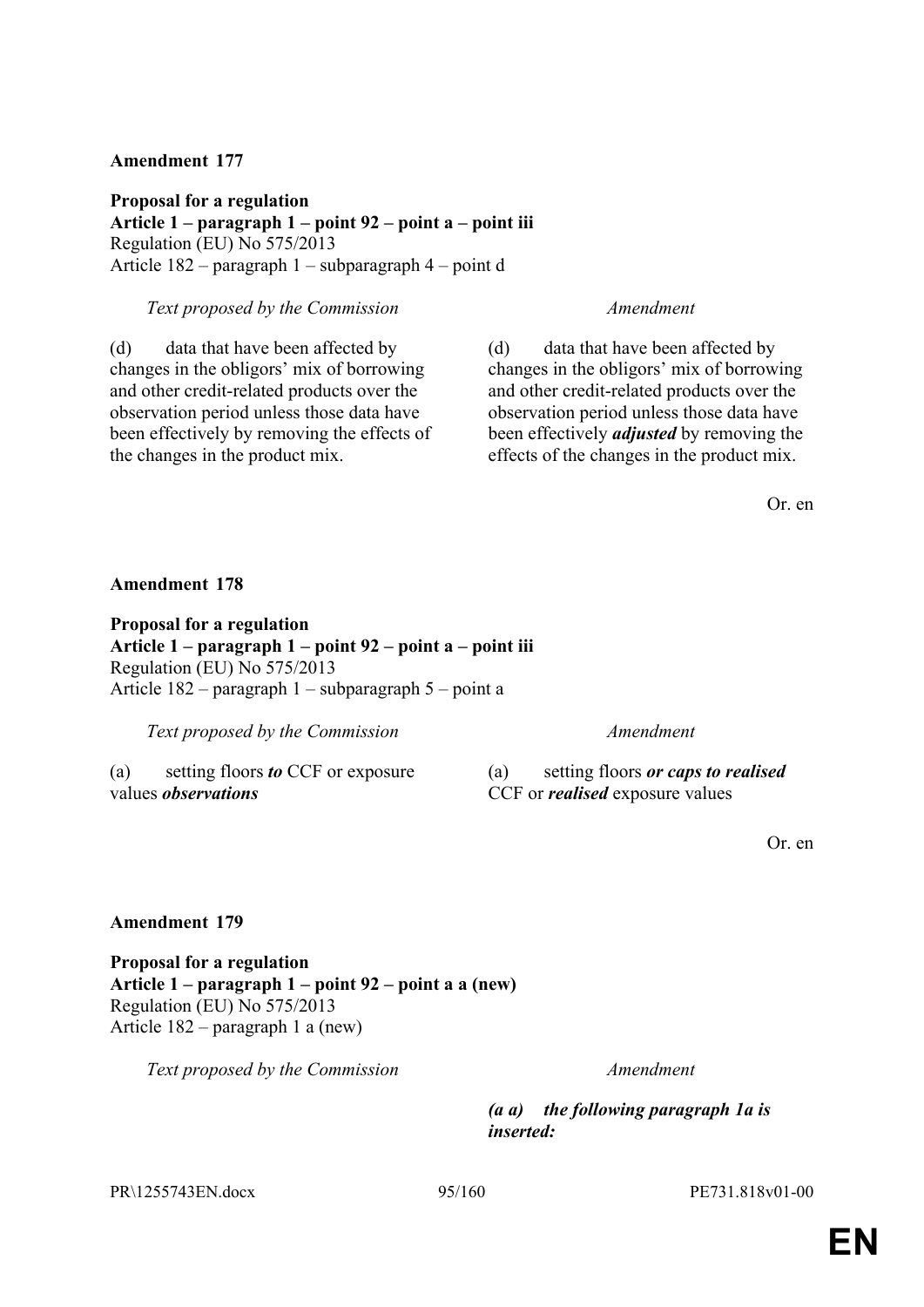*'1a. Institutions shall ensure that their CCF estimates are effectively quarantined from the potential effects of region of instability caused by a facility being close to being fully drawn at reference date.'*

Or. en

# **Amendment 180**

**Proposal for a regulation Article 1 – paragraph 1 – point 92 – point a b (new)** Regulation (EU) No 575/2013 Article 182 – paragraph 1b (new)

*Text proposed by the Commission Amendment*

*(a b) the following paragraph 1b is inserted:*

*'1b. Reference data must not be capped at the principal amount outstanding of a facility or the available facility limit. Accrued interest, other due payments and drawings in excess of facility limits must be included in the reference data.'*

Or. en

# **Amendment 181**

**Proposal for a regulation Article 1 – paragraph 1 – point 93 – point b – point iii** Regulation (EU) No 575/2013 Article 183 – paragraph 1 – subparagraph 2

*Text proposed by the Commission Amendment*

*For the purposes of point (d), an 'unconditional guarantee' means a guarantee where the credit protection contract does not contain any clause the fulfilment of which is outside the direct control of the lending institution and, that could prevent the guarantor from being obliged to pay out in a timely manner in*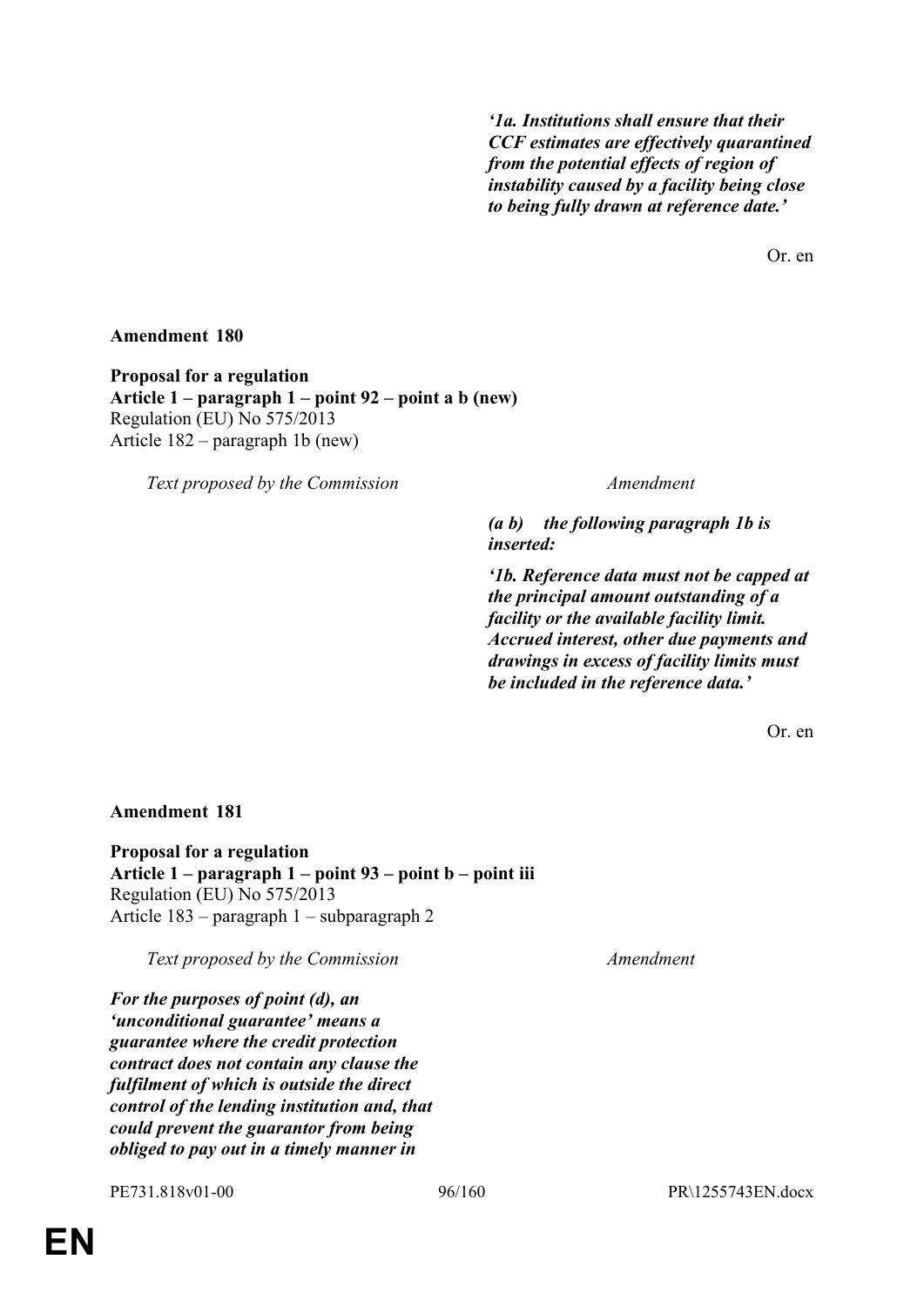*the event that the original obligor fails to make any payments due. A clause in the credit protection contract providing that a faulty due diligence or fraud by the lending institution cancels or diminishes the extent of the guarantee offered by the guarantor shall not disqualify that guarantee from being considered as unconditional. Any credit protection contract which can, in the event of fraud of the obligor, be cancelled or of which the extent of credit protection can be diminished, shall not be considered as unconditional.*

Guarantees where the payment by the guarantor is subject to the lending institution first having to pursue the obligor and that only cover losses remaining after the institutions has completed the workout process shall be considered as unconditional.

Guarantees where the payment by the guarantor is subject to the lending institution first having to pursue the obligor and that only cover losses remaining after the institutions has completed the workout process shall be considered as unconditional.

# **Amendment 182**

**Proposal for a regulation Article 1 – paragraph 1 – point 93 – point d** Regulation (EU) No 575/2013 Article 183 – paragraph 4

# *Text proposed by the Commission Amendment*

4. Where institutions recognise unfunded credit protection by the PD/LGD modelling approach, the covered portion of the underlying exposure shall not be assigned a risk weight which would be lower than the protection-provider-RWfloor. For that purpose, the protectionprovider-RW-floor shall be calculated using the same PD, the same LGD and the same risk weight function as the ones used applicable to comparable direct exposure to the protection provider as referred to in Article 236a.;

4. Where institutions recognise unfunded credit protection by the PD/LGD modelling approach, *they should reflect the risk-reducing effect of the unfunded credit protection for a given type of exposures through an adjustment of either the PD or the LGD estimate and* the covered portion of the underlying exposure shall not be assigned a risk weight which would be lower than the protectionprovider-RW-floor. For that purpose, the protection-provider-RW-floor shall be calculated using the same PD, the same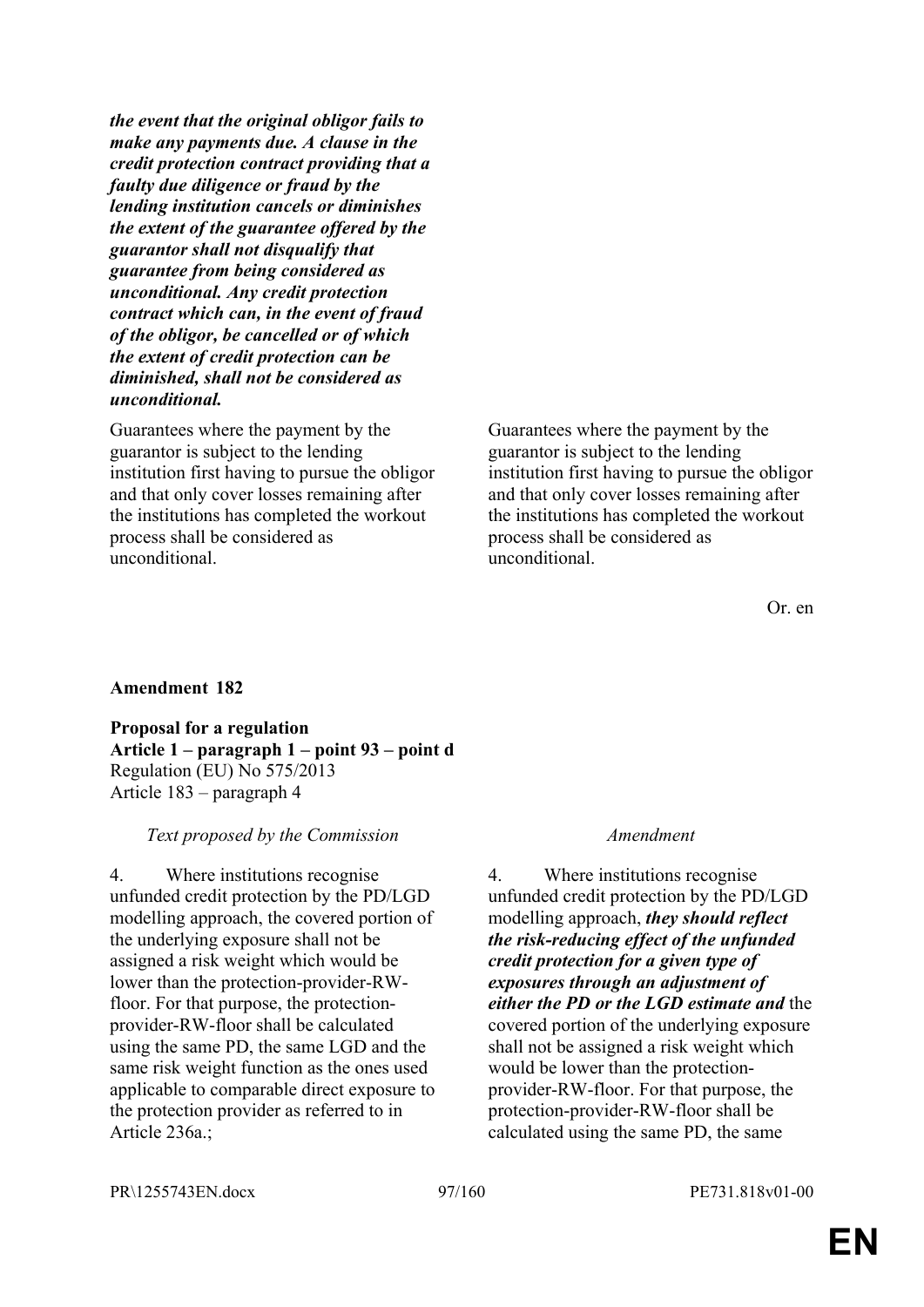LGD and the same risk weight function as the ones used applicable to comparable direct exposure to the protection provider as referred to in Article 236a.;

Or. en

# **Amendment 183**

**Proposal for a regulation Article 1 – paragraph 1 – point 95** Regulation (EU) No 575/2013 Article 192 – point 5

### *Text proposed by the Commission Amendment*

(5) 'substitution of risk weight approach under SA' means the substitution*, in accordance with Article 235,* of the risk weight of the underlying exposure with the risk weight applicable under the Standardised Approach to a comparable direct exposure to the protection provider;

(5) 'substitution of risk weight approach under SA' means the substitution of the risk weight of the underlying exposure with the risk weight applicable under the Standardised Approach to a comparable direct exposure to the protection provider *in accordance with Article 235, when the guaranteed exposure is treated under the Standardised Approach and comparable direct exposures to the protection provider are treated under the Standardised Approach or IRB Approach*;

Or. en

### **Amendment 184**

**Proposal for a regulation Article 1 – paragraph 1 – point 95** Regulation (EU) No 575/2013 Article 192 – point 6

### *Text proposed by the Commission Amendment*

(6) 'substitution of risk weight approach under IRB' means the substitution*, in accordance with Article 235a,* of the risk weight of the underlying

(6) 'substitution of risk weight approach under IRB' means the substitution of the risk weight of the underlying exposure with the risk weight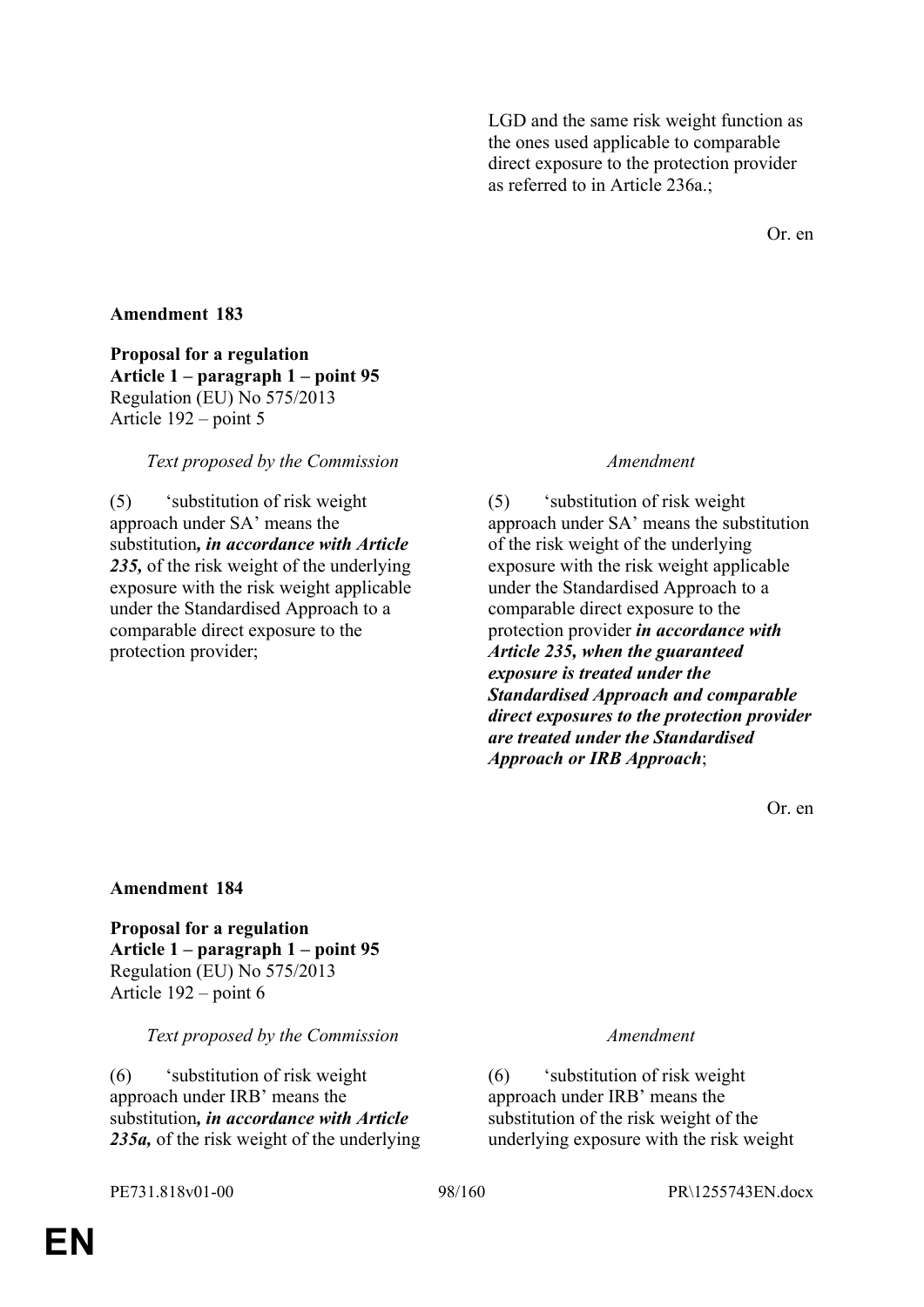exposure with the risk weight applicable under the Standardised Approach to a comparable direct exposure to the protection provider;

applicable under the Standardised Approach to a comparable direct exposure to the protection provider *in accordance with Article 235a, when the guaranteed exposure is treated under the IRB Approach and comparable direct exposures to the protection provider are treated under the Standardised Approach*;

Or. en

### **Amendment 185**

**Proposal for a regulation Article 1 – paragraph 1 – point 98 – point a** Regulation (EU) No 575/2013 Article  $197$  – paragraph  $1$  – point  $b$  – point ii – introductory part

*Text proposed by the Commission Amendment*

(ii) the debt securities have a credit assessment carried out by an ECAI or

(ii) the debt securities have a credit assessment carried out by an ECAI or export credit agency that *satisfy all of the following conditions*:

Or. en

# **Amendment 186**

export credit agency that:

**Proposal for a regulation Article 1 – paragraph 1 – point 98 – point a** Regulation (EU) No 575/2013 Article  $197$  – paragraph  $1$  – point b – point ii – indent 1

*Text proposed by the Commission Amendment*

has been recognised as being

eligible for the purposes of Chapter 2;

— *the ECAI or export credit agency* has been recognised as being eligible for the purposes of Chapter 2;

Or. en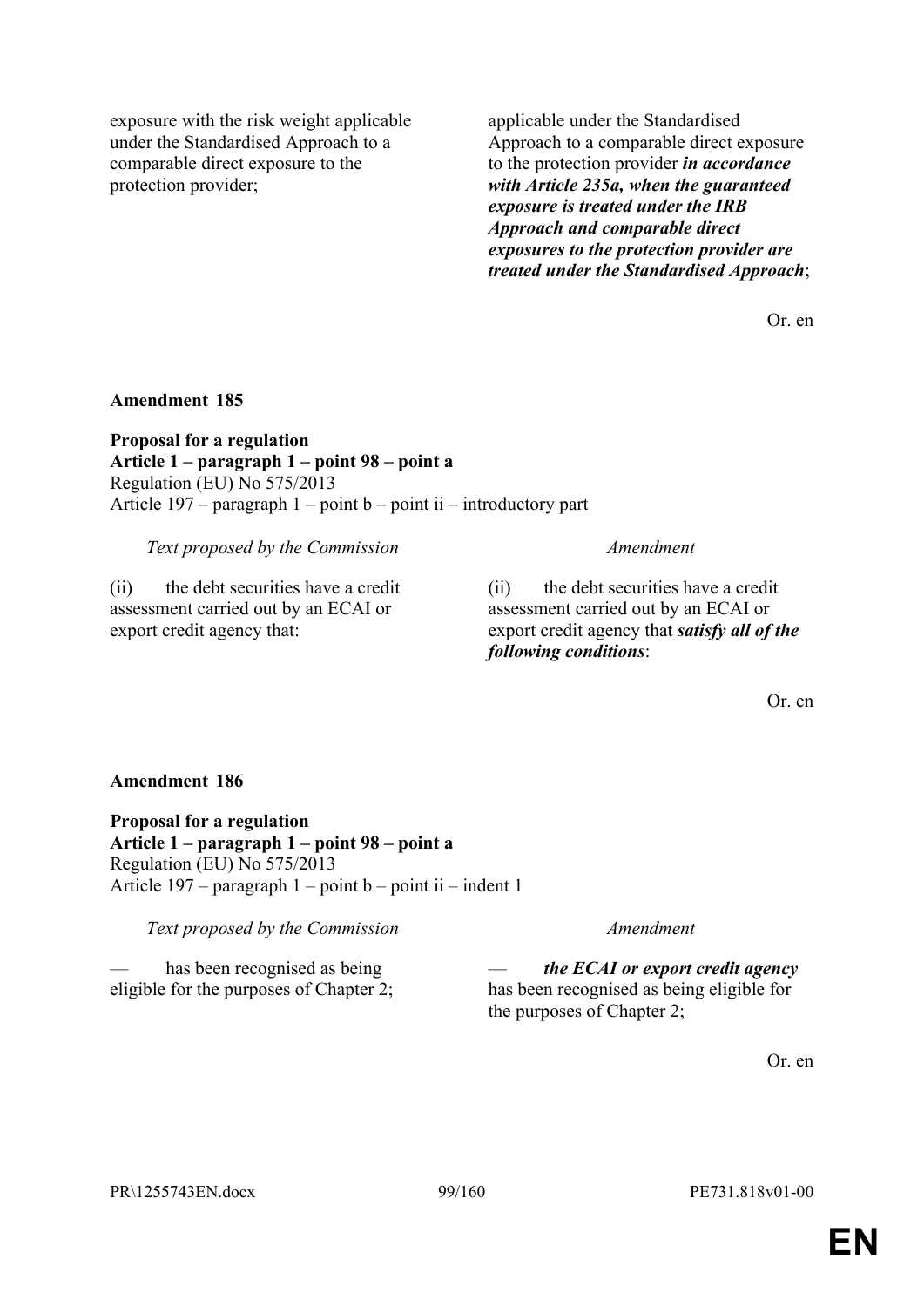**Proposal for a regulation Article 1 – paragraph 1 – point 98 – point a** Regulation (EU) No 575/2013 Article 197 – paragraph  $1$  – point  $b$  – point ii – indent 2

# *Text proposed by the Commission Amendment*

has been determined by EBA to be. associated with credit quality step 1, 2, 3 or 4 under the rules for the risk weighting of exposures to central governments and central banks under Chapter 2;

— *the credit assessment* has been determined by EBA to be associated with credit quality step 1, 2, 3 or 4 under the rules for the risk weighting of exposures to central governments and central banks under Chapter 2;

Or. en

### **Amendment 188**

**Proposal for a regulation Article 1 – paragraph 1 – point 98 – point a** Regulation (EU) No 575/2013 Article  $197$  – paragraph  $1$  – point c – point ii – introductory part

*Text proposed by the Commission Amendment*

(ii) those debt securities have a credit assessment carried out by an ECAI that:

(ii) those debt securities have a credit assessment carried out by an ECAI that *satisfies all of the following conditions*:

Or. en

# **Amendment 189**

**Proposal for a regulation Article 1 – paragraph 1 – point 98 – point a** Regulation (EU) No 575/2013 Article 197 – paragraph  $1$  – point c – point ii – indent 1

*Text proposed by the Commission Amendment*

has been recognised as being eligible for the purposes of Chapter 2;

*the ECAI* has been recognised as being eligible for the purposes of Chapter  $2$ ;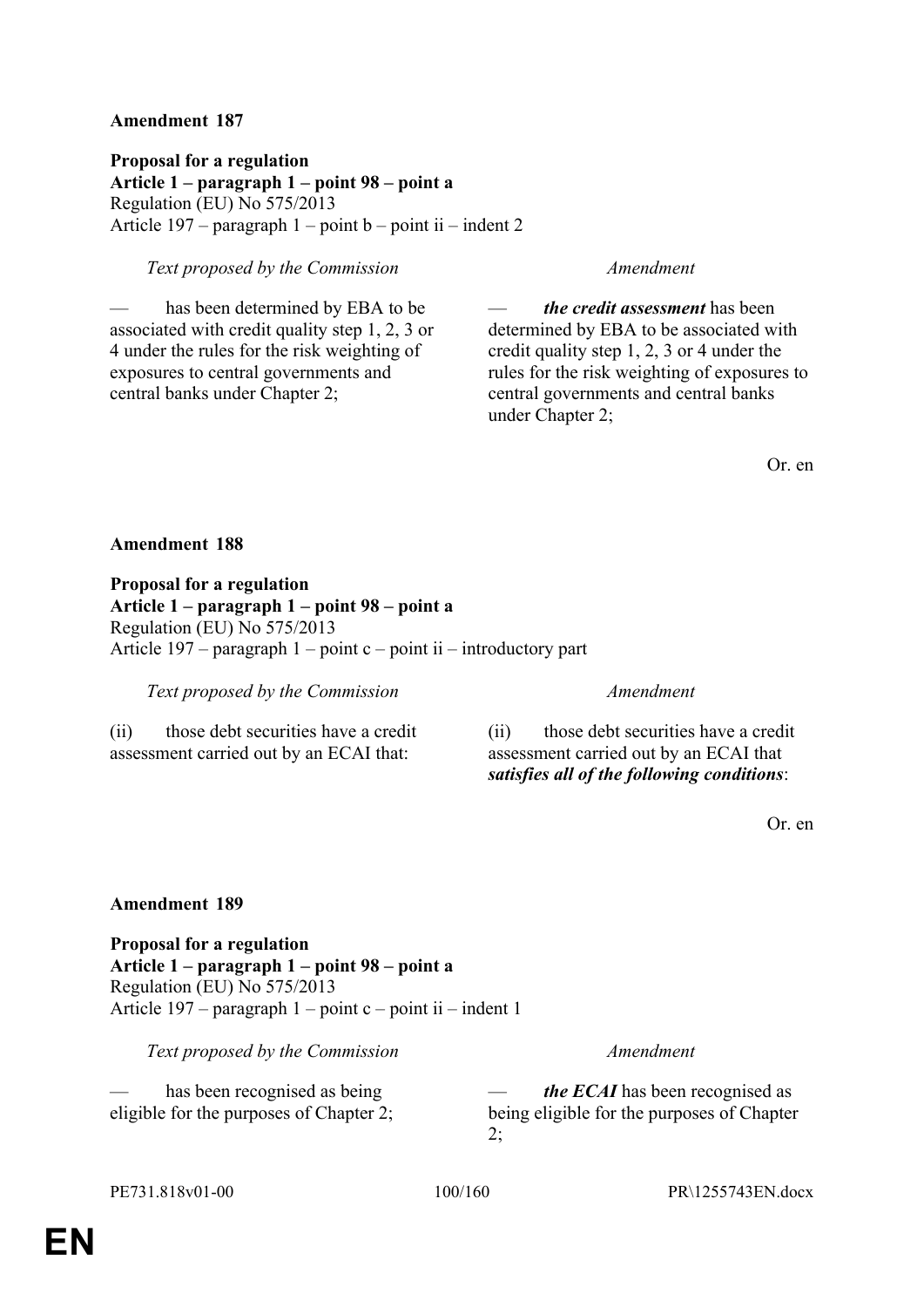**Proposal for a regulation Article 1 – paragraph 1 – point 98 – point a** Regulation (EU) No 575/2013 Article 197 – paragraph  $1$  – point c – point ii – indent 2

*Text proposed by the Commission Amendment*

has been determined by EBA to be associated with credit quality step 1, 2 or 3 under the rules for the risk weighting of exposures to *corporates* under Chapter 2;

— *the credit assessment* has been determined by EBA to be associated with credit quality step 1, 2 or 3 under the rules for the risk weighting of exposures to *institutions* under Chapter 2;

Or. en

# **Amendment 191**

**Proposal for a regulation Article 1 – paragraph 1 – point 98 – point a** Regulation (EU) No 575/2013 Article  $197$  – paragraph  $1$  – point  $d$  – point ii – indent 2

*Text proposed by the Commission Amendment*

the *ECAI* has been determined by EBA to be associated with credit quality step 1, 2 or 3 under the rules for the risk weighting of exposures to *institutions* under Chapter 2;

— the *credit assessment* has been determined by EBA to be associated with credit quality step 1, 2 or 3 under the rules for the risk weighting of exposures to *corporates* under Chapter 2;

Or. en

### **Amendment 192**

**Proposal for a regulation Article 1 – paragraph 1 – point 98 – point a** Regulation (EU) No 575/2013 Article  $197$  – paragraph  $1$  – point e – point ii

PR\1255743EN.docx 101/160 PE731.818v01-00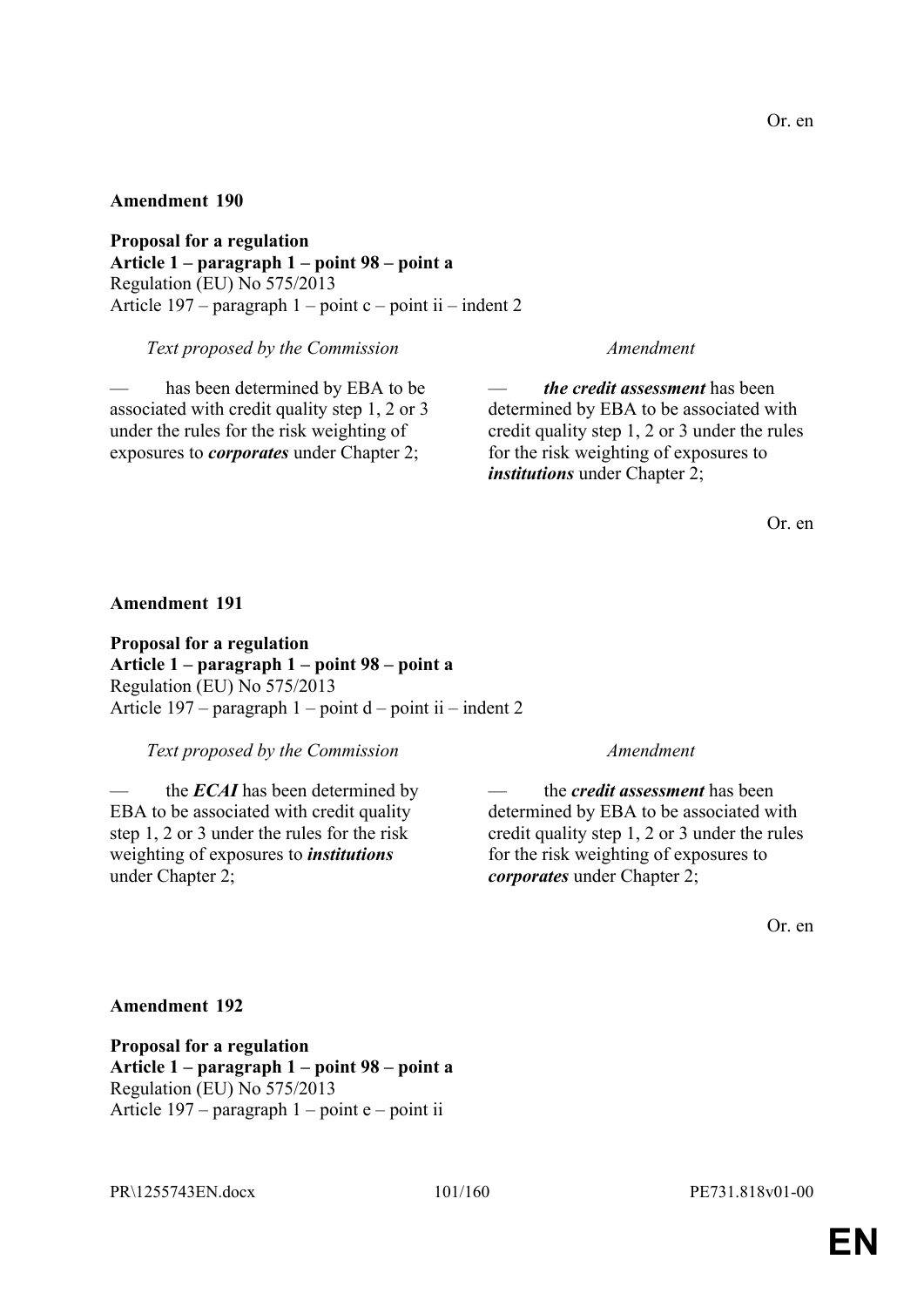# *Text proposed by the Commission Amendment*

(ii) the *ECAI* has been determined by EBA to be associated with credit quality step 1, 2 or 3 under the rules for the risk weighting of short-term exposures under Chapter 2::

(ii) the *credit assessment* has been determined by EBA to be associated with credit quality step 1, 2 or 3 under the rules for the risk weighting of short-term exposures under Chapter 2;;

Or. en

### **Amendment 193**

**Proposal for a regulation Article 1 – paragraph 1 – point 100 – point a – point iii** Regulation (EU) No 575/2013 Article 201 – paragraph 1 – point g

*Text proposed by the Commission Amendment*

(g) where the credit protection is not provided to a securitisation exposure, other undertakings, that have a credit assessment by *an* ECAI, including parent undertakings, subsidiaries or affiliated entities of the obligor where those parent undertakings, subsidiaries or affiliated entities *have* a lower risk weight than *that of* the obligor;*;*

(g) where the credit protection is not provided to a securitisation exposure, other undertakings, that have a credit assessment by *a nominated* ECAI, including parent undertakings, subsidiaries or affiliated entities of the obligor where *a direct exposure to* those parent undertakings, subsidiaries or affiliated entities *has* a lower risk weight than *the exposure to* the obligor;

Or. en

### **Amendment 194**

**Proposal for a regulation Article 1 – paragraph 1 – point 100 – point a – point iv** Regulation (EU) No 575/2013 Article 201 – paragraph 1 – point ga

### *Text proposed by the Commission Amendment*

(ga) where the credit protection is provided to a securitisation exposure, other undertakings, that have a credit assessment

(ga) where the credit protection is provided to a securitisation exposure, other undertakings, that have a credit assessment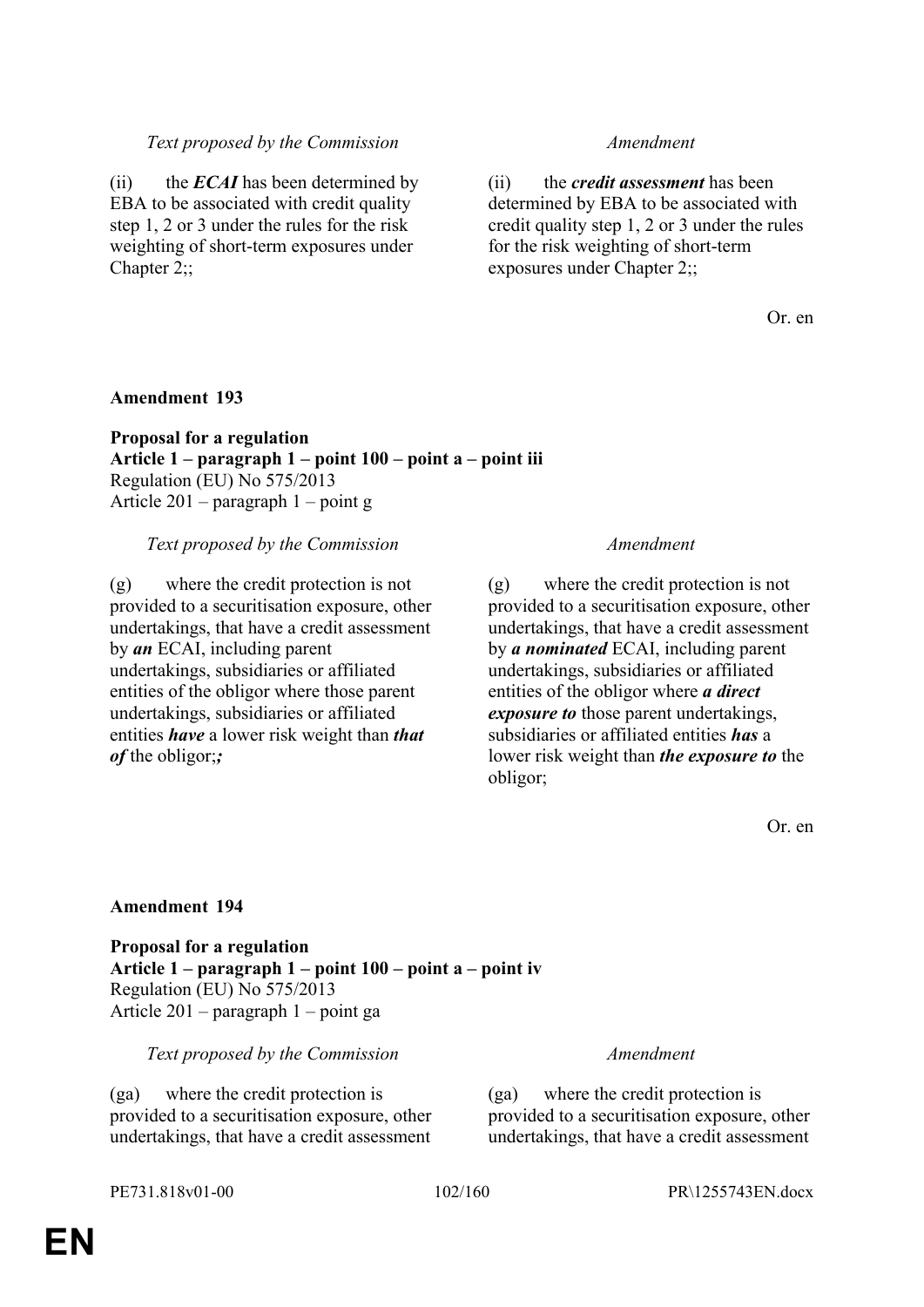by *an* ECAI of credit quality step 1, 2 or 3 and that had a credit assessment of credit quality step 1 or 2 at the time the credit protection was provided, including parent undertakings, subsidiaries and affiliated entities of the obligor where those parent undertakings, subsidiaries or affiliated *entitieshave* a lower risk weight than that of the *obligor;*;

by *a nominated* ECAI of credit quality step 1, 2 or 3 and that had a credit assessment of credit quality step 1 or 2 at the time the credit protection was provided, including parent undertakings, subsidiaries and affiliated entities of the obligor where *a direct exposure to* those parent undertakings, subsidiaries or affiliated *entities has* a lower risk weight than that of the *securitisation exposure*;

Or. en

### **Amendment 195**

**Proposal for a regulation Article 1 – paragraph 1 – point 100 – point b** Regulation (EU) No 575/2013 Article 201 – paragraph 2

### *Text proposed by the Commission Amendment*

2. In addition to the protection providers listed in paragraph 1, corporate entities that are internally rated by the institution in accordance with Chapter 3, Section 6, shall be eligible protection providers of unfunded credit protection where the institution *treats* those corporate entities *under the IRB Approach*.;

2. In addition to the protection providers listed in paragraph 1, corporate entities that are internally rated by the institution in accordance with Chapter 3, Section 6, shall be eligible protection providers of unfunded credit protection where the institution *uses the IRB approach for exposures to* those corporate entities.;

Or. en

### **Amendment 196**

**Proposal for a regulation Article 1 – paragraph 1 – point 102** Regulation (EU) No 575/2013 Article 204 – paragraph 3 – subparagraph 2

*Text proposed by the Commission Amendment*

*Risk-weighted exposures amounts shall be calculated for first-to-default credit* 

PR\1255743EN.docx 103/160 PE731.818v01-00

*deleted*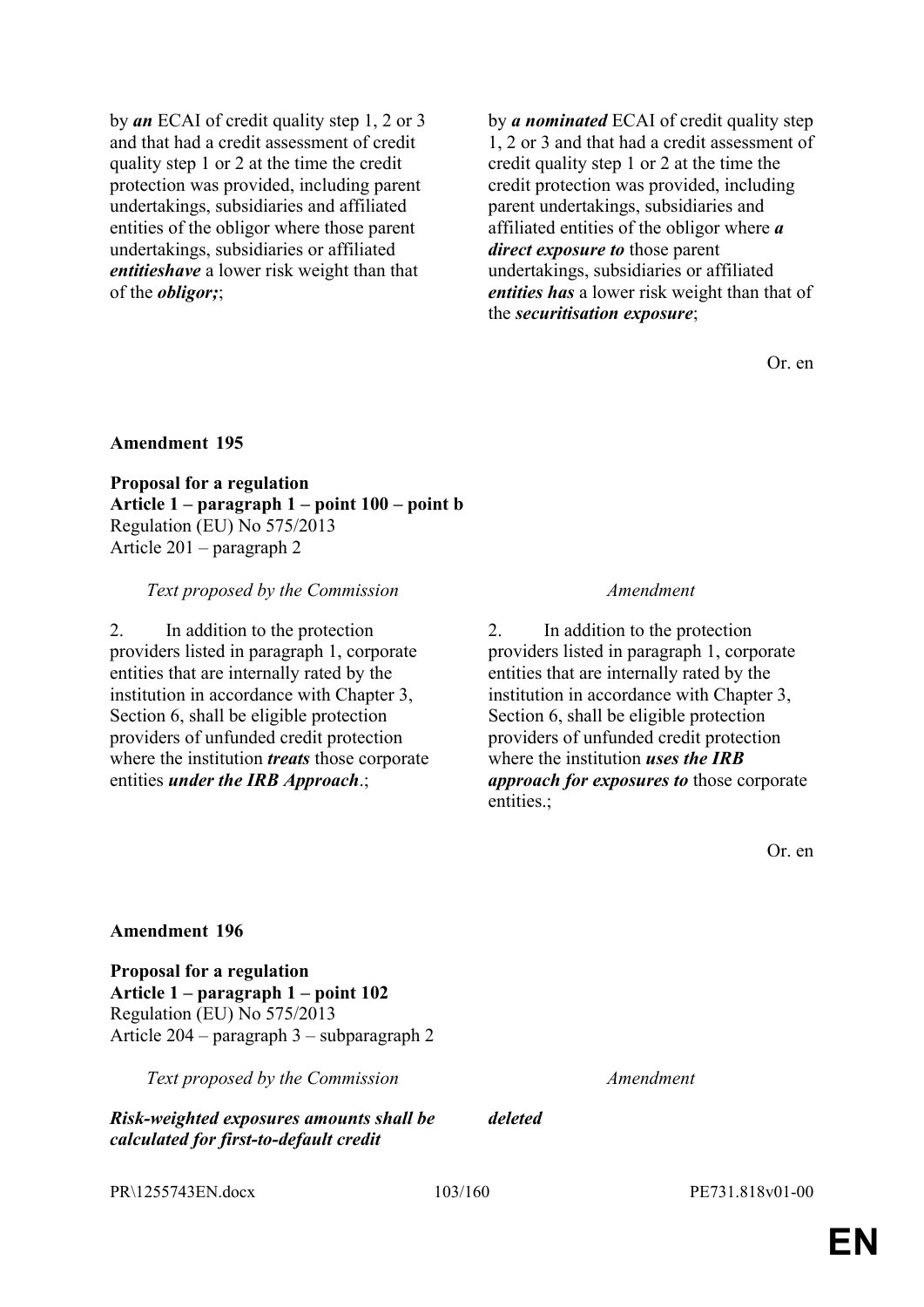*derivatives. For that purpose, the riskweights of the underlying assets included in the basket shall be aggregated up to a maximum of 1250 % and multiplied by the nominal amount of the protection provided by the credit derivative to obtain the risk-weighted exposure amount for the exposure related to that derivative.*

**Amendment 197**

**Proposal for a regulation Article 1 – paragraph 1 – point 102** Regulation (EU) No 575/2013 Article 204 – paragraph 3 – subparagraph 3

*Text proposed by the Commission Amendment*

*For second-to-default credit derivatives, the treatment shall be identical, except that in aggregating the risk-weights, the underlying asset with the lowest riskweighted exposure amount shall be excluded from the calculation. Such a treatment shall also apply for nth-todefault credit derivatives, for which the n-1 assets with the lowest risk-weighted exposure amounts shall be excluded from the calculation.;*

*deleted*

Or. en

Or. en

# **Amendment 198**

**Proposal for a regulation Article 1 – paragraph 1 – point 103 – point a – point i** Regulation (EU) No 575/2013 Article  $208$  – paragraph  $3$  – point b – third and fourth sentence

*Text proposed by the Commission Amendment*

The value *of the* property shall not exceed the *average value measured for that*

The *property* value *used for an exposure secured by an immovable* property shall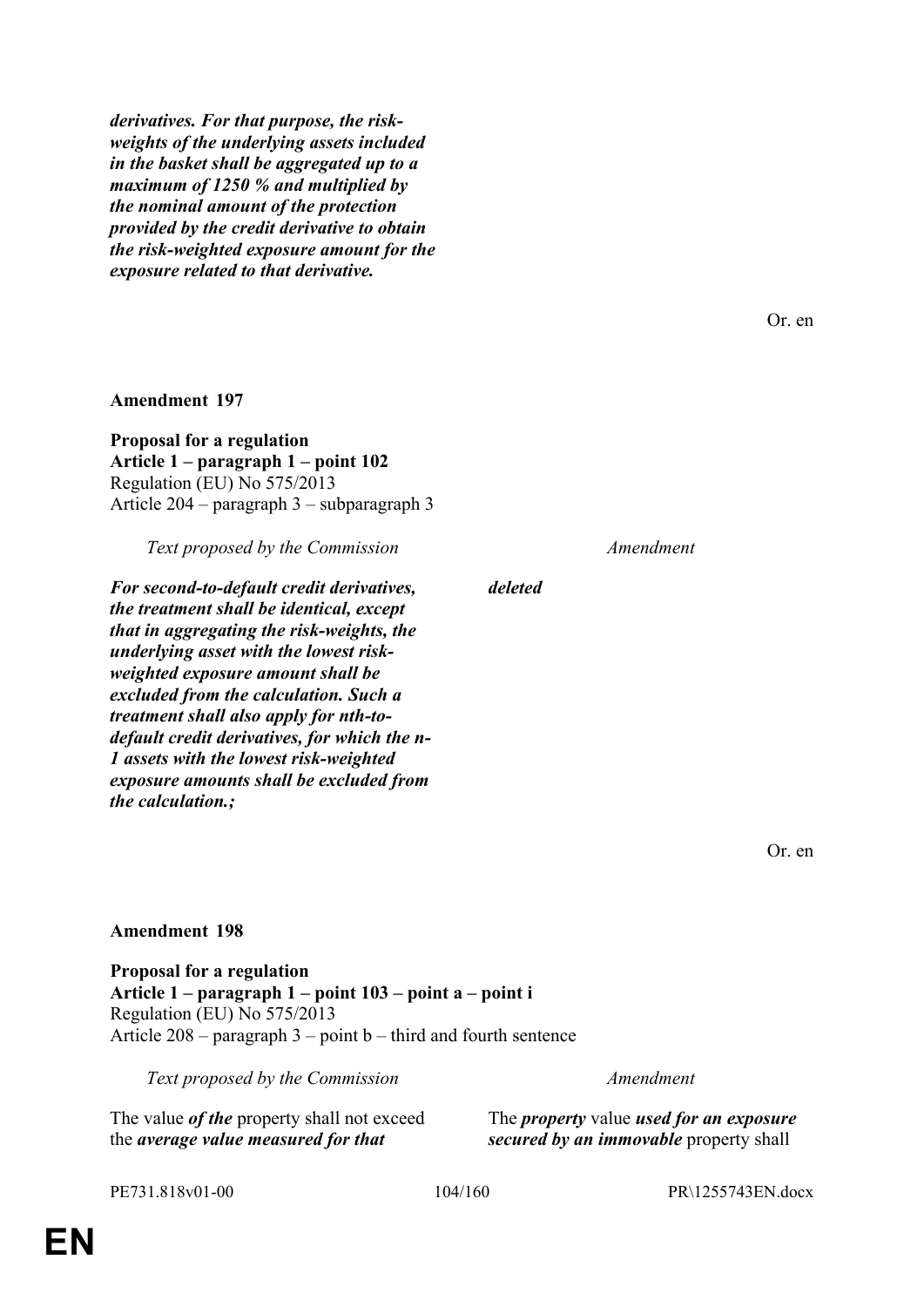property *or for a comparable property over the last three years in case of commercial* immovable property*, and over the last six years in case of residential property*. Modifications made to the property that improve the energy efficiency of the building or housing unit shall be considered as unequivocally increasing its value.;

not exceed the property *value of this* immovable property *measured when the institution entered that exposure*.

Modifications made to the property that improve the energy efficiency of the building or housing unit shall be considered as unequivocally increasing its value.;

Or. en

# **Amendment 199**

**Proposal for a regulation Article 1 – paragraph 1 – point 103 – point b** Regulation (EU) No 575/2013 Article 208 – paragraph 3a – introductory part

# *Text proposed by the Commission Amendment*

3a. In accordance with paragraph 3 and subject to the approval of the competent authorities, institutions may carry out the *valuation and revaluation* of the property value by means of advanced statistical or other mathematical methods ('models'), developed independently from the credit decision process, subject to the fulfilment of the following conditions:

3a. In accordance with paragraph 3 and subject to the approval of the competent authorities, institutions may carry out the *monitoring* of the property value *and the identification of immovable property in need of revaluation* by means of advanced statistical or other mathematical methods ('models'), developed independently from the credit decision process, subject to the fulfilment of the following conditions:

Or. en

### **Amendment 200**

**Proposal for a regulation Article 1 – paragraph 1 – point 103 – point b** Regulation (EU) No 575/2013 Article 208 – paragraph 3a – point a

*Text proposed by the Commission Amendment*

(a) the institutions set out, in their policies and procedures, the criteria for (a) the institutions set out, in their policies and procedures, the criteria for

PR\1255743EN.docx 105/160 PE731.818v01-00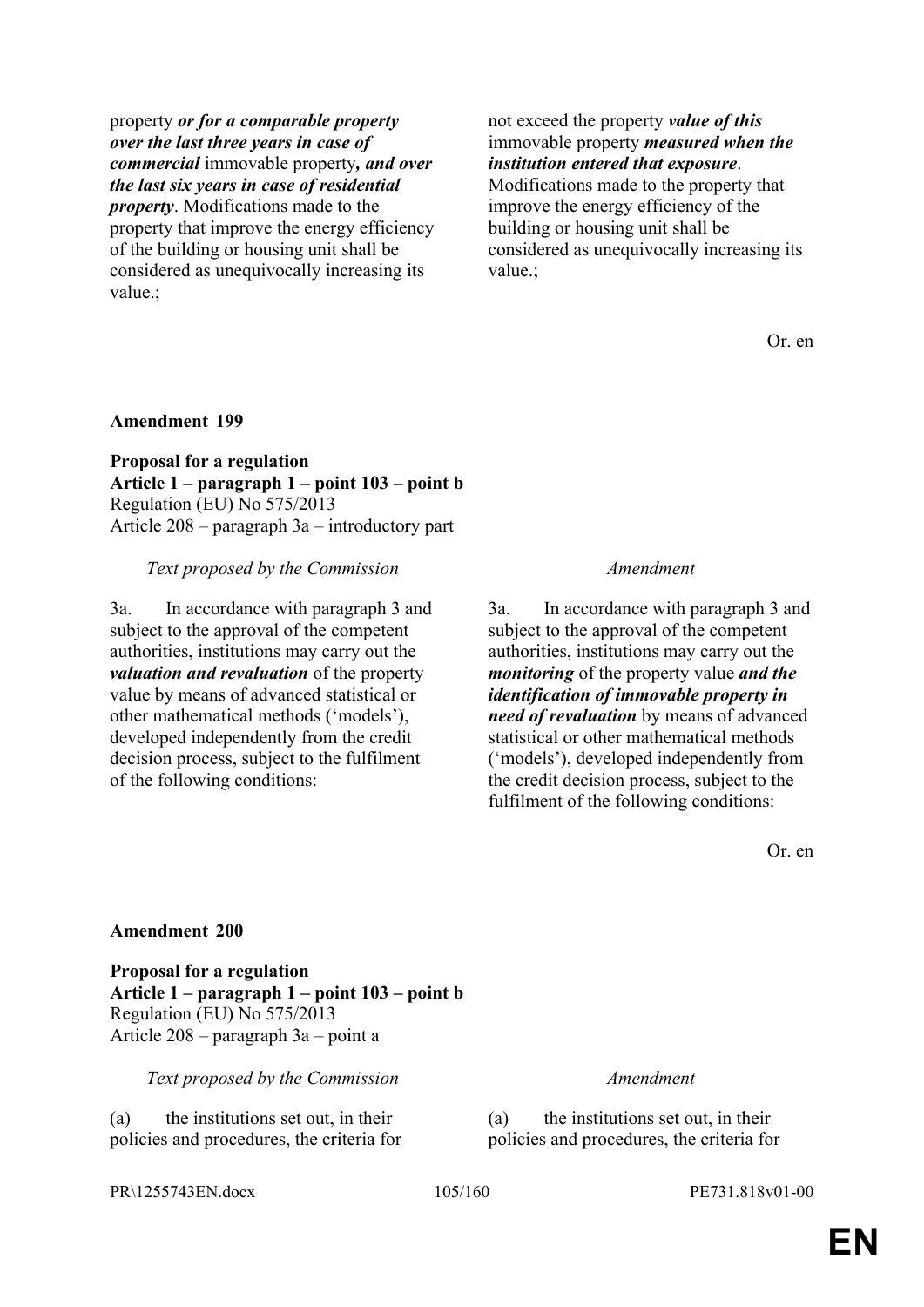using models to *valuate, revaluate and* monitor the values of collateral. Those policies and procedures shall account for such models' proven track record, property-specific variables considered, the use of minimum available and accurate information, and the models' uncertainty;

using models to monitor the values of collateral *and to identify immovable property in need of revaluation*. Those policies and procedures shall account for such models' proven track record, property-specific variables considered, the use of minimum available and accurate information, and the models' uncertainty;

Or. en

### **Amendment 201**

**Proposal for a regulation Article 1 – paragraph 1 – point 103 – point b** Regulation (EU) No 575/2013 Article 208 – paragraph 3a – point c

### *Text proposed by the Commission Amendment*

(c) the institutions are ultimately responsible for the appropriateness and performance of the models, the valuer referred to in paragraph 3, point (b), is responsible for the valuation *that is made* using the models and the institutions understand the methodology, input data and assumptions of the models used;

(c) the institutions are ultimately responsible for the appropriateness and performance of the models, the valuer referred to in paragraph 3, point (b), is responsible for the valuation *of immovable property for which the need for revaluation has been identified* using the models and the institutions understand the methodology, input data and assumptions of the models used;

Or. en

### **Amendment 202**

**Proposal for a regulation Article 1 – paragraph 1 – point 103 – point b** Regulation (EU) No 575/2013 Article 208 – paragraph 3a – point e

### *Text proposed by the Commission Amendment*

(e) the institutions have in place adequate IT processes, systems and capabilities and have sufficient and

(e) the institutions have in place adequate IT processes, systems and capabilities and have sufficient and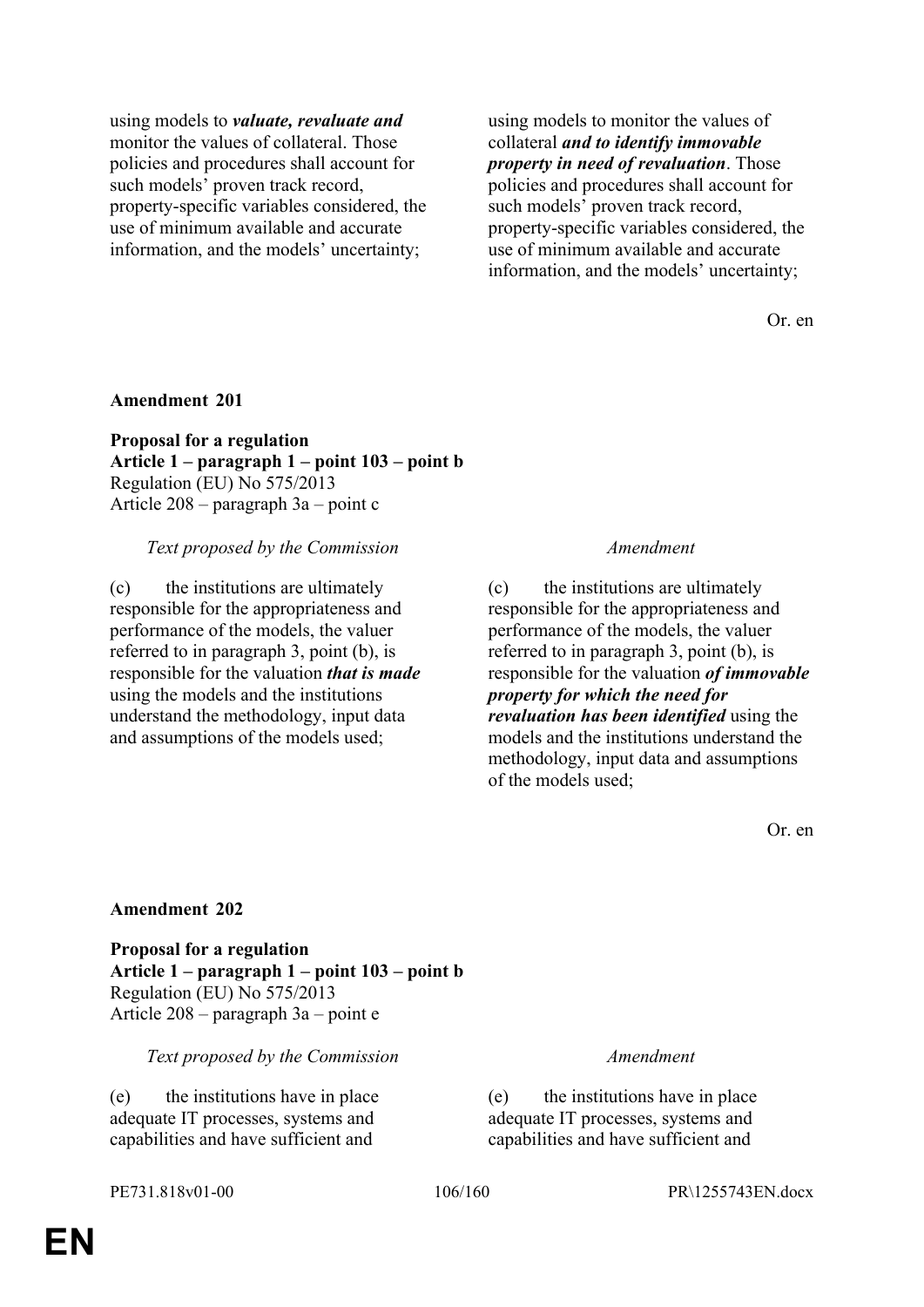accurate data for any model-based *valuation or* revaluation *of collateral*; accurate data for any model-based *monitoring of the value of immovable property collateral and identification of immovable properties in need of* revaluation;

Or. en

# **Amendment 203**

**Proposal for a regulation Article 1 – paragraph 1 – point 103 – point b a (new)** Regulation (EU) No 575/2013 Article 208 – paragraph 3b (new)

*Text proposed by the Commission Amendment*

*(b a) the following paragraph 3b is inserted:*

*3b. The valuation criteria set out in Article 229(1) shall be taken into account for the purpose of monitoring and revaluation of the property value as set out in this Article.*

Or. en

# **Amendment 204**

**Proposal for a regulation Article 1 – paragraph 1 – point 105** Regulation (EU) No 575/2013 Article 213 – paragraph 1 – subparagraph 2

### *Text proposed by the Commission Amendment*

For the purposes of point (c), a clause in the credit protection contract providing that faulty due diligence or fraud by the lending institution cancels or diminishes the extent of the credit protection offered by the guarantor, shall not disqualify that credit protection from being eligible. *Any credit protection contract which can, in the event of fraud of the obligor, be cancelled* 

For the purposes of point (c), a clause in the credit protection contract providing that faulty due diligence or fraud by the lending institution *or by the debtor* cancels or diminishes the extent of the credit protection offered by the guarantor, shall not disqualify that credit protection from being eligible.

PR\1255743EN.docx 107/160 PE731.818v01-00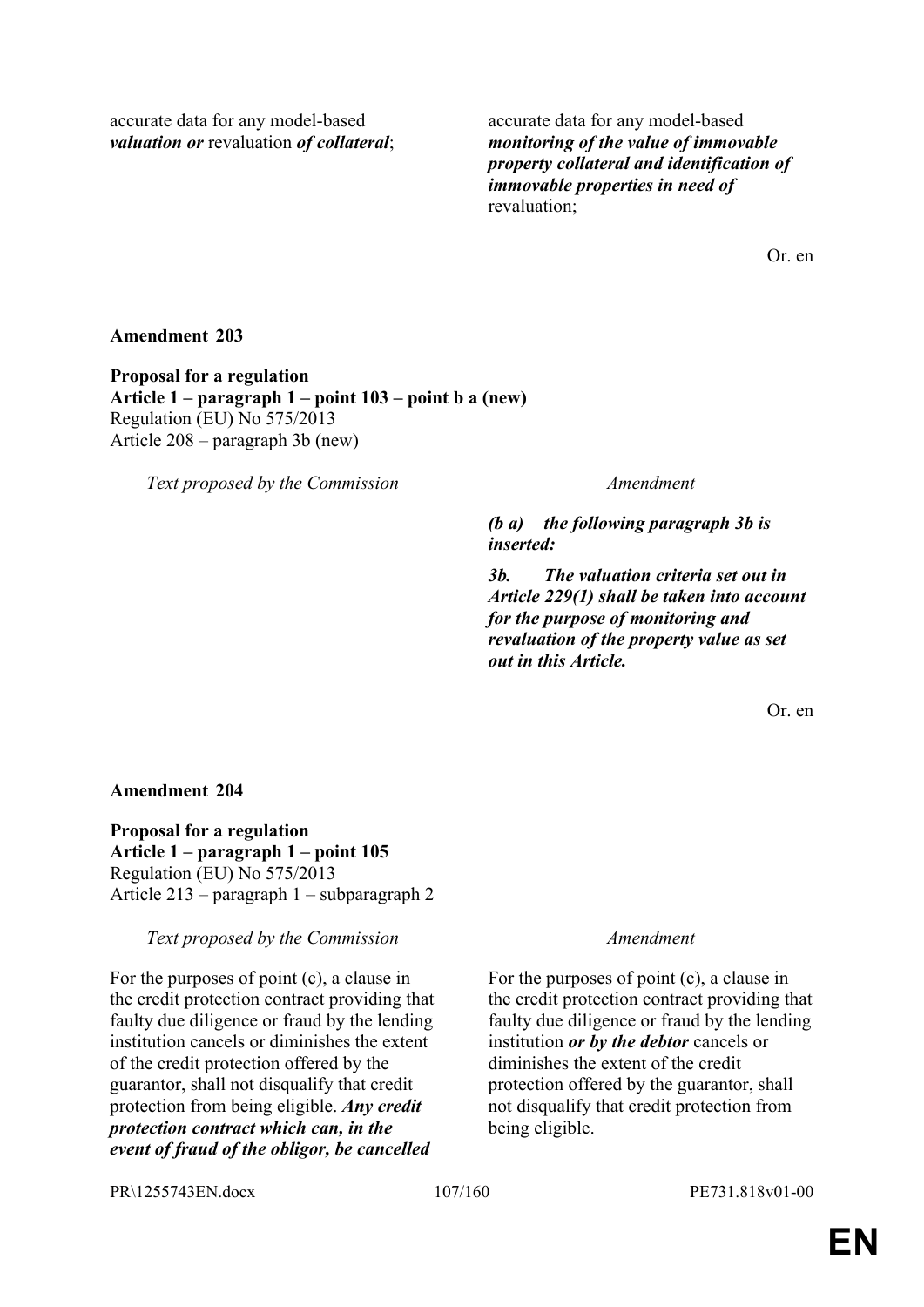*or of which the extent of credit protection can be diminished, shall be considered to not meet those requirements.*

Or. en

# **Amendment 205**

**Proposal for a regulation Article 1 – paragraph 1 – point 123 – point b** Regulation (EU) No 575/2013 Article 235 – paragraph 1 – subparagraph 5

*Text proposed by the Commission Amendment*

g = the risk weight *of exposures* to the protection provider as specified in Chapter 2.

g = the risk weight *applicable for a direct exposure* to the protection provider as specified in Chapter 2.

Or. en

### **Amendment 206**

**Proposal for a regulation Article 1 – paragraph 1 – point 124** Regulation (EU) No 575/2013 Article 235a – paragraph 1 – subparagraph 4

*Text proposed by the Commission Amendment*

r = the risk weight *of exposures to the obligor* as specified in Chapter 3;

 $r =$  the risk weight as specified in Chapter 3 *by using the PD of the obligor and the LGD of the exposure to the obligor without taking into account the unfunded credit protection*;

Or. en

**Amendment 207**

**Proposal for a regulation Article 1 – paragraph 1 – point 124**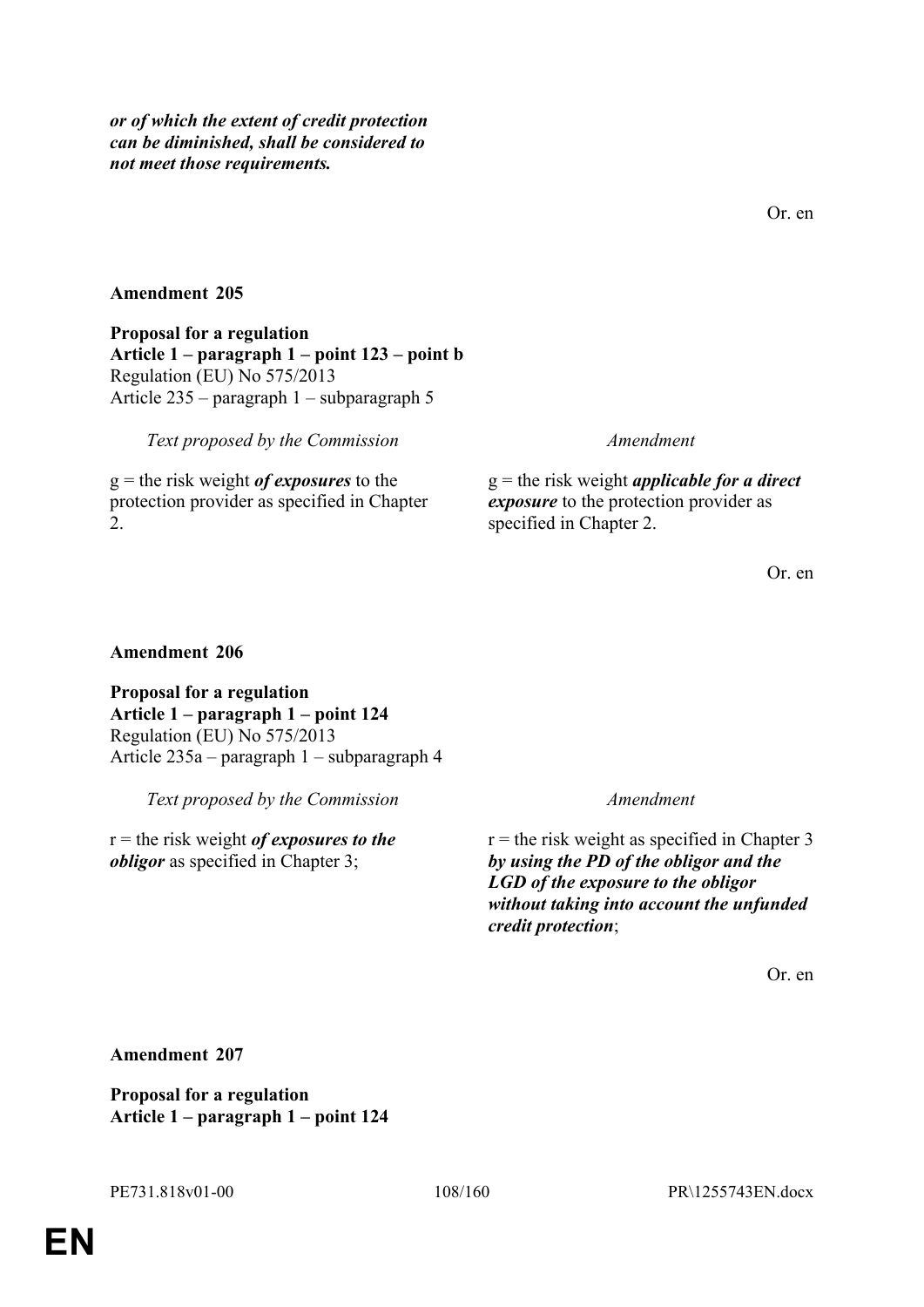## Regulation (EU) No 575/2013 Article 235a – paragraph 1 – subparagraph 5

## *Text proposed by the Commission Amendment*

g = the risk weight *of exposures* to the protection provider as specified in Chapter  $2^{\circ}$ 

g = the risk weight *applicable for a direct exposure* to the protection provider as specified in Chapter 2.

Or. en

## **Amendment 208**

**Proposal for a regulation Article 1 – paragraph 1 – point 125 – point a** Regulation (EU) No 575/2013 Article 236 – title

## *Text proposed by the Commission Amendment*

Calculating risk-weighted exposure amounts and expected loss amounts under the substitution approach when the guaranteed exposure is treated under the IRB Approach *and* a comparable direct exposure to the protection provider is treated under the IRB Approach*';*

Calculating risk-weighted exposure amounts and expected loss amounts under the substitution approach when the guaranteed exposure is treated under the IRB Approach *without the use of own estimates of LGD and* a comparable direct exposure to the protection provider is treated under the IRB Approach

Or. en

## **Amendment 209**

**Proposal for a regulation Article 1 – paragraph 1 – point 125 – point b** Regulation (EU) No 575/2013 Article 236 – paragraph 1

## *Text proposed by the Commission Amendment*

1. For an exposure with unfunded credit protection to which an institution applies the IRB Approach referred to in Chapter 3, but without using its own estimates of loss given default (LGD), and

1. For an exposure with unfunded credit protection to which an institution applies the IRB Approach referred to in Chapter 3, but without using its own estimates of loss given default (LGD), and

PR\1255743EN.docx 109/160 PE731.818v01-00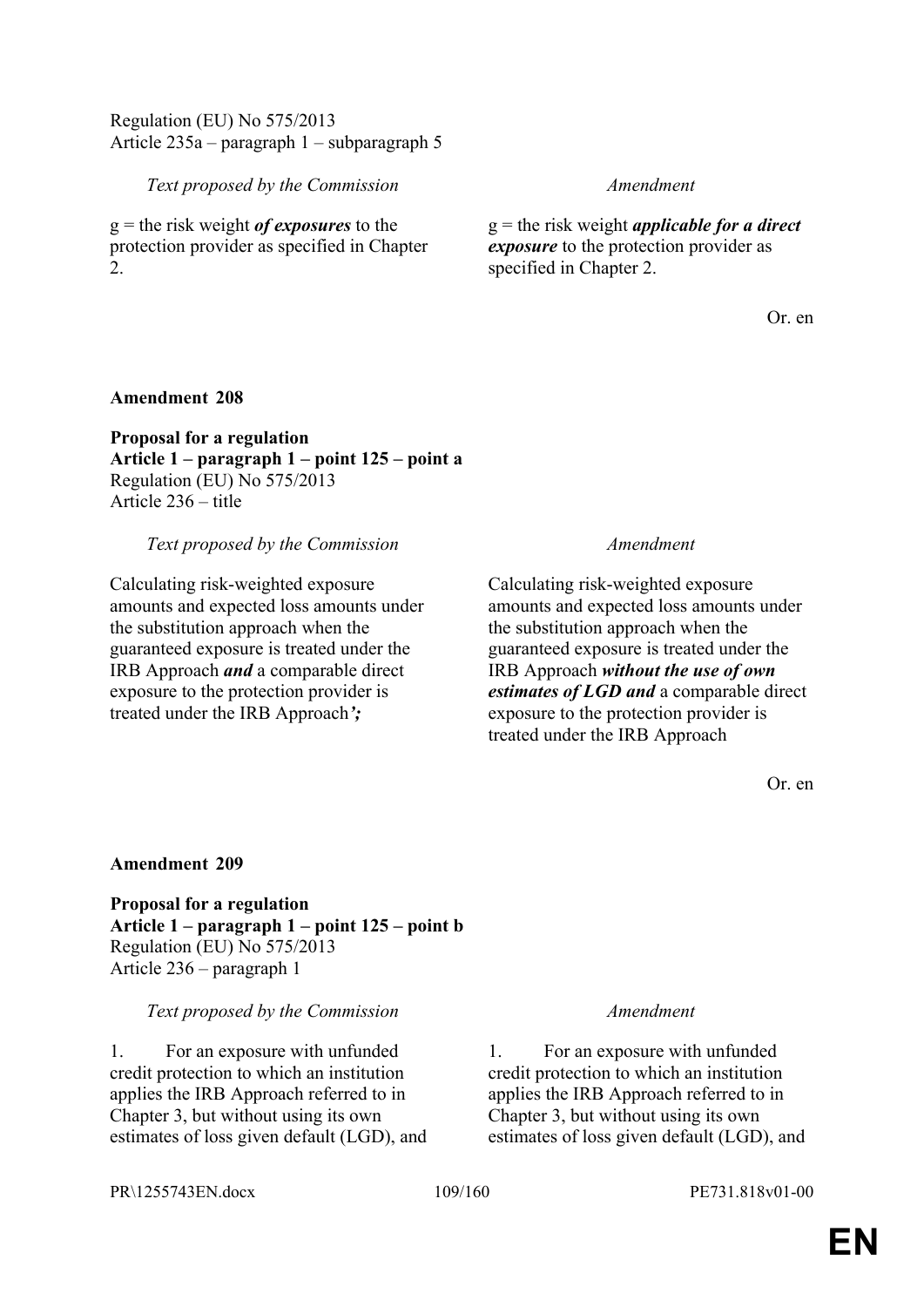where comparable direct exposures to the protection provider are treated under the IRB Approach set out in Chapter 3, institutions shall determine the covered portion of the exposure as the lower of the exposure value E and the adjusted value of the unfunded credit protection  $G_A$ ;

where comparable direct exposures to the protection provider are treated under the IRB Approach set out in Chapter 3, institutions shall determine the covered portion of the exposure as the lower of the exposure value E and the adjusted value of the unfunded credit protection  $G_A$ *calculated in accordance with Article 235a(1)*.

Or. en

## **Amendment 210**

**Proposal for a regulation Article 1 – paragraph 1 – point 125 – point c** Regulation (EU) No 575/2013 Article 236 – paragraph 1a

### *Text proposed by the Commission Amendment*

1a. An institution that applies to comparable direct exposures to the protection provider the IRB Approach using own estimates of PD shall calculate the risk-weighted exposure amount and the expected loss amount for the covered portion of the exposure value by using the PD of the protection provider and the LGD applicable for a comparable direct exposure to the protection provider as referred to in Article 161(1), in accordance with paragraph 1b. For subordinated exposures and non-subordinated unfunded credit protection, the LGD to be applied by institutions to the covered portion of the exposure value is the LGD associated with senior claims and *that* may account for any *collateralisation of the underlying exposure* in accordance with this Chapter.

1a. An institution that applies to comparable direct exposures to the protection provider the IRB Approach using own estimates of PD shall calculate the risk-weighted exposure amount and the expected loss amount for the covered portion of the exposure value by using the PD *but without using own estimates of LGD* of the protection provider and the LGD applicable for a comparable direct exposure to the protection provider as referred to in Article 161(1), in accordance with paragraph 1b. For subordinated exposures and non-subordinated unfunded credit protection, the LGD to be applied by institutions to the covered portion of the exposure value is the LGD associated with senior claims and may account for any *funded credit protection securing the unfunded credit protection commitment* in accordance with this Chapter.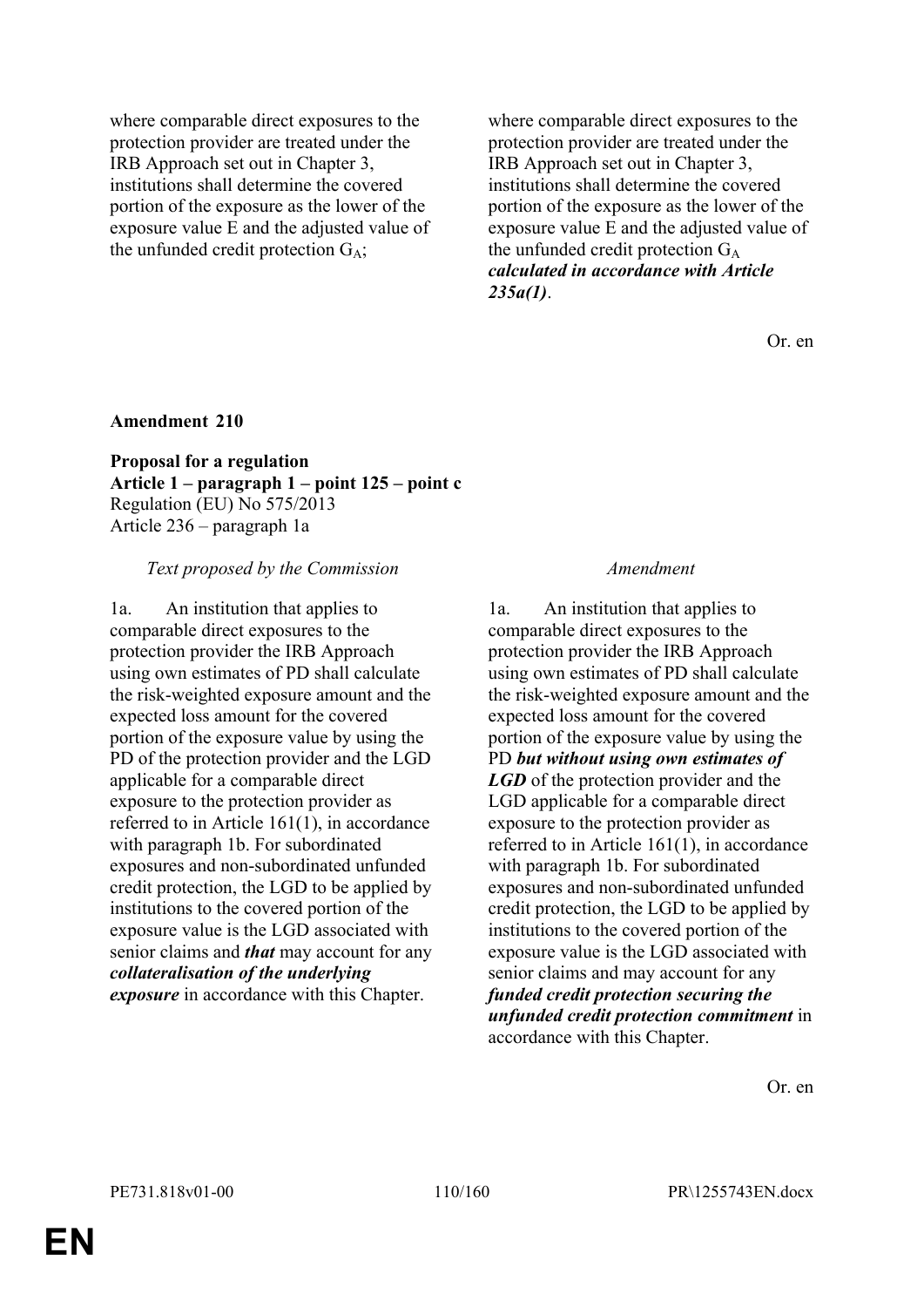**Proposal for a regulation Article 1 – paragraph 1 – point 126** Regulation (EU) No 575/2013 Article 236a – paragraph 1

### *Text proposed by the Commission Amendment*

1. For an exposure with unfunded credit protection to which an institution applies the IRB Approach referred to in Chapter 3 using its own estimates of loss given default (LGD) and where comparable direct exposures to the protection provider are treated under the IRB Approach referred to in Chapter 3, institutions shall determine the covered portion of the exposure as the lower of the exposure value E and the adjusted value of the unfunded credit protection  $G_A$ . The risk-weighted exposure amount and the expected loss amount for the covered portion of the exposure value shall be calculated by using the PD, the LGD and the same risk weight function as the ones used for a comparable direct exposure to the protection provider, and shall, where applicable, use the maturity M related to the underlying exposure, calculated in accordance with Article 162.

1. For an exposure with unfunded credit protection to which an institution applies the IRB Approach referred to in Chapter 3 using its own estimates of loss given default (LGD) and where comparable direct exposures to the protection provider are treated under the IRB Approach referred to in Chapter 3 *without the use of own estimates of LGD*, institutions shall determine the covered portion of the exposure as the lower of the exposure value E and the adjusted value of the unfunded credit protection  $G_A$ *calculated in accordance with Article 235a(1)*. The risk-weighted exposure amount and the expected loss amount for the covered portion of the exposure value shall be calculated by using the PD, the LGD and the same risk weight function as the ones used for a comparable direct exposure to the protection provider, and shall, where applicable, use the maturity M related to the underlying exposure, calculated in accordance with Article 162.

Or. en

### **Amendment 212**

**Proposal for a regulation Article 1 – paragraph 1 – point 130a (new)** Regulation (EU) No 575/2013 Article 291 – paragraph 5 – point f

*Present text Amendment*

*(131 a) in Article 291(5), point (f) is replaced by the following:*

PR\1255743EN.docx 111/160 PE731.818v01-00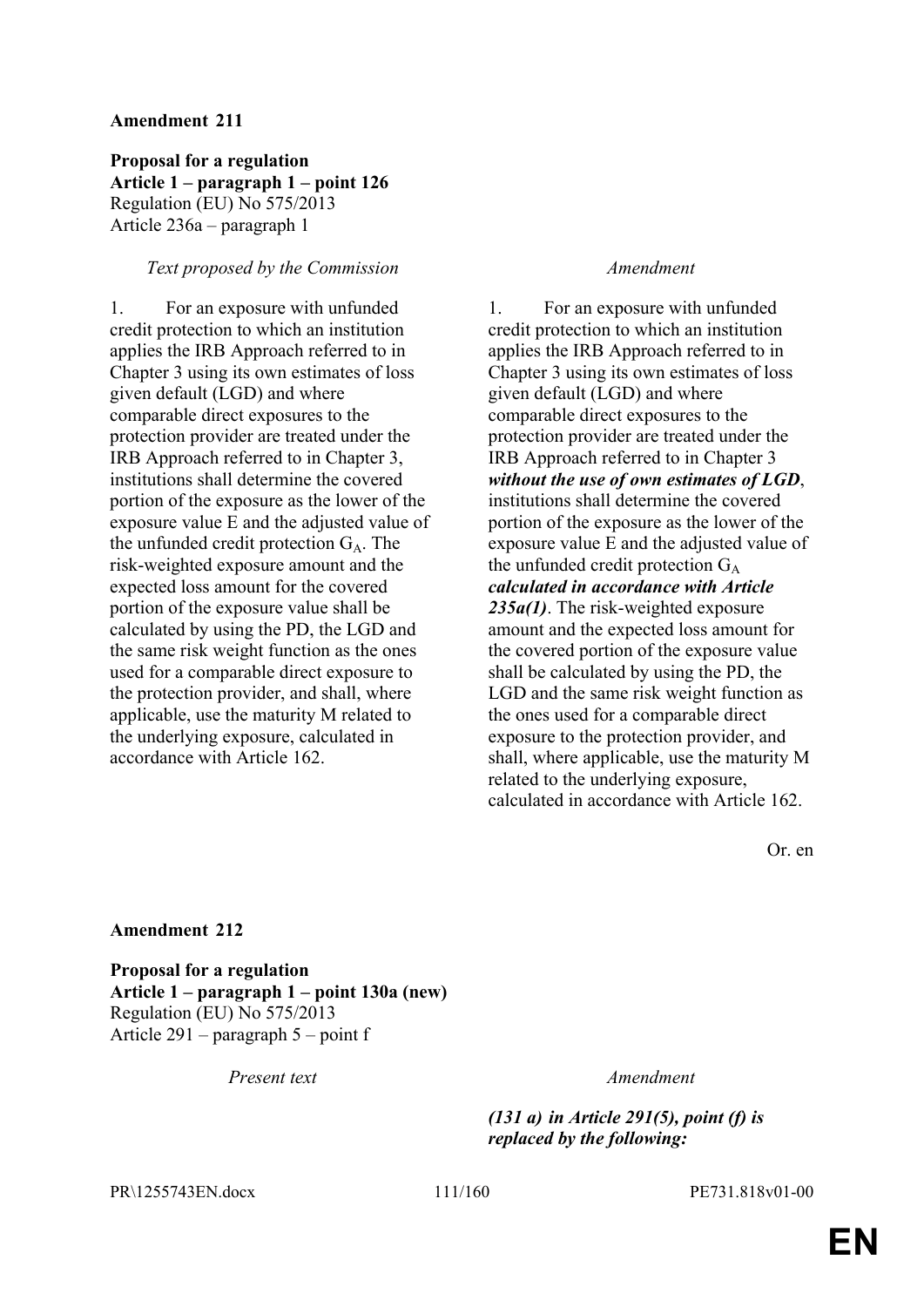(f) to the extent that this uses existing market risk calculations for own funds requirements for *incremental* default *and migration* risk as set out in Title IV, Chapter *5*, Section 4 that already contain an LGD assumption, the LGD in the formula used shall be *100 %*.

"(f) to the extent that this uses existing market risk calculations for own funds requirements for default risk as set out in Title IV, Chapter *1a*, Section 4 *or 5 or for default risk using an internal default risk model as set out in Title IV, Chapter 1b, Section 3* that already contain an LGD assumption, the LGD in the formula used shall be *100%*."

Or. en

*(https://eur-lex.europa.eu/legal-content/EN/TXT/PDF/?uri=CELEX:32013R0575&from=EN)*

### **Amendment 213**

**Proposal for a regulation Article 1 – paragraph 1 – point 131** Regulation (EU) No 575/2013 Article 314 – paragraph 2 – subparagraph 3

### *Text proposed by the Commission Amendment*

 $IC =$  the interest component, which is the institution's interest income from all financial assets and other interest income, including finance income from financial and income from operating leases and profits from leased assets, minus the institution's interest expenses from all financial liabilities and other interest expenses, including interest expense from financial and operating leases, depreciation and impairment of, and losses from, operating leased assets, calculated as the annual average of the absolute values of the *difference* over the previous three financial years;

 $IC =$  the interest component, which is the institution's interest income from all financial assets and other interest income, including finance income from financial *leases* and income from operating leases and profits from leased assets, minus the institution's interest expenses from all financial liabilities and other interest expenses, including interest expense from financial and operating leases, depreciation and impairment of, and losses from, operating leased assets, calculated as the annual average of the absolute values of the *differences* over the previous three financial years;

Or. en

**Amendment 214**

**Proposal for a regulation Article 1 – paragraph 1 – point 131**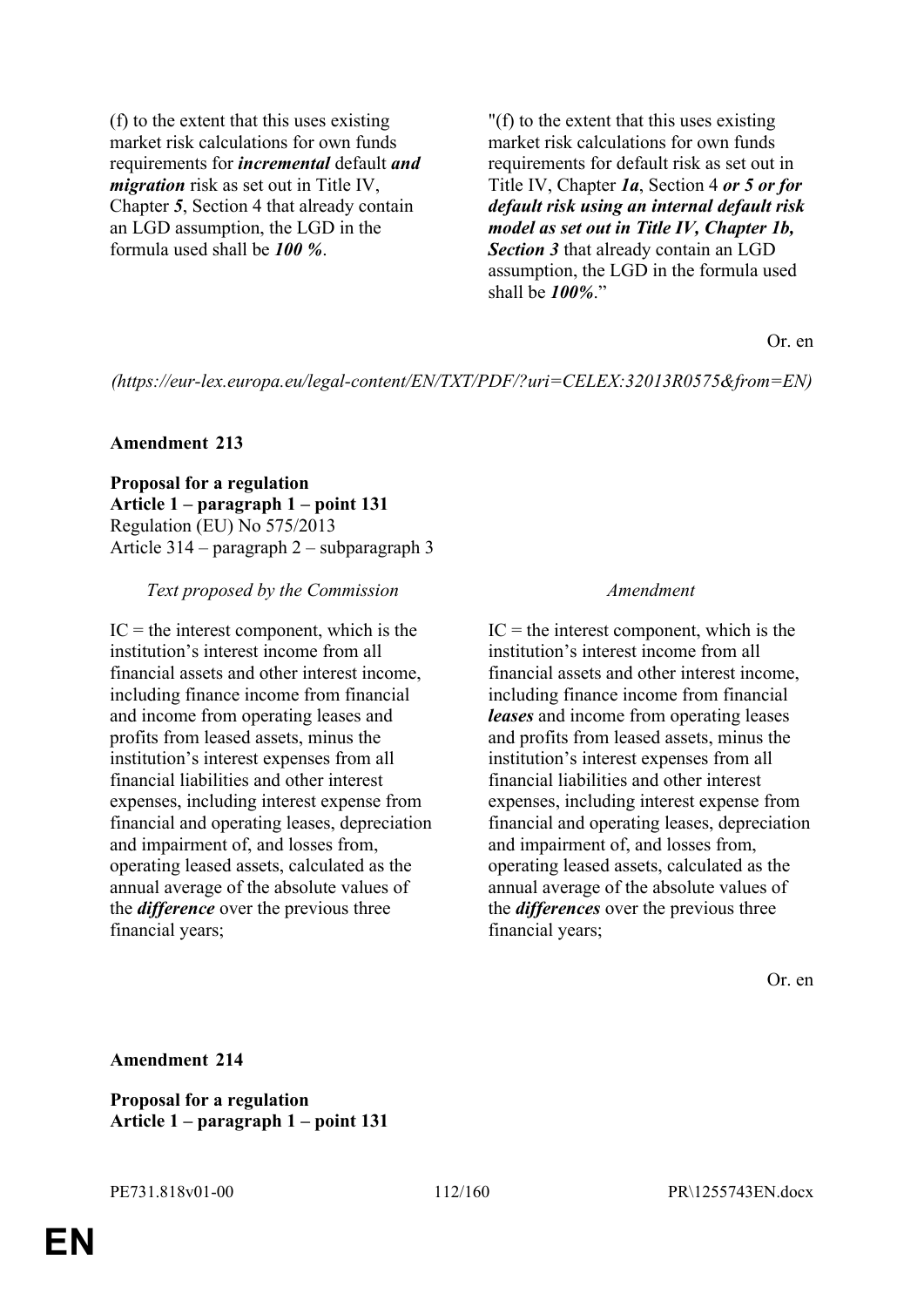## Regulation (EU) No 575/2013 Article 314 – paragraph 3 – subparagraph 4

## *Text proposed by the Commission Amendment*

 $OE =$  the other *operation* expenses, which is the annual average over the previous three financial years of the institution's expenses and losses from ordinary banking operations not included in other items of the business indicator but of similar nature, and from operational risk events;

 $OE =$  the other *operating* expenses, which is the annual average over the previous three financial years of the institution's expenses and losses from ordinary banking operations not included in other items of the business indicator but of similar nature, and from operational risk events;

Or. en

## **Amendment 215**

**Proposal for a regulation Article 1 – paragraph 1 – point 131** Regulation (EU) No 575/2013 Article 314 – paragraph 5 – point e

*Text proposed by the Commission Amendment*

(e) expenses of premises and fixed assets, except where those expenses result from operational *loss* events;

(e) expenses of premises and fixed assets, except where those expenses result from operational *risk* events;

Or. en

# **Amendment 216**

**Proposal for a regulation Article 1 – paragraph 1 – point 131** Regulation (EU) No 575/2013 Article 314 – paragraph 5 – point g

*Text proposed by the Commission Amendment*

(g) provisions and reversal of provisions, except where those provisions relate to operational *loss* events;

(g) provisions and reversal of provisions, except where those provisions relate to operational *risk* events;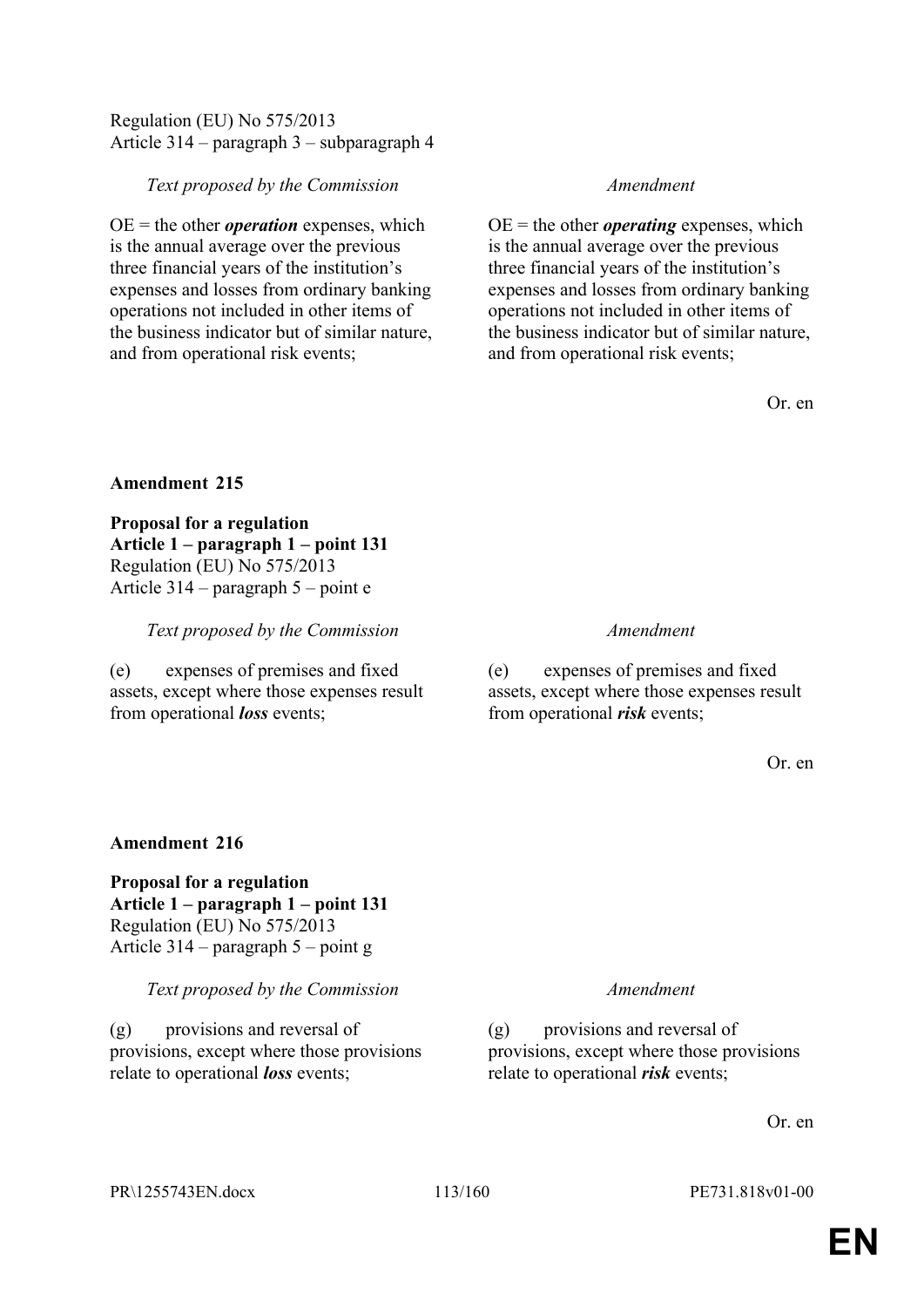**Proposal for a regulation Article 1 – paragraph 1 – point 131** Regulation (EU) No 575/2013 Article 314 – paragraph 7 – subparagraph 2

*Text proposed by the Commission Amendment*

EBA shall submit those draft *regulatory* technical standards to the Commission by [OP please insert the date = *24* months after entry into force of this Regulation].

EBA shall submit those draft *implementing* technical standards to the Commission by [*18* months after entry into force of this Regulation].

Or. en

### **Amendment 218**

**Proposal for a regulation Article 1 – paragraph 1 – point 131** Regulation (EU) No 575/2013 Article 317 – paragraph 7

### *Text proposed by the Commission Amendment*

7. An institution shall upon request from the competent authority be able to map its historical internal loss data to the type *of events*.

7. An institution shall upon request from the competent authority be able to map its historical internal loss data to the *event* type.

Or. en

### **Amendment 219**

**Proposal for a regulation Article 1 – paragraph 1 – point 131** Regulation (EU) No 575/2013 Article 317 – paragraph 9 – subparagraph 1

*Text proposed by the Commission Amendment*

9. For the purposes of paragraph *6* of this Article, EBA is mandated to develop draft regulatory technical standards

9. For the purposes of paragraph *7* of this Article, EBA is mandated to develop draft regulatory technical standards

PE731.818v01-00 114/160 PR\1255743EN.docx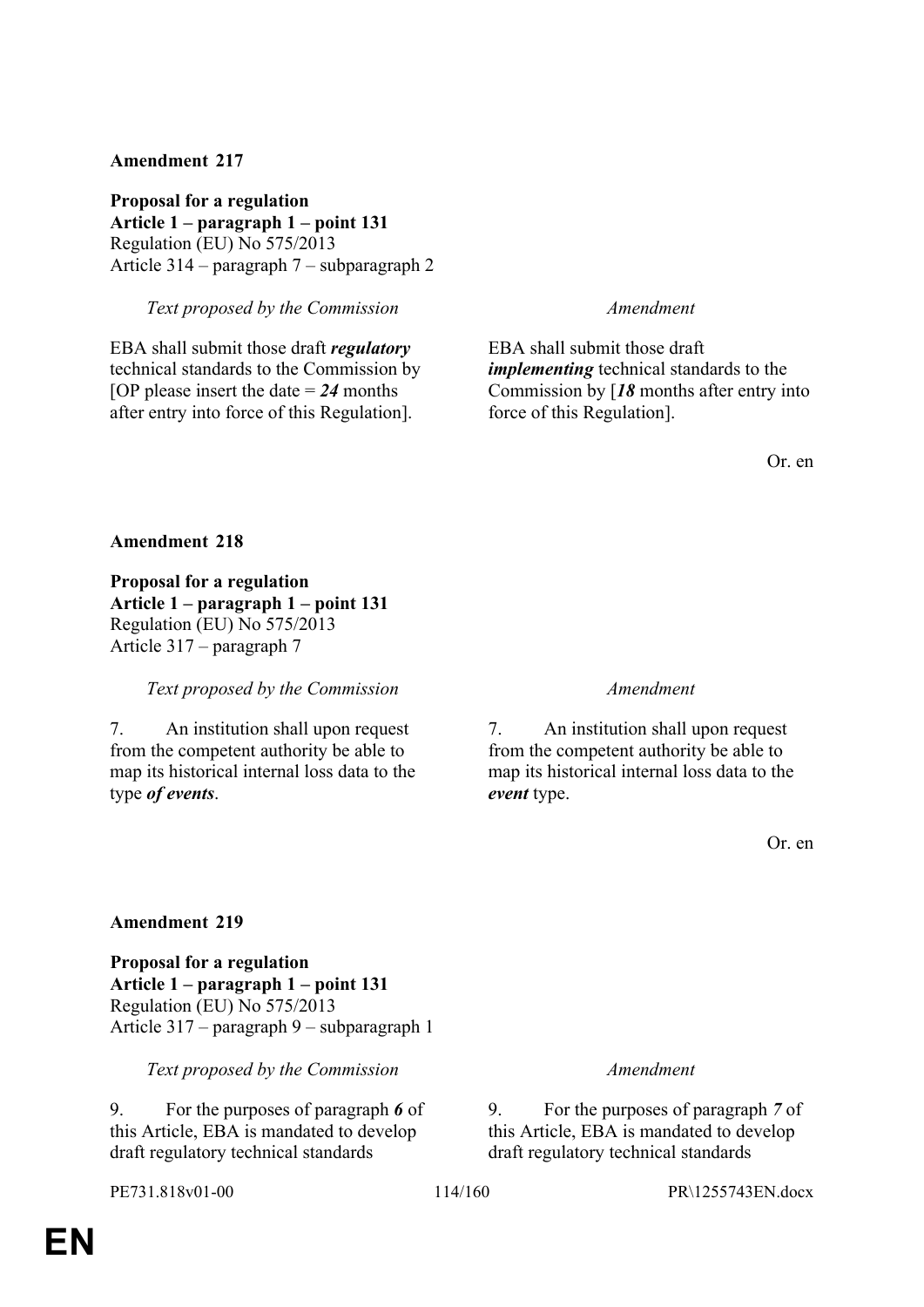establishing a risk taxonomy on operational risk and a methodology to classify, based on that risk taxonomy on operational risk, the loss events included in the loss data set.

establishing a risk taxonomy on operational risk and a methodology to classify, based on that risk taxonomy on operational risk, the loss events included in the loss data set.

Or. en

### **Amendment 220**

**Proposal for a regulation Article 1 – paragraph 1 – point 131** Regulation (EU) No 575/2013 Article 317 – paragraph 10 – subparagraph 1

### *Text proposed by the Commission Amendment*

10. For the purposes of paragraph *7*, EBA shall develop guidelines explaining the technical elements necessary to ensure the soundness, robustness and performance of governance arrangements to maintain the loss data set, with a particular focus on IT systems and infrastructures.

10. For the purposes of paragraph *8*, EBA shall develop guidelines explaining the technical elements necessary to ensure the soundness, robustness and performance of governance arrangements to maintain the loss data set, with a particular focus on IT systems and infrastructures.

Or. en

## **Amendment 221**

**Proposal for a regulation Article 1 – paragraph 1 – point 131** Regulation (EU) No 575/2013 Article 318 – paragraph 2 – point a – point i

### *Text proposed by the Commission Amendment*

(i) where the operational risk event relates to market risk, the costs to unwind market positions in the *recovered* loss amount of the operational risk items;

(i) where the operational risk event relates to market risk, the costs to unwind market positions in the *recorded* loss amount of the operational risk items;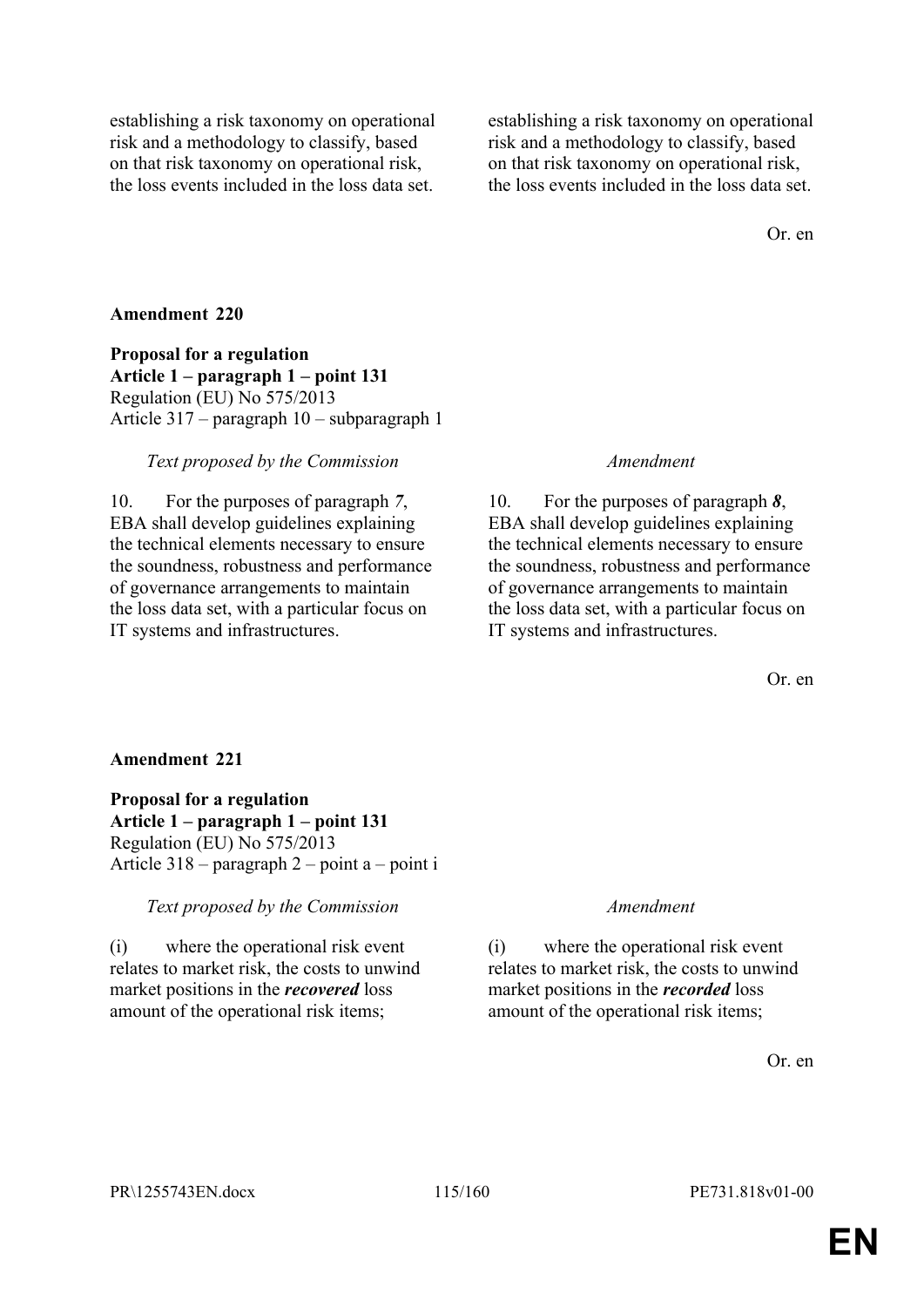**Proposal for a regulation Article 1 – paragraph 1 – point 131** Regulation (EU) No 575/2013 Article 320 – paragraph 1 – point a

## *Text proposed by the Commission Amendment*

(a) the institution can demonstrate to the satisfaction of the competent authority that the operational risk event at the origin of those operational risk losses will not occur again;

(a) the institution can demonstrate to the satisfaction of the competent authority that *the cause of* the operational risk event at the origin of those operational risk losses will not occur again;

Or. en

### **Amendment 223**

**Proposal for a regulation Article 1 – paragraph 1 – point 131** Regulation (EU) No 575/2013 Article 322 – title

*Text proposed by the Commission Amendment*

*Review of the* comprehensiveness, accuracy and quality of the loss data

Comprehensiveness, accuracy and quality of the loss data

Or. en

## **Amendment 224**

**Proposal for a regulation Article 1 – paragraph 1 – point 131** Regulation (EU) No 575/2013 Article 322 – paragraph 1

## *Text proposed by the Commission Amendment*

1. Institutions shall have in place the organisation and processes to *review* the comprehensiveness, accuracy and quality of the loss data independently.

1. Institutions shall have in place the organisation and processes to *ensure* the comprehensiveness, accuracy and quality of the loss data *and to review it* independently.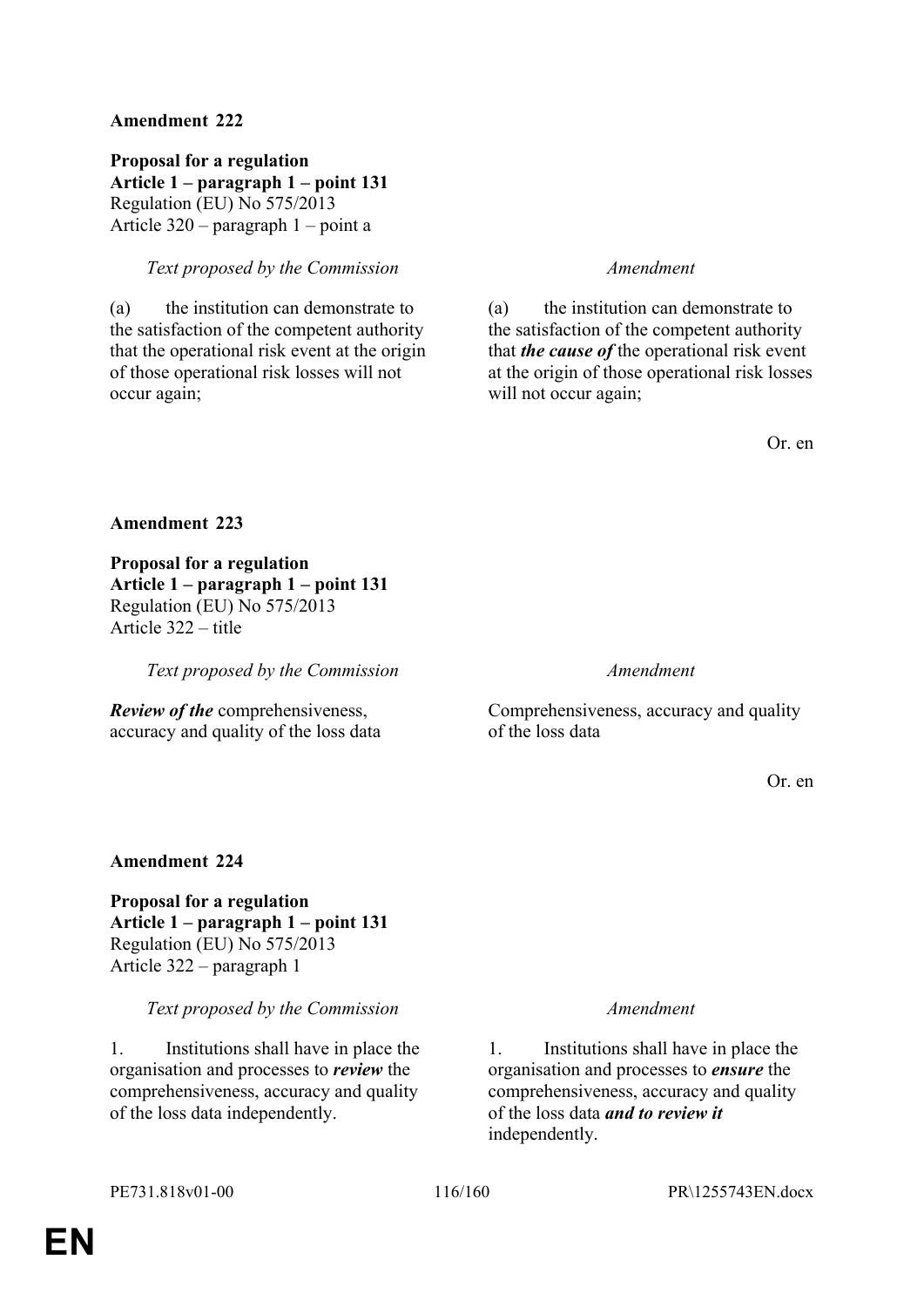**Proposal for a regulation Article 1 – paragraph 1 – point 132 – point a** Regulation (EU) No 575/2013 Article 325 – paragraph 1 – subparagraph 2

### *Text proposed by the Commission Amendment*

By way of derogation from the first subparagraph, an institution shall not calculate an own funds requirements for foreign exchange risk for trading book positions and non-trading book positions that are subject to foreign exchange risk where those positions are deducted from the institution's own funds.

By way of derogation from the first subparagraph, an institution shall not calculate an own funds requirements for foreign exchange risk for trading book positions and non-trading book positions that are subject to foreign exchange risk where those positions are deducted from the institution's own funds. *Institutions shall document the use of the provision set out in this paragraph, including its impact, and make the information available upon request of their competent authority.*

Or. en

## **Amendment 226**

**Proposal for a regulation Article 1 – paragraph 1 – point 132 – point a** Regulation (EU) No 575/2013 Article 325 – paragraph 4

### *Text proposed by the Commission Amendment*

4. An institution may use a combination of the alternative standardised *approaches* referred to in paragraph 1, point (a), and the alternative internal model approach referred to in paragraph 1, point (b), on a permanent basis within a group. The institution shall not use either of those approaches in combination with the simplified standardised approach referred

4. An institution may use a combination of the alternative standardised *approach* referred to in paragraph 1, point (a), and the alternative internal model approach referred to in paragraph 1, point (b), on a permanent basis within a group. The institution shall not use either of those approaches in combination with the simplified standardised approach referred

PR\1255743EN.docx 117/160 PE731.818v01-00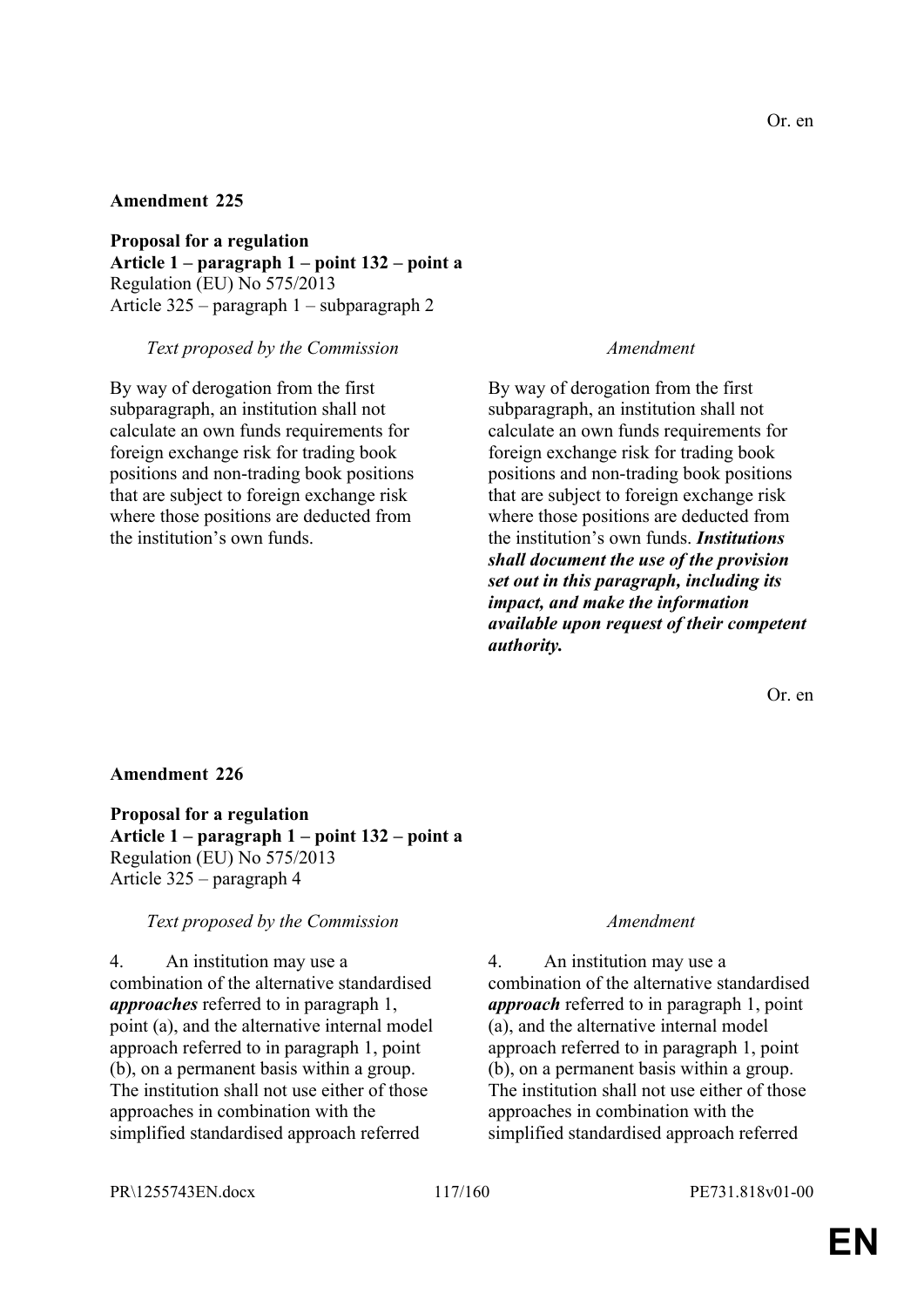to in paragraph 1, point  $(c)$ . to in paragraph 1, point  $(c)$ .

Or. en

**Amendment 227**

**Proposal for a regulation Article 1 – paragraph 1 – point 133 – point e a (new)** Regulation (EU) No 575/2013 Article 325a – paragraph 8

*Present text Amendment*

*(e a) paragraph 8 is deleted deleted*

*8. An institution that is eligible for the treatment set out in Article 94 shall be exempted from the reporting requirement set out in Article 430b.*

Or. en

**Amendment 228**

**Proposal for a regulation Article 1 – paragraph 1 – point 135 – point c** Regulation (EU) No 575/2013 Article 325c – paragraph 4 – subparagraph 1

*Text proposed by the Commission Amendment*

4. Institutions shall independently review the alternative standardised approach they use for the purposes of this Chapter to the satisfaction of the competent authorities, either as part of their regular internal auditing process, or by mandating a third-party undertaking to conduct that review.

4. Institutions shall independently review the alternative standardised approach they use for the purposes of this Chapter to the satisfaction of the competent authorities, either as part of their regular internal auditing process, or by mandating a third-party undertaking to conduct that review. *The outcome of such a review shall be reported to the appropriate management bodies.*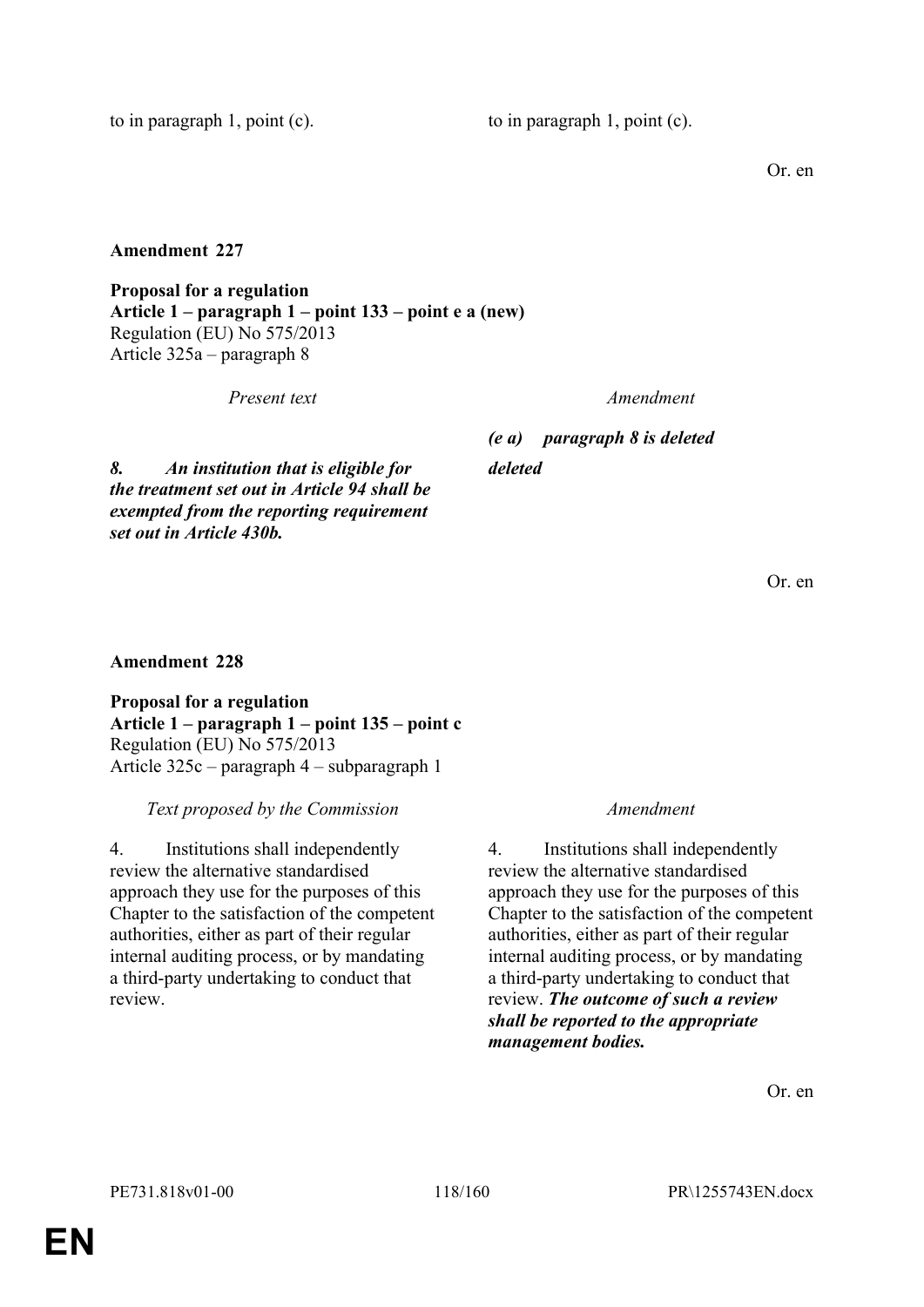**Proposal for a regulation Article 1 – paragraph 1 – point 135 – point c** Regulation (EU) No 575/2013 Article 325c – paragraph 5 – subparagraph 2

## *Text proposed by the Commission Amendment*

An institution shall conduct the review referred to in the first subparagraph *at least once a year,* or on a *less* frequent basis *upon the approval of* the competent *authorities*.*;*

An institution shall conduct the review referred to in the first subparagraph *once every two years* or on a *more* frequent basis *up to once every year where* the competent *authority considers that the size and complexity of the institution justifies a more frequent review*.*"*

Or. en

### **Amendment 230**

**Proposal for a regulation Article 1 – paragraph 1 – point 136 – point a** Regulation (EU) No 575/2013 Article 325j – paragraph 1 – subparagraph 2

*Text proposed by the Commission Amendment*

*For the purposes of the calculation referred to in point (i), the institution shall consider the position in the CIU as a single unrated equity position allocated to the bucket "Unrated" in Article 325y(1), Table 2.*

*deleted*

Or. en

### **Amendment 231**

**Proposal for a regulation Article 1 – paragraph 1 – point 136 – point b** Regulation (EU) No 575/2013 Article 325j – paragraph 1a – point a

PR\1255743EN.docx 119/160 PE731.818v01-00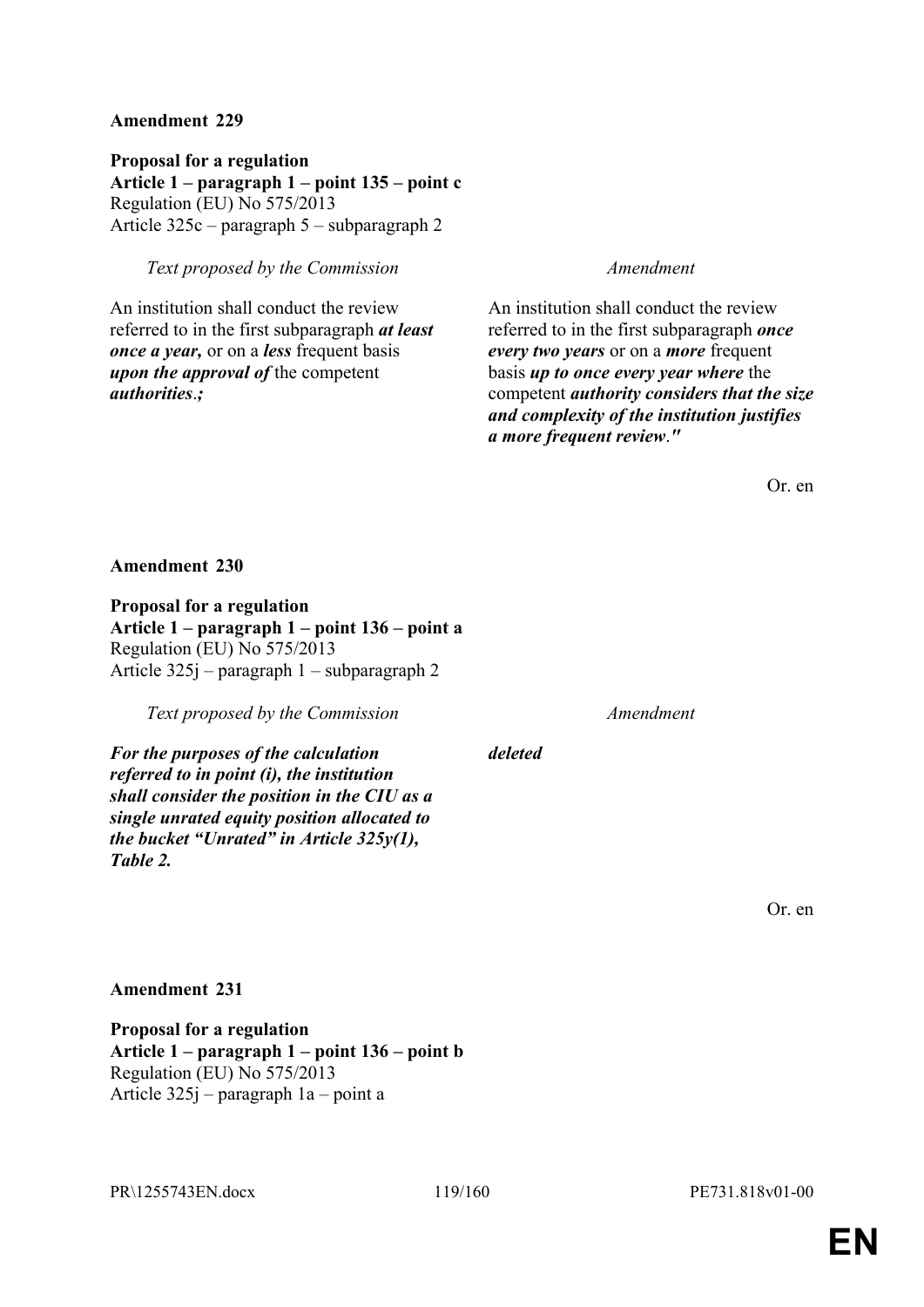## *Text proposed by the Commission Amendment*

(a) apply the own funds requirements for the default risk set out in Section 5 and the residual risk add-on set out in Section 4 to a position in a CIU, where the mandate of that CIU allows it to invest in exposures that shall be subject to those own funds requirements;

(a) apply the own funds requirements for the default risk set out in Section 5 and the residual risk add-on set out in Section 4 to a position in a CIU, where the mandate of that CIU allows it to invest in exposures that shall be subject to those own funds requirements*; when using the calculation approach referred to in in paragraph 1, point (b)(i), the institution shall consider the position in the CIU as a single unrated equity position allocated to the bucket "Unrated" in Article 325y(1), Table 2*;

Or. en

## **Amendment 232**

**Proposal for a regulation Article 1 – paragraph 1 – point 136 – point c** Regulation (EU) No 575/2013 Article 325j – paragraph 4 – subparagraph 1

## *Text proposed by the Commission Amendment*

4. For the purposes of paragraph 1, point (b)(ii), an institution shall determine the calculation of the own funds requirements for market risk by determining the hypothetical portfolio that would attract the highest own funds requirements in accordance with Article 325c(2), point (a), based on the CIU's mandate or relevant law, taking into account the leverage to the maximum extent, where applicable.

4. For the purposes of paragraph 1, point (b)(ii), an institution shall determine the calculation of the own funds requirements for market risk by determining the hypothetical portfolio *of the CIU* that would attract the highest own funds requirements in accordance with Article 325c(2), point (a), based on the CIU's mandate or relevant law, taking into account the leverage to the maximum extent, where applicable.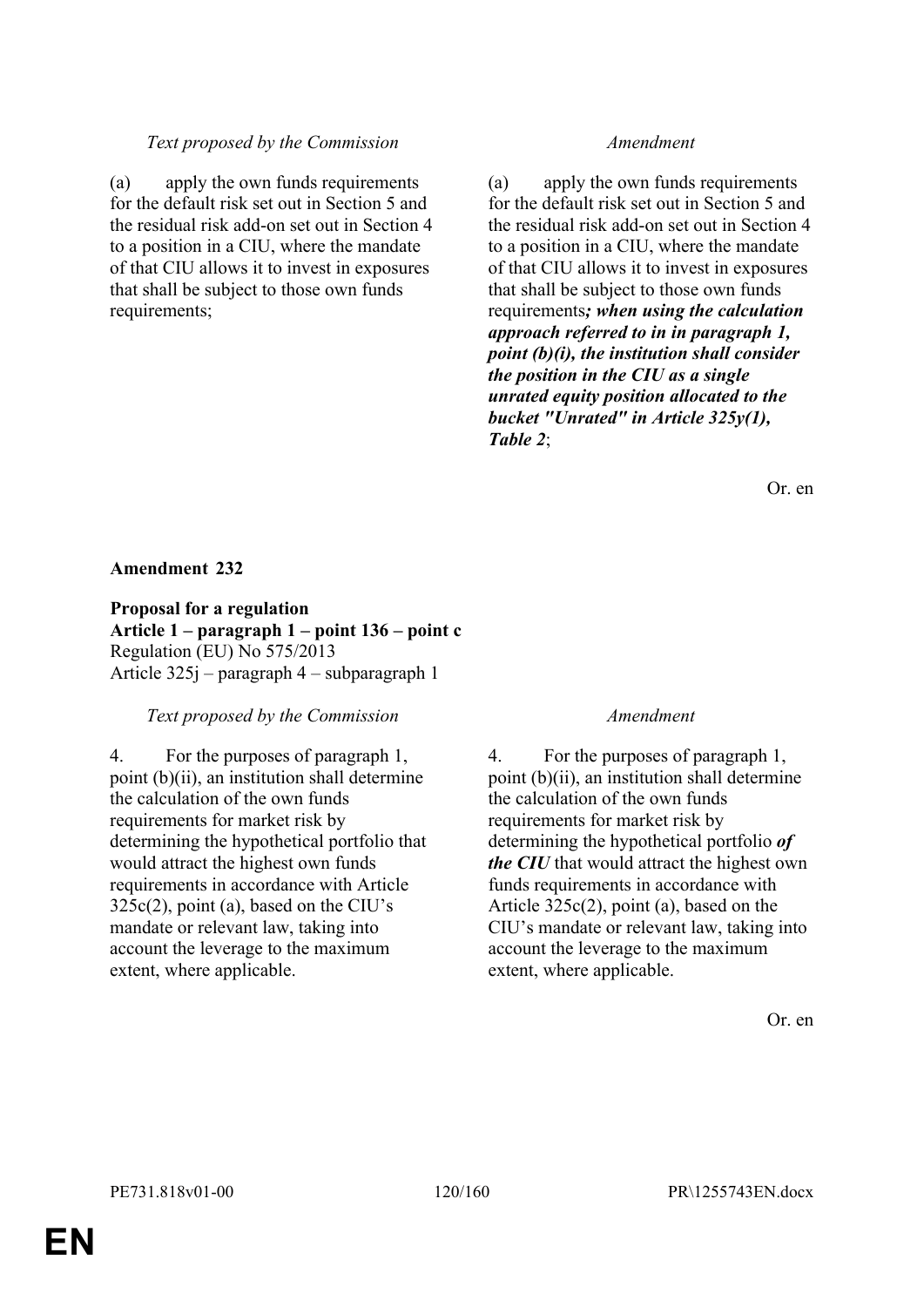**Proposal for a regulation Article 1 – paragraph 1 – point 138 a (new)** Regulation (EU) No 575/2013 Article 325s a (new)

*Text proposed by the Commission Amendment*

*(138a) the following Article 325sa is inserted:*

'*Article 325sa*

*Intra-bucket correlation for the reference credit spread risk*

*1. The cross-bucket correlations for reference credit spread delta risk and reference credit spread vega risk shall be the same as the cross-bucket correlation for counterparty credit spread delta risk, set out in Article 383q, Table 4.*

*2. By derogation from paragraph 1, the cross-bucket correlation values calculated in paragraph 1 shall be divided by 2 for buckets 1 to 8 and 11 to 17.*'

Or. en

## **Amendment 234**

**Proposal for a regulation Article 1 – paragraph 1 – point 150 – point b a (new)** Regulation (EU) No 575/2013 Article 325ax – paragraph 6

6. For general interest rate, credit spread and commodity curvature risk factors, the curvature risk weight shall be the parallel shift of all the vertices for each curve on the basis of the highest prescribed delta risk weight referred to in Subsection 1 for the relevant *risk class*.

### *Present text Amendment*

# *(ba) paragraph 6 is replaced by the following:*

"6. For general interest rate, credit spread and commodity curvature risk factors, the curvature risk weight shall be the parallel shift of all the vertices for each curve on the basis of the highest prescribed delta risk weight referred to in Subsection 1 for the relevant *bucket*."

PR\1255743EN.docx 121/160 PE731.818v01-00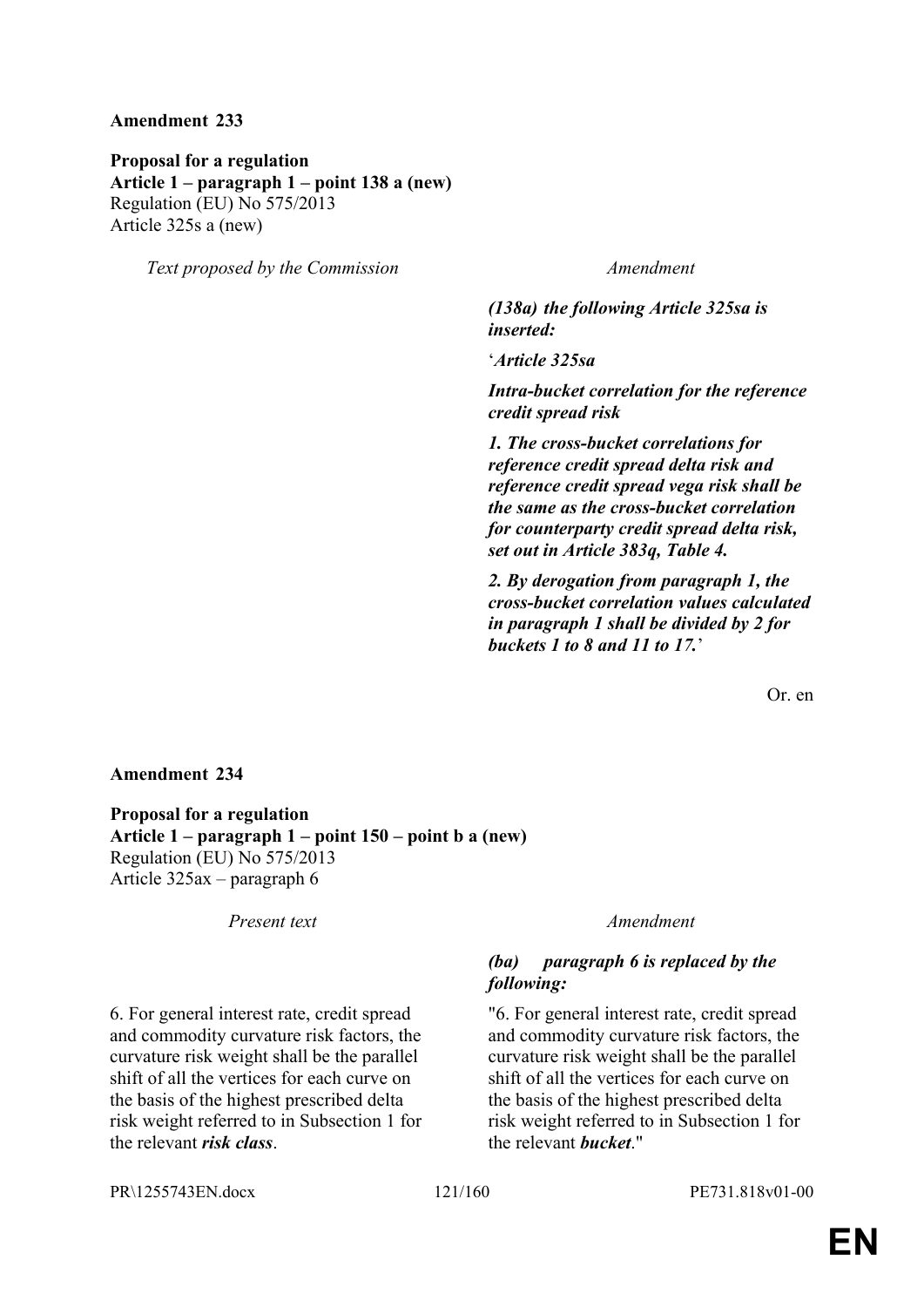*(https://eur-lex.europa.eu/legal-content/EN/TXT/PDF/?uri=CELEX:32013R0575&from=EN)*

## **Amendment 235**

**Proposal for a regulation Article 1 – paragraph 1 – point 152** Regulation (EU) No 575/2013 Article 325ba – paragraph 3

## *Text proposed by the Commission Amendment*

 $ASA_{\text{non-aima}}$  = the own funds requirements for market risk as calculated under the alternative standardised approach referred to in Article 325(1), point (a), for the portfolio of trading book positions and non-trading book positions generating foreign exchange or commodity risks for which the institution *used the same* approach to calculate the own funds requirements for market risk;

 $ASA<sub>non-aima</sub>$ = the own funds requirements for market risk as calculated under the alternative standardised approach referred to in Article 325(1), point (a), for the portfolio of trading book positions and non-trading book positions generating foreign exchange or commodity risks for which the institution *uses the alternative standardized* approach to calculate the own funds requirements for market risk;

Or. en

# **Amendment 236**

**Proposal for a regulation Article 1 – paragraph 1 – point 154 – point d** Regulation (EU) No 575/2013 Article 325be – paragraph 3 – subparagraph 1

## *Text proposed by the Commission Amendment*

3. EBA shall develop draft regulatory technical standards to specify the criteria to assess the modellability of risk factors in accordance with paragraph 1, including where market data *referred to in paragraph 2b* are used, and the frequency of that assessment.

3. EBA shall develop draft regulatory technical standards to specify the criteria to assess the modellability of risk factors in accordance with paragraph 1, including where market data *provided by third-party vendors* are used, and the frequency of that assessment.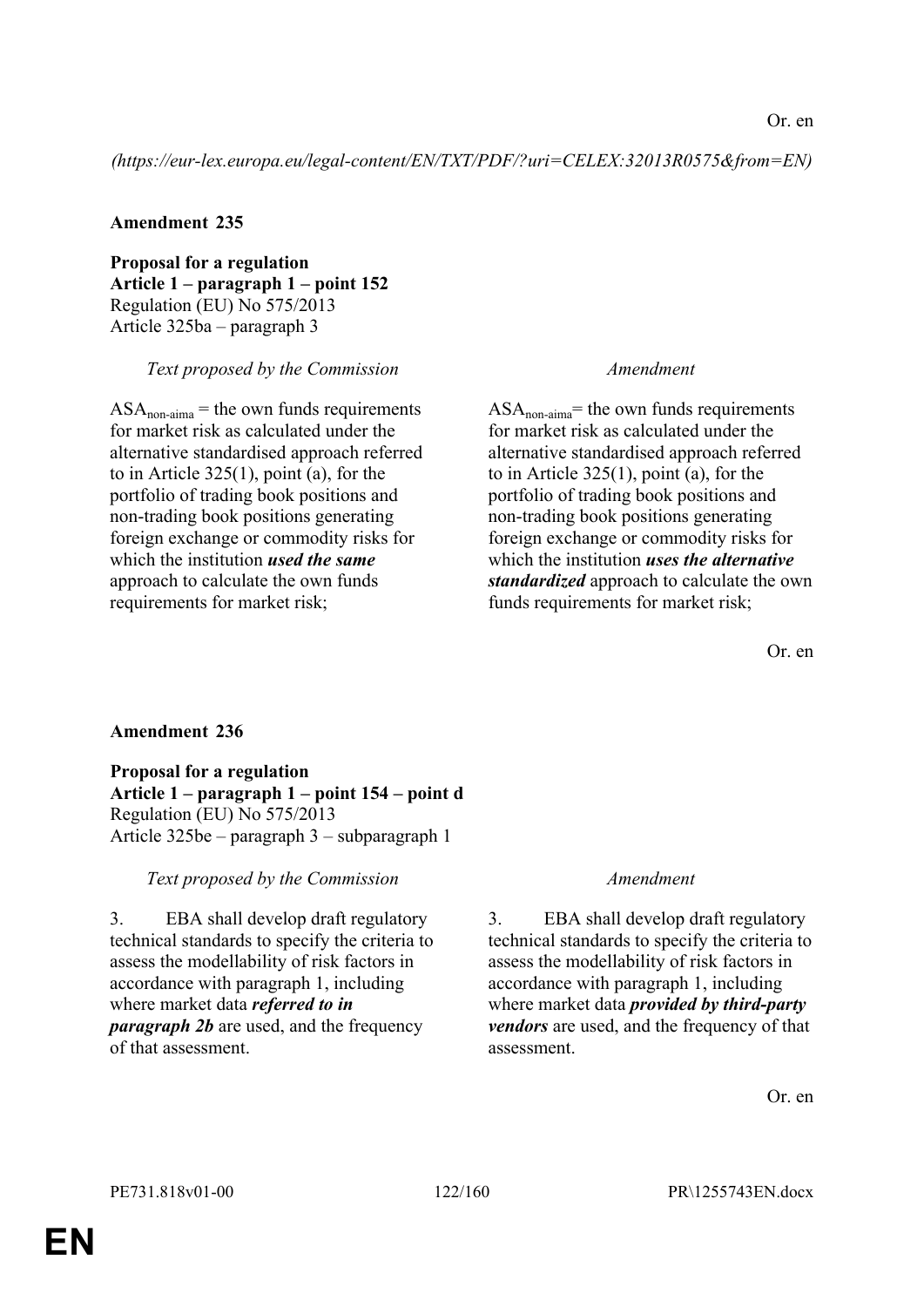**Proposal for a regulation Article 1 – paragraph 1 – point 157 – point a** Regulation (EU) No 575/2013 Article 325bh – paragraph 1 – point i – introductory part

### *Text proposed by the Commission Amendment*

(i) for positions in CIUs, institutions shall look through the underlying positions of the CIUs at least on a weekly basis to calculate their own funds requirements in accordance with this Chapter*;* institutions that do not have adequate data inputs or information to calculate the own fund requirement for market risk of a CIU position in accordance with the lookthrough approach may rely on a third party to obtain those data inputs or information, provided that all the following conditions are met:

(i) for positions in CIUs, institutions shall look through the underlying positions of the CIUs at least on a weekly basis to calculate their own funds requirements in accordance with this Chapter*; if an institution looks through less regularly than daily, it shall identify, measure and monitor any risk occurring from its less than daily look through and avoid any significant risk underestimation;*  institutions that do not have adequate data inputs or information to calculate the own fund requirement for market risk of a CIU position in accordance with the lookthrough approach may rely on a third party to obtain those data inputs or information, provided that all the following conditions are met:*.*

Or. en

### **Amendment 238**

**Proposal for a regulation Article 1 – paragraph 1 – point 163** Regulation (EU) No 575/2013 Article 361 – point c

*Text proposed by the Commission Amendment*

(163) in Article 361, point (c) *and the last paragraph are* deleted;

(163) in Article 361, point (c) *is* deleted;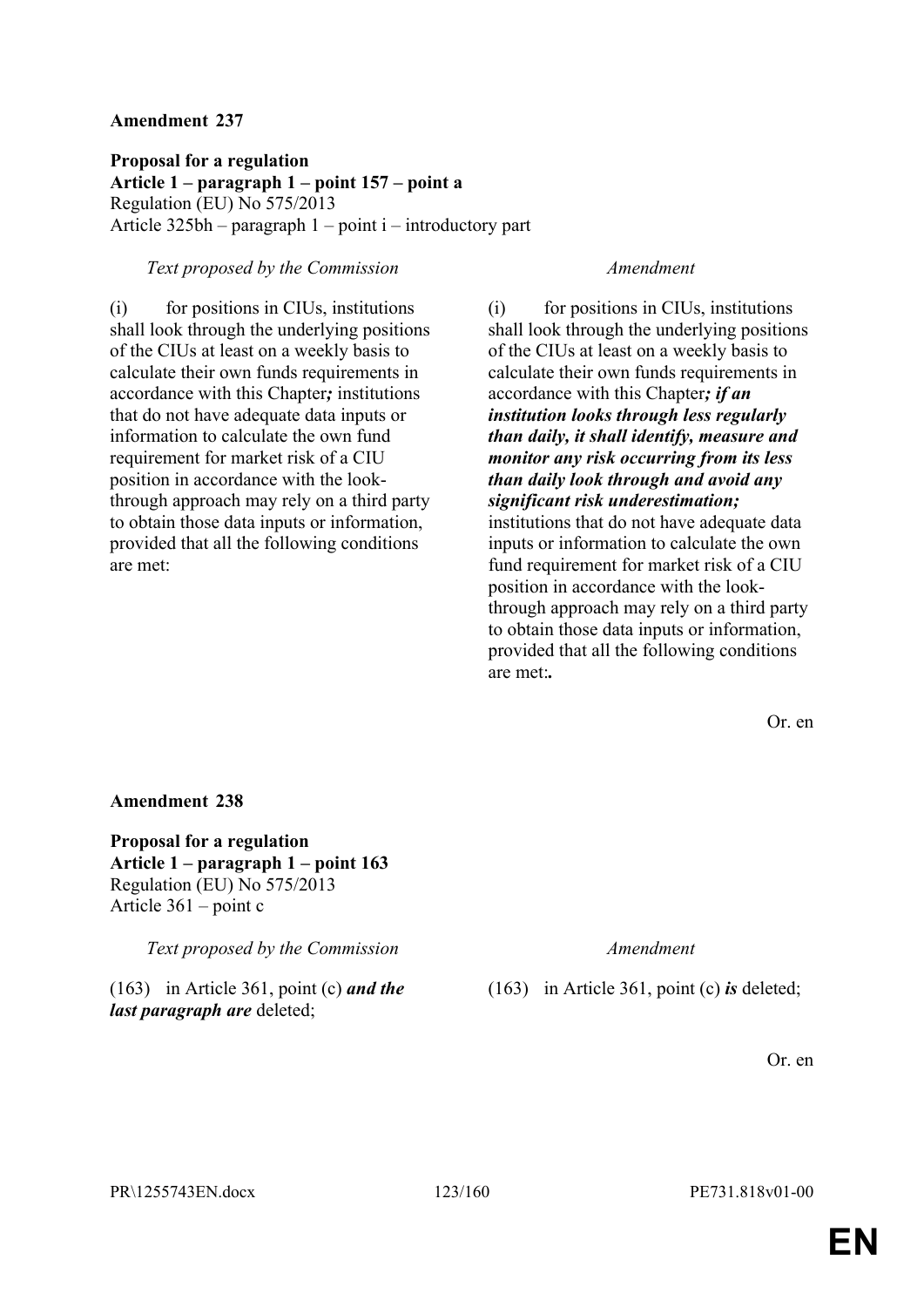**Proposal for a regulation Article 1 – paragraph 1 – point 163 a (new)** Regulation (EU) No 575/2013 Article 361 – paragraph 2

*Present text Amendment*

Institutions shall notify the use they make of this Article to their competent authorities *together with evidence of their efforts to implement an internal model for the purpose of calculating the own funds requirement for commodities risk.*

# *(163 a)in Article 361, paragraph 2 is replaced by the following:*

'Institutions shall notify the use they make of this Article to their competent authorities*.';*

Or. en

*(https://eur-lex.europa.eu/legal-content/EN/TXT/PDF/?uri=CELEX:32013R0575&from=EN)*

**Amendment 240**

**Proposal for a regulation Article 1 – paragraph 1 – point 166 – point c** Regulation (EU) No 575/2013 Article 382 – paragraph 6 – subparagraph 1

*Text proposed by the Commission Amendment*

6. EBA shall develop draft regulatory technical standards to specify the conditions and the criteria that *the competent authorities* shall use to assess whether the CVA risk exposures arising from fair-valued securities financing transactions are material, as well as the frequency of that assessment.

6. EBA shall develop draft regulatory technical standards to specify the conditions and the criteria that *institutions* shall use to assess whether the CVA risk exposures arising from fair-valued securities financing transactions are material, as well as the frequency of that assessment.

Or. en

## **Amendment 241**

**Proposal for a regulation Article 1 – paragraph 1 – point 169**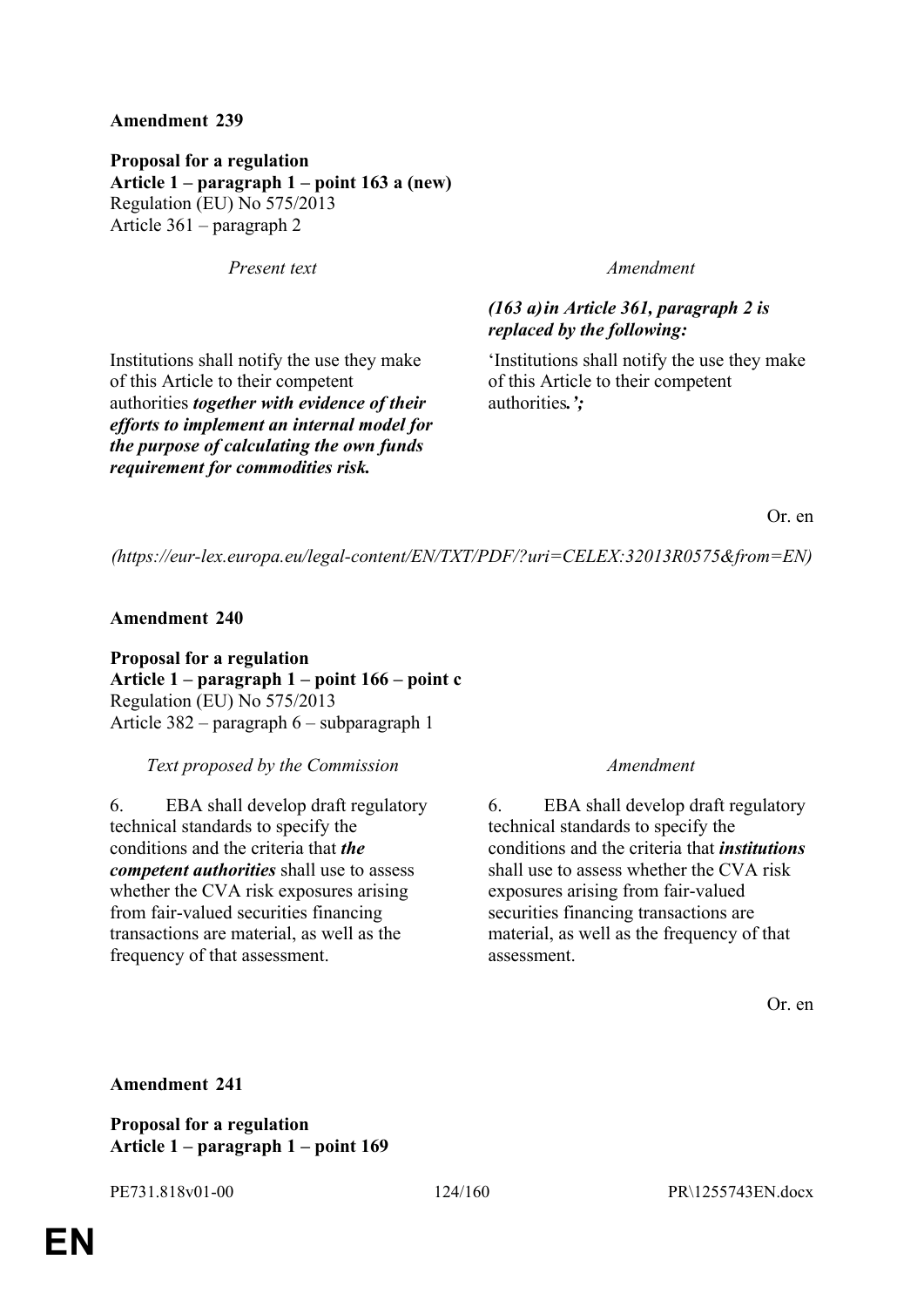# Regulation (EU) No 575/2013 Article 383a – paragraph 1 – subparagraph 1 – introductory part

# *Text proposed by the Commission Amendment*

1. A regulatory CVA model used for the calculation of the own funds requirements for CVA risk in accordance with Article *384* shall be conceptually sound, shall be implemented with integrity, and shall comply with all of the following requirements:

1. A regulatory CVA model used for the calculation of the own funds requirements for CVA risk in accordance with Article *383* shall be conceptually sound, shall be implemented with integrity, and shall comply with all of the following requirements:

Or. en

## **Amendment 242**

**Proposal for a regulation Article 1 – paragraph 1 – point 169** Regulation (EU) No 575/2013 Article 383a – paragraph 1 – subparagraph 1 – point b

*Text proposed by the Commission Amendment*

(b) the institution estimates the counterparty's probabilities of default referred to in point (a) from the counterparty's credit spreads and *marketconvention* loss-given-default for that counterparty.

(b) the institution estimates the counterparty's probabilities of default referred to in point (a) from the counterparty's credit spreads and *marketconsensus expected* loss-given-default for that counterparty.

Or. en

# **Amendment 243**

**Proposal for a regulation Article 1 – paragraph 1 – point 169** Regulation (EU) No 575/2013 Article 383a – paragraph 1 – subparagraph 1 – point c

*Text proposed by the Commission Amendment*

(c) the expected loss-given-default referred to in point (a) shall be the same as the *market-convention* loss-given-default

(c) the expected loss-given-default referred to in point (a) shall be the same as the *market-consensus expected* loss-given-

PR\1255743EN.docx 125/160 PE731.818v01-00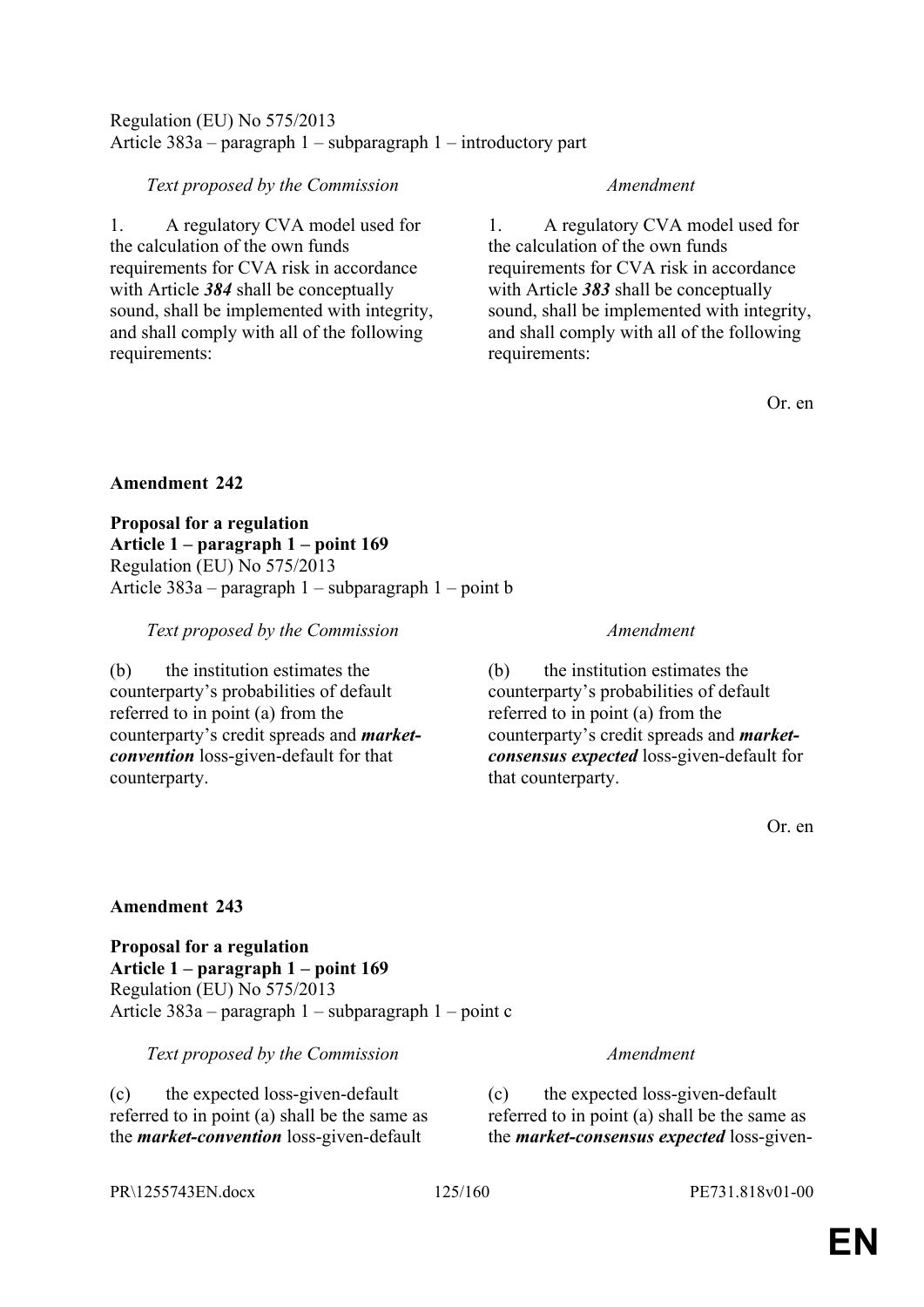referred to in point (b), unless the institution can justify that the seniority of the portfolio of transactions with that counterparty differs from the seniority of senior unsecured bonds issued by that counterparty;

default referred to in point (b), unless the institution can justify that the seniority of the portfolio of transactions with that counterparty differs from the seniority of senior unsecured bonds issued by that counterparty;

Or. en

### **Amendment 244**

**Proposal for a regulation Article 1 – paragraph 1 – point 169** Regulation (EU) No 575/2013 Article 383a – paragraph 1 – subparagraph 1 – point e – point i

### *Text proposed by the Commission Amendment*

(i) the institution determines the *relevant* margin period of risk relevant for that netting set in accordance with the requirements set out in Article 285, paragraphs 2 and 5, and reflects that margin period in the calculation of the simulated discounted future exposure;

(i) the institution determines the margin period of risk relevant for that netting set in accordance with the requirements set out in Article 285, paragraphs 2 and 5, and reflects that margin period in the calculation of the simulated discounted future exposure;

Or. en

## **Amendment 245**

**Proposal for a regulation Article 1 – paragraph 1 – point 169** Regulation (EU) No 575/2013 Article 383a – paragraph 1 – subparagraph 5

### *Text proposed by the Commission Amendment*

For the purposes of point *(f)*(iii), where the institution has already established such unit for using the internal model method referred to in Article 283, the institution shall not be required to establish an additional collateral management unit where that institution demonstrates to its competent authorities that such unit

For the purposes of point *(e)*(iii), where the institution has already established such unit for using the internal model method referred to in Article 283, the institution shall not be required to establish an additional collateral management unit where that institution demonstrates to its competent authorities that such unit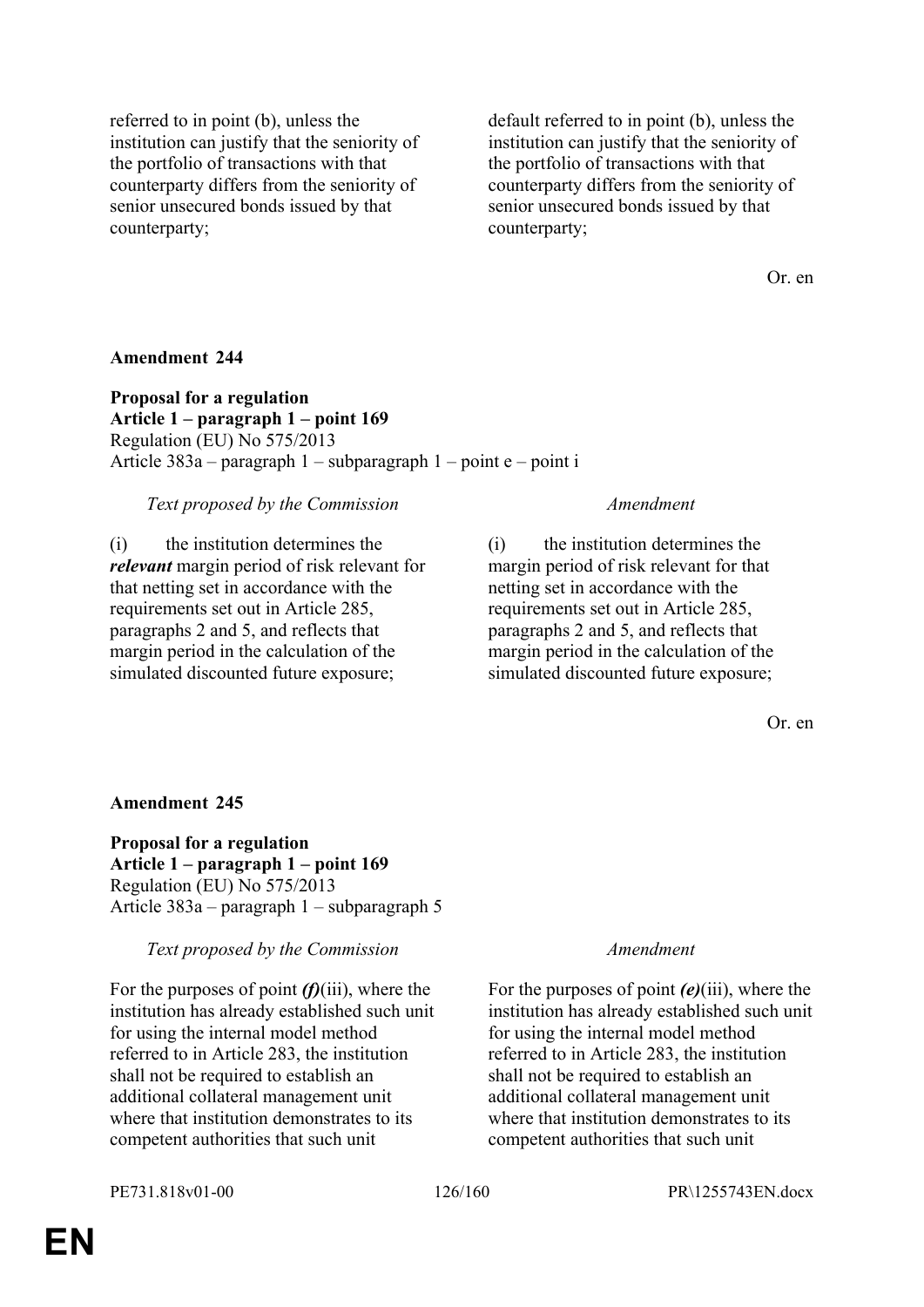complies with the requirements set out in Article 287 for all the collateral recognised for calculating the own funds requirements for CVA risks using the standardised approach.

complies with the requirements set out in Article 287 for all the collateral recognised for calculating the own funds requirements for CVA risks using the standardised approach.

Or. en

### **Amendment 246**

**Proposal for a regulation Article 1 – paragraph 1 – point 169** Regulation (EU) No 575/2013 Article 383a – paragraph 2 – subparagraph 1 – point i

### *Text proposed by the Commission Amendment*

(i) the current and historical market data inputs used in the model used by the institution for calculating the simulated discounted future exposure referred to in paragraph 1, point (a), shall be acquired independently of *the lines of* business. They shall be fed into the model used by the institution for calculating the simulated discounted future exposure referred to in paragraph 1, point (a), in a timely and complete fashion, and maintained in a secure database subject to formal and periodic audit. An institution shall have a well-developed data integrity process to handle inappropriate data observations. In the case where the model relies on proxy market data, an institution shall design internal policies to identify suitable proxies and shall demonstrate empirically on an ongoing basis that the proxies provide a conservative representation of the underlying risk;

(i) the current and historical market data inputs used in the model used by the institution for calculating the simulated discounted future exposure referred to in paragraph 1, point (a), shall be acquired independently of business *lines*. They shall be fed into the model used by the institution for calculating the simulated discounted future exposure referred to in paragraph 1, point (a), in a timely and complete fashion, and maintained in a secure database subject to formal and periodic audit. An institution shall have a well-developed data integrity process to handle inappropriate data observations. In the case where the model relies on proxy market data, an institution shall design internal policies to identify suitable proxies and shall demonstrate empirically on an ongoing basis that the proxies provide a conservative representation of the underlying risk;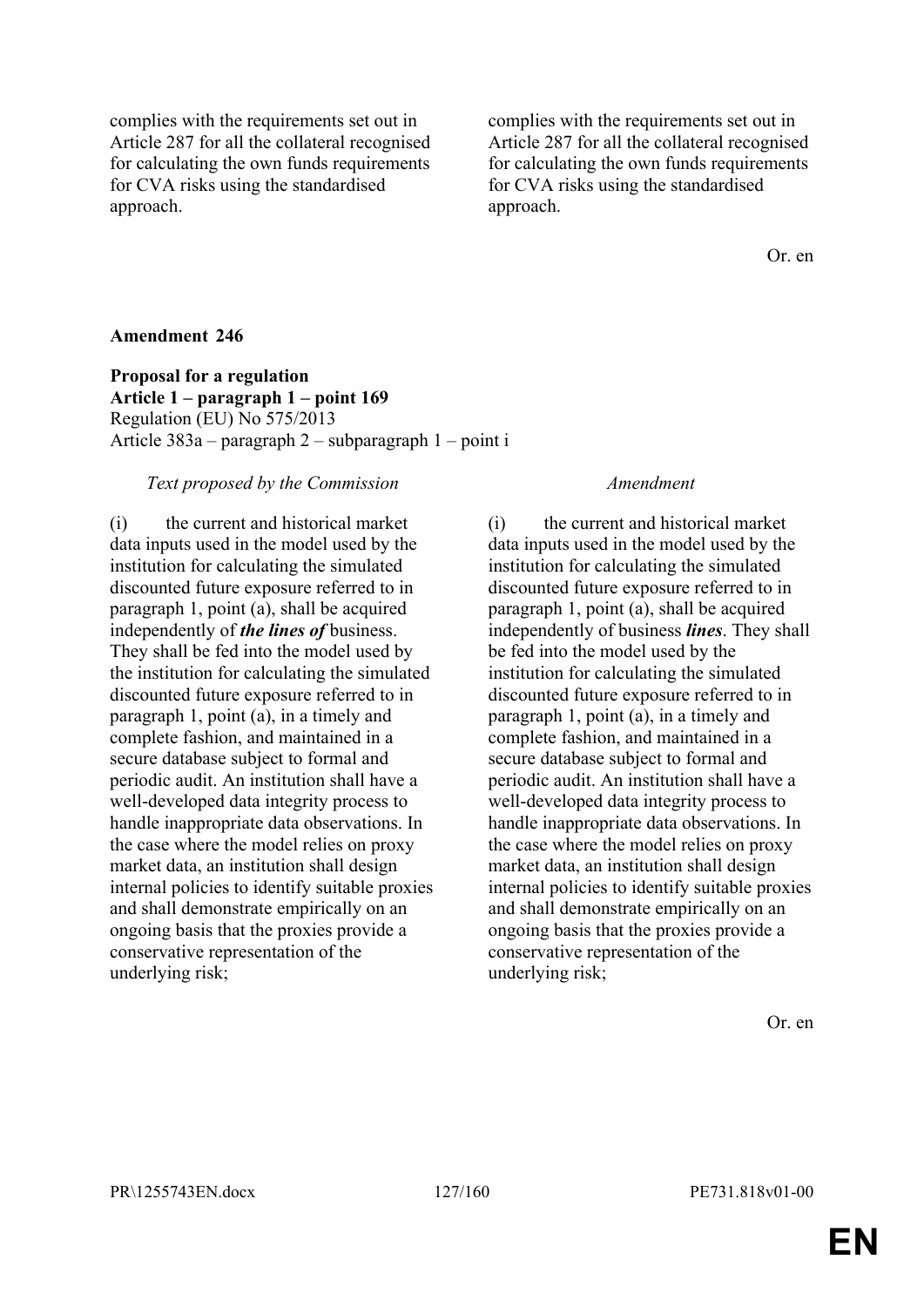**Proposal for a regulation Article 1 – paragraph 1 – point 169** Regulation (EU) No 575/2013 Article 383b – paragraph 2 – subparagraph 3 – point a

## *Text proposed by the Commission Amendment*

(a) those alternative definitions are used for internal risk management purposes and for the reporting of profits *and* losses to senior management by an independent risk control unit within the institution;

(a) those alternative definitions are used for internal risk management purposes and for the reporting of profits *or* losses to senior management by an independent risk control unit within the institution;

Or. en

### **Amendment 248**

**Proposal for a regulation Article 1 – paragraph 1 – point 169** Regulation (EU) No 575/2013 Article 383b – paragraph 4 – subparagraph 1

### *Text proposed by the Commission Amendment*

4. An institution may introduce additional risk classes to the ones referred to in Article 383(2) that correspond to qualified index instruments. For the purposes of delta risks, an index instrument shall be considered to be qualified where it meets the conditions set out in Article 325i*(3)*. For vega risks, all index instruments shall be considered qualified.

4. An institution may introduce additional risk classes to the ones referred to in Article 383(2) that correspond to qualified index instruments. For the purposes of delta risks, an index instrument shall be considered to be qualified where it meets the conditions set out in Article 325i. For vega risks, all index instruments shall be considered qualified.

Or. en

### **Amendment 249**

**Proposal for a regulation Article 1 – paragraph 1 – point 169** Regulation (EU) No 575/2013 Article 383e – paragraph 2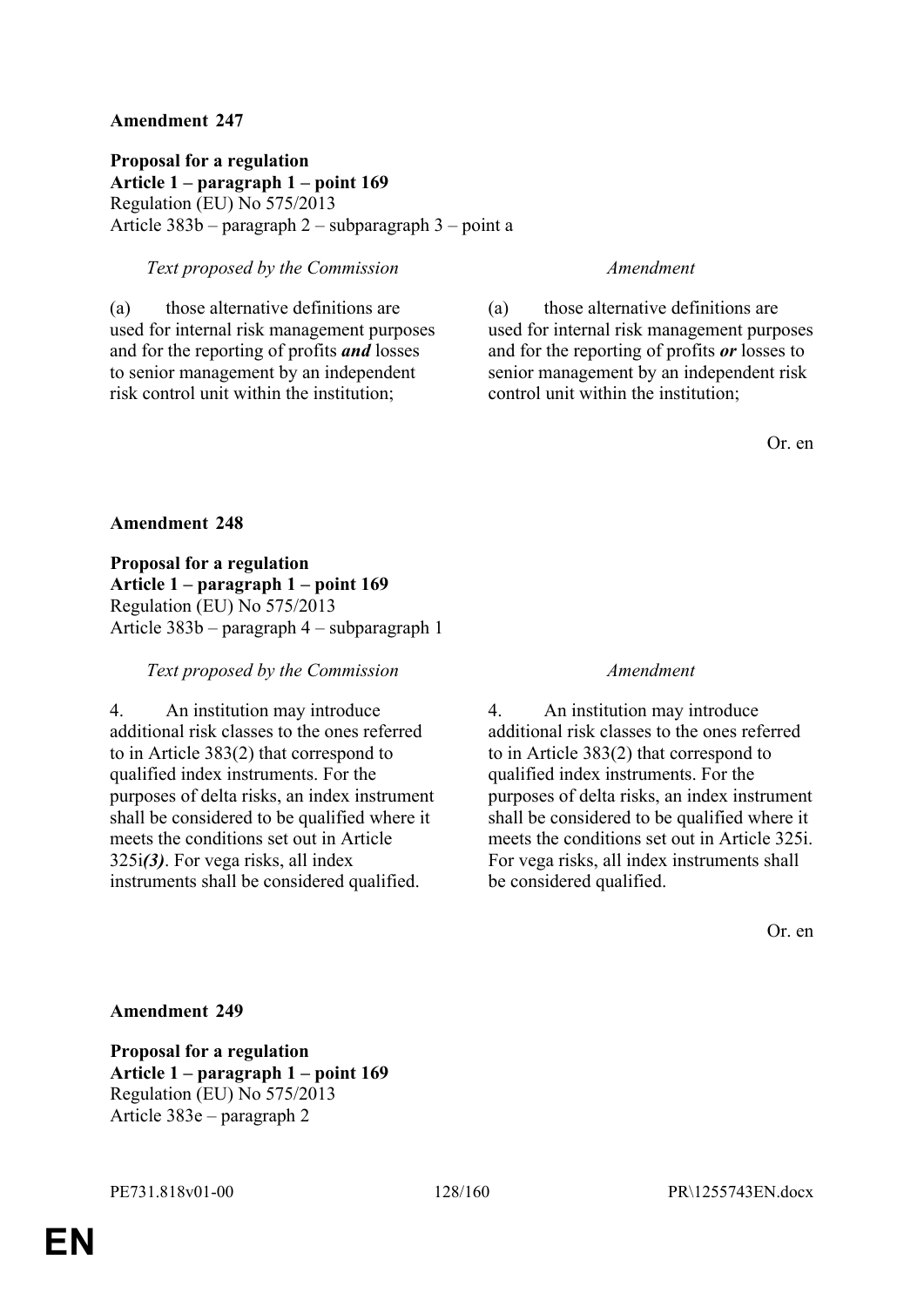*Text proposed by the Commission Amendment*

*2. The interest rate delta risk factor applicable to inflation-rate sensitive instruments in the CVA portfolio shall be the relevant inflation rates per currency and per each of the following maturities: 1 year, 2 years, 5 years, 10 years and 30 years.*

*deleted*

Or. en

**Amendment 250**

**Proposal for a regulation Article 1 – paragraph 1 – point 169** Regulation (EU) No 575/2013 Article 383e – paragraph 2a (new)

*Text proposed by the Commission Amendment*

*2a . The counterparty credit spread risk class is not subject to vega risk own funds requirements.*

Or. en

### **Amendment 251**

**Proposal for a regulation Article 1 – paragraph 1 – point 169** Regulation (EU) No 575/2013 Article 383k – paragraph 5

*Text proposed by the Commission Amendment*

5. The risk weights to be applied to sensitivities to interest rate vega risk factors and to inflation rate risk factors for all currencies shall be 100%.

5. The risk weights to be applied to sensitivities to interest rate vega risk factors and to inflation rate *vega* risk factors for all currencies shall be 100%.

Or. en

PR\1255743EN.docx 129/160 PE731.818v01-00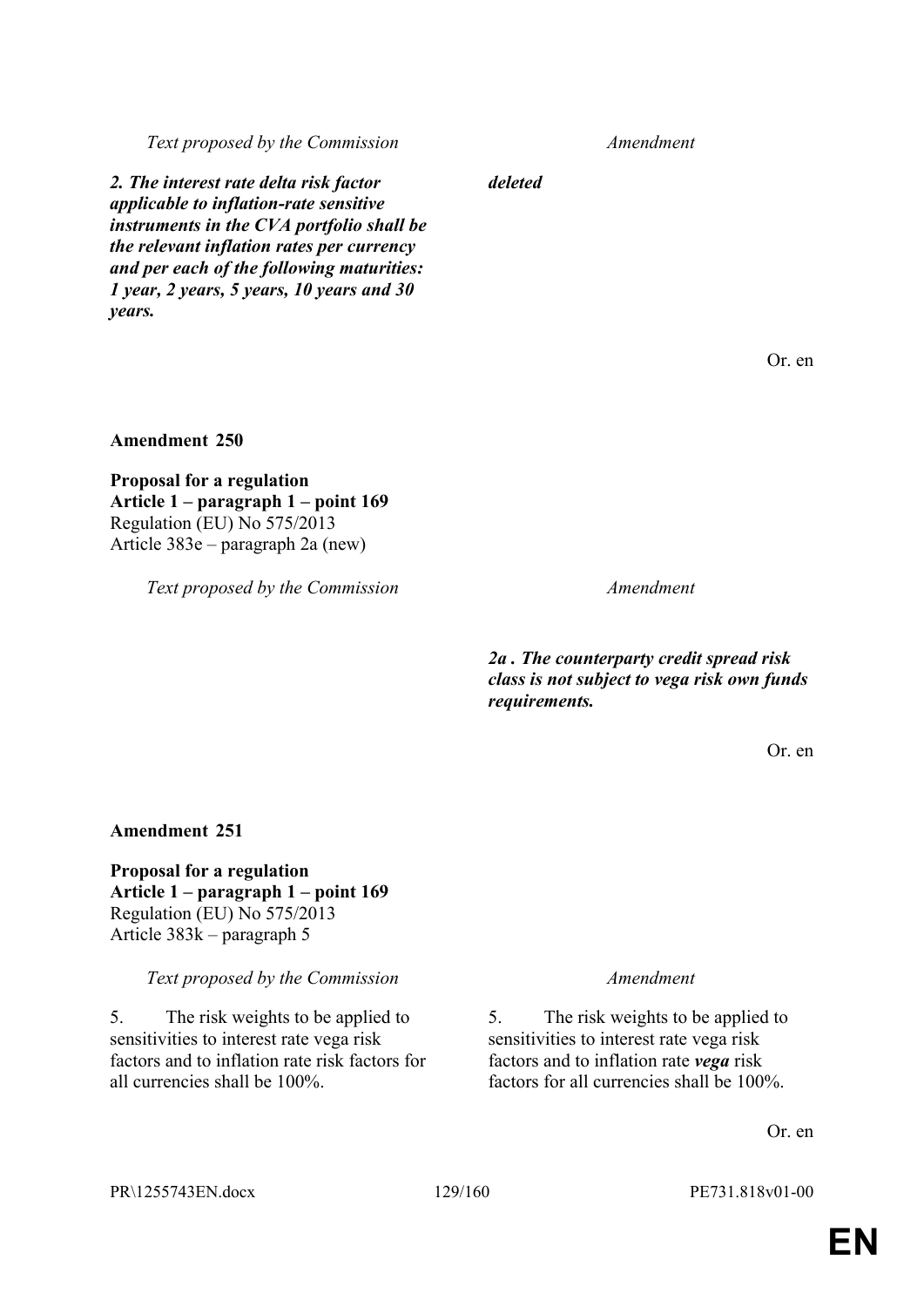**Proposal for a regulation Article 1 – paragraph 1 – point 169** Regulation (EU) No 575/2013 Article 383n

*Text proposed by the Commission Amendment*

A uniform correlation parameter equal to 60% shall apply *to* the aggregation of sensitivities to delta *and* vega foreign exchange risk *factors*.

*1.* A uniform correlation parameter equal to 60% shall apply *for* the aggregation of sensitivities to delta *foreign exchange risk factor across buckets.*

*2. A uniform correlation parameter equal to 60% shall apply for the aggregation of sensitivities to* vega foreign exchange risk *factor across buckets*.

Or. en

## **Amendment 253**

**Proposal for a regulation Article 1 – paragraph 1 – point 169** Regulation (EU) No 575/2013 Article 383o – paragraph 1 – Table 3 – line 6

*Text proposed by the Commission Amendment*

| Consumer goods and       | 30% |
|--------------------------|-----|
| services, transportation |     |
| and storage,             |     |
| administrative and       |     |
| support service          |     |
| activities               |     |
|                          |     |

| Consumer goods and       | 3,0% |
|--------------------------|------|
| services, transportation |      |
| and storage,             |      |
| administrative and       |      |
| support service          |      |
| activities               |      |
|                          |      |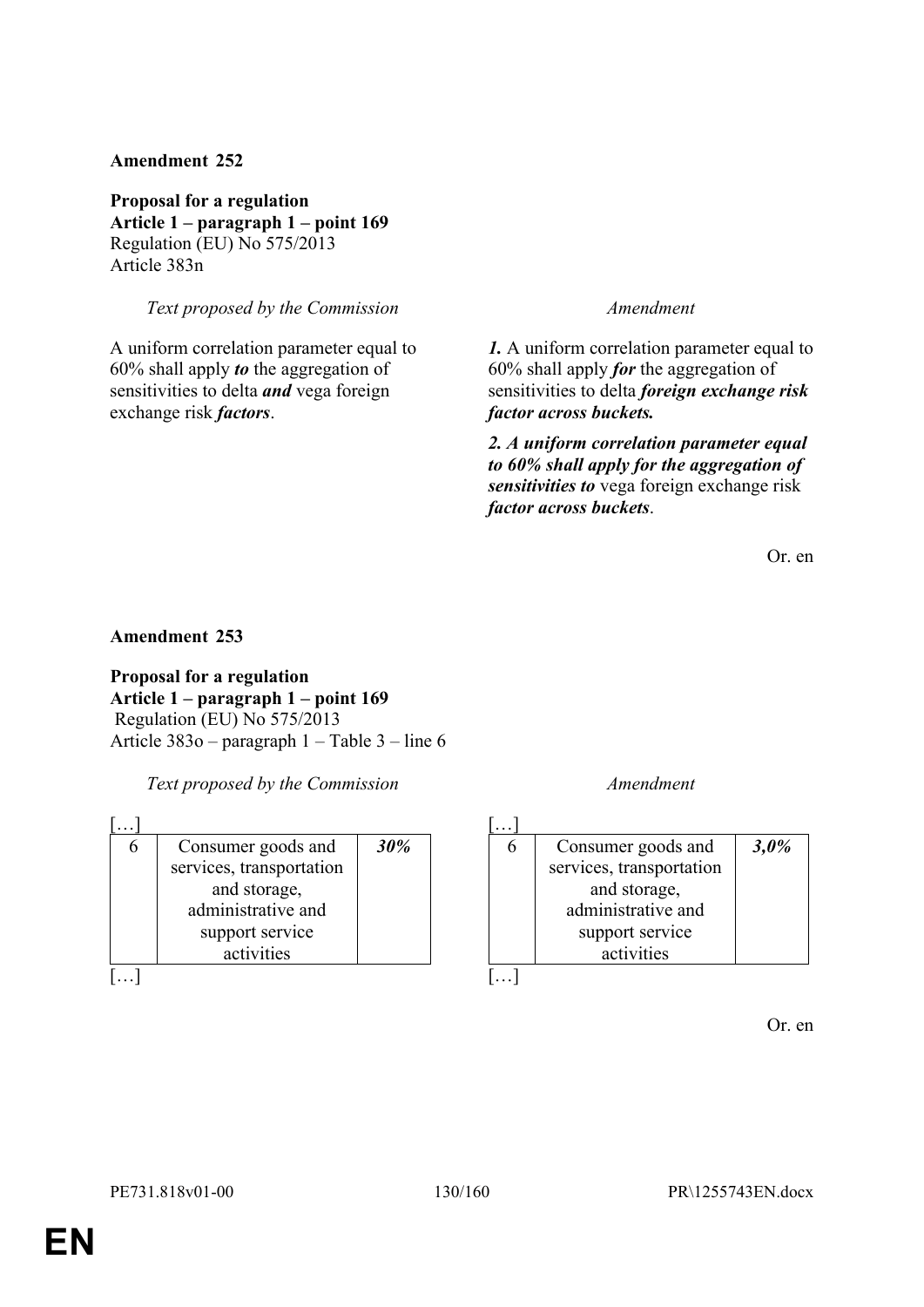**Proposal for a regulation Article 1 – paragraph 1 – point 169** Regulation (EU) No 575/2013 Article 383p – paragraph 1 – subparagraph 3

## *Text proposed by the Commission Amendment*

 $\rho_{\text{KL}}^{\text{(name)}} = \text{shall be equal to 1 where the}$ two names of sensitivities k and l are identical, otherwise it shall be equal to 50%;

 $p_{KL}^{(name)}$  shall be equal to 1 where the two names of sensitivities k and l are identical, *90% if the two names are distinct, but legally related and* otherwise it shall be equal to 50%;

Or. en

### **Amendment 255**

**Proposal for a regulation Article 1 – paragraph 1 – point 169** Regulation (EU) No 575/2013 Article 383p – paragraph 2 – subparagraph 3

### *Text proposed by the Commission Amendment*

 $p_{kl}^{\text{(name)}}$  shall be equal to 1 where the two names of sensitivities k and l are identical and the two indices are of the same series, otherwise it shall be equal to 80%;

 $p_{kl}^{(name)} =$  shall be equal to 1 where the two names of sensitivities k and l are identical and the two indices are of the same series, *90% if the two indices are the same, but of distinct series, and* otherwise it shall be equal to 80%;

Or. en

## **Amendment 256**

**Proposal for a regulation Article 1 – paragraph 1 – point 169** Regulation (EU) No 575/2013 Article 383q – Table 4 – lines 4 and 5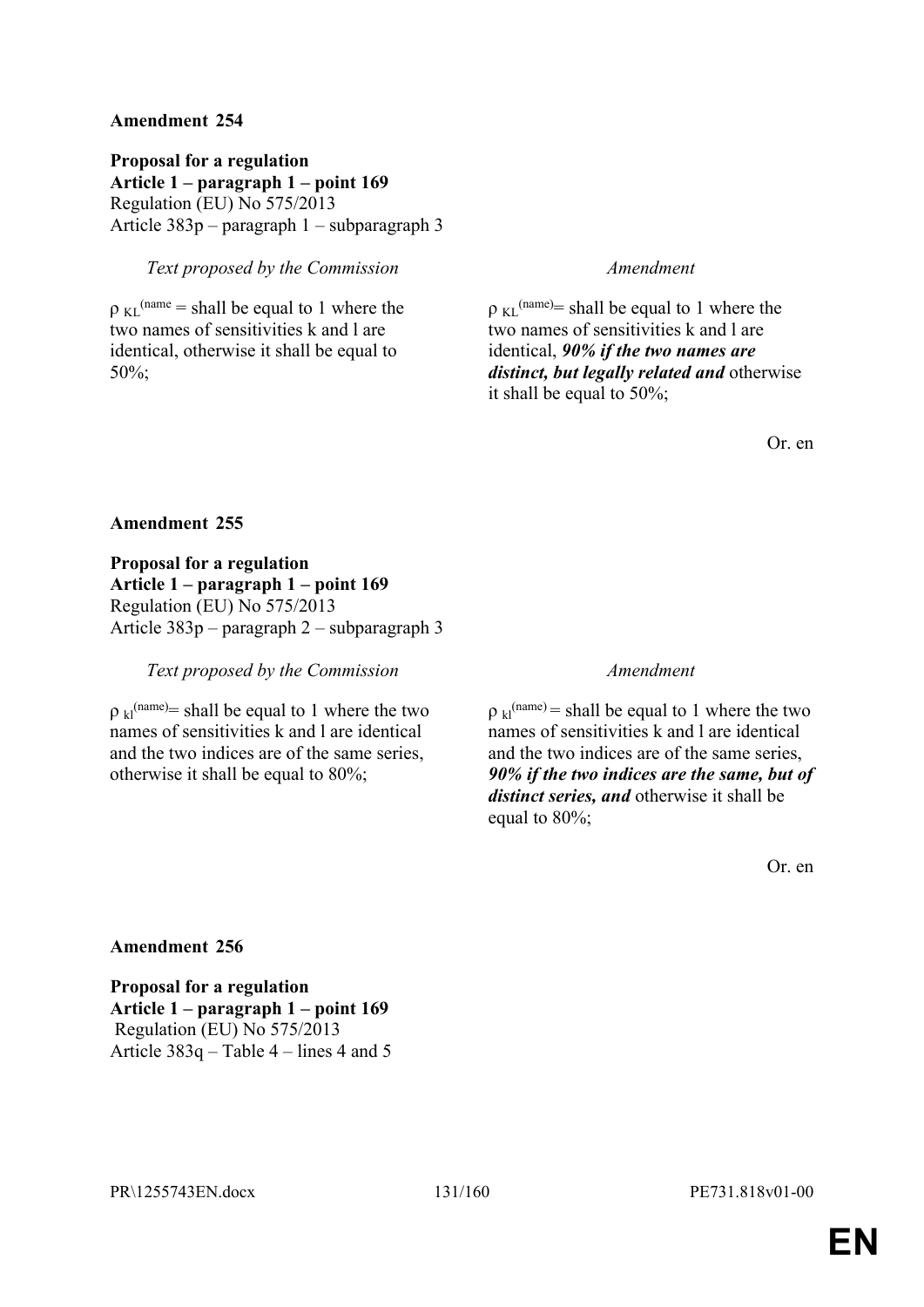### *Text proposed by the Commission Amendment*

### Bu ck et  $1, 2, 3,$ 11 and 12 4 and 13 5 and 14 6 and 15 7 and 16 8 an d 17 9 an d 18 10 an d 19 1, 2, 3, 11 an d 12 100% 10% 20% 25% 20% 15  $\frac{0}{6}$ 0  $\frac{1}{2}$ 45  $\frac{9}{6}$ 4 an d 13 100  $\frac{0}{0}$  $5\%$  15% 20%  $rac{5}{\frac{9}{6}}$ 0  $\frac{0}{0}$ 45  $0/2$  $\overline{\phantom{a}}$ an d 14 100  $\%$ *25%* 25% 5  $\frac{0}{0}$  $\overline{0}$  $\%$ 45  $\%$ 6 an d 15 100  $\frac{0}{0}$ *83%* 5  $\frac{0}{0}$ 0  $\frac{6}{9}$ 45  $\frac{0}{6}$ […] Bu ck et  $1, 2, 3,$ 11 and 12 4 and 13 5 and 14 6 and 15 7 and 16 8 an d 17 9 an d 18 10 an d 19 1, 2, 3, 11 an d 12 100% 10% 20% 25% 20% 15  $\frac{9}{6}$ 0  $\frac{6}{9}$ 45  $\frac{0}{0}$ 4 an d 13 100  $\frac{0}{0}$ 5% 15% 20% 5  $\frac{6}{9}$ 0  $\frac{0}{0}$ 45  $\frac{0}{0}$  $\overline{5}$ an d 14 100  $\%$ *20%* 25% 5  $\%$  $\overline{0}$  $\frac{0}{0}$ 45  $\%$ 6 an d 15 100  $\frac{0}{6}$ *25%* 5  $\frac{0}{0}$ 0  $\frac{0}{0}$ 45  $\frac{0}{6}$ […]

# *In Article 383(q), Table 4 is amended as follows:*

Or. en

# **Amendment 257**

**Proposal for a regulation Article 1 – paragraph 1 – point 169** Regulation (EU) No 575/2013 Article 383r – paragraph 1a (new)

*Text proposed by the Commission Amendment*

*1a. Risk weights for reference credit spread volatilities shall be set to 100%.*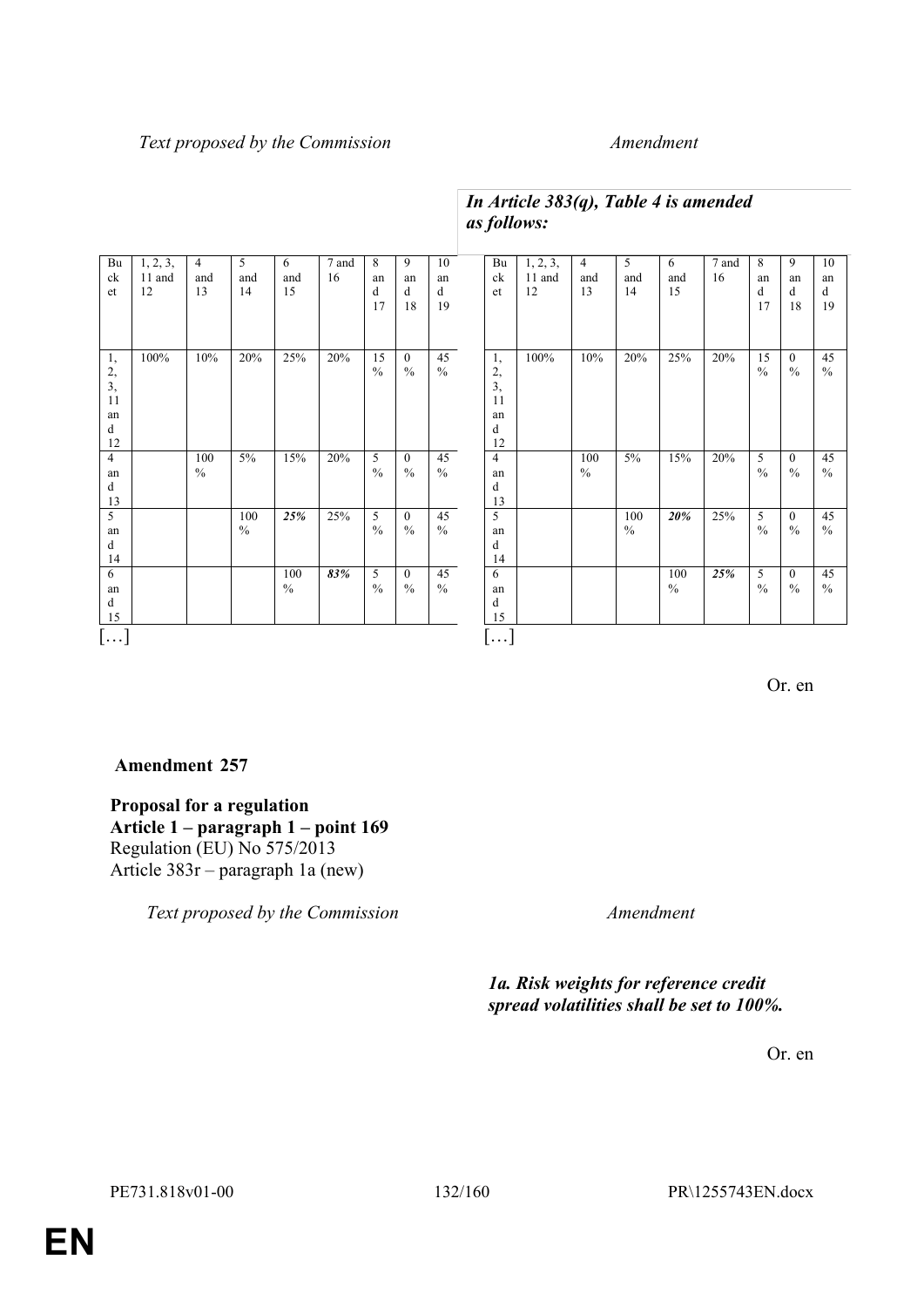**Proposal for a regulation Article 1 – paragraph 1 – point 169** Regulation (EU) No 575/2013 Article 383s – paragraph 1 – subparagraph 3

## *Text proposed by the Commission Amendment*

*ρ KL (name)*= shall be equal to 1 where the two names of sensitivities k and l are identical, otherwise it shall be equal to 50%

*ρ KL (name)*= shall be equal to 1 where the two names of sensitivities k and l are identical, *90% if the two names are distinct, but legally related and* otherwise it shall be equal to 50%;

Or. en

### **Amendment 259**

**Proposal for a regulation Article 1 – paragraph 1 – point 169** Regulation (EU) No 575/2013 Article 383s – paragraph 2 – subparagraph 3

### *Text proposed by the Commission Amendment*

 $p_{kl}$ <sup>(name)</sup> = shall be equal to 1 where the two names of sensitivities k and l are identical and the two indices are of the same series, otherwise it shall be equal to 80%;

 $p_{kl}$ <sup>(name)</sup> = shall be equal to 1 where the two names of sensitivities k and l are identical and the two indices are of the same series, *90% if the two indices are the same, but of distinct series, and* otherwise it shall be equal to 80%;

Or. en

### **Amendment 260**

**Proposal for a regulation Article 1 – paragraph 1 – point 169** Regulation (EU) No 575/2013 Article 383u – point c

*Text proposed by the Commission Amendment*

(c)  $45\%$ , where one of the buckets is (c)  $45\%$ , where one of the buckets is

PR\1255743EN.docx 133/160 PE731.818v01-00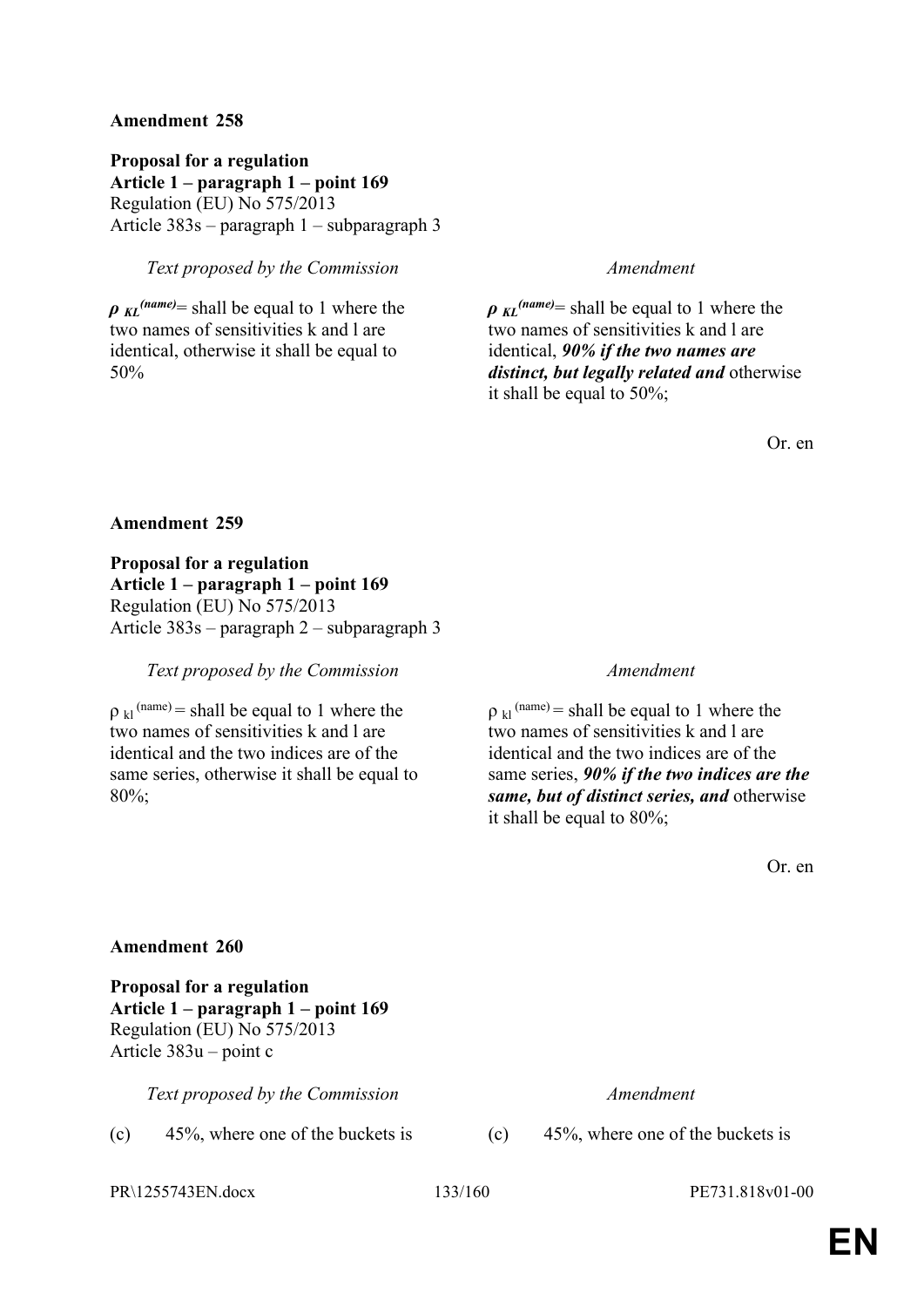bucket 12 *and* 13 of Article 383t(1), Table 6, and the other bucket falls between buckets 1 *and* 10 of Article 383t(1), Table 6;

bucket 12 *or* 13 of Article 383t(1), Table 6, and the other bucket falls between buckets 1 *to* 10 of Article 383t(1), Table 6;

Or. en

## **Amendment 261**

**Proposal for a regulation Article 1 – paragraph 1 – point 170** Regulation (EU) No 575/2013 Article 384 – paragraph 2 – subparagraph 25

## *Text proposed by the Commission Amendment*

 $M_h^{SN}$  = the maturity of a single-name instrument recognised as an eligible hedge;

 $M_h$ <sup>SN</sup> = the *residual* maturity of a singlename instrument recognised as an eligible hedge;

Or. en

## **Amendment 262**

**Proposal for a regulation Article 1 – paragraph 1 – point 170** Regulation (EU) No 575/2013 Article 384 – paragraph 2 – subparagraph 29

## *Text proposed by the Commission Amendment*

 $M_i^{ind}$  = the maturity of one or more positions in the same index instrument recognised as an eligible hedge. In the case of more than one positions in the same index instrument,  $M_i^{ind}$  shall be the notional-weighted maturity of all those positions;

 $M_i^{\text{ind}}$  = the *residual* maturity of one or more positions in the same index instrument recognised as an eligible hedge. In the case of more than one positions in the same index instrument,  $M_i^{ind}$  shall be the notional-weighted maturity of all those positions;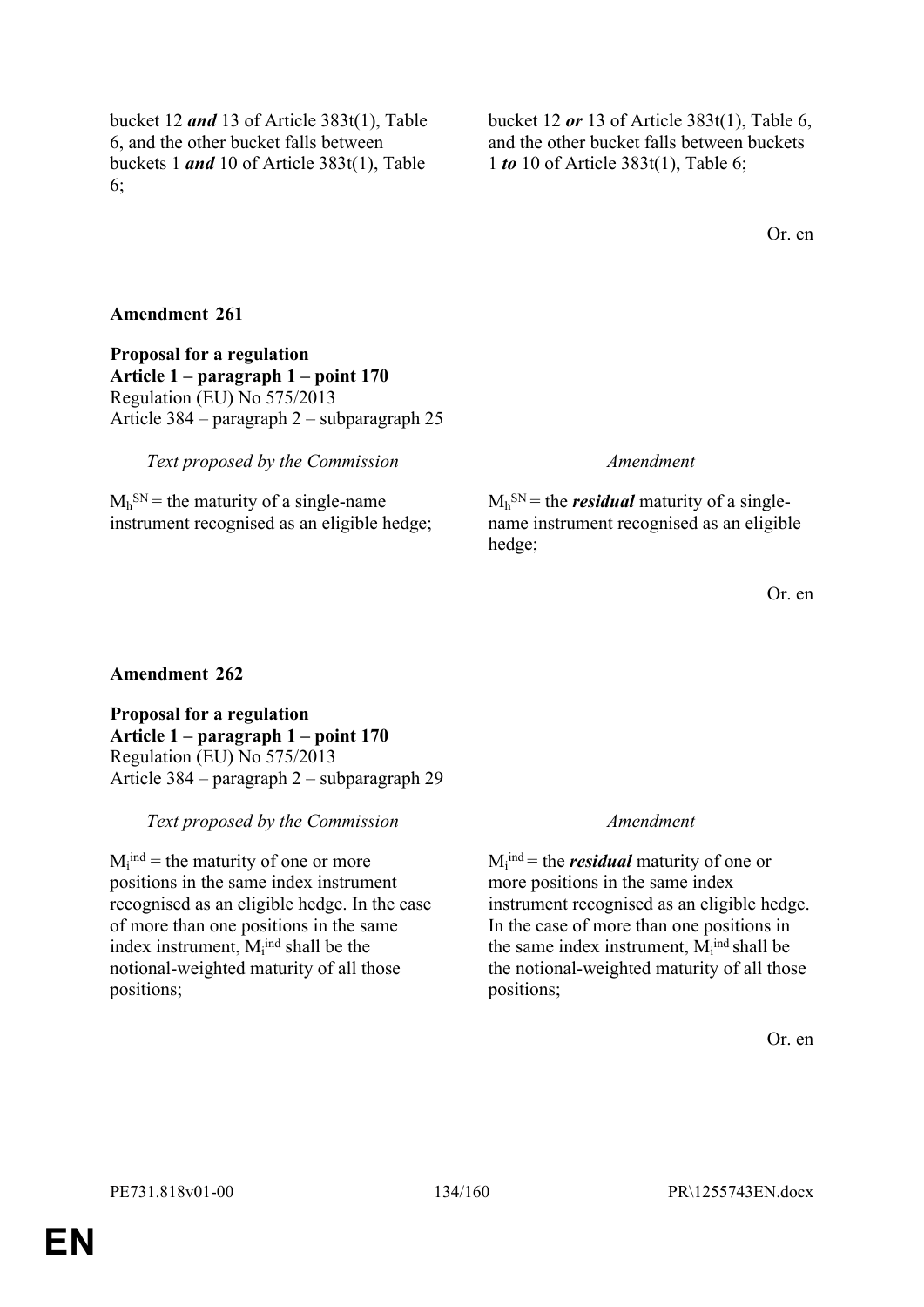**Proposal for a regulation Article 1 – paragraph 1 – point 170** Regulation (EU) No 575/2013 Article 384 – paragraph 2 – point (b) – Table 1 – line 2

*Text proposed by the Commission Amendment*

|                                                                                                                                                                                                                                      | Credit quality                  |                                                         |
|--------------------------------------------------------------------------------------------------------------------------------------------------------------------------------------------------------------------------------------|---------------------------------|---------------------------------------------------------|
| Sector of<br>counterparty                                                                                                                                                                                                            | Credit quality<br>step 1 to $3$ | Credit<br>quality<br>step 4 to<br>6 and<br>not<br>rated |
| Central                                                                                                                                                                                                                              | $0,5\%$                         | 3,0%                                                    |
| government,<br>including<br>central banks,<br>multilateral<br>development<br>banks <i>of a</i><br><i>third</i><br><i>country</i> , and<br>international<br>organisations<br>referred to in<br>Articles<br>$117(2)$ or<br>Article 118 |                                 |                                                         |

| Sector of<br>counterparty<br>Central                                                                                                       | Credit quality<br>Credit quality<br>step 1 to 3<br>$0,5\%$ | Credit<br>quality<br>step 4 to<br>6 and<br>not<br>rated<br>2,0% |
|--------------------------------------------------------------------------------------------------------------------------------------------|------------------------------------------------------------|-----------------------------------------------------------------|
| government,<br>including<br>central banks,<br>multilateral<br>development<br>banks and<br>international<br>organisations<br>referred to in |                                                            |                                                                 |
| Articles<br>$117(2)$ or<br>Article 118                                                                                                     |                                                            |                                                                 |

Or. en

### **Amendment 264**

**Proposal for a regulation Article 1 – paragraph 1 – point 170** Regulation (EU) No 575/2013 Article 385 – paragraph 1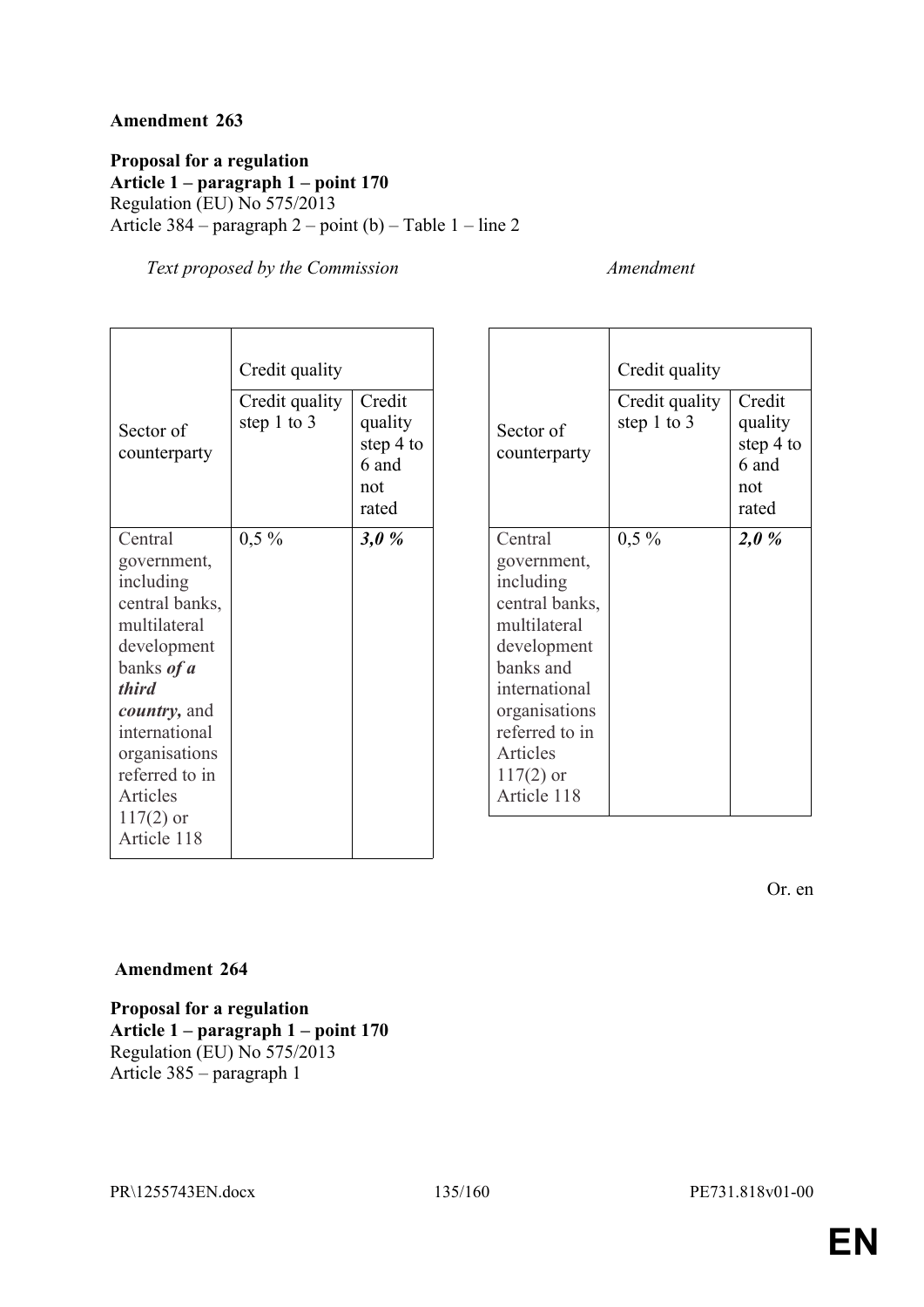## *Text proposed by the Commission Amendment*

1. An institution that meets all the conditions set out in Article 273a(2) may calculate the own funds requirements for CVA risk as the risk-weighted exposure amounts for counterparty risk for nontrading book and trading book positions respectively, referred to in Article *92(3)*, points (a) and (f), divided by 12,5.

1. An institution that meets all the conditions set out in Article 273a(2)*, or has been permitted by its competent authorities in accordance with Article 273a(4) to apply the approach set out in Article 282,* may calculate the own funds requirements for CVA risk as the riskweighted exposure amounts for counterparty risk for non-trading book and trading book positions respectively, referred to in Article *92(4)*, points (a) and (f), divided by 12,5.

Or. en

## **Amendment 265**

**Proposal for a regulation Article 1 – paragraph 1 – point 171 – point a – point i** Regulation (EU) No 575/2013 Article 402 – paragraph 1 – introductory part

## *Text proposed by the Commission Amendment*

For the calculation of exposure values for the purposes of Article 395, institutions may, except where prohibited by applicable national law, reduce the value of an exposure or any part of an exposure that is secured by residential property in accordance with Article 125(1) by the pledged amount of the property value, but by not more than 55 % of the property value, provided that all the following conditions are met:

For the calculation of exposure values for the purposes of Article 395, institutions may, except where prohibited by applicable national law, reduce the value of an exposure or any part of an exposure that is secured by residential *immovable*  property in accordance with Article 125(1) by the pledged amount of the property value, but by not more than 55 % of the property value, provided that all the following conditions are met:

Or. en

## **Amendment 266**

**Proposal for a regulation Article 1 – paragraph 1 – point 171 – point b – point i**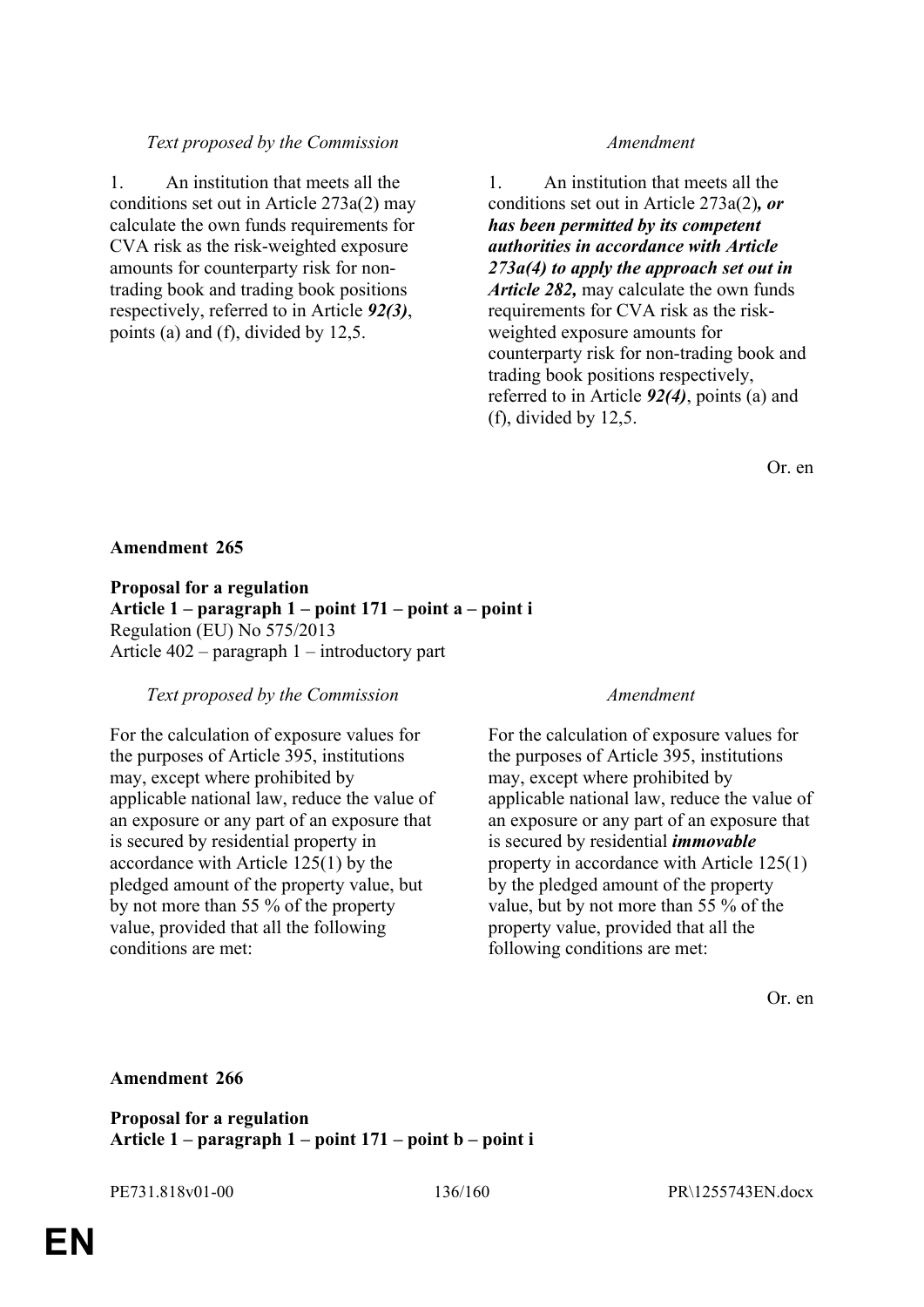## Regulation (EU) No 575/2013 Article 402 – paragraph 2 – introductory part

## *Text proposed by the Commission Amendment*

For the calculation of exposure values for the purposes of Article 395, institutions may, except where prohibited by applicable national law, reduce the value of an exposure or any part of an exposure that is secured by commercial property in accordance with Article 126(1) by the pledged amount of the property value, but by not more than 55 % of the property value, provided that all the following conditions are met:

For the calculation of exposure values for the purposes of Article 395, institutions may, except where prohibited by applicable national law, reduce the value of an exposure or any part of an exposure that is secured by commercial *immovable*  property in accordance with Article 126(1) by the pledged amount of the property value, but by not more than 55 % of the property value, provided that all the following conditions are met:

Or. en

## **Amendment 267**

**Proposal for a regulation Article 1 – paragraph 1 – point 171 – point b – point ii** Regulation (EU) No 575/2013 Article 402 – paragraph 2 – point a

## *Text proposed by the Commission Amendment*

(a) the competent authorities of the Member States have not set a risk weight higher than 60 % for exposures or parts of exposures secured by *residential* property in accordance with Article 124(7);*;*

(a) the competent authorities of the Member States have not set a risk weight higher than 60 % for exposures or parts of exposures secured by *commercial immovable* property in accordance with Article 124(7);

Or. en

# **Amendment 268**

**Proposal for a regulation Article 1 – paragraph 1 – point 173 – point d** Regulation (EU) No 575/2013 Article 429c – paragraph 6 – subparagraph 1

PR\1255743EN.docx 137/160 PE731.818v01-00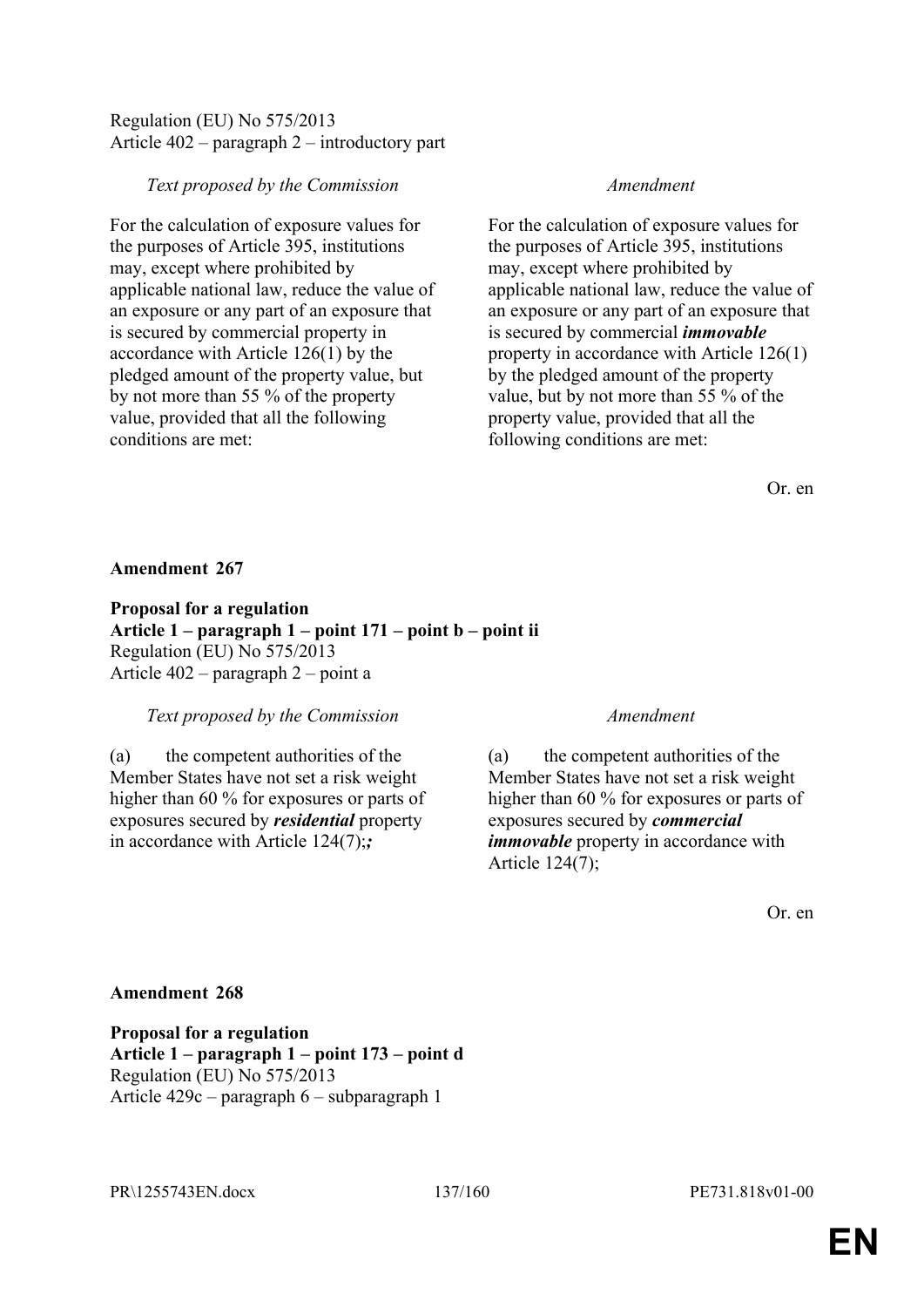# *Text proposed by the Commission Amendment*

By way of derogation from paragraph 1 of this Article, institutions may use the method set out in Part Three, Title II, Chapter 6, Section 4 or 5 to determine the exposure value of derivative contracts listed in Annex II*, points 1 and 2*, but only where they also use that method for determining the exposure value of those contracts for the purposes of meeting the own funds requirements set out in Article  $92(1)$ , points (a), (b) and (c).

By way of derogation from paragraph 1 of this Article, institutions may use the method set out in Part Three, Title II, Chapter 6, Section 4 or 5 to determine the exposure value of derivative contracts listed in Annex II *and credit derivatives*, but only where they also use that method for determining the exposure value of those contracts for the purposes of meeting the own funds requirements set out in Article  $92(1)$ , points (a), (b) and (c).

Or. en

# **Amendment 269**

**Proposal for a regulation Article 1 – paragraph 1 – point 178 a (new)** Regulation (EU) No 575/2013 Article  $433a$  – paragraph  $1$  – point b – point xv (new)

*Text proposed by the Commission Amendment*

*(178 a) in Article 433a(1), point (b), the following point is added :*

*(xv) Article 449a*

Or. en

# **Amendment 270**

**Proposal for a regulation Article 1 – paragraph 1 – point 180 – point c (new)** Regulation (EU) No 575/2013 Article  $433b$  – paragraph  $1$  – point a – point v (new)

*Text proposed by the Commission Amendment*

*(c) the following point (v) is added: (v) Article 449a*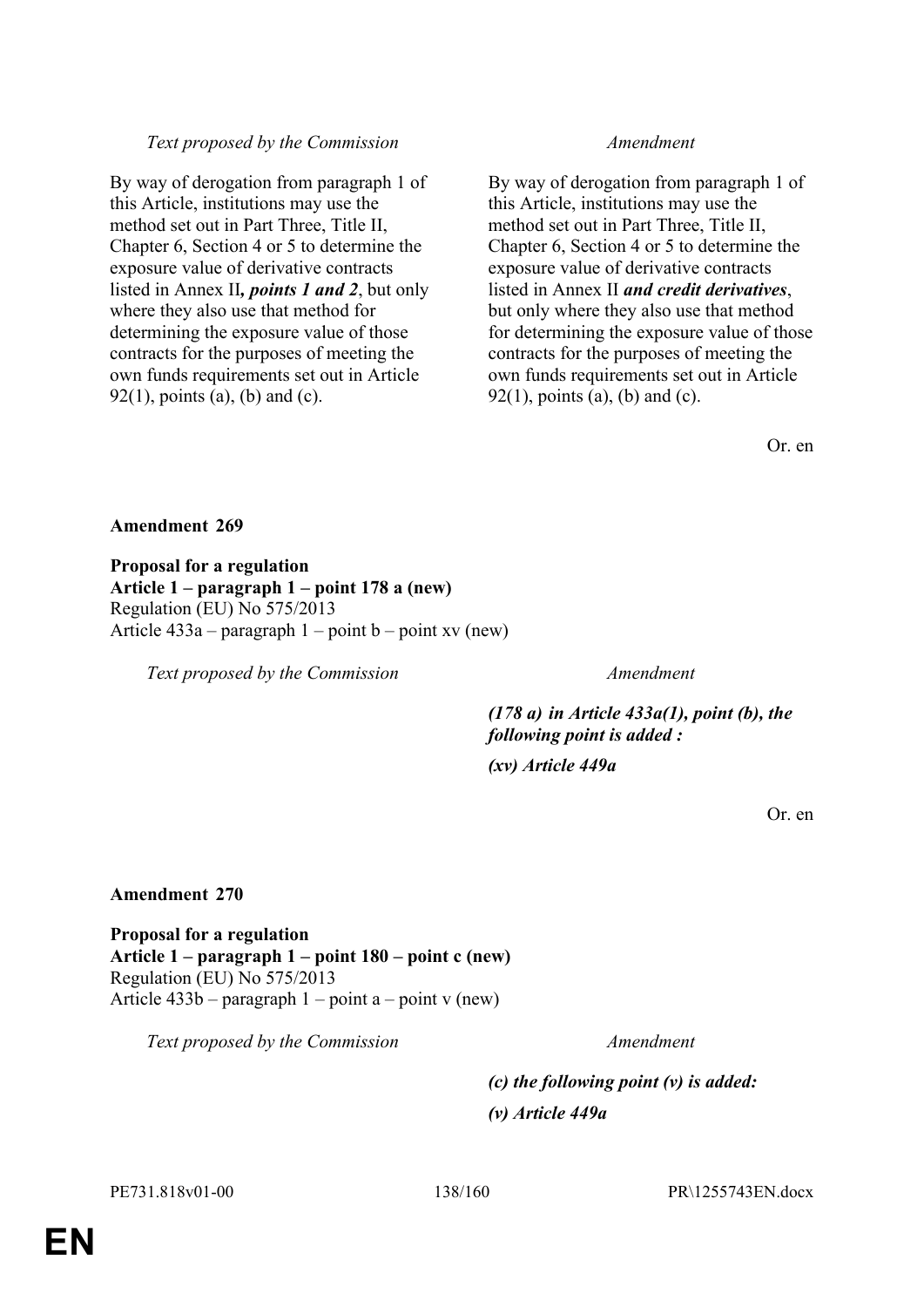**Proposal for a regulation Article 1 – paragraph 1 – point 181 – point ba (new)** Directive 2013/36/EU Article 433c – paragraph 2 – point h (new)

*Text proposed by the Commission Amendment*

*(ba) the following point (h) is added: (h) the information referred to in Article 449a on a semi-annual basis*

Or. en

**Amendment 272**

**Proposal for a regulation Article 1 – paragraph 1 – point 182** Regulation (EU) No 575/2013 Article 434 – paragraph 2

*Text proposed by the Commission Amendment*

2. *Large* institutions *and* other *institutions that are not large institutions or* small and non-complex institutions shall submit to EBA the disclosures referred to in Article 433a and Article 433c respectively, but not later than on the date of the publication of financial statements or financial reports for the corresponding period or as soon as possible thereafter. If disclosure is required to be made for a period when an institution does not prepare any financial report, the institution shall submit to EBA the information on disclosures as soon as practicable.

2. Institutions other *than* small and non-complex institutions shall submit to EBA the disclosures referred to in Article 433a and Article 433c respectively *in electronic format*, but not later than on the date of the publication of financial statements or financial reports for the corresponding period *or as soon as possible thereafter. If the financial reports are published before the submission of supervisory reporting according to Article 430 for the same period, disclosures can be submitted on the same date as supervisory reporting* or as soon as possible thereafter. If disclosure is required to be made for a period when an institution does not prepare any financial report, the institution shall submit to EBA the information on disclosures as soon as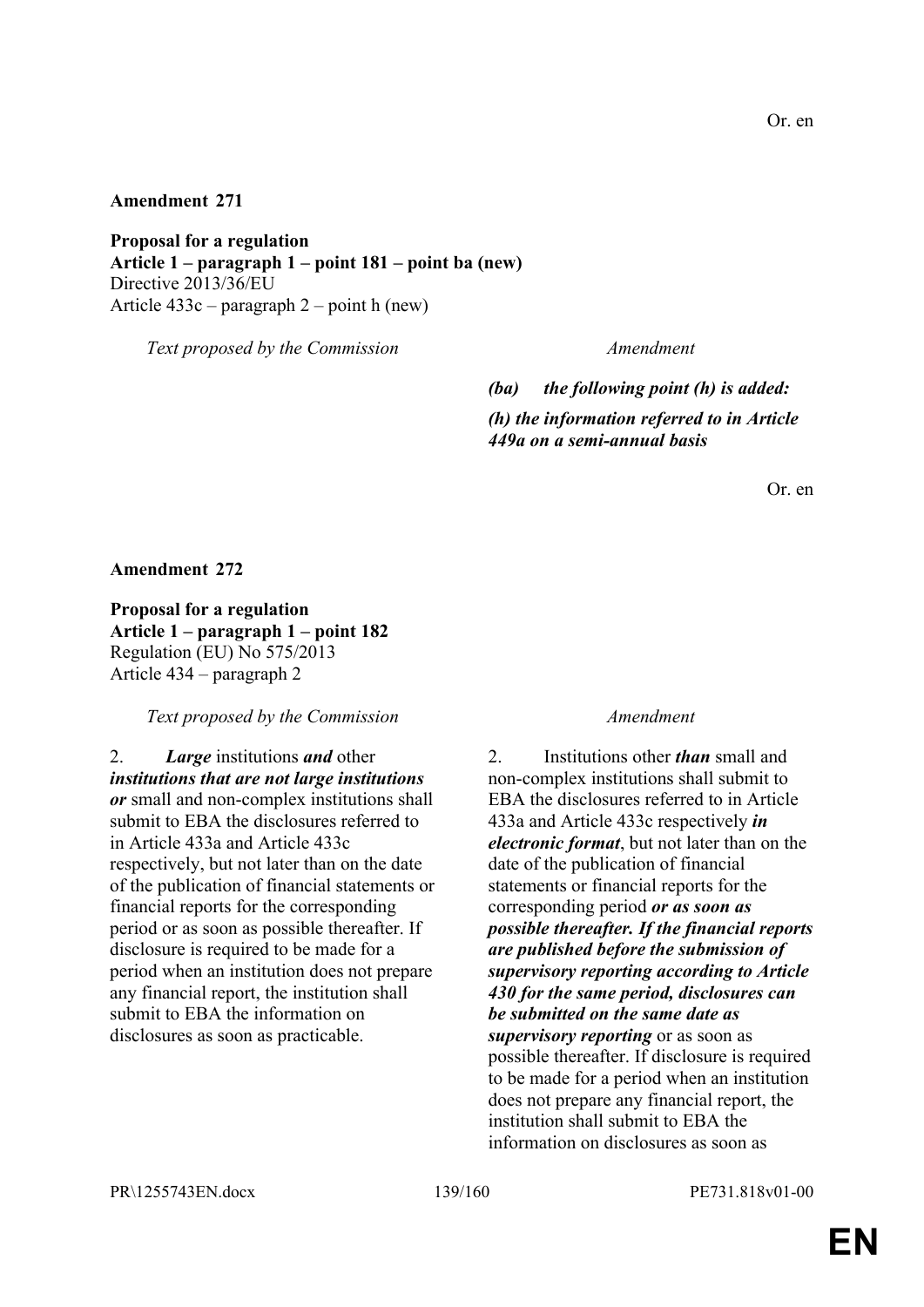**Proposal for a regulation Article 1 – paragraph 1 – point 183 – point a** Regulation (EU) No 575/2013 Article 434a – paragraph 1

## *Text proposed by the Commission Amendment*

EBA shall develop draft implementing technical standards to specify uniform disclosure formats, the associated instructions, information on the resubmission policy and IT solutions for disclosures required under Titles II and III.;

EBA shall develop draft implementing technical standards to specify uniform *reporting and* disclosure formats, the associated instructions, information on the resubmission policy and IT solutions for disclosures required under Titles II and III. *EBA shall ensure that disclosures in accordance with this Regulation do not exceed reporting in accordance with Part Seven A.*;

Or. en

# **Amendment 274**

**Proposal for a regulation Article 1 – paragraph 1 – point 184 – point b** Regulation (EU) No 575/2013 Article 438 – point d

*Text proposed by the Commission Amendment*

(d) the total risk exposure amounts as calculated in accordance with Article 92(3) and the corresponding own funds requirements as determined in accordance with Article 92(2), to be broken down by the different risk *or exposure* categories *and sub-categories*, as applicable, set out in Part Three and, where applicable, an explanation of the effect on the calculation of own funds and risk-weighted exposure

(d) the total risk exposure amounts as calculated in accordance with Article 92(3) and the corresponding own funds requirements as determined in accordance with Article 92(2), to be broken down by the different risk categories *or risk exposure class*, as applicable, set out in Part Three and, where applicable, an explanation of the effect on the calculation of own funds and risk-weighted exposure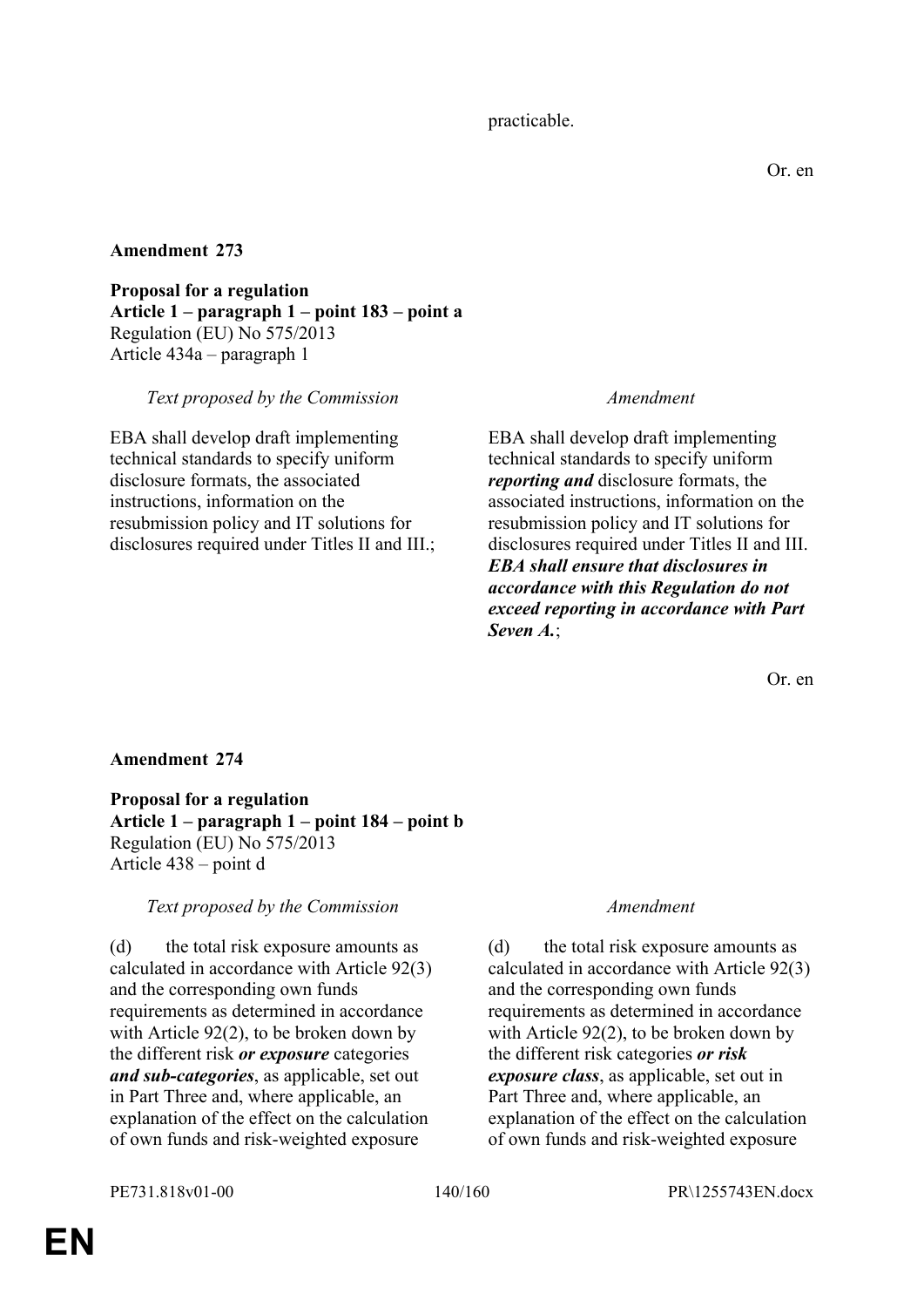amounts that results from applying capital floors and not deducting items from own funds;;

amounts that results from applying capital floors and not deducting items from own funds;;

Or. en

## **Amendment 275**

**Proposal for a regulation Article 1 – paragraph 1 – point 184 – point c a (new)** Regulation (EU) No 575/2013 Article 438 – point e

(e) the on- and off-balance-sheet exposures, the risk-weighted exposure amounts and associated expected losses for each category of specialised lending referred to in Table 1of Article 153(5) and the on- and off-balance-sheet exposures and risk-weighted exposure amounts for the categories of equity exposures set out in Article *155(2)*.

### *Present text Amendment*

### *(ca) point (e) is replaced by the following:*

'(e) the on- and off-balance-sheet exposures, the risk-weighted exposure amounts and associated expected losses for each category of specialised lending referred to in Table 1of Article 153(5) and the on- and off-balance-sheet exposures and risk-weighted exposure amounts for the categories of equity exposures set out in Article *133(3) to (6) and Article 495a(3).';*

Or. en

*(https://eur-lex.europa.eu/legal-content/EN/TXT/PDF/?uri=CELEX:32013R0575&from=EN)*

### **Amendment 276**

**Proposal for a regulation Article 1 – paragraph 1 – point 187** Regulation (EU) No 575/2013 Article 446 – paragraph 1 – point b

*Text proposed by the Commission Amendment*

*(b) their own funds requirement for operational risk;*

Or. en

PR\1255743EN.docx 141/160 PE731.818v01-00

*deleted*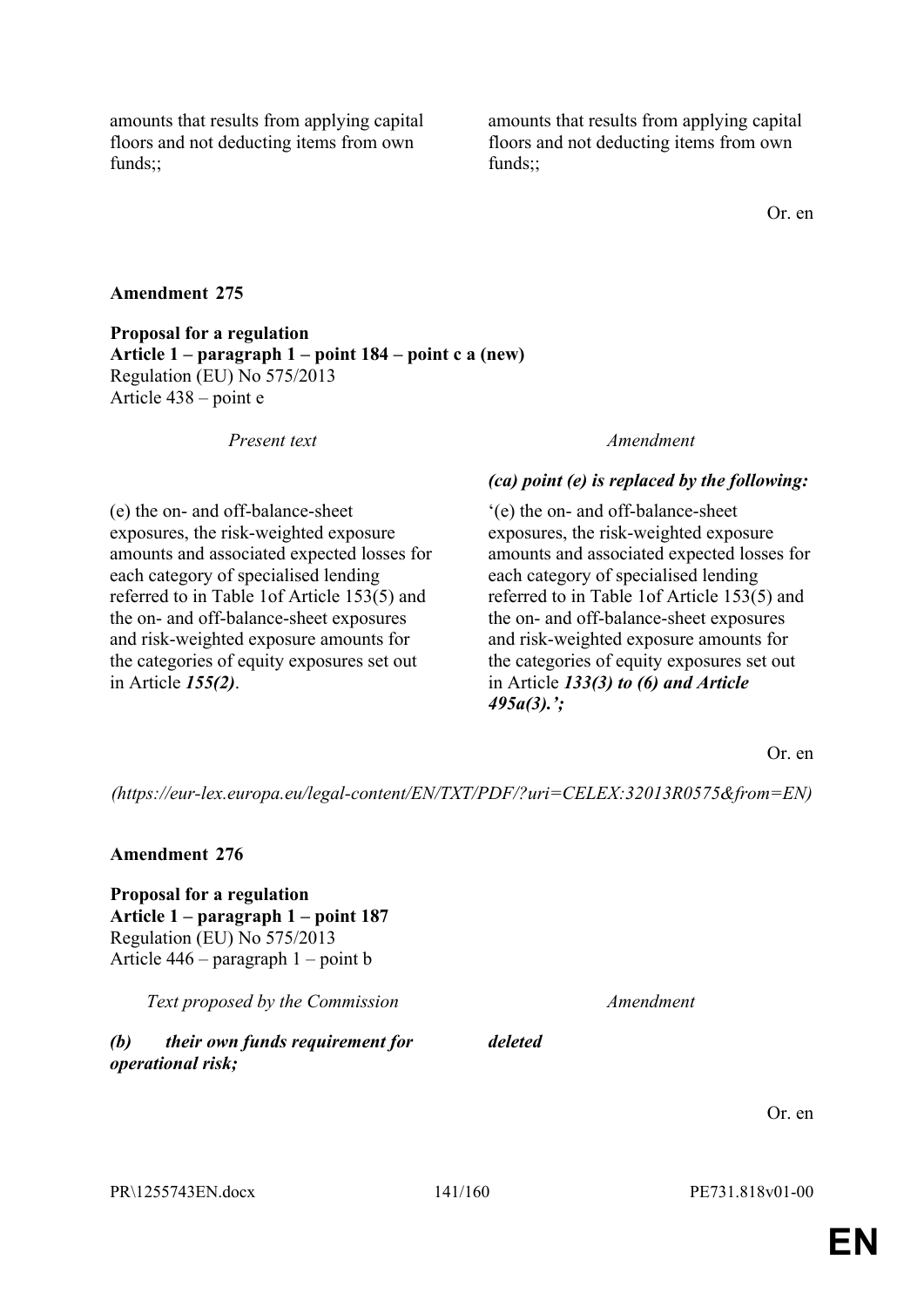**Proposal for a regulation Article 1 – paragraph 1 – point 187** Regulation (EU) No 575/2013 Article 446 – paragraph 1 – point d

## *Text proposed by the Commission Amendment*

(d) the business indicator, calculated in accordance with Article 314(1), and the amounts of each of the business indicator *sub-items* for each of the three years relevant for the calculation of the business indicator;

(d) the business indicator, calculated in accordance with Article 314(1), and the amounts of each of the business indicator *components and their sub-components* for each of the three years relevant for the calculation of the business indicator;

Or. en

### **Amendment 278**

**Proposal for a regulation Article 1 – paragraph 1 – point 187** Regulation (EU) No 575/2013 Article 446 – paragraph 2 – point b

## *Text proposed by the Commission Amendment*

(b) the number and amounts of operational risk losses that were excluded from the calculation of the annual operational risk loss in accordance with Article 320(1), and the corresponding justifications for that exclusion.;

(b) the number and amounts of operational risk losses that were excluded from the calculation of the annual operational risk loss in accordance with Article 320(1), *for each of the last ten years,* and the corresponding justifications for that exclusion.;

Or. en

## **Amendment 279**

**Proposal for a regulation Article 1 – paragraph 1 – point 189** Regulation (EU) No 575/2013 Article 449a – paragraph 1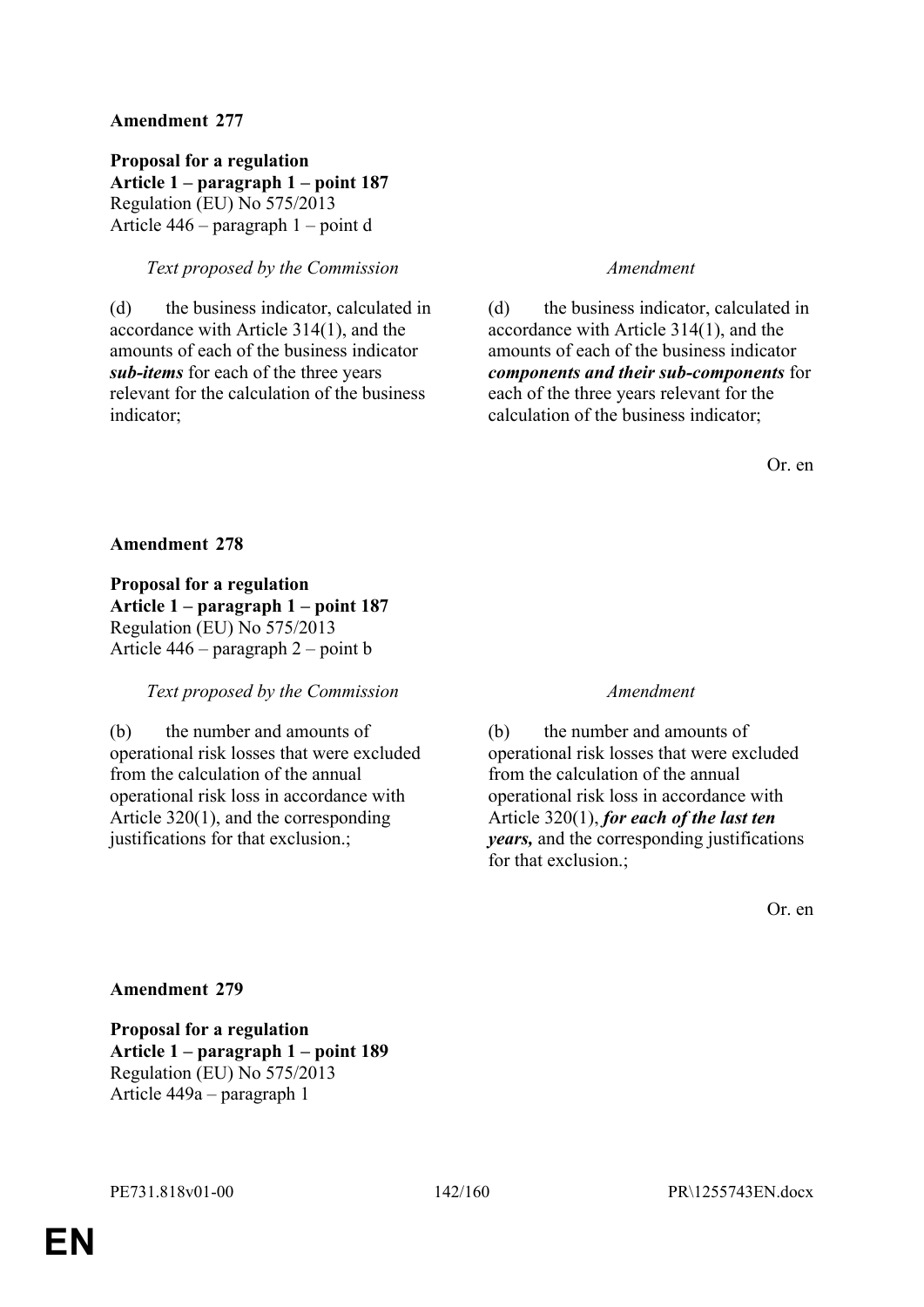### *Text proposed by the Commission Amendment*

Institutions shall disclose information on ESG risks, *including* physical risks and transition risks.

Institutions shall disclose information on ESG risks, *with a distinction between environmental, social and governance risks, and between* physical risks and transition risks *for environmental risks*.

Or. en

### **Amendment 280**

**Proposal for a regulation Article 1 – paragraph 1 – point 189** Regulation (EU) No 575/2013 Article 449a – paragraph 3

### *Text proposed by the Commission Amendment*

EBA shall develop draft implementing technical standards specifying uniform disclosure formats for ESG risks, as laid down in Article 434a, ensuring that they are consistent with and uphold the principle of proportionality.' For small and non-complex institutions, the formats shall not require disclosure of information beyond the information required to be reported to competent authorities in accordance with Article 430(1), point (h).;

EBA shall develop draft implementing technical standards specifying uniform disclosure formats for ESG risks, as laid down in Article 434a, ensuring that they are consistent with and uphold the principle of proportionality *and that they avoid any duplication of existing legislative disclosure requirements.* For small and non-complex institutions, the formats shall not require disclosure of information beyond the information required to be reported to competent authorities in accordance with Article  $430(1)$ , point (h).;

Or. en

## **Amendment 281**

**Proposal for a regulation Article 1 – paragraph 1 – point 192 – point a** Regulation (EU) No 575/2013 Article 458 – paragraph 6

PR\1255743EN.docx 143/160 PE731.818v01-00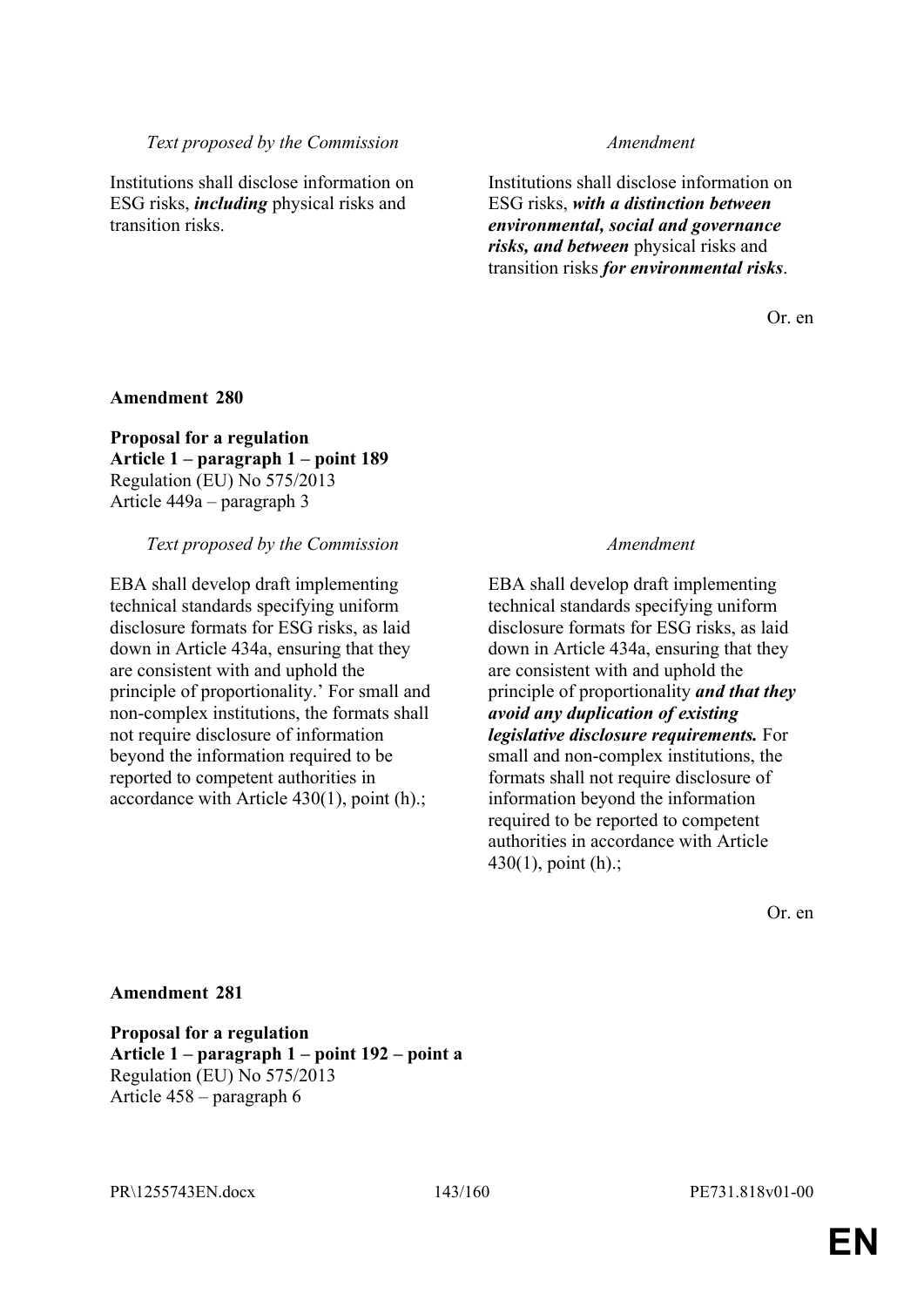## *Text proposed by the Commission Amendment*

6. Where Member States recognise the measures set in accordance with this Article, they shall notify the ESRB. The ESRB shall forward such notifications without delay to the Council, the Commission, the EBA, *the ESRB* and the Member State authorised to apply the measures.

6. Where Member States recognise the measures set in accordance with this Article, they shall notify the ESRB. The ESRB shall forward such notifications without delay to the Council, the Commission, the EBA, and the Member State authorised to apply the measures.

Or. en

# **Amendment 282**

**Proposal for a regulation Article 1 – paragraph 1 – point 192 – point b** Regulation (EU) No 575/2013 Article 458 – paragraph 9

### *Text proposed by the Commission Amendment*

9. Before the expiry of the authorisation issued in accordance with paragraphs and 4, the Member State concerned shall, in consultation with the ESRB, *and* the EBA and the Commission, review the situation and may adopt, in accordance with the procedure referred to in paragraphs 2 and 4, a new decision for the extension of the period of application of national measures for up to two additional years each time.

9. Before the expiry of the authorisation issued in accordance with paragraphs *2* and 4, the Member State concerned shall, in consultation with the ESRB, the EBA and the Commission, review the situation and may adopt, in accordance with the procedure referred to in paragraphs 2 and 4, a new decision for the extension of the period of application of national measures for up to two additional years each time.

Or. en

## **Amendment 283**

**Proposal for a regulation Article 1 – paragraph 1 – point 193** Regulation (EU) No 575/2013 Article 461a – paragraph 1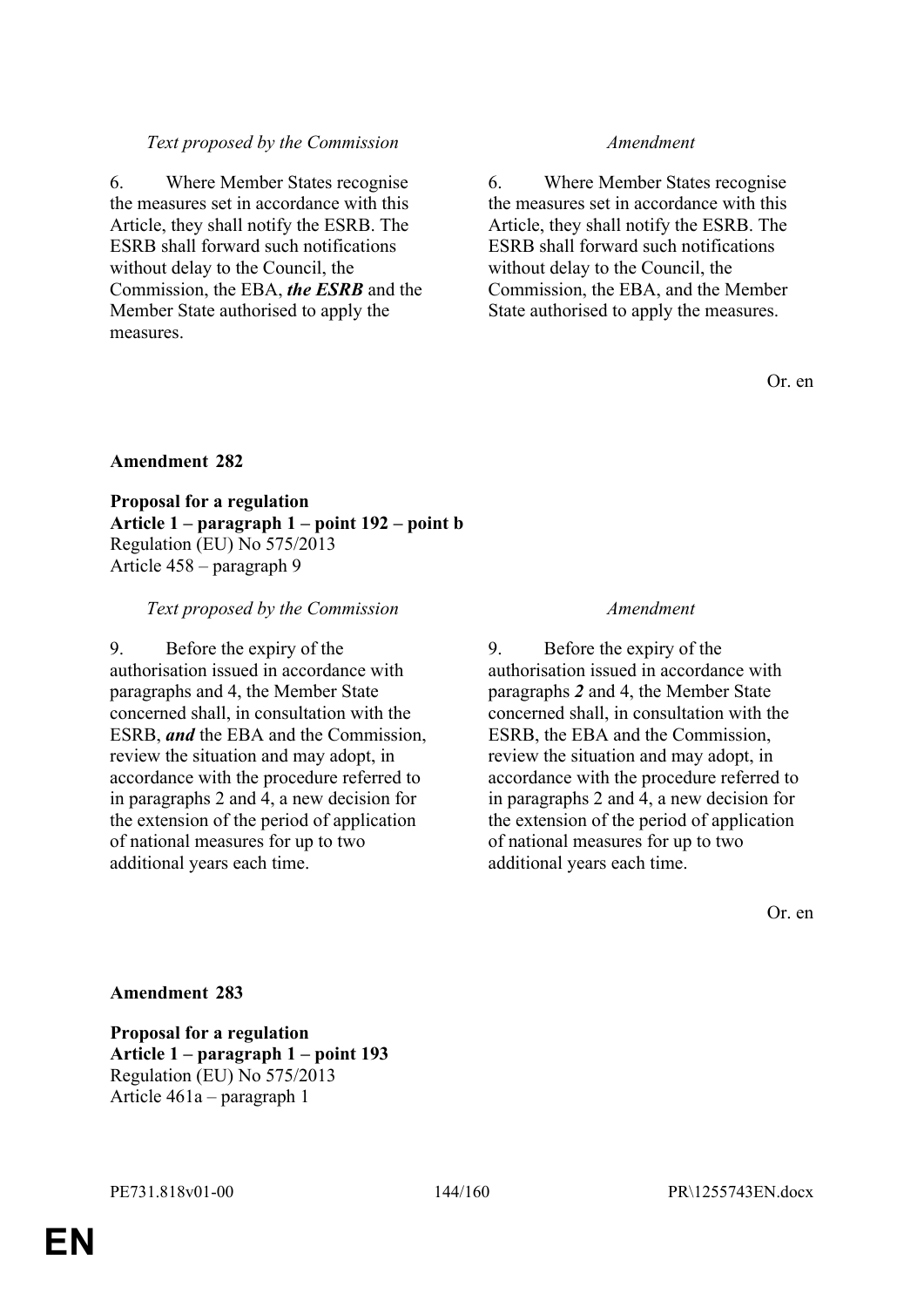'The Commission shall monitor the implementation of the international standards on own funds requirements for market risk in third countries*. Where significant* differences between the Union implementation and third countries' implementation of those international standards *are observed*, *including as regards* the impact of the rules in terms of own funds requirements and *as regards* their entry into application*, the Commission shall be empowered to adopt a delegated act in accordance with Article 462 to amend this Regulation by:*

*(a) applying, where necessary to deliver a level playing field, a multiplier equal to or greater than 0 and lower than 1 to the institutions' own funds requirements for market risk, calculated for specific risk classes and specific risk factors using one of the approaches referred to in Article 325(1), and laid out in:*

*(i) Articles 325c to 325ay, specifying the alternative standardised approach;*

*(ii) Articles 325az to 325bp, specifying the alternative internal model approach;*

*(iii) Articles 326 to 361, specifying the simplified standardised approach, to offset those observed differences between the third countries rules and Union law;*

*(b) postponing by two years the date from which institutions shall apply the own funds requirements for market risk set out in Part Three, Title IV, or any of the approaches to calculate the own funds requirements for market risk referred to in Article 325(1).;*

'The Commission shall monitor the implementation of the international standards on own funds requirements for market risk in third countries, *including* differences between the Union implementation and third countries' implementation of those international standards, the impact of the rules in terms of own funds requirements and their entry into application*.*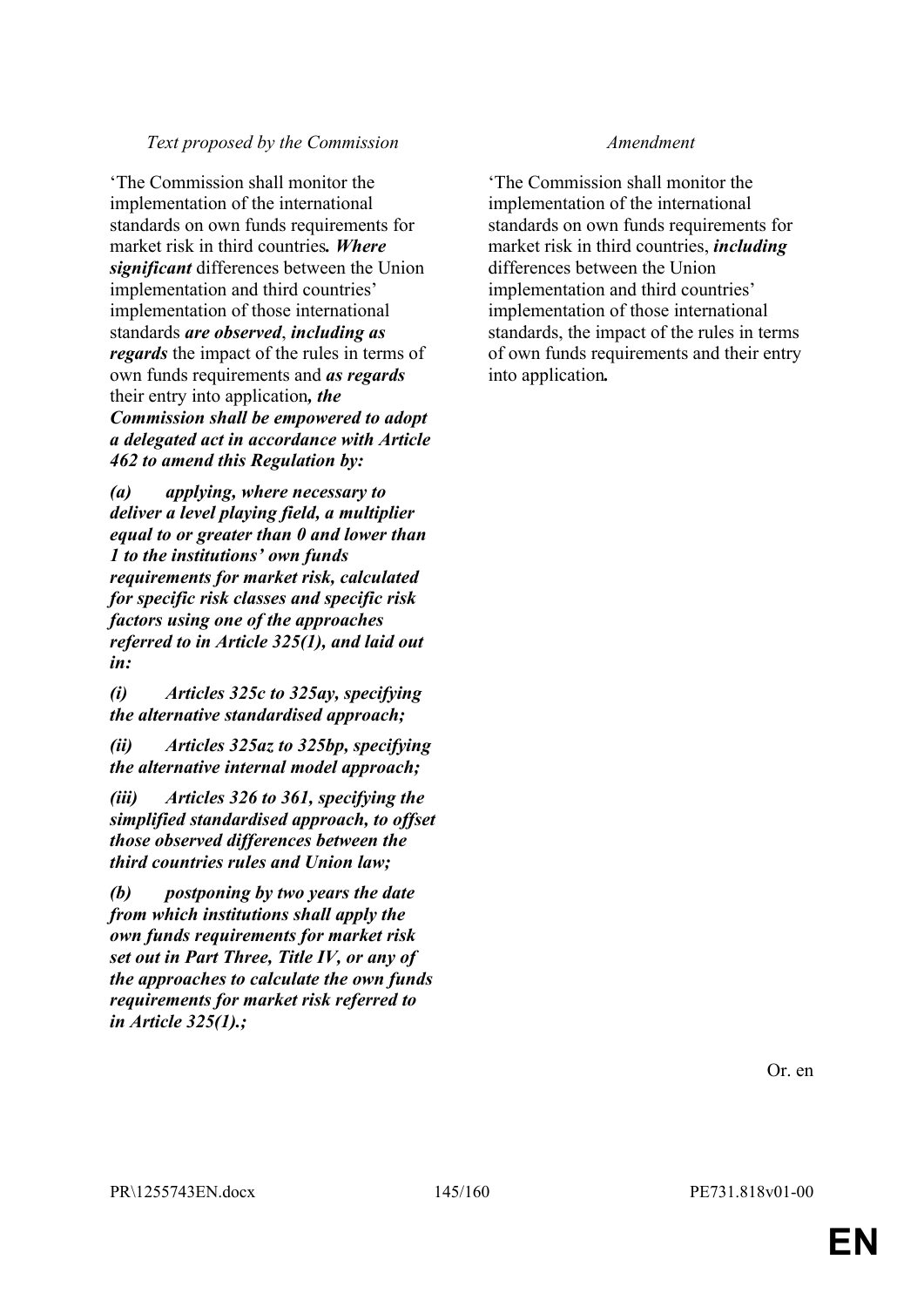**Proposal for a regulation Article 1 – paragraph 1 – point 193** Regulation (EU) No 575/2013 Article 461a – paragraph 1a (new)

*Text proposed by the Commission Amendment*

*If relevant differences are observed, the Commission shall issue a report. On the basis of that report and taking into account the related internationally agreed standards developed by the BCBS, the Commission shall, where appropriate, submit to the European Parliament and to the Council a legislative proposal by 31 December 2031.*

Or. en

### **Amendment 285**

**Proposal for a regulation Article 1 – paragraph 1 – point 195 – point a** Regulation (EU) No 575/2013 Article 462 – paragraph 2

*Text proposed by the Commission Amendment*

2. The power to adopt delegated acts referred to in Articles 244(6) and 245(6), in Articles 456 to 460 and in *Articles* 461a *and 461b* shall be conferred on the Commission for an indeterminate period of time from 28 June 2013.

2. The power to adopt delegated acts referred to in Articles 244(6) and 245(6), in Articles 456 to 460 and in *Article* 461a shall be conferred on the Commission for an indeterminate period of time from 28 June 2013.

Or. en

### **Amendment 286**

**Proposal for a regulation Article 1 – paragraph 1 – point 195 – point a** Regulation (EU) No 575/2013 Article 462 – paragraph 3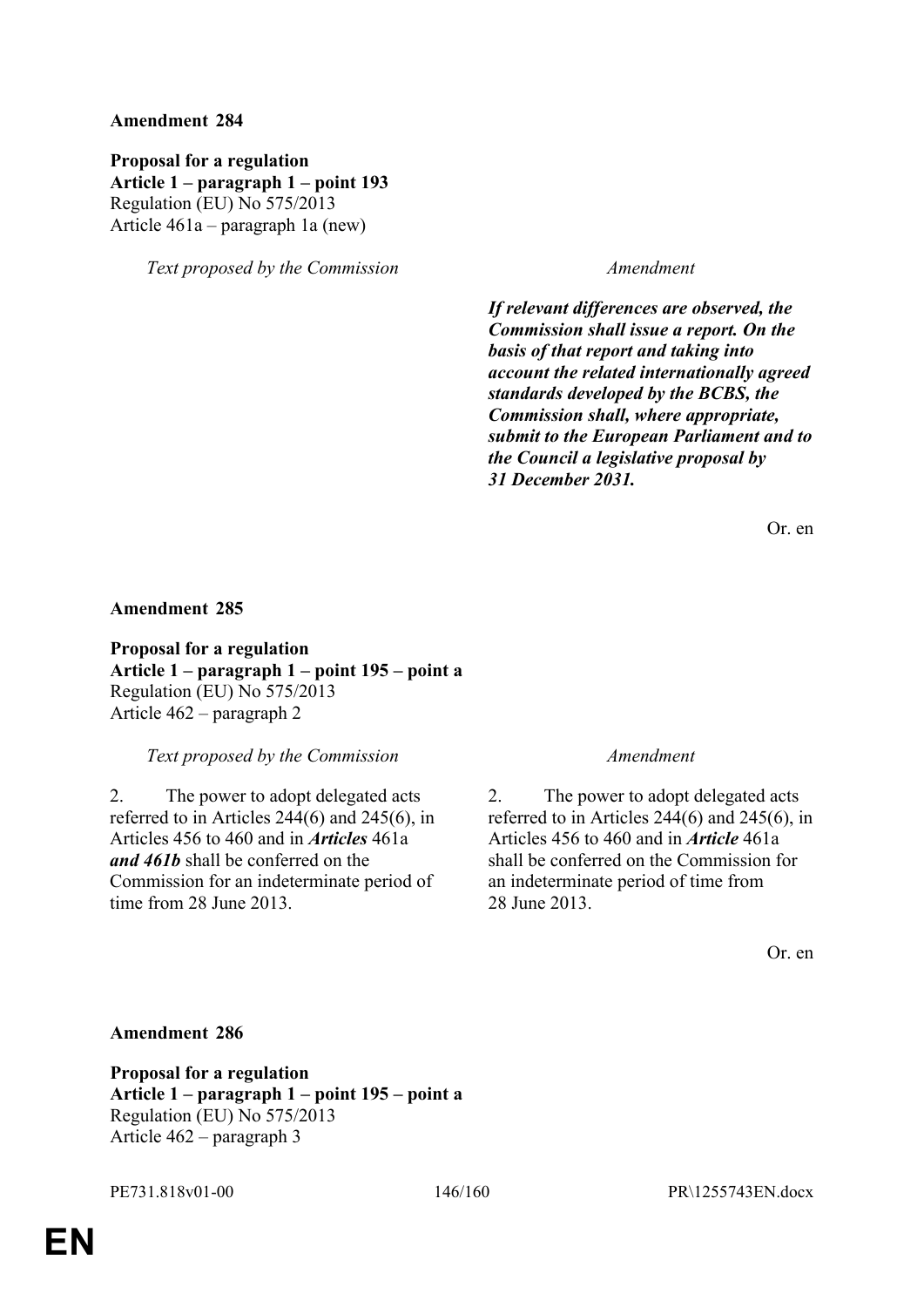3. The delegation of power referred to in Articles 244(6) and 245(6), in Articles 456 to 460 and in Article 461a *and 461b* may be revoked at any time by the European Parliament or by the Council. A decision to revoke shall put an end to the delegation of the power specified in that decision. It shall take effect the day following the publication of the decision in the Official Journal of the European Union or at a later date specified therein. It shall not affect the validity of the delegated acts already in force.

3. The delegation of power referred to in Articles 244(6) and 245(6), in Articles 456 to 460 and in Article 461a may be revoked at any time by the European Parliament or by the Council. A decision to revoke shall put an end to the delegation of the power specified in that decision. It shall take effect the day following the publication of the decision in the Official Journal of the European Union or at a later date specified therein. It shall not affect the validity of the delegated acts already in force.

Or. en

## **Amendment 287**

**Proposal for a regulation Article 1 – paragraph 1 – point 195 – point b** Regulation (EU) No 575/2013 Article 462 – paragraph 6

### *Text proposed by the Commission Amendment*

6. A delegated act adopted pursuant to Articles 244(6) and 245(6), Articles 456 to 460 and *Articles* 461a *and 461b* shall enter into force only if no objection has been expressed by the European Parliament or the Council within a period of three months of notification of that act to the European Parliament and the Council or if, before the expiry of that period, the European Parliament and the Council have both informed the Commission that they will not object. That period shall be extended by three months at the initiative of the European Parliament or of the Council.;

6. A delegated act adopted pursuant to Articles 244(6) and 245(6), Articles 456 to 460 and *Article* 461a shall enter into force only if no objection has been expressed by the European Parliament or the Council within a period of three months of notification of that act to the European Parliament and the Council or if, before the expiry of that period, the European Parliament and the Council have both informed the Commission that they will not object. That period shall be extended by three months at the initiative of the European Parliament or of the Council.;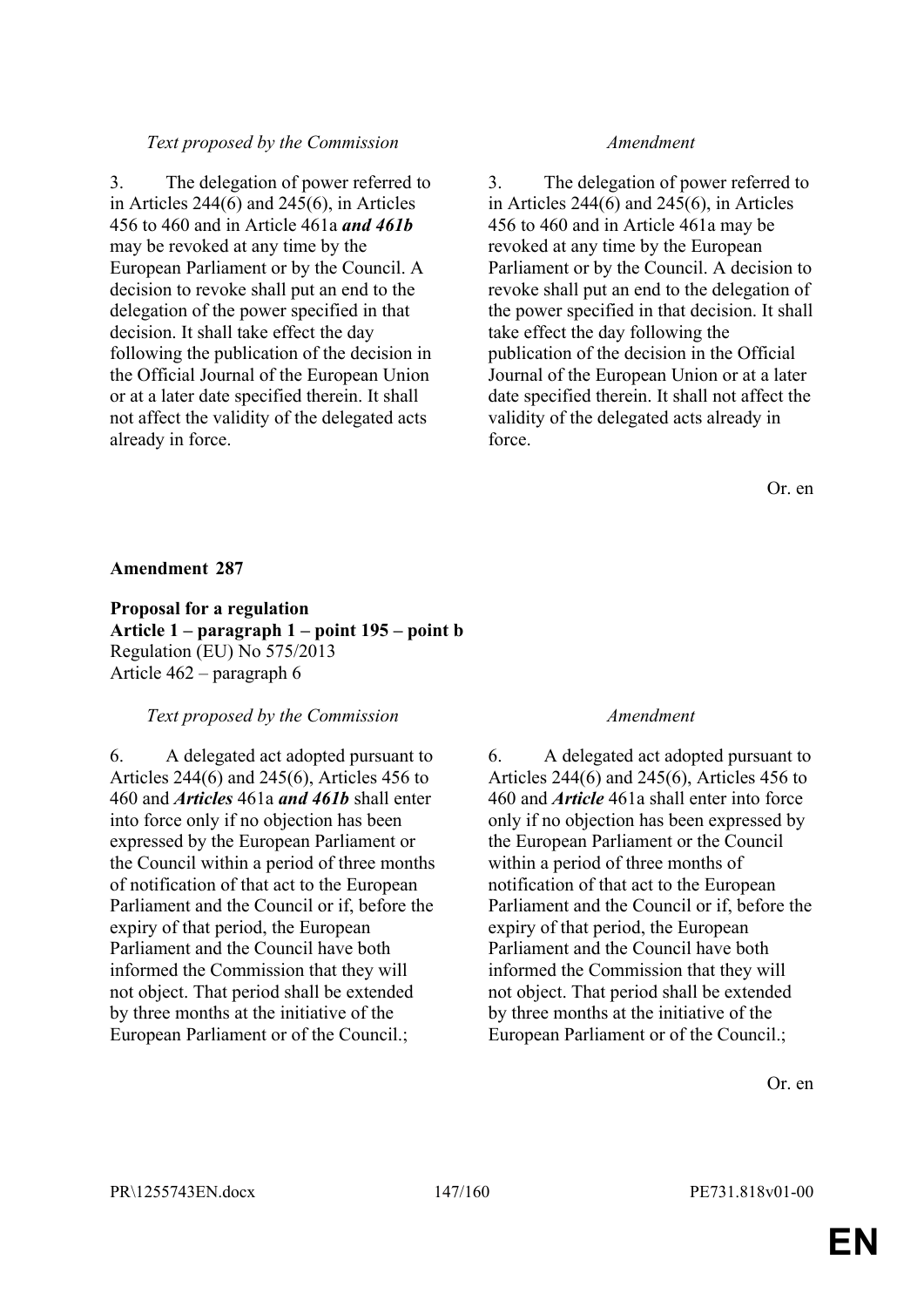**Proposal for a regulation Article 1 – paragraph 1 – point 196** Regulation (EU) No 575/2013 Article 465 – paragraph 3 – subparagraph 1

# *Text proposed by the Commission Amendment*

3. By way of derogation from Article  $92(5)(a)$ , point (i), parent institutions, parent financial holding companies or parent mixed financial holding companies, stand-alone institutions in the EU or standalone subsidiary institutions in Member States may, until 31 December2032, assign a risk weight of 65 % to exposures to corporates for which no credit assessment by a nominated ECAI is available provided that that entity estimates the PD of those exposures, calculated in accordance with Part Three, Title II, Chapter 3, is no higher than 0,5 %.

3. By way of derogation from Article  $92(5)(a)$ , point (i), parent institutions, parent financial holding companies or parent mixed financial holding companies, stand-alone institutions in the EU or standalone subsidiary institutions in Member States may, until 31 December2032, assign a risk weight of 65 % to exposures to corporates for which no credit assessment by a nominated ECAI is available provided that that entity estimates the PD of those exposures, calculated in accordance with Part Three, Title II, Chapter 3, is no higher than 0,5 % *and, provided that the annual sales of that corporate does not exceed EUR 500 million*.

Or. en

## **Amendment 289**

**Proposal for a regulation Article 1 – paragraph 1 – point 196** Regulation (EU) No 575/2013 Article 465 – paragraph 3 – subparagraph 2

*Text proposed by the Commission Amendment*

*EBA shall monitor the use of the transitional treatment laid down in the first subparagraph and the availability of credit assessments by nominated ECAIs for exposures to corporates. EBA shall report its findings to the Commission by 31 December 2028.*

*deleted*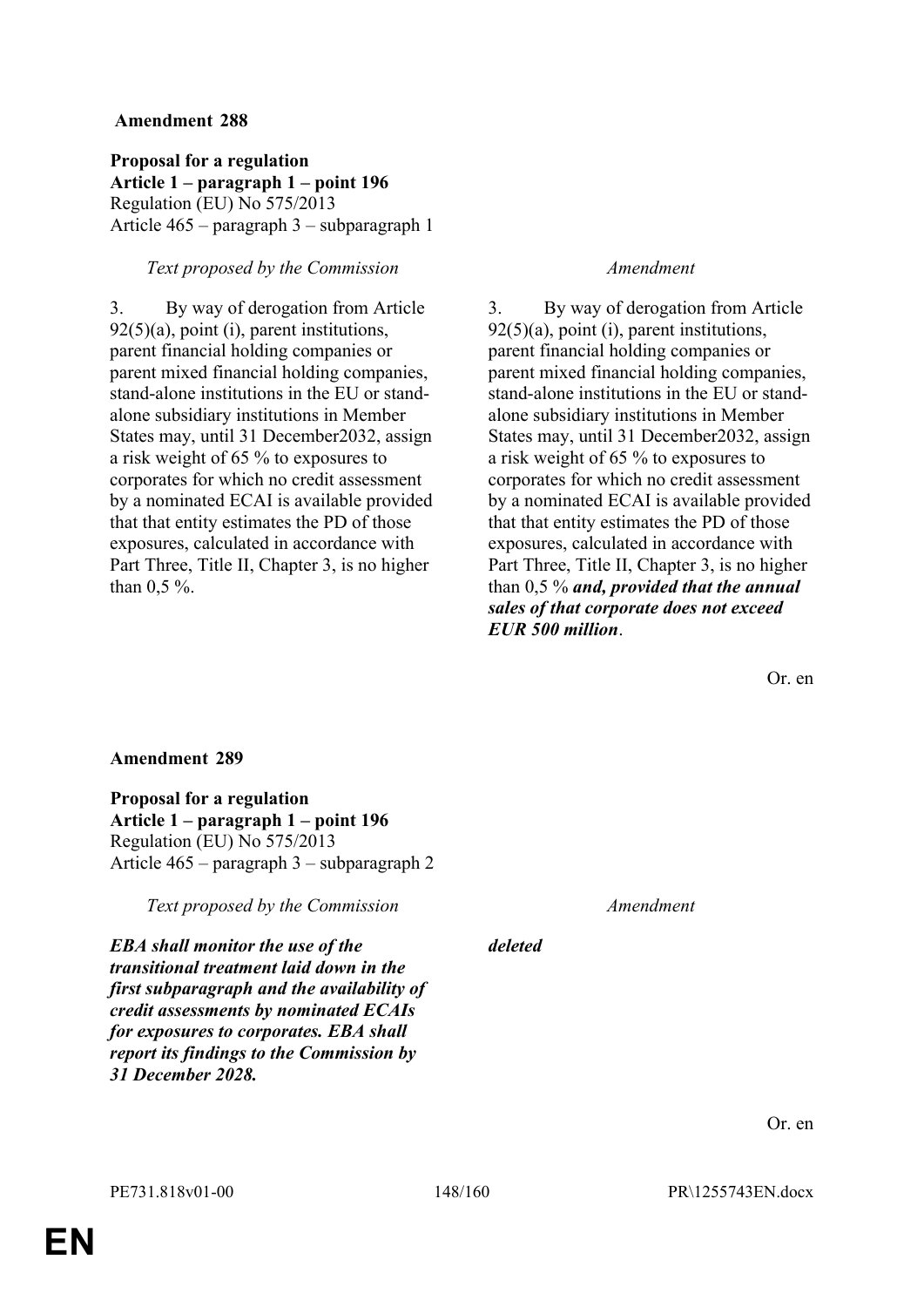**Proposal for a regulation Article 1 – paragraph 1 – point 196** Regulation (EU) No 575/2013 Article 465 – paragraph 3 – subparagraph 3

*Text proposed by the Commission Amendment*

*On the basis of that report and taking due account of the related internationally agreed standards developed by the BCBS, the Commission shall, where appropriate, submit to the European Parliament and to the Council a legislative proposal by 31 December 2031.*

Or. en

**Amendment 291**

**Proposal for a regulation Article 1 – paragraph 1 – point 196** Regulation (EU) No 575/2013 Article 465 – paragraph 4 – subparagraph 2

*Text proposed by the Commission Amendment*

*The Commission may, having taken into account the EBA report referred to in Article 514, adopt a delegated act in accordance with Article 462 to permanently modify the value of alpha, where appropriate.*

*deleted*

*deleted*

Or. en

**Amendment 292**

**Proposal for a regulation Article 1 – paragraph 1 – point 196** Regulation (EU) No 575/2013 Article 465 – paragraph 5 – subparagraph 1 – introductory part

PR\1255743EN.docx 149/160 PE731.818v01-00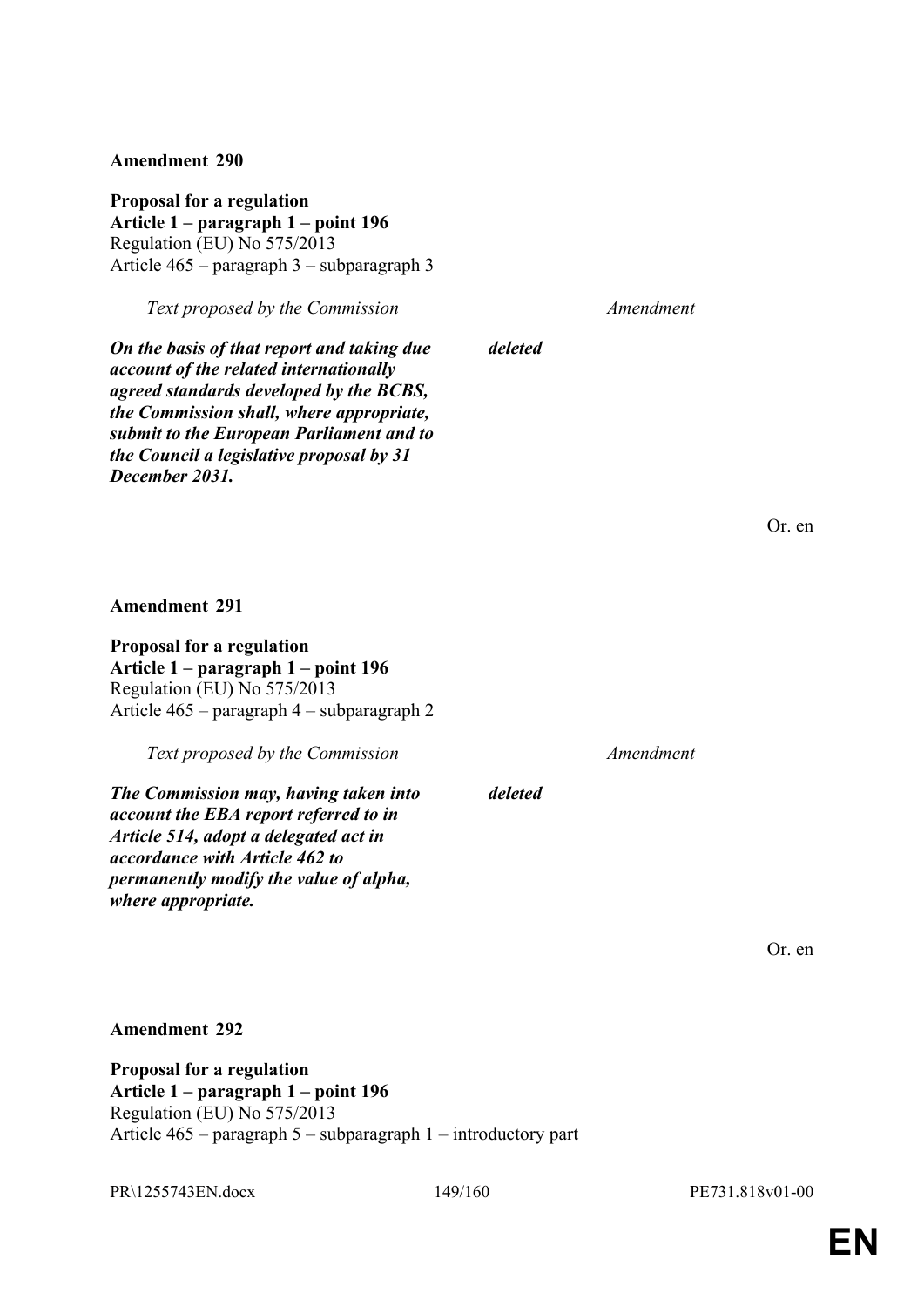5. By way of derogation from Article 92(5)(a), point (i), *Member States* may, allow parent institutions, parent financial holding companies or parent mixed financial holding companies, stand-alone institutions in the EU or stand-alone subsidiary institutions in Member States to assign the following risk weights provided that all the conditions in the second subparagraph are met**.**

5. By way of derogation from Article 92(5)(a), point (i), *competent authorities* may, allow parent institutions, parent financial holding companies or parent mixed financial holding companies, standalone institutions in the EU or stand-alone subsidiary institutions in Member States to assign the following risk weights provided that all the conditions in the second subparagraph are met**:**

Or. en

**Amendment 293**

**Proposal for a regulation Article 1 – paragraph 1 – point 196** Regulation (EU) No 575/2013 Article 465 – paragraph 5 – subparagraph 2 – point b a (new)

*Text proposed by the Commission Amendment*

*(ba) the qualifying exposures are energy efficient, with an energy performance certificate of A+ or A in line with Directive 2010/31/EU;*

Or. en

# **Amendment 294**

**Proposal for a regulation Article 1 – paragraph 1 – point 196** Regulation (EU) No 575/2013 Article 465 – paragraph 5 – subparagraph 2 – point d

*Text proposed by the Commission Amendment*

(d) the competent authority has verified that the conditions in points  $(a)$ ,  $(b)$  and  $(c)$ are met.

(d) the competent authority has verified that the conditions in points (a), (b)*, (ba)* and (c) are met.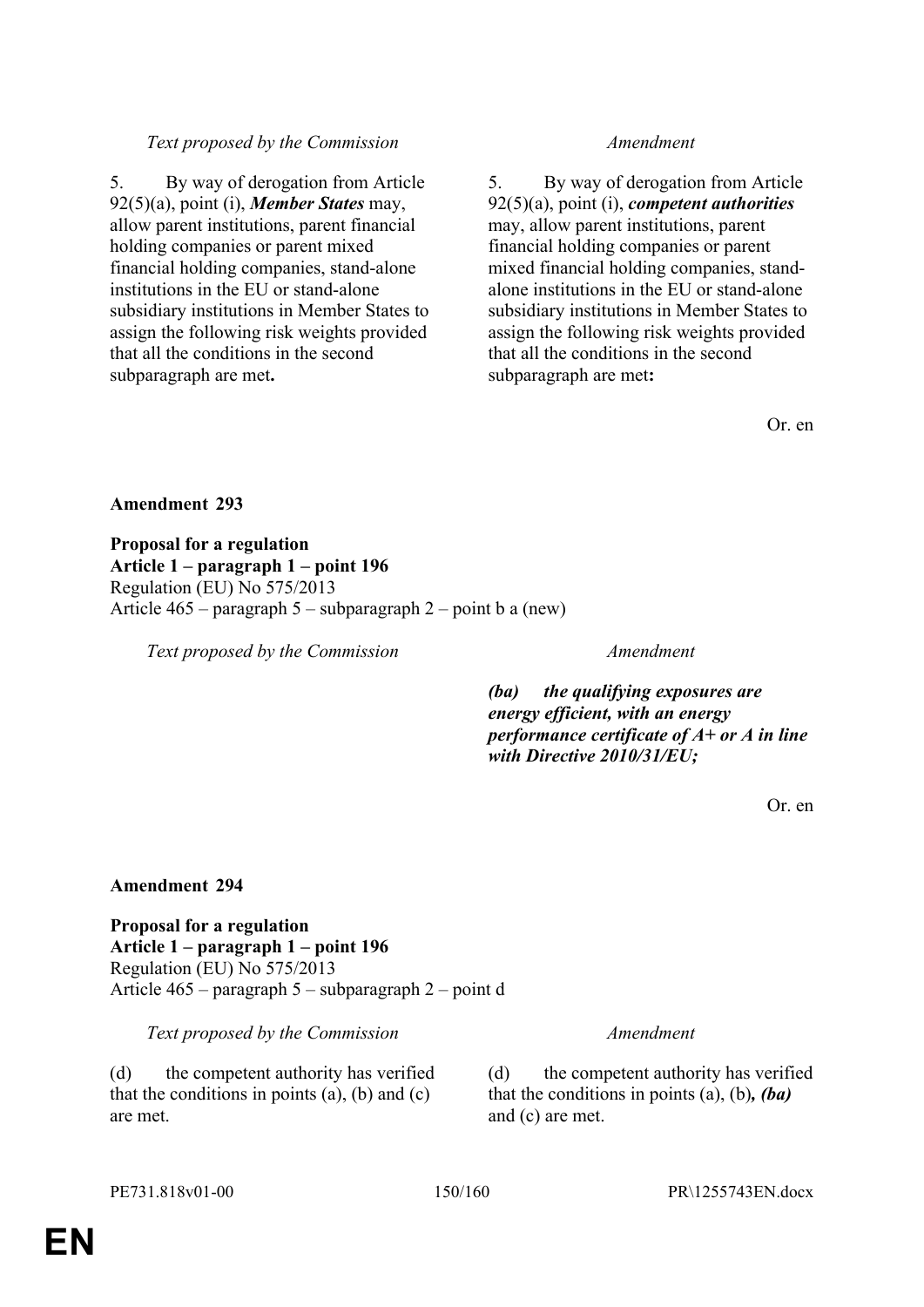**Proposal for a regulation Article 1 – paragraph 1 – point 196** Regulation (EU) No 575/2013 Article 465 – paragraph 5 – subparagraph 4

*Text proposed by the Commission Amendment*

When *Member States exercise* that discretion, they shall notify EBA and substantiate their decision. Competent authorities shall notify the details of all the verifications referred to in the first subparagraph, point (c), to EBA.

When *the competent authority exercises* that discretion, they shall notify EBA and substantiate their decision. Competent authorities shall notify the details of all the verifications referred to in the second subparagraph, point (d), to EBA.

Or. en

### **Amendment 296**

**Proposal for a regulation Article 1 – paragraph 1 – point 196** Regulation (EU) No 575/2013 Article 465 – paragraph 5 – subparagraph 5

*Text proposed by the Commission Amendment*

*EBA shall monitor the use of the transitional treatment in the first subparagraph and report to the Commission by 31 December 2028 on the appropriateness of the associated risk weights.*

*deleted*

Or. en

**Amendment 297**

**Proposal for a regulation Article 1 – paragraph 1 – point 196** Regulation (EU) No 575/2013 Article 465 – paragraph 5 – subparagraph 6

PR\1255743EN.docx 151/160 PE731.818v01-00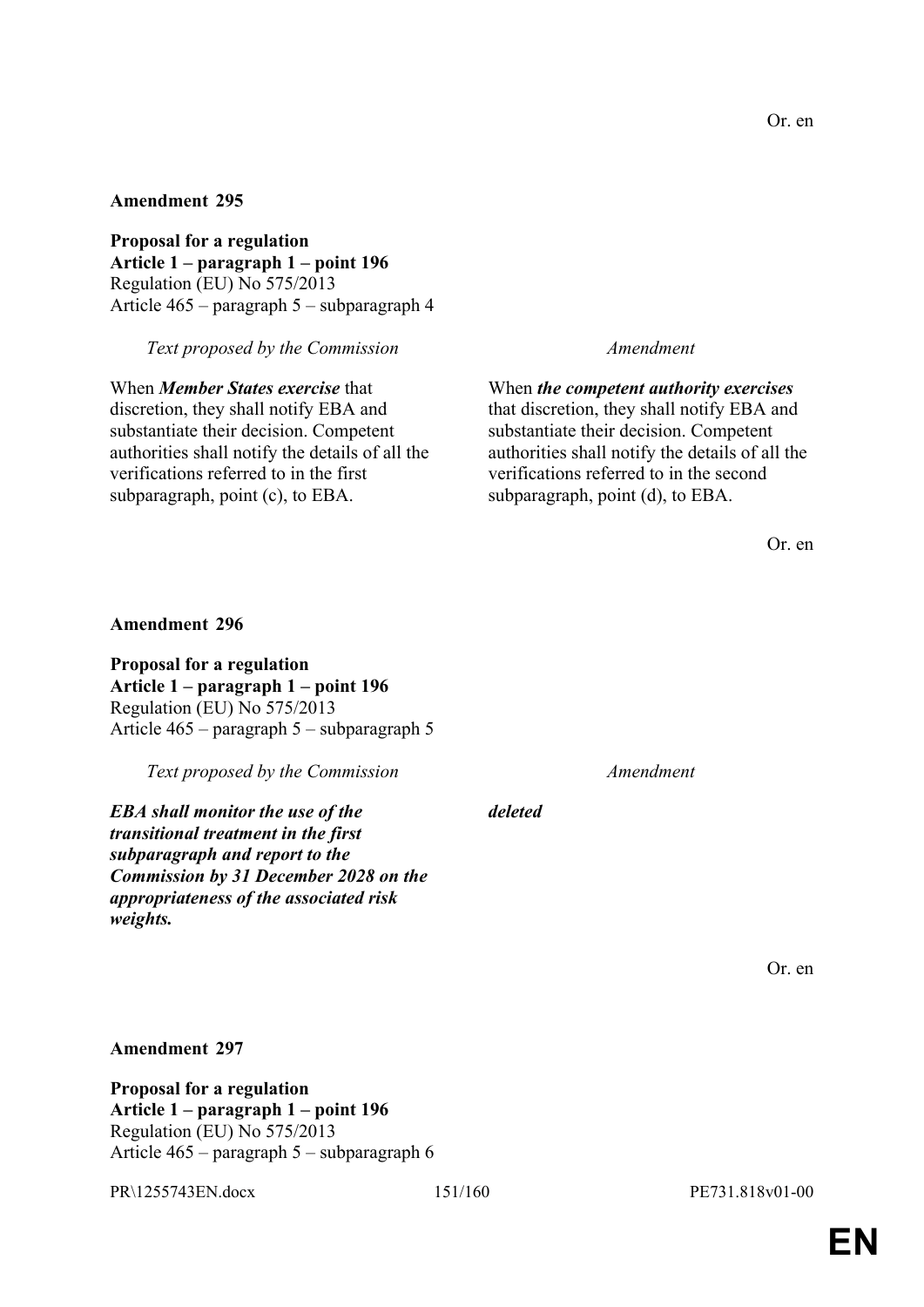*On the basis of that report and taking due account of the related internationally agreed standards developed by the BCBS, the Commission shall, where appropriate, submit to the European Parliament and to the Council a legislative proposal by 31 December 2031.;*

*deleted*

Or. en

### **Amendment 298**

**Proposal for a regulation Article 1 – paragraph 1 – point 197** Regulation (EU) No 575/2013 Article 494d – introductory part

### *Text proposed by the Commission Amendment*

By way of derogation from Article 149, paragraphs 1*, 2* and 3, an institution may from 1 January 2025 until 31 December 2027, revert to the Standardised Approach for one or more of the exposure classes provided for in Article 147(2), where all the following conditions are met:

By way of derogation from Article 149, paragraphs 1 and 3, an institution may from 1 January 2025 until 31 December 2027, revert to the Standardised Approach for one or more of the exposure classes provided for in Article 147(2), where all the following conditions are met:

Or. en

### **Amendment 299**

**Proposal for a regulation Article 1 – paragraph 1 – point 198** Regulation (EU) No 575/2013 Article 495 – paragraph 1 – introductory part

*Text proposed by the Commission Amendment*

1. By way of derogation from Article 107(1)*, second subparagraph*, institutions that have received the permission to apply the Internal Ratings Based Approach to

1. By way of derogation from Article 107(1), institutions that have received the permission to apply the Internal Ratings Based Approach to calculate the risk

PE731.818v01-00 152/160 PR\1255743EN.docx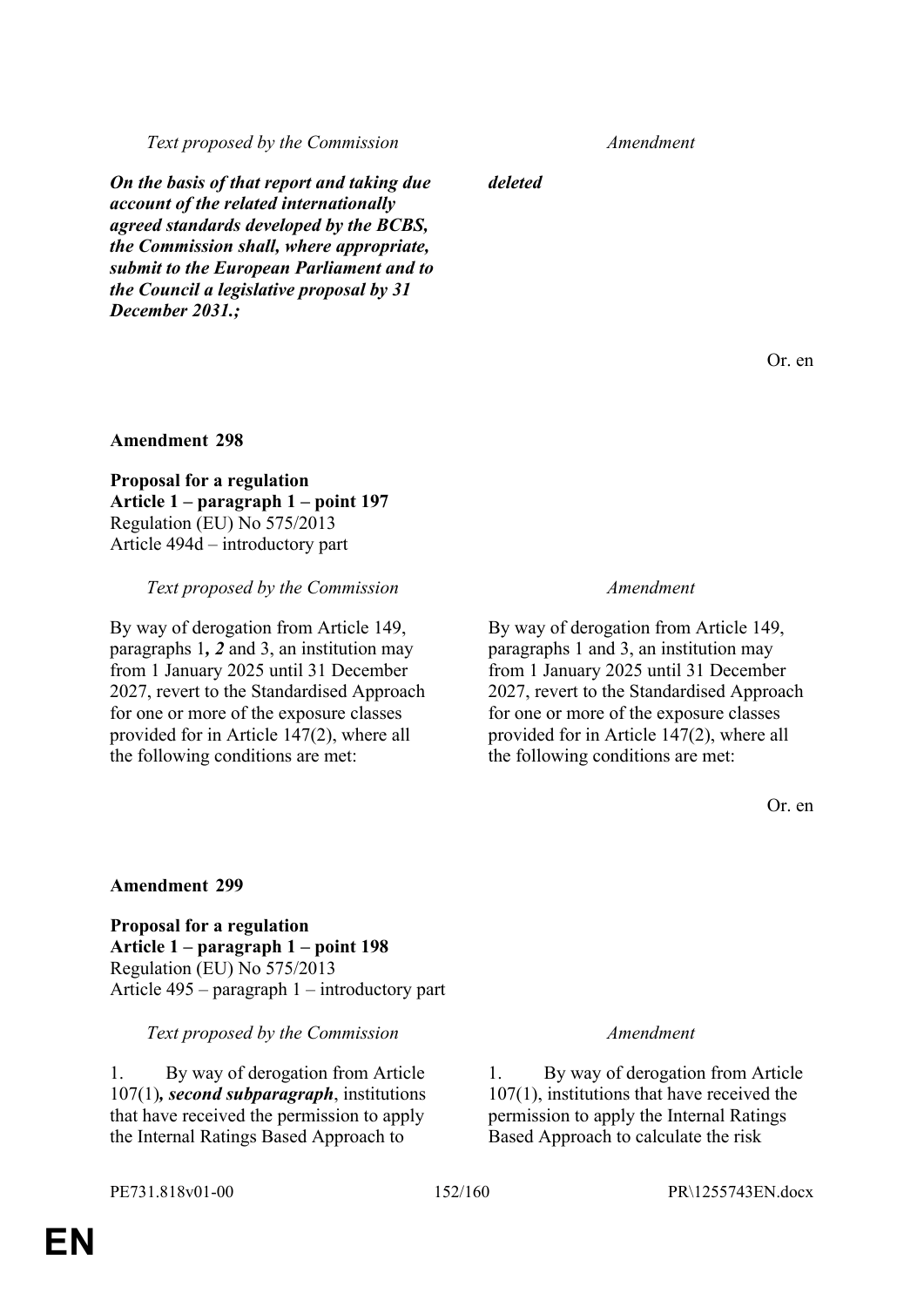calculate the risk weighted exposure amount for equity exposures shall, until 31 December 2029, calculate the risk weighted exposure amount for each equity exposure for which they have received the permission to apply the Internal Ratings Based Approach as the higher of the following:

weighted exposure amount for equity exposures shall, until 31 December 2029 *and without prejudice to Article 495a(3)*, calculate the risk weighted exposure amount for each equity exposure for which they have received the permission to apply the Internal Ratings Based Approach as the higher of the following:

Or. en

### **Amendment 300**

**Proposal for a regulation Article 1 – paragraph 1 – point 198** Regulation (EU) No 575/2013 Article 495 – paragraph 2

*Text proposed by the Commission Amendment*

*2. Instead of applying the treatment laid down in paragraph 1, institutions that have received the permission to apply the Internal Ratings Based Approach to calculate the risk weighted exposure amount for equity exposures may choose to apply the treatment set out in Article 133 and the transitional arrangements in Article 495a to all of their equity exposures at any time until 31 December 2029.*

*For the purposes of this paragraph, the conditions to revert to the use of less sophisticated approaches laid down in Article 149 shall not apply.*

*deleted*

Or. en

**Amendment 301**

**Proposal for a regulation Article 1 – paragraph 1 – point 198** Regulation (EU) No 575/2013 Article 495 – paragraph 3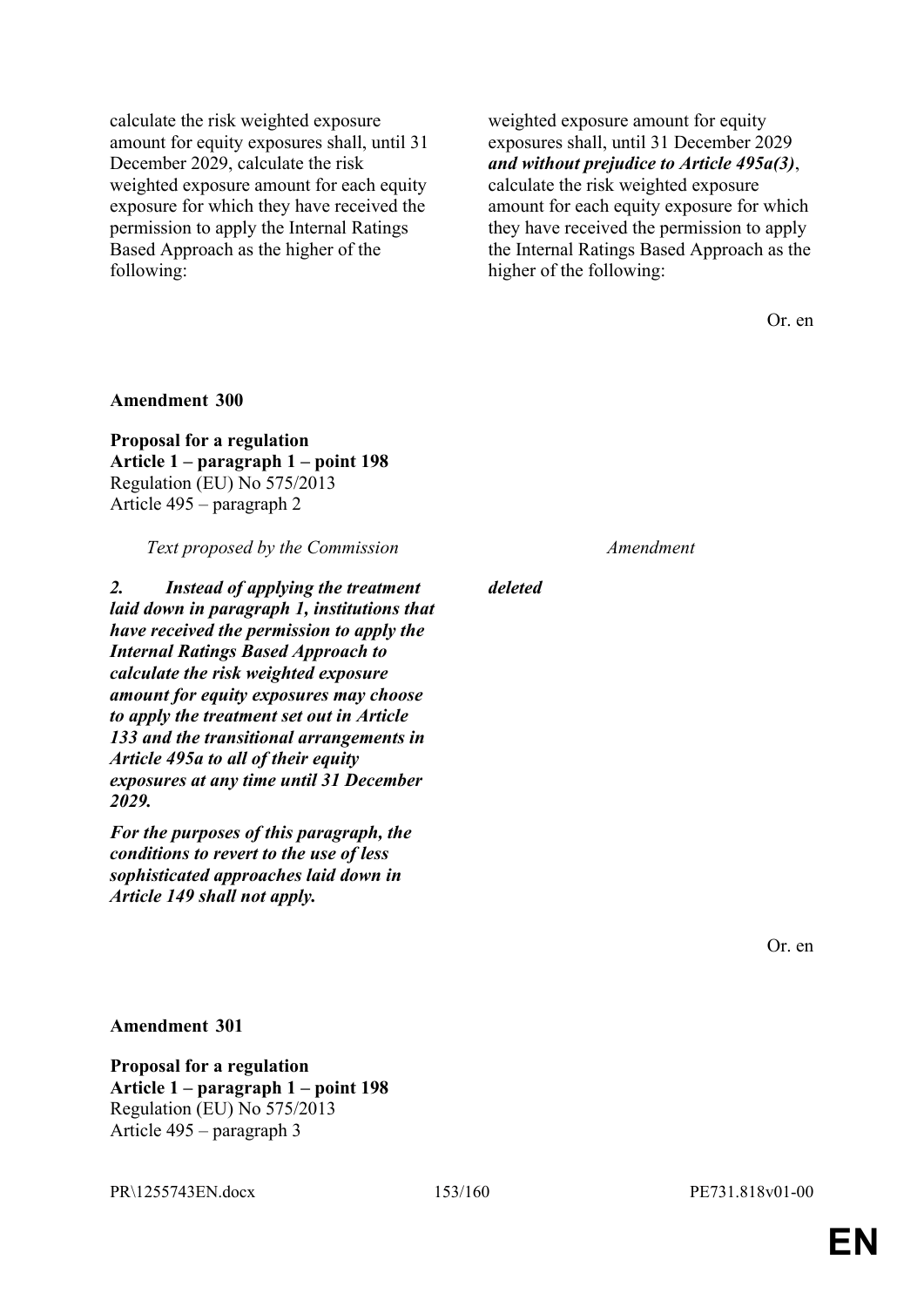3. Institutions applying the treatment laid down in paragraph 1 shall calculate EL in accordance with Article 158, paragraphs 7, 8 or 9, as applicable, as those paragraphs stood on *1 January 2021*.

3. Institutions applying the treatment laid down in paragraph 1 shall calculate EL in accordance with Article 158, paragraphs 7, 8 or 9, as applicable, as those paragraphs stood on ... *[day before the date of entry into force of this amending Regulation].*

*Expected loss amounts calculated in accordance with Article 158(7), (8) or (9), as applicable, as those paragraphs stood on ... [day before the date of entry into force of this amending Regulation] shall be deducted from Common Equity Tier 1 items under Article 36(1), point (d)*.

Or. en

## **Amendment 302**

**Proposal for a regulation Article 1 – paragraph 1 – point 199** Regulation (EU) No 575/2013 Article 495a – paragraph 1 – introductory part

*Text proposed by the Commission Amendment*

1. By way of derogation from the treatment laid down in Article 133(3), equity exposures shall be assigned the following risk-weights:

1. By way of derogation from the treatment laid down in Article 133(3), equity exposures shall be assigned the *higher of the risk weight applicable on ... [one day before the date of entry into force of this amending Regulation] and the* following risk-weights:

Or. en

## **Amendment 303**

**Proposal for a regulation Article 1 – paragraph 1 – point 199** Regulation (EU) No 575/2013 Article 495a – paragraph 2 – introductory part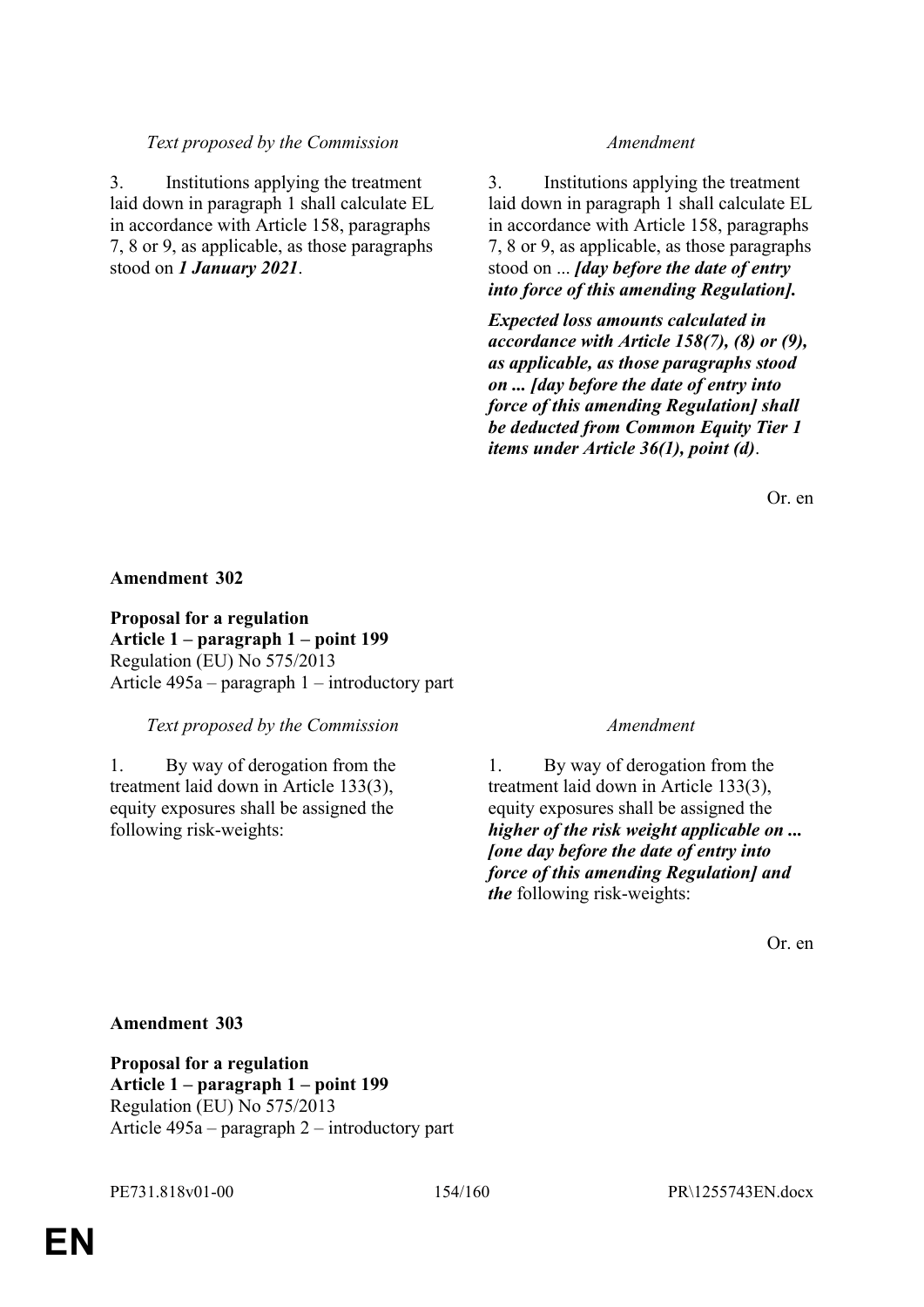2. By way of derogation from the treatment laid down in Article 133(4), equity exposures shall be assigned the following risk-weights:

2. By way of derogation from the treatment laid down in Article 133(4*)*, equity exposures shall be assigned the *higher of the risk weight applicable on ... [one day before the date of entry into force of this amending Regulation] and the* following risk-weights:

Or. en

### **Amendment 304**

**Proposal for a regulation Article 1 – paragraph 1 – point 199** Regulation (EU) No 575/2013 Article 495a – paragraph 3

*Text proposed by the Commission Amendment*

*3. By way of derogation from Article 133, institutions may continue to assign the same risk weight that was applicable as of [OP please insert the date = one day before the date of entry into force of this amending Regulation] to equity exposures to entities of which they have been a shareholder at [adoption date] for six consecutive years and over which they exercise significant influence in the meaning of Directive 2013/34/EU, or the accounting standards to which an institution is subject under Regulation (EC) No 1606/2002, or a similar relationship between any natural or legal person and an undertaking.*

*deleted*

Or. en

## **Amendment 305**

**Proposal for a regulation Article 1 – paragraph 1 – point 199**

PR\1255743EN.docx 155/160 PE731.818v01-00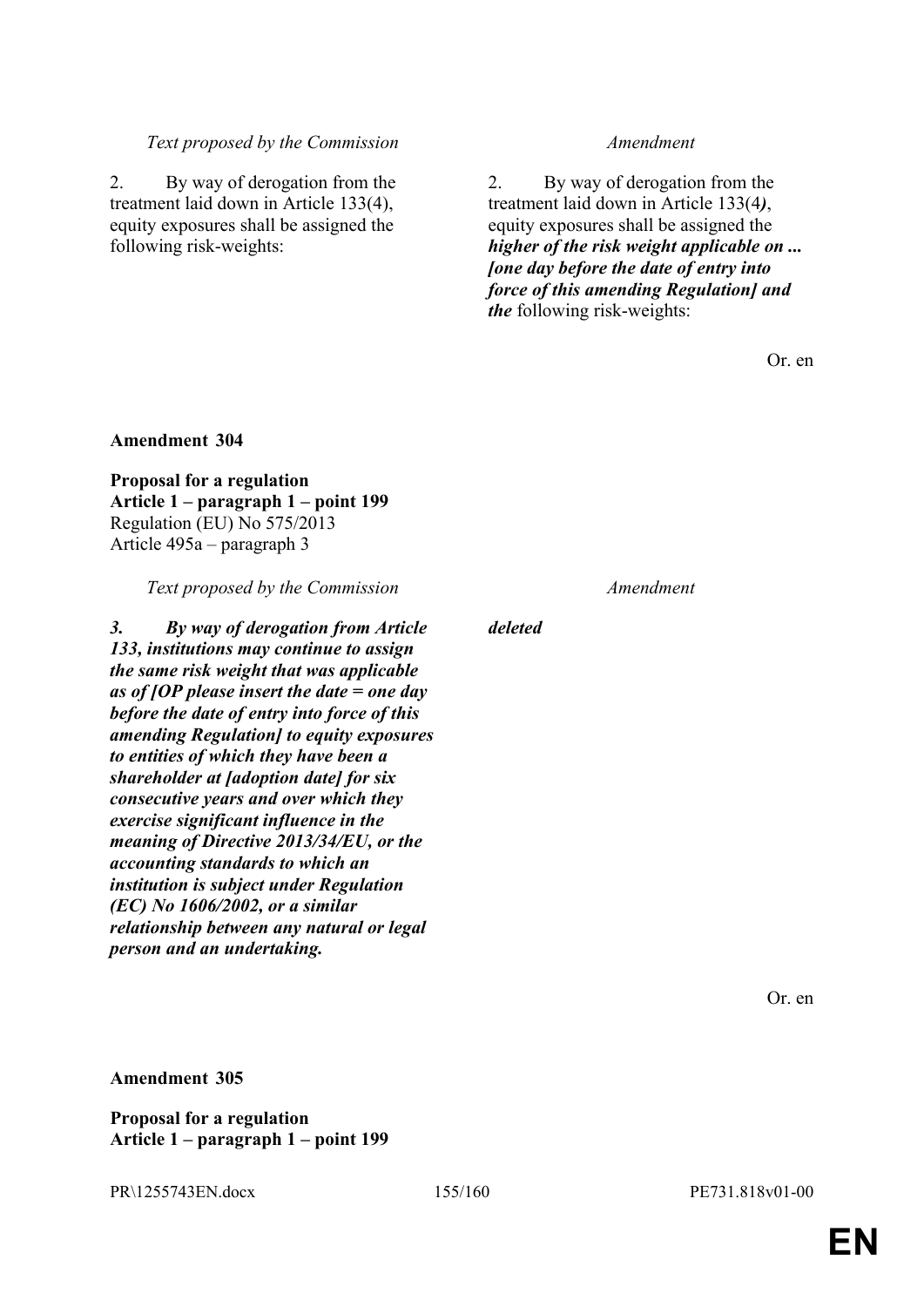Regulation (EU) No 575/2013 Article 495b – paragraph 2

*Text proposed by the Commission Amendment*

*2. EBA shall prepare a report on the appropriate calibration of risk parameters applicable to specialised lending exposures under the IRB Approach, and in particular on own estimates of LGD and LGD input floors. EBA shall in particular include in its report data on average numbers of defaults and realised losses observed in the Union for different samples of institutions with different business and risk profiles.*

*EBA shall submit the report on its findings to the European Parliament, to the Council, and to the Commission, by 31 December 2025.*

*On the basis of that report, the Commission shall be empowered to amend this Regulation by adopting a delegated act, where appropriate, in accordance with Article 462, to amend the treatment applicable to specialised lending exposures under Part Three, Title II.';*

*deleted*

Or. en

**Amendment 306**

**Proposal for a regulation Article 1 – paragraph 1 – point 199** Regulation (EU) No 575/2013 Article 495c – paragraph 2

*Text proposed by the Commission Amendment*

*2. EBA shall prepare a report on the appropriate calibrations of risk parameters associated with leasing exposures under the IRB Approach, and in particular on the LGD<sup>s</sup> and H<sup>c</sup> provided for in Article 230. EBA shall in* 

*deleted*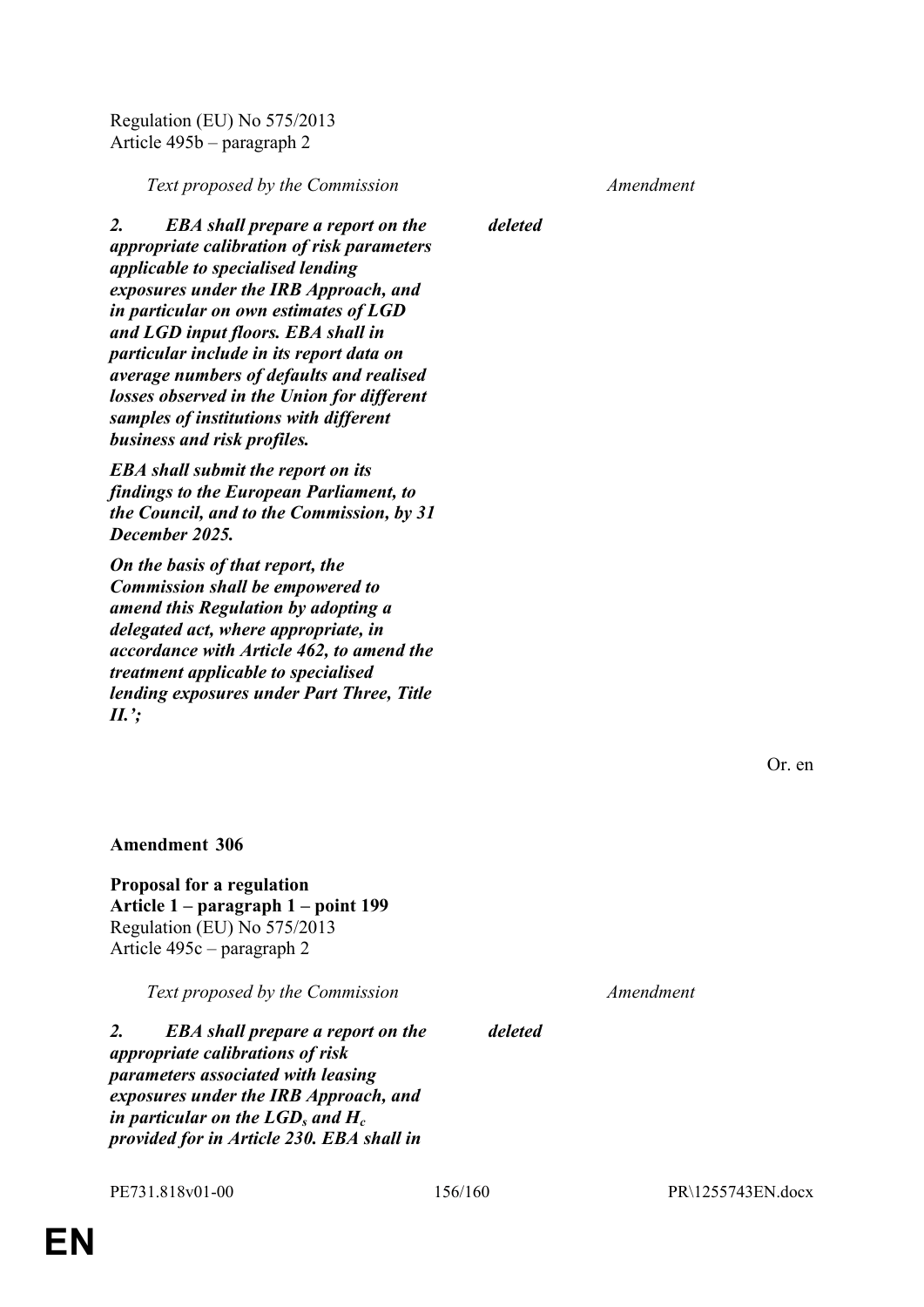*particular include in its report data on average numbers of defaults and realised losses observed in the Union for exposures associated with different types of leased properties and different types of institutions practicing leasing activities.*

*EBA shall submit the report on its finding to the European Parliament, to the Council, and to the Commission, by 30 June 2026.*

*On the basis of that report, the Commission shall be empowered to amend this Regulation by adopting a delegated act, where appropriate, in accordance with Article 462, to amend the treatment applicable to exposures arising from leasing under Part Three, Title II.';*

Or. en

### **Amendment 307**

**Proposal for a regulation Article 1 – paragraph 1 – point 199** Regulation (EU) No 575/2013 Article 495d – paragraph 2

*Text proposed by the Commission Amendment*

*2. EBA shall prepare a report to assess whether the derogation referred to in paragraph 1, point (a), should be extended beyond 31 December 2032 and, where necessary, the conditions under which that derogation should be maintained.*

*EBA shall submit the report on its finding to the European Parliament, to the Council, and to the Commission, by 31 December 2028.*

*On the basis of that report and taking due account of the related internationally agreed standards developed by the BCBS, the Commission shall, where appropriate, submit to the European Parliament and to* 

*deleted*

PR\1255743EN.docx 157/160 PE731.818v01-00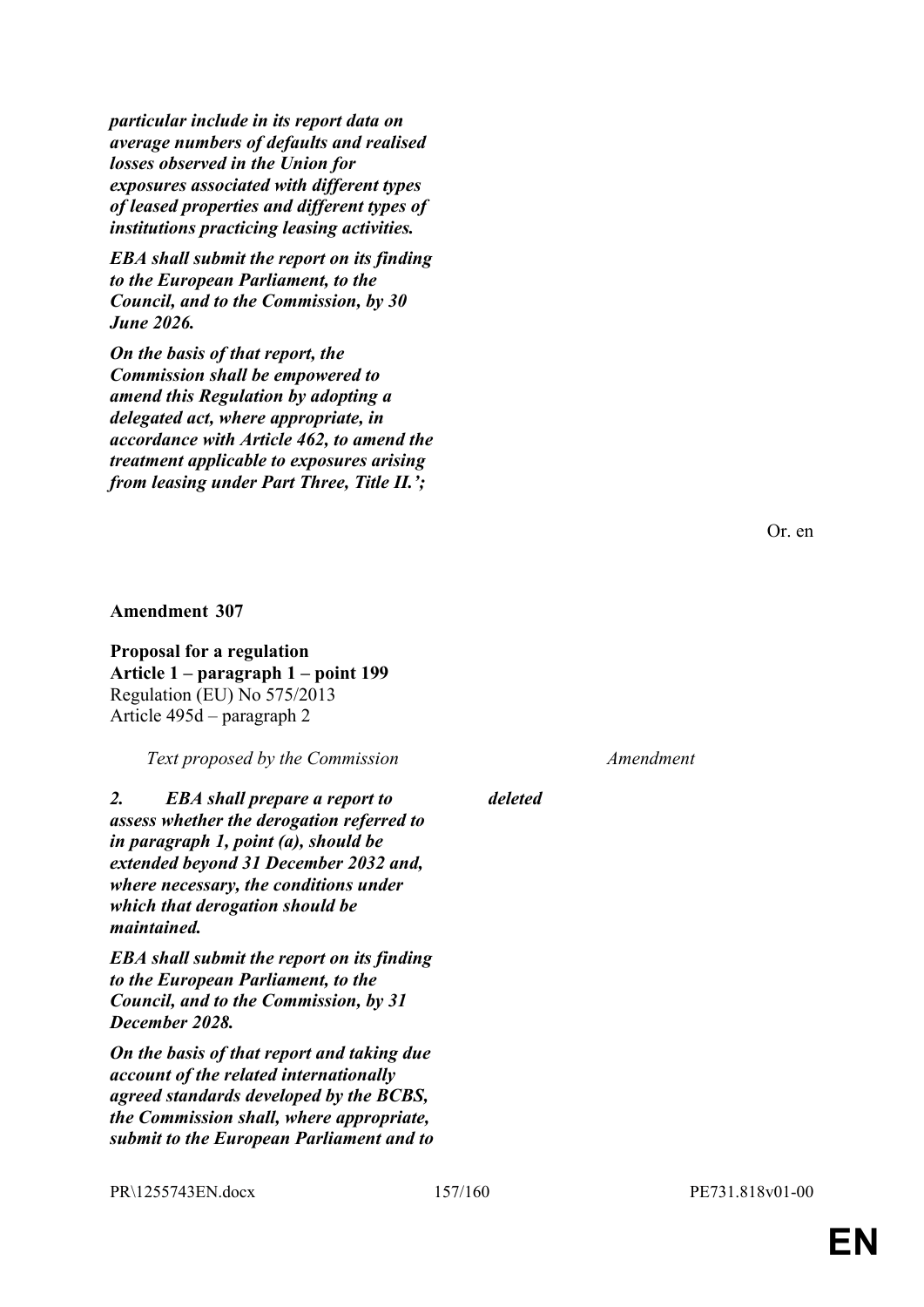**Proposal for a regulation Article 1 – paragraph 1 – point 199 a (new)** Regulation (EU) No 575/2013 Article 501 – paragraph 1

*Present Text Amendment*

*(a)* the total amount owed to the institution, its subsidiaries, its parent undertakings and

undertakings, including any exposure in default, but excluding claims or contingent claims secured on residential property collateral, by the SME or the group of

*(b)where the total amount referred to in point (a) is equal to 0, the amount of claims or contingent claims against the SME or the group of connected clients of the SME that are secured on residential property collateral and that are excluded from the calculation of the total amount* 

other subsidiaries of those parent

connected clients of the SME;

# *(199a) in Article 501(1), the definitions is amended as follows:*

E<sup>\*</sup> *is* either of the following: E<sup>\*</sup> is

the total amount owed to the institution, its subsidiaries, its parent undertakings and other subsidiaries of those parent undertakings, including any exposure in default, but excluding claims or contingent claims secured on residential property collateral, by the SME or the group of connected clients of the SME;

# *If E\* = 0, then RWEA\* = 0,7619 RWEA*

Or. en

# **Amendment 309**

*referred to in that point.*

**Proposal for a regulation Article 1 – paragraph 1 – point 201 – point b** Regulation (EU) No 575/2013 Article 501a – paragraph 1 – point f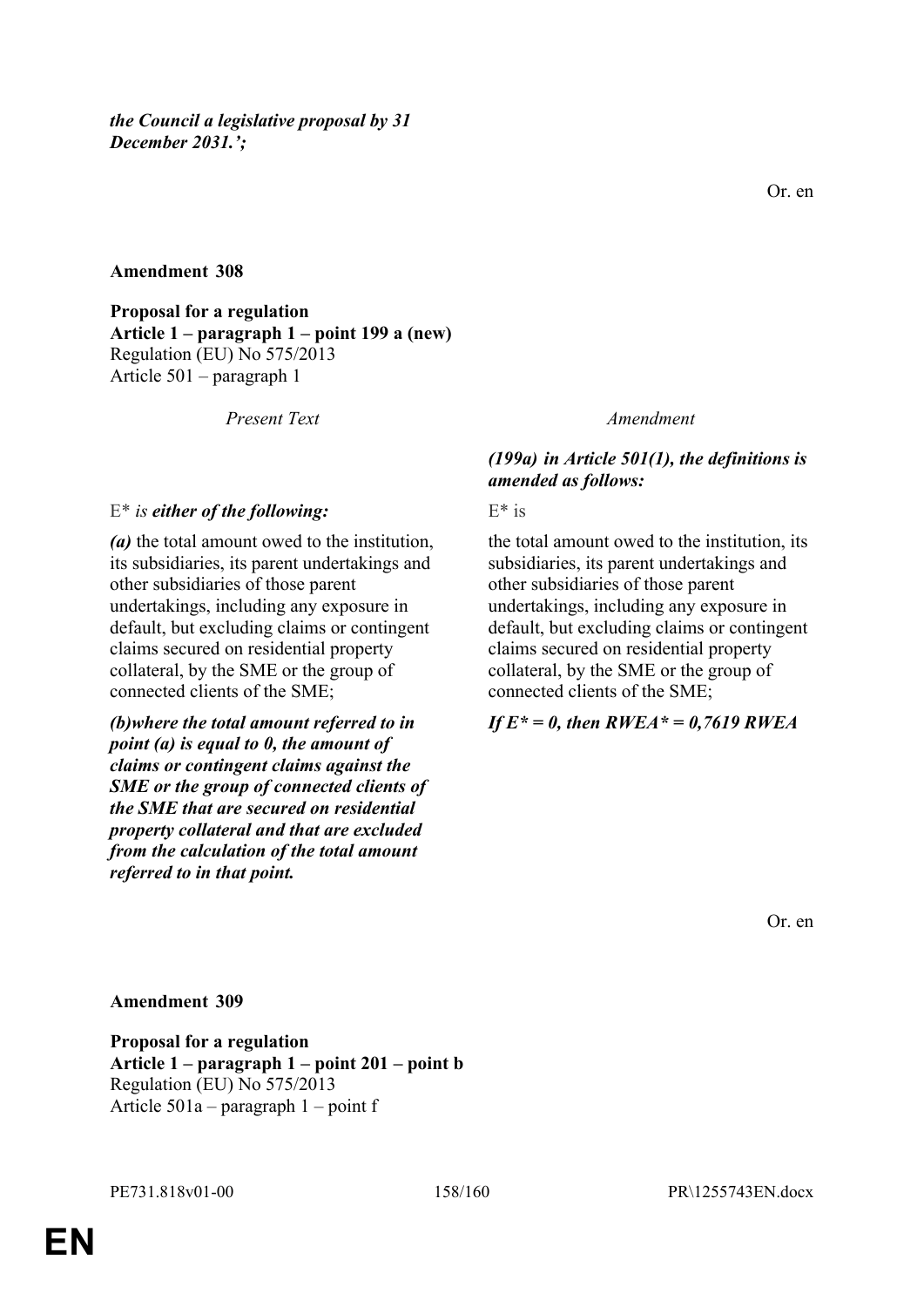(f) the refinancing risk *of the exposure by the obligor* is low or adequately mitigated, taking into account any subsidies, grants or funding provided by one or more of the entities listed in paragraph 2, points  $(b)(i)$  and  $(b)(ii)$ ;

(f) the *obligor's* refinancing risk is low or adequately mitigated, taking into account any subsidies, grants or funding provided by one or more of the entities listed in paragraph 2, points  $(b)(i)$  and  $(b)(ii)$ ;

Or. en

## **Amendment 310**

**Proposal for a regulation Article 1 – paragraph 1 – point 201 – point b a (new)** Regulation (EU) No 575/2013 Article 501a – paragraph 1 – point o

*Present text Amendment*

# *(b a) point (o) is replaced by the following:*

'(o) the obligor has carried out *a positive* assessment *that* the assets being financed contribute to *one or more* environmental objectives *set out in Article 9 of Regulation* (*EU*) *2020/852.'*

*(i) climate change mitigation;*

environmental objectives*:*

(o) the obligor has carried out *an* assessment *whether* the assets being financed contribute to *the following*

*(ii) climate change adaptation;*

*(iii) sustainable use and protection of water and marine resources;*

(*iv*) *transition to a circular economy, waste prevention and recycling;*

*(v) pollution prevention and control;*

*(vi) protection of healthy ecosystems.*

Or. en

*(http://www.at4am.ep.parl.union.eu/at4am/ameditor.html?documentID=35461&locale=en#st v!lCnt=1&langISO0=en&crCnt=1&crID0=125046)*

PR\1255743EN.docx 159/160 PE731.818v01-00